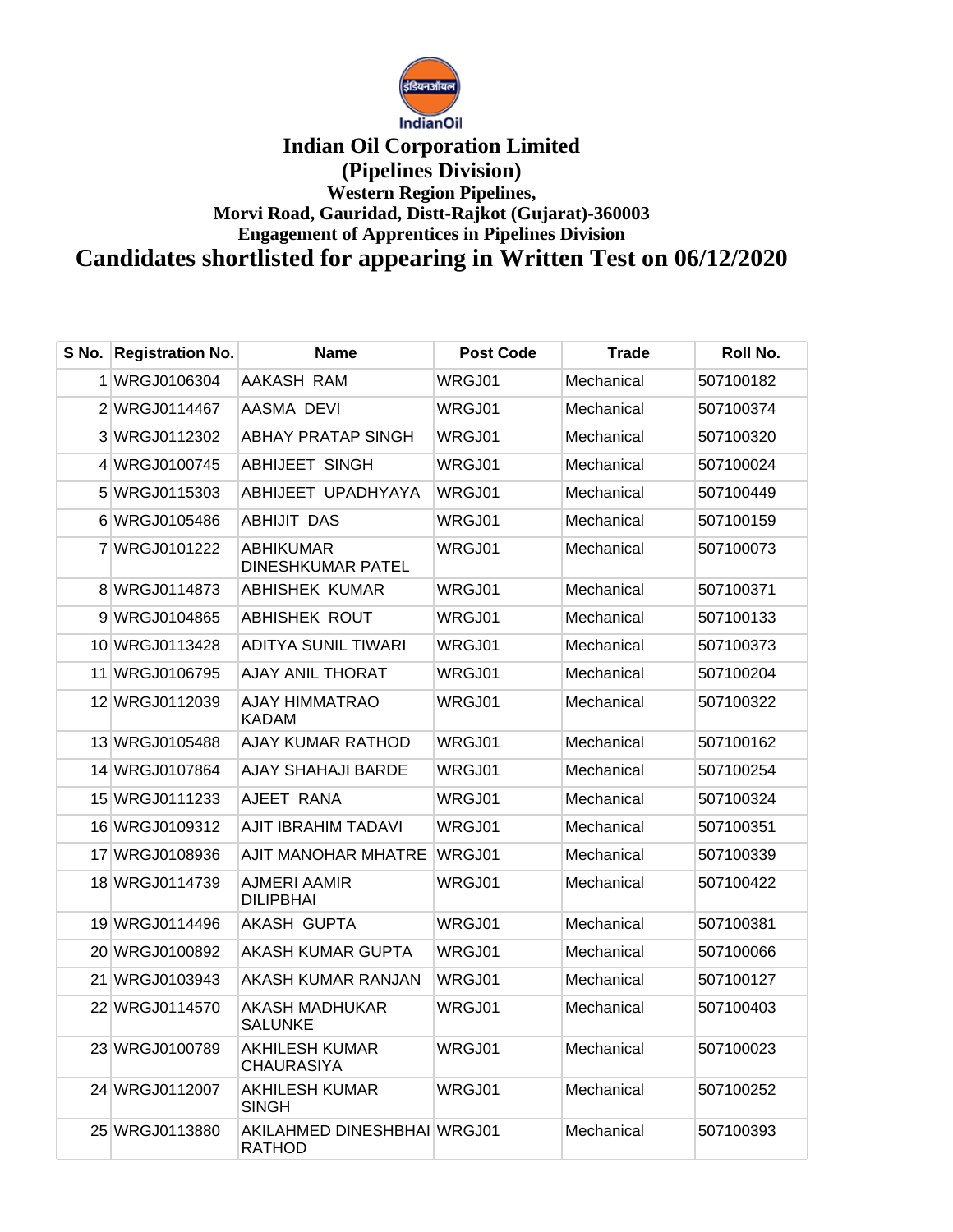| 26 WRGJ0101862 | AKSHARKUMAR<br>KAMLESHBHAI<br><b>PRAJAPATI</b> | WRGJ01 | Mechanical | 507100007 |
|----------------|------------------------------------------------|--------|------------|-----------|
| 27 WRGJ0107376 | AKSHAY NATVARBHAI<br><b>CHRISTI</b>            | WRGJ01 | Mechanical | 507100156 |
| 28 WRGJ0103806 | AKSHAY OMNATH<br><b>SUTAR</b>                  | WRGJ01 | Mechanical | 507100082 |
| 29 WRGJ0113654 | AKSHAY SAKHARAM<br><b>SHELKE</b>               | WRGJ01 | Mechanical | 507100410 |
| 30 WRGJ0108769 | <b>AKSHAY SURESHBHAI</b><br>VASAVA             | WRGJ01 | Mechanical | 507100343 |
| 31 WRGJ0104729 | AKSHITKUMAR<br><b>SUDHIRBHAI PATEL</b>         | WRGJ01 | Mechanical | 507100132 |
| 32 WRGJ0102017 | ALPESHKUMAR RATILAL<br><b>DAMOR</b>            | WRGJ01 | Mechanical | 507100077 |
| 33 WRGJ0113564 | <b>AMAN SAINI</b>                              | WRGJ01 | Mechanical | 507100427 |
| 34 WRGJ0105567 | AMAN KUMAR PANDEY                              | WRGJ01 | Mechanical | 507100202 |
| 35 WRGJ0100536 | AMBUJ SAXENA                                   | WRGJ01 | Mechanical | 507100063 |
| 36 WRGJ0112042 | AMIN KHUDABUDDIN<br><b>MUJAWAR</b>             | WRGJ01 | Mechanical | 507100253 |
| 37 WRGJ0115055 | AMIT                                           | WRGJ01 | Mechanical | 507100479 |
| 38 WRGJ0105102 | <b>AMIT PANDEY</b>                             | WRGJ01 | Mechanical | 507100211 |
| 39 WRGJ0108912 | AMIT ANILBHAI PASWAN                           | WRGJ01 | Mechanical | 507100350 |
| 40 WRGJ0105341 | <b>AMIT KUMAR</b><br><b>GUMANSING MUNIYA</b>   | WRGJ01 | Mechanical | 507100164 |
| 41 WRGJ0103449 | AMIT KUMAR TIWARI                              | WRGJ01 | Mechanical | 507100098 |
| 42 WRGJ0101824 | <b>AMIT TULSI BHAI</b><br><b>RATHOD</b>        | WRGJ01 | Mechanical | 507100014 |
| 43 WRGJ0114102 | AMRESH KUMAR                                   | WRGJ01 | Mechanical | 507100377 |
| 44 WRGJ0113647 | <b>ANIKET AVINASH</b><br><b>CHAVAN</b>         | WRGJ01 | Mechanical | 507100431 |
| 45 WRGJ0111102 | <b>ANIKET NITIN SHARMA</b>                     | WRGJ01 | Mechanical | 507100335 |
| 46 WRGJ0100382 | <b>ANIKET SHIVAJIRAO</b><br><b>INGOLE</b>      | WRGJ01 | Mechanical | 507100447 |
| 47 WRGJ0109390 | <b>ANIL KUMAR</b>                              | WRGJ01 | Mechanical | 507100266 |
| 48 WRGJ0109621 | ANISH PANDEY                                   | WRGJ01 | Mechanical | 507100256 |
| 49 WRGJ0115122 | ANKIT CHOUHAN                                  | WRGJ01 | Mechanical | 507100459 |
| 50 WRGJ0108153 | ANKOOR YADAV                                   | WRGJ01 | Mechanical | 507100312 |
| 51 WRGJ0110724 | <b>ANKUSH SINGH</b><br><b>RATHORE</b>          | WRGJ01 | Mechanical | 507100309 |
| 52 WRGJ0100722 | ANOOP KUMAR GOND                               | WRGJ01 | Mechanical | 507100035 |
| 53 WRGJ0115313 | ARBAZMIYAN<br>RUKNUDDIN MALEK                  | WRGJ01 | Mechanical | 507100450 |
| 54 WRGJ0103696 | <b>ARPIT PATEL</b>                             | WRGJ01 | Mechanical | 507100119 |
| 55 WRGJ0111354 | <b>ARUN KUMAR</b>                              | WRGJ01 | Mechanical | 507100223 |
| 56 WRGJ0111436 | ARUNKUMAR R L                                  | WRGJ01 | Mechanical | 507100257 |
| 57 WRGJ0109396 | ARVIND VERMA                                   | WRGJ01 | Mechanical | 507100305 |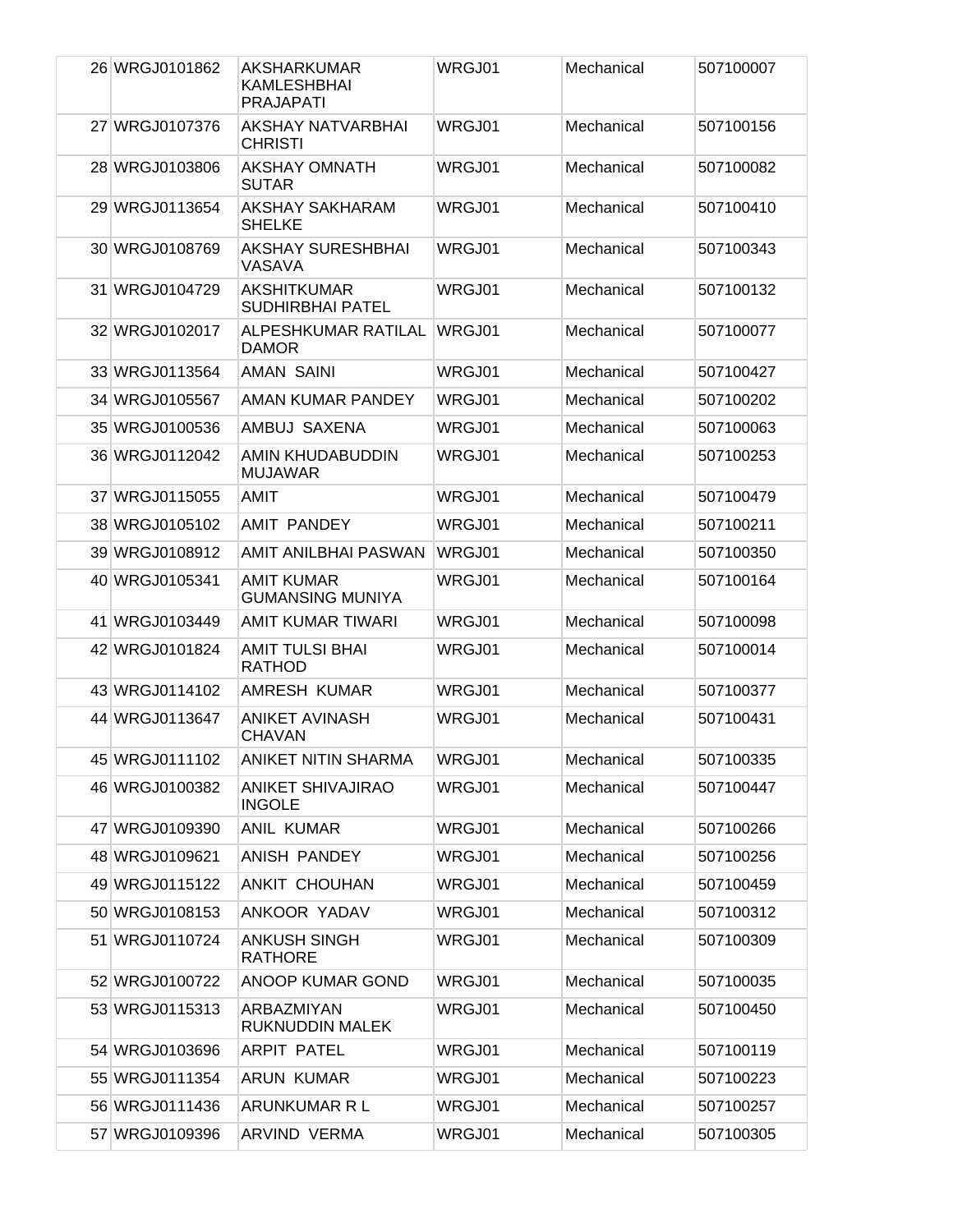| 58 WRGJ0106789 | <b>ASHISH KATRE</b>                                           | WRGJ01 | Mechanical | 507100173 |
|----------------|---------------------------------------------------------------|--------|------------|-----------|
| 59 WRGJ0106490 | <b>ASHUTOSH KUMAR</b><br><b>MISHRA</b>                        | WRGJ01 | Mechanical | 507100169 |
| 60 WRGJ0103540 | ASHWANI TIWARI                                                | WRGJ01 | Mechanical | 507100101 |
| 61 WRGJ0111179 | <b>AUM KAMLESHBHAI</b><br><b>CHAUHAN</b>                      | WRGJ01 | Mechanical | 507100353 |
| 62 WRGJ0115427 | <b>AVIJIT DEY</b>                                             | WRGJ01 | Mechanical | 507100452 |
| 63 WRGJ0113652 | AVINASH KUMAR DAS                                             | WRGJ01 | Mechanical | 507100432 |
| 64 WRGJ0108595 | AVNENDRA SINGH                                                | WRGJ01 | Mechanical | 507100244 |
| 65 WRGJ0107476 | AYUSH SHUKLA                                                  | WRGJ01 | Mechanical | 507100167 |
| 66 WRGJ0112781 | <b>BADAL RAVINDRA</b><br><b>BAWANKULE</b>                     | WRGJ01 | Mechanical | 507100477 |
| 67 WRGJ0103246 | <b>BANOTH NAVEEN</b><br><b>KUMAR</b>                          | WRGJ01 | Mechanical | 507100094 |
| 68 WRGJ0108481 | BATUKBHAI BATUKBHAI<br><b>BATUKBHAI</b>                       | WRGJ01 | Mechanical | 507100341 |
| 69 WRGJ0106843 | <b>BHARADWA ARVIND</b><br><b>BHAI ARVINDBHAI</b>              | WRGJ01 | Mechanical | 507100171 |
| 70 WRGJ0103327 | <b>BHAVESH KOSHTI</b>                                         | WRGJ01 | Mechanical | 507100136 |
| 71 WRGJ0115492 | <b>BHAVIK BUDHABHAI</b><br><b>GOHIL</b>                       | WRGJ01 | Mechanical | 507100461 |
| 72 WRGJ0105263 | <b>BHAVIK DIPAKBHAI</b><br><b>MAHADIK</b>                     | WRGJ01 | Mechanical | 507100216 |
| 73 WRGJ0101575 | <b>BHETOR PRAVINBHAI</b><br><b>PRATAPBHAI</b>                 | WRGJ01 | Mechanical | 507100046 |
| 74 WRGJ0105670 | <b>BHOLOO GOND</b>                                            | WRGJ01 | Mechanical | 507100207 |
| 75 WRGJ0113838 | BHOOPENDRA YADAV                                              | WRGJ01 | Mechanical | 507100426 |
| 76 WRGJ0108653 | <b>BHUSHAN SUBHASH</b><br>SONAWANE                            | WRGJ01 | Mechanical | 507100473 |
| 77 WRGJ0105574 | <b>BIHARI KUMAR</b>                                           | WRGJ01 | Mechanical | 507100205 |
| 78 WRGJ0101621 | <b>BRIHASPATI MAHATO</b>                                      | WRGJ01 | Mechanical | 507100036 |
| 79 WRGJ0109047 | <b>BUDHAN KUMAR</b>                                           | WRGJ01 | Mechanical | 507100355 |
| 80 WRGJ0107809 | <b>CHAUDHARI</b><br><b>MOHITKUMAR</b><br><b>CHHANABHAI</b>    | WRGJ01 | Mechanical | 507100340 |
| 81 WRGJ0103383 | <b>CHAUDHARY</b><br><b>PIYUSHKUMAR</b><br><b>PRASHANTBHAI</b> | WRGJ01 | Mechanical | 507100466 |
| 82 WRGJ0115453 | <b>CHAUHAN GAURAV</b><br><b>MANUBHAI</b>                      | WRGJ01 | Mechanical | 507100462 |
| 83 WRGJ0109145 | <b>CHAUHAN JIGAR</b><br>RAMESHBHAI                            | WRGJ01 | Mechanical | 507100344 |
| 84 WRGJ0111236 | <b>CHAUHAN</b><br><b>PARESHKUMAR</b><br><b>DINESHBHAI</b>     | WRGJ01 | Mechanical | 507100233 |
| 85 WRGJ0107692 | <b>CHAVDA SAHDEVBHAI</b><br><b>CHHAGANBHAI</b>                | WRGJ01 | Mechanical | 507100349 |
| 86 WRGJ0109488 | <b>CHIRAG MAHESHBHAI</b><br><b>CHAUHAN</b>                    | WRGJ01 | Mechanical | 507100319 |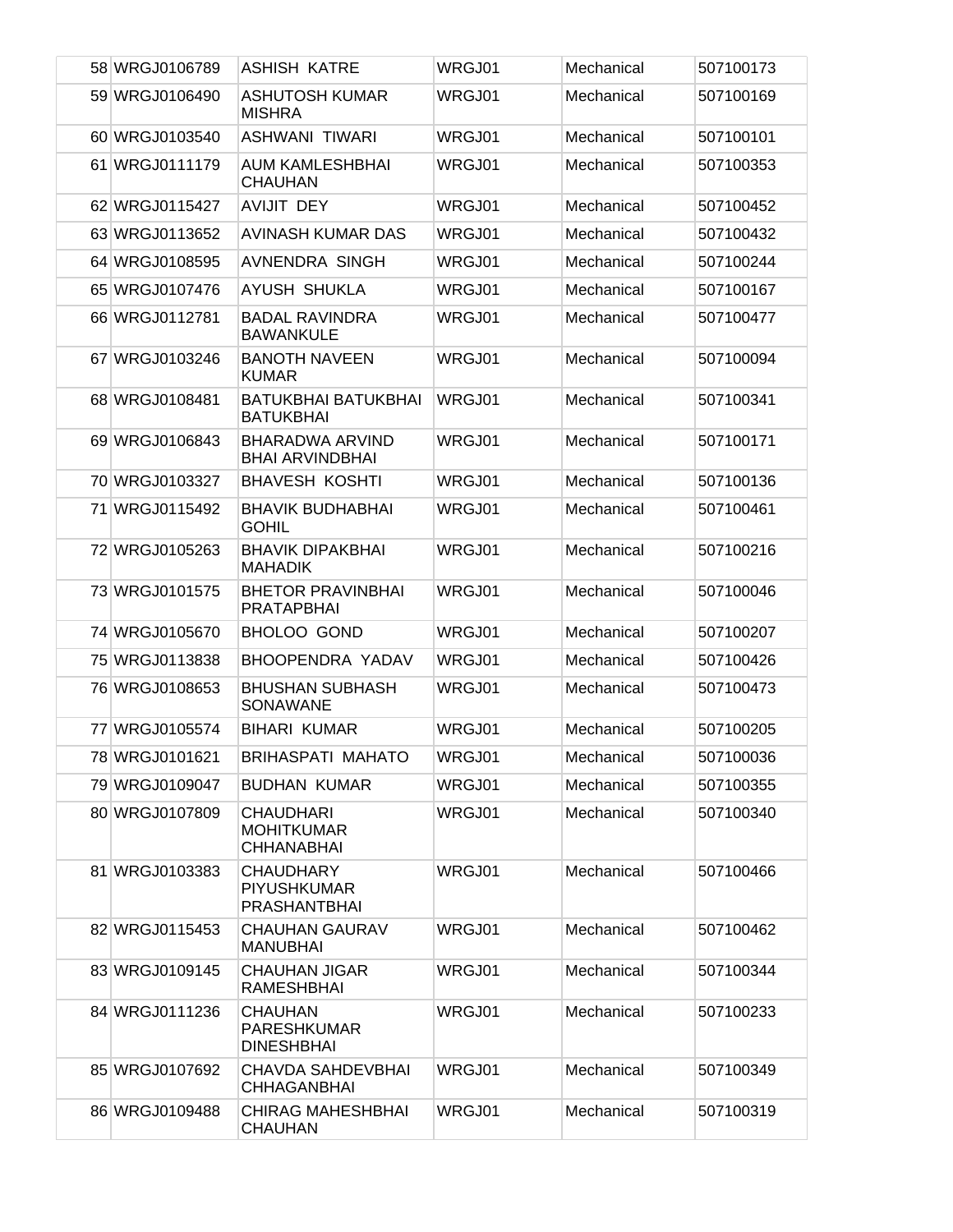| 87 WRGJ0103944  | <b>CHIRAGBHAI</b><br><b>CHATURBHAI PARMAR</b> | WRGJ01        | Mechanical | 507100106 |
|-----------------|-----------------------------------------------|---------------|------------|-----------|
| 88 WRGJ0106745  | CHITRODA VASANTBHAI<br><b>VASANTBHAI</b>      | <b>WRGJ01</b> | Mechanical | 507100193 |
| 89 WRGJ0105656  | <b>DARVIN BHARATBHAI</b><br><b>GUJARATI</b>   | WRGJ01        | Mechanical | 507100181 |
| 90 WRGJ0113925  | <b>DAXESH ASHOKBHAI</b><br><b>DAVE</b>        | WRGJ01        | Mechanical | 507100385 |
| 91 WRGJ0114918  | <b>DEEP YOGESHKUMAR</b><br><b>VYAS</b>        | WRGJ01        | Mechanical | 507100406 |
| 92 WRGJ0109471  | DEEPAK GUPTA                                  | WRGJ01        | Mechanical | 507100294 |
| 93 WRGJ0112153  | <b>DEEPAK KUMAR</b>                           | WRGJ01        | Mechanical | 507100251 |
| 94 WRGJ0108457  | <b>DEEPAK KUMAR</b>                           | WRGJ01        | Mechanical | 507100273 |
| 95 WRGJ0109513  | DEEPAK PANDEY                                 | WRGJ01        | Mechanical | 507100278 |
| 96 WRGJ0111053  | DEEPAK KUMAR SAH                              | WRGJ01        | Mechanical | 507100225 |
| 97 WRGJ0108750  | <b>DEVANSH MISHRA</b>                         | WRGJ01        | Mechanical | 507100313 |
| 98 WRGJ0100385  | DEVENDRA GOUR                                 | WRGJ01        | Mechanical | 507100059 |
| 99 WRGJ0111512  | <b>DEVESH KUMAR</b>                           | WRGJ01        | Mechanical | 507100229 |
| 100 WRGJ0113165 | DEVRAJ MAHESHBHAI<br>VASAVA                   | WRGJ01        | Mechanical | 507100400 |
| 101 WRGJ0102614 | DHAIRYA ATUL PARMAR                           | WRGJ01        | Mechanical | 507100120 |
| 102 WRGJ0108098 | DHANANJAY ARUN<br>SONAWANE                    | WRGJ01        | Mechanical | 507100310 |
| 103 WRGJ0111181 | DHANRAJ SINGH                                 | WRGJ01        | Mechanical | 507100269 |
| 104 WRGJ0112068 | <b>DHARMISH</b>                               | WRGJ01        | Mechanical | 507100255 |
| 105 WRGJ0104582 | <b>DHAVAL PRAFULBHAI</b><br><b>NAKUM</b>      | WRGJ01        | Mechanical | 507100137 |
| 106 WRGJ0107057 | DHRUV RANA                                    | WRGJ01        | Mechanical | 507100196 |
| 107 WRGJ0113299 | DHRUV BHARATKUMAR<br>RANA                     | WRGJ01        | Mechanical | 507100409 |
| 108 WRGJ0103911 | DHRUV GIRISHKUMAR<br><b>PATEL</b>             | WRGJ01        | Mechanical | 507100093 |
| 109 WRGJ0103614 | <b>DHRUVKUMAR</b><br><b>KISHORBHAI PATEL</b>  | WRGJ01        | Mechanical | 507100100 |
| 110 WRGJ0103790 | <b>DIBYARUPANANDA</b><br><b>MOHANTA</b>       | WRGJ01        | Mechanical | 507100124 |
| 111 WRGJ0105374 | DINESH KRUSHNA PATIL WRGJ01                   |               | Mechanical | 507100203 |
| 112 WRGJ0101748 | DIP INDRAKUMAR PATEL WRGJ01                   |               | Mechanical | 507100016 |
| 113 WRGJ0105231 | DIPAK ASHOKBHAI<br><b>ROHIT</b>               | WRGJ01        | Mechanical | 507100117 |
| 114 WRGJ0113118 | <b>DIPAK KUMAR BANSING</b><br>BHAI RATHWA     | WRGJ01        | Mechanical | 507100365 |
| 115 WRGJ0104877 | <b>DIPESH MAHESHBHAI</b><br><b>LUHAR</b>      | WRGJ01        | Mechanical | 507100150 |
| 116 WRGJ0104692 | DIPIKSHA PRAKASHBHAI WRGJ01<br><b>BORICHA</b> |               | Mechanical | 507100141 |
| 117 WRGJ0100623 | <b>DIPTESHKUMAR</b><br><b>KANUBHAI PARMAR</b> | WRGJ01        | Mechanical | 507100078 |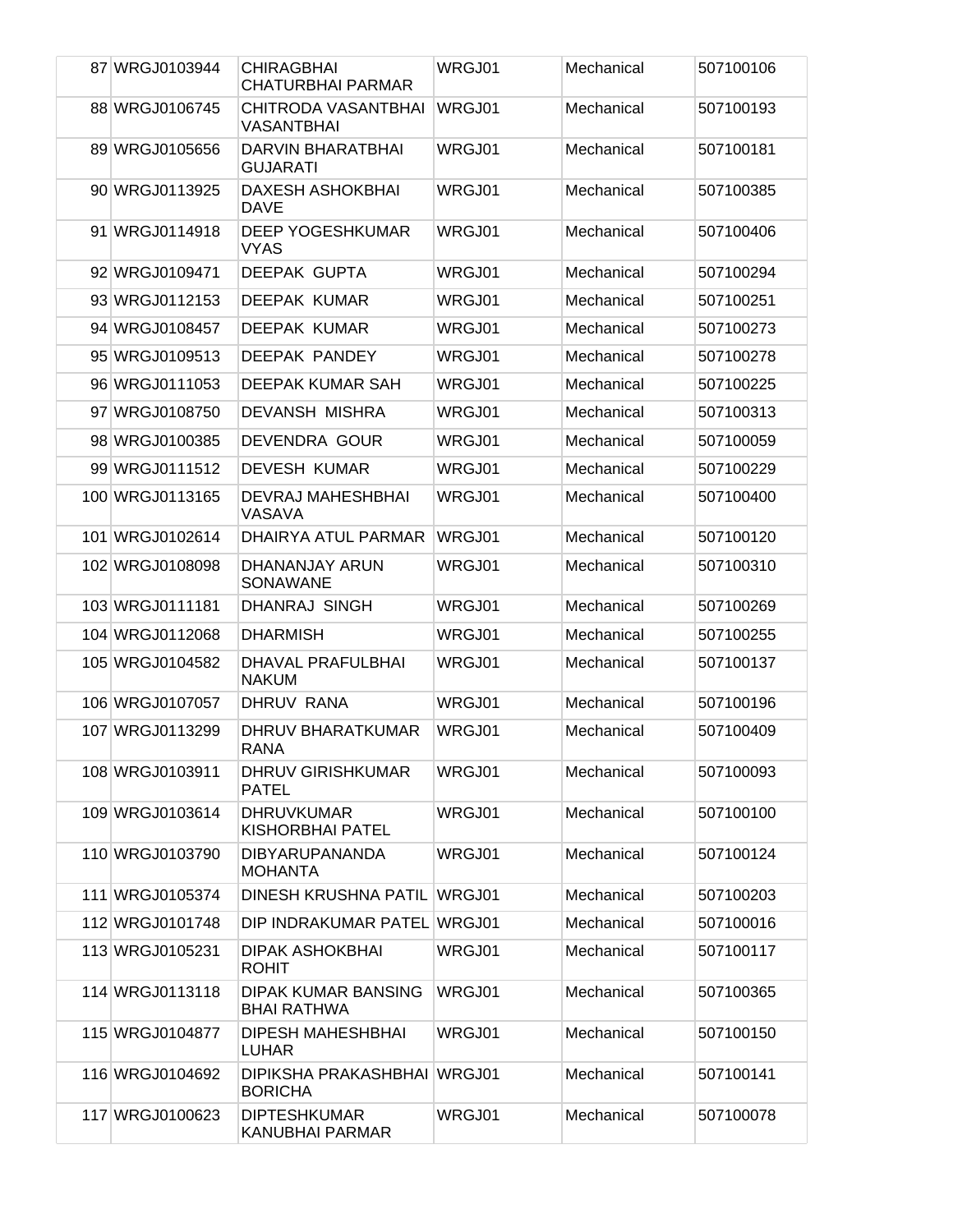| 118 WRGJ0102721 | DIVYANG BHAGVANBHAI WRGJ01<br>VASAVA           |        | Mechanical | 507100130 |
|-----------------|------------------------------------------------|--------|------------|-----------|
| 119 WRGJ0107877 | <b>DIVYANSHU GIRI</b>                          | WRGJ01 | Mechanical | 507100247 |
| 120 WRGJ0114853 | <b>DIVYESH SANJAY</b><br><b>MIRAJKAR</b>       | WRGJ01 | Mechanical | 507100395 |
| 121 WRGJ0105358 | <b>DIWAKAR</b>                                 | WRGJ01 | Mechanical | 507100166 |
| 122 WRGJ0107025 | <b>DURGESH PAL</b>                             | WRGJ01 | Mechanical | 507100212 |
| 123 WRGJ0100980 | <b>FAISAL JAWED</b>                            | WRGJ01 | Mechanical | 507100047 |
| 124 WRGJ0115136 | <b>GAGABHAI JEEVABHAI</b><br>140/A             | WRGJ01 | Mechanical | 507100463 |
| 125 WRGJ0106261 | <b>GAIKWAD PRATIK</b><br><b>PRALHAD</b>        | WRGJ01 | Mechanical | 507100180 |
| 126 WRGJ0107491 | <b>GAMIT SAHILBHAI</b><br><b>BHARAT BHAI</b>   | WRGJ01 | Mechanical | 507100174 |
| 127 WRGJ0115637 | <b>GANDHI YASHKUMAR</b><br><b>BABULAL</b>      | WRGJ01 | Mechanical | 507100453 |
| 128 WRGJ0113778 | <b>GANPATJI BALVANTJI</b><br><b>THAKOR</b>     | WRGJ01 | Mechanical | 507100440 |
| 129 WRGJ0111563 | <b>GENDLAL MALVI</b>                           | WRGJ01 | Mechanical | 507100276 |
| 130 WRGJ0100315 | <b>GHANSHYAM KUMAR</b>                         | WRGJ01 | Mechanical | 507100044 |
| 131 WRGJ0112773 | <b>GOVERNMET ITI</b><br><b>VARANASI</b>        | WRGJ01 | Mechanical | 507100421 |
| 132 WRGJ0106876 | <b>GOVIND PRAJAPATI</b>                        | WRGJ01 | Mechanical | 507100470 |
| 133 WRGJ0102360 | <b>HARDIK KUMAR</b>                            | WRGJ01 | Mechanical | 507100017 |
| 134 WRGJ0104963 | <b>HARDIKSINH</b><br><b>RAJENDRASINH GOHIL</b> | WRGJ01 | Mechanical | 507100102 |
| 135 WRGJ0107503 | <b>HARIOM JAYHARI</b><br><b>MISHRA</b>         | WRGJ01 | Mechanical | 507100237 |
| 136 WRGJ0102170 | <b>HARISH GAJANAN</b><br><b>ATKARE</b>         | WRGJ01 | Mechanical | 507100048 |
| 137 WRGJ0105027 | <b>HARISHBHAI</b><br>RAMESHBHAI BHURIYA        | WRGJ01 | Mechanical | 507100084 |
| 138 WRGJ0102398 | <b>HARMANI HARDIK</b><br><b>JAGDISHBHAI</b>    | WRGJ01 | Mechanical | 507100029 |
| 139 WRGJ0105870 | HARSHAL MANOJBHAI<br><b>PATEL</b>              | WRGJ01 | Mechanical | 507100153 |
| 140 WRGJ0110782 | <b>HEMANT KUMAR</b>                            | WRGJ01 | Mechanical | 507100277 |
| 141 WRGJ0100806 | <b>HIMANSHU</b>                                | WRGJ01 | Mechanical | 507100446 |
| 142 WRGJ0114419 | <b>HIMANSHUBHAI</b><br>KIRANBHAI CHAUDHARI     | WRGJ01 | Mechanical | 507100382 |
| 143 WRGJ0101571 | <b>HIMANSUKUMAR</b><br>RANJITKUMAR SAHU        | WRGJ01 | Mechanical | 507100056 |
| 144 WRGJ0115090 | <b>HIREN RAMESHBHAI</b><br><b>ODEDARA</b>      | WRGJ01 | Mechanical | 507100380 |
| 145 WRGJ0108289 | <b>HITESHKUMAR</b><br><b>GOVINDBHAI VASAVA</b> | WRGJ01 | Mechanical | 507100272 |
| 146 WRGJ0110430 | <b>INDRAPAL SHARMA</b><br><b>KUMAR</b>         | WRGJ01 | Mechanical | 507100331 |
| 147 WRGJ0110345 | <b>JADAV MAYUR KUMAR</b><br>RANGEET SINH       | WRGJ01 | Mechanical | 507100267 |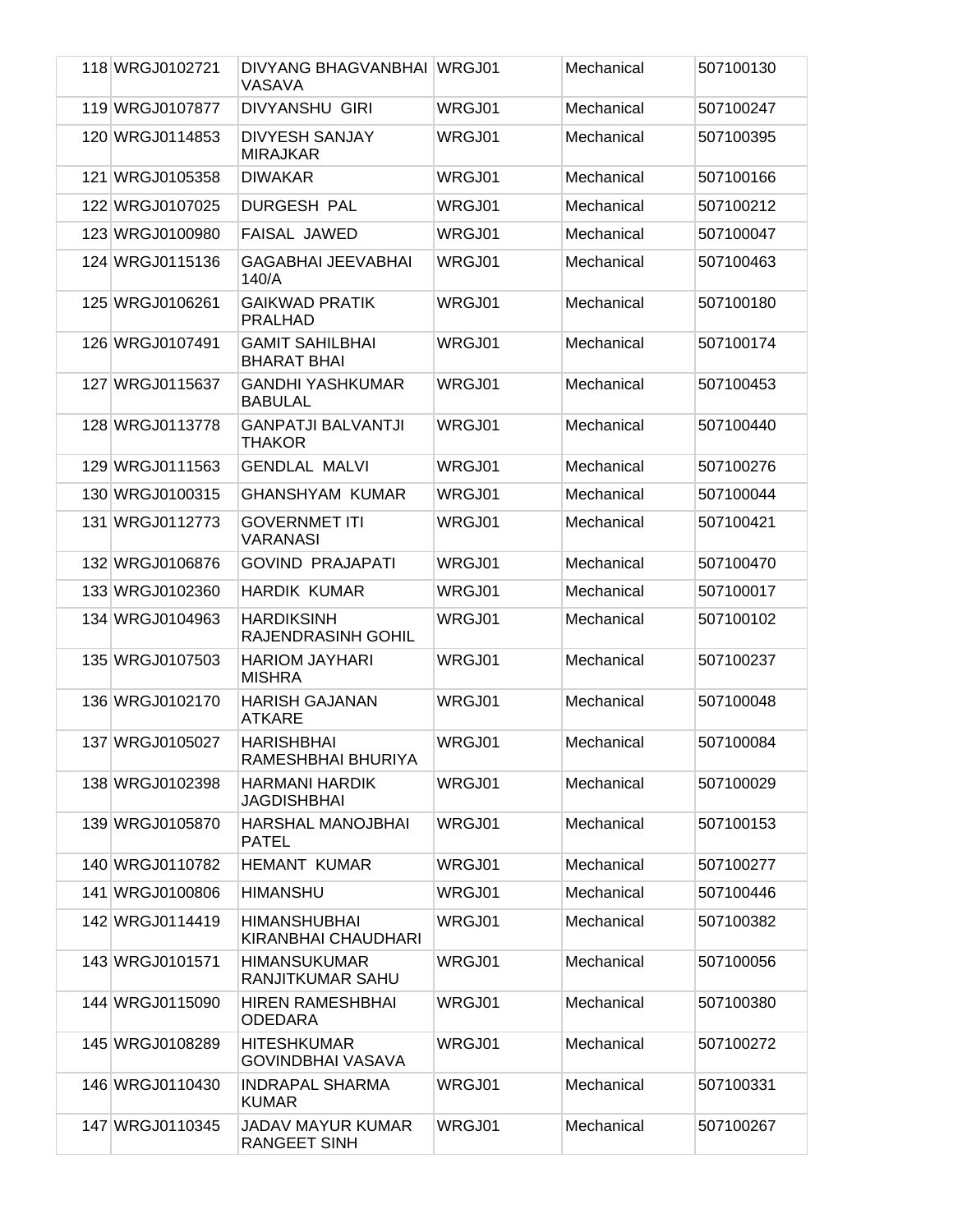| 148 WRGJ0113286 | <b>JADEJA</b><br><b>KHUSHVANTSINH</b><br><b>KIRITSINH</b> | WRGJ01 | Mechanical | 507100398 |
|-----------------|-----------------------------------------------------------|--------|------------|-----------|
| 149 WRGJ0104426 | <b>JAGMOHAN SINGH</b>                                     | WRGJ01 | Mechanical | 507100113 |
| 150 WRGJ0107765 | <b>JAIMIN AMRUTLAL</b><br><b>PRAJAPATI</b>                | WRGJ01 | Mechanical | 507100289 |
| 151 WRGJ0113856 | <b>JAYNIL KIRITBHAI PATEL</b>                             | WRGJ01 | Mechanical | 507100370 |
| 152 WRGJ0111921 | JAYPRAKASH SHARMA                                         | WRGJ01 | Mechanical | 507100336 |
| 153 WRGJ0107565 | JAYPRAKASH<br><b>VISHWANATH YADAV</b>                     | WRGJ01 | Mechanical | 507100195 |
| 154 WRGJ0114183 | <b>JETAL HIRALAL</b><br><b>RAMNANI</b>                    | WRGJ01 | Mechanical | 507100411 |
| 155 WRGJ0112032 | <b>JIGAR NARAYAN DAS</b><br><b>SAHU</b>                   | WRGJ01 | Mechanical | 507100330 |
| 156 WRGJ0111485 | JIGARKUMAR<br><b>VINODBHAI MISTRY</b>                     | WRGJ01 | Mechanical | 507100260 |
| 157 WRGJ0114903 | <b>JIGNESH KHUMANSINH</b><br><b>PADHIYAR</b>              | WRGJ01 | Mechanical | 507100451 |
| 158 WRGJ0105662 | JIGNESHBHAI JIVABHAI<br><b>GADHVI</b>                     | WRGJ01 | Mechanical | 507100192 |
| 159 WRGJ0105875 | <b>JITENDRA KUMAR</b>                                     | WRGJ01 | Mechanical | 507100179 |
| 160 WRGJ0112037 | JITENDRA NAGPURE                                          | WRGJ01 | Mechanical | 507100342 |
| 161 WRGJ0101997 | <b>JUNED BHAI YUNUS</b><br><b>BHAI SHEKH</b>              | WRGJ01 | Mechanical | 507100110 |
| 162 WRGJ0105044 | <b>KAIF ANSARI</b>                                        | WRGJ01 | Mechanical | 507100209 |
| 163 WRGJ0114197 | <b>KALPESHKUMAR</b><br><b>ARVINDBHAI PARMAR</b>           | WRGJ01 | Mechanical | 507100435 |
| 164 WRGJ0115638 | <b>KAMALKISHOR</b><br><b>DILIPBHAI PRAJAPATI</b>          | WRGJ01 | Mechanical | 507100441 |
| 165 WRGJ0111350 | KAMLESH BALASAHEB<br><b>ADHAU</b>                         | WRGJ01 | Mechanical | 507100356 |
| 166 WRGJ0104598 | KARAN ARJUNBHAI<br><b>CHAUHAN</b>                         | WRGJ01 | Mechanical | 507100206 |
| 167 WRGJ0114616 | KATESHIYA KANJIBHAI<br><b>KANJIBHAI</b>                   | WRGJ01 | Mechanical | 507100394 |
| 168 WRGJ0107805 | KAUSHIK CHANDUBHAI<br><b>CHAUHAN</b>                      | WRGJ01 | Mechanical | 507100338 |
| 169 WRGJ0102215 | KAUSHTUBH PANDEY                                          | WRGJ01 | Mechanical | 507100050 |
| 170 WRGJ0100677 | <b>KER VIKRAMSINH</b><br><b>RAMSINH</b>                   | WRGJ01 | Mechanical | 507100079 |
| 171 WRGJ0102773 | <b>KESHAV SAMBHAJI</b><br><b>CHOUGULE</b>                 | WRGJ01 | Mechanical | 507100074 |
| 172 WRGJ0111861 | <b>KEVALKUMAR</b><br>DINESHBHAI PRAJAPATI                 | WRGJ01 | Mechanical | 507100327 |
| 173 WRGJ0101743 | <b>KHUSHAL</b><br><b>MANSUKHBHAI</b><br><b>KAKADIYA</b>   | WRGJ01 | Mechanical | 507100051 |
| 174 WRGJ0102638 | <b>KIRAN SHEKHAR</b><br><b>CHAUDHARI</b>                  | WRGJ01 | Mechanical | 507100151 |
| 175 WRGJ0105289 | KISHAN JIVABHAI<br><b>RATHOD</b>                          | WRGJ01 | Mechanical | 507100210 |
| 176 WRGJ0111305 | KOMAL MALAV                                               | WRGJ01 | Mechanical | 507100333 |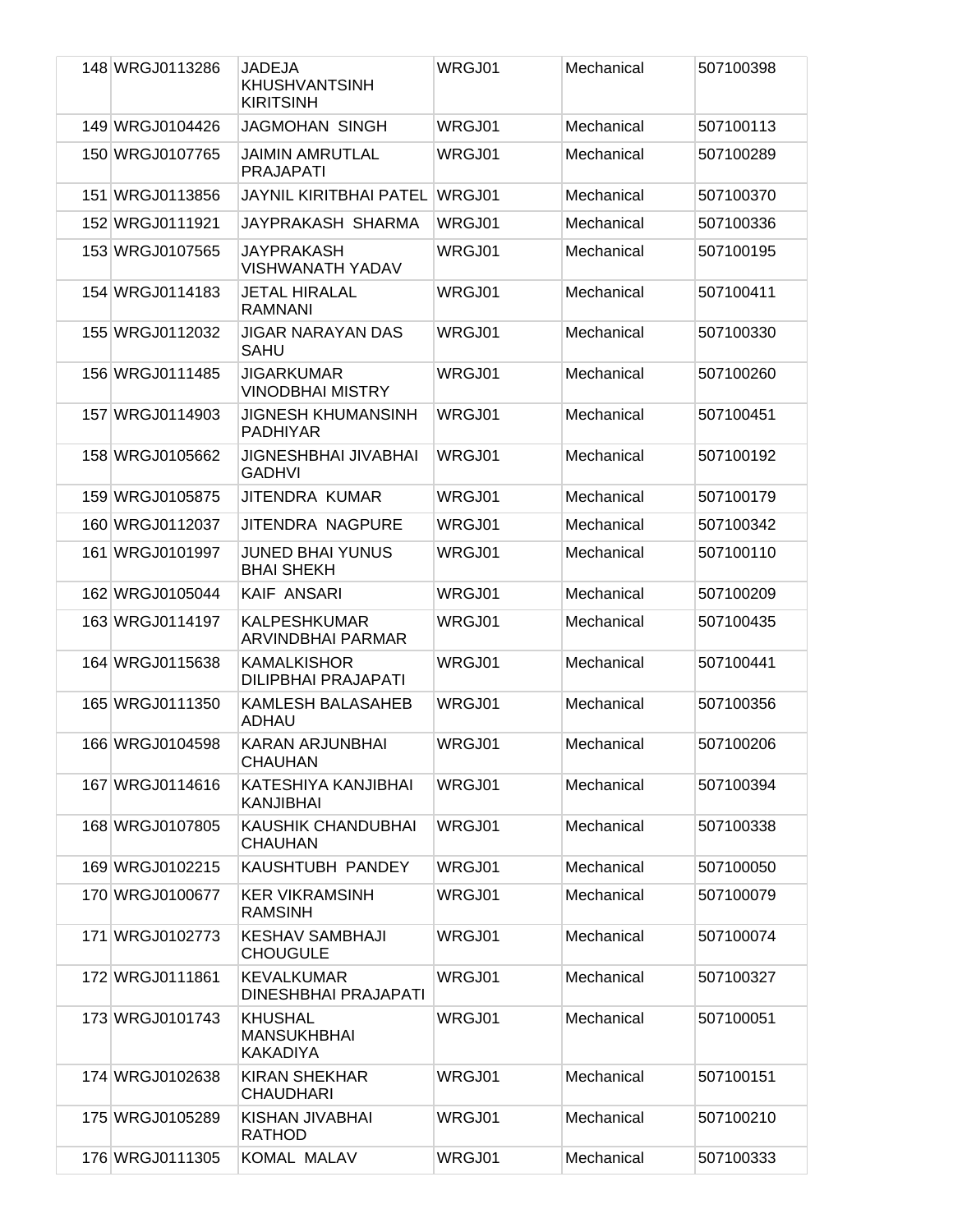| 177 WRGJ0101305 | KOSAMBIYA<br><b>CHIRAGKUMAR</b><br><b>RAMESHBHAI</b>             | WRGJ01 | Mechanical | 507100041 |
|-----------------|------------------------------------------------------------------|--------|------------|-----------|
| 178 WRGJ0104359 | <b>KRISHAN KANT SINGH</b>                                        | WRGJ01 | Mechanical | 507100087 |
| 179 WRGJ0100318 | <b>KRISHNA KUMAR</b><br><b>MISHRA</b>                            | WRGJ01 | Mechanical | 507100058 |
| 180 WRGJ0110254 | <b>KRISHNA KUMAR PATEL</b>                                       | WRGJ01 | Mechanical | 507100279 |
| 181 WRGJ0109445 | <b>KRUNAL DHARMESH</b><br><b>PAINTER</b>                         | WRGJ01 | Mechanical | 507100296 |
| 182 WRGJ0114104 | <b>KRUTARTH</b><br><b>BHUPENDRAVAN</b><br><b>GOSWAMI</b>         | WRGJ01 | Mechanical | 507100378 |
| 183 WRGJ0114560 | <b>KULDIP KANTIBHAI</b><br><b>CHAVDA</b>                         | WRGJ01 | Mechanical | 507100384 |
| 184 WRGJ0101676 | <b>KUMARI SEEMA</b>                                              | WRGJ01 | Mechanical | 507100040 |
| 185 WRGJ0112939 | KUNAL DATTATRAY<br><b>MAHADIK</b>                                | WRGJ01 | Mechanical | 507100408 |
| 186 WRGJ0115493 | <b>KUNAL DINESHKUMAR</b><br><b>DAFDA</b>                         | WRGJ01 | Mechanical | 507100454 |
| 187 WRGJ0112120 | <b>KUNAL GOPAL UIKEY</b>                                         | WRGJ01 | Mechanical | 507100258 |
| 188 WRGJ0110951 | <b>LAKHAN SINGH DHAKAD</b>                                       | WRGJ01 | Mechanical | 507100329 |
| 189 WRGJ0115497 | LALIT NARWARE                                                    | WRGJ01 | Mechanical | 507100455 |
| 190 WRGJ0105762 | LAXMAN BASKEY                                                    | WRGJ01 | Mechanical | 507100200 |
| 191 WRGJ0102482 | LAXMINARAYAN<br><b>ANDARSING RATHVA</b>                          | WRGJ01 | Mechanical | 507100005 |
| 192 WRGJ0107635 | <b>MAHADEV RAM</b><br><b>TORAMKAR</b>                            | WRGJ01 | Mechanical | 507100188 |
| 193 WRGJ0104091 | <b>MAHAMMAD AYAZ</b><br><b>MAHAMMAD HANIF</b><br><b>FODAWALA</b> | WRGJ01 | Mechanical | 507100152 |
| 194 WRGJ0107900 | <b>MAHENDRA DEVJIBHAI</b><br><b>CHAVDA</b>                       | WRGJ01 | Mechanical | 507100281 |
| 195 WRGJ0101656 | <b>MAHENDRA RAMESH</b><br><b>BHAI RATHOD</b>                     | WRGJ01 | Mechanical | 507100061 |
| 196 WRGJ0101394 | <b>MAHENDRAKUMAR</b><br>NANJIBHAI PARMAR                         | WRGJ01 | Mechanical | 507100467 |
| 197 WRGJ0104301 | <b>MAHIPALSINH</b><br><b>GANPATSINH CHAUHAN</b>                  | WRGJ01 | Mechanical | 507100112 |
| 198 WRGJ0114382 | MAKVANA JAYDEEP<br><b>RAMESHBHAI</b>                             | WRGJ01 | Mechanical | 507100402 |
| 199 WRGJ0115312 | <b>MAKWANA KETAN</b><br>KUMAR AMARSANGBHAI                       | WRGJ01 | Mechanical | 507100448 |
| 200 WRGJ0106788 | <b>MAKWANA SHIVAMBHAI</b><br><b>JAYESHBHAI</b>                   | WRGJ01 | Mechanical | 507100194 |
| 201 WRGJ0103956 | <b>MANDORA AJAY</b><br><b>DINESHBHAI</b>                         | WRGJ01 | Mechanical | 507100083 |
| 202 WRGJ0106216 | <b>MANGESH BANSHIRAM</b><br><b>BAGUL</b>                         | WRGJ01 | Mechanical | 507100161 |
| 203 WRGJ0113671 | <b>MANISH DABDE</b>                                              | WRGJ01 | Mechanical | 507100457 |
| 204 WRGJ0100116 | <b>MANOJ KUMAR</b>                                               | WRGJ01 | Mechanical | 507100032 |
| 205 WRGJ0111213 | <b>MANOJ KUMAR</b>                                               | WRGJ01 | Mechanical | 507100346 |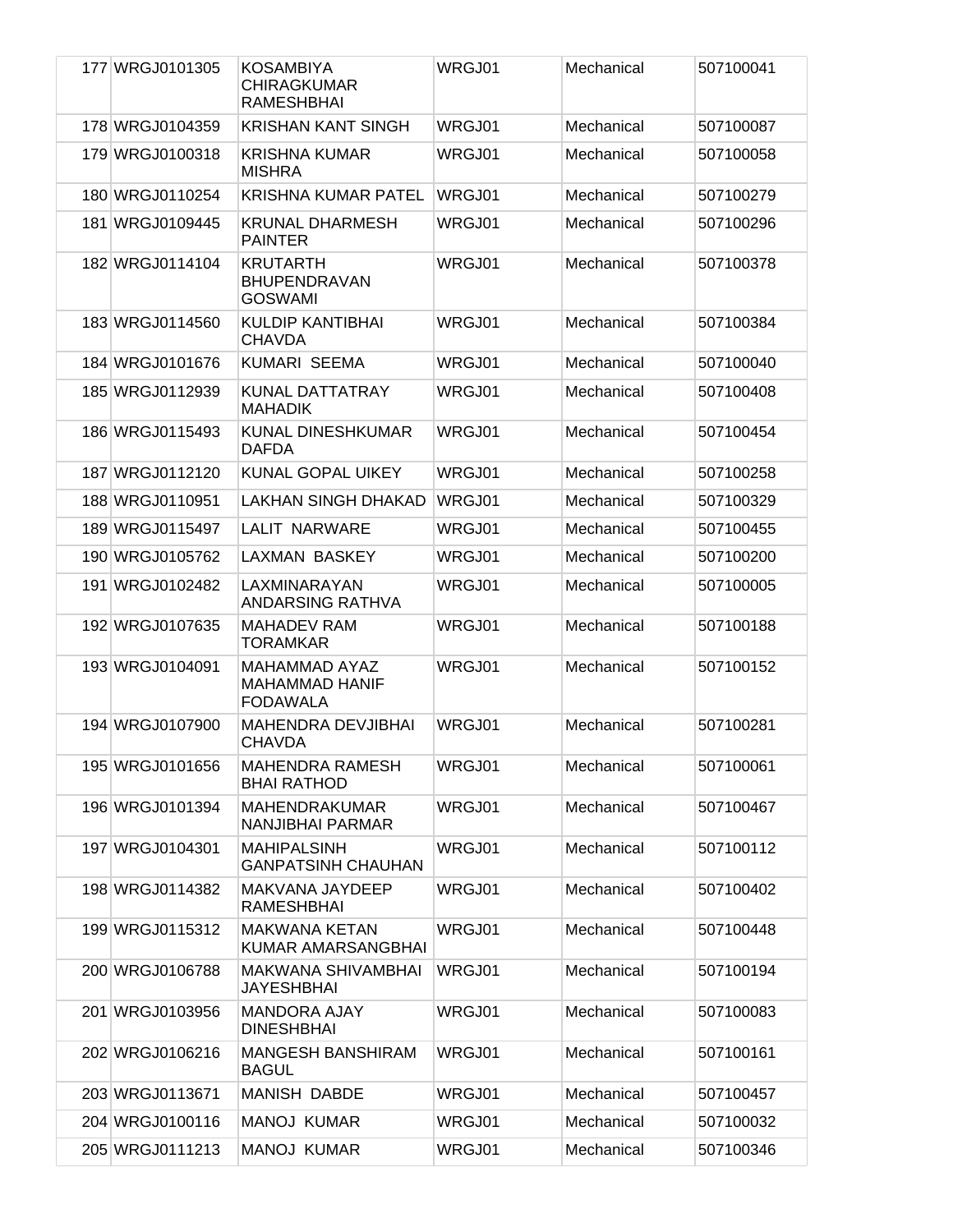| 206 WRGJ0104243 | <b>MANOJ ASHOK LOHAR</b>                               | WRGJ01 | Mechanical | 507100085 |
|-----------------|--------------------------------------------------------|--------|------------|-----------|
| 207 WRGJ0106225 | <b>MANOJ RAMESH PATIL</b>                              | WRGJ01 | Mechanical | 507100155 |
| 208 WRGJ0108217 | <b>MANORANJAN KUMAR</b>                                | WRGJ01 | Mechanical | 507100288 |
| 209 WRGJ0104834 | <b>MANSURI TASDIK</b><br><b>KADARBHAI</b>              | WRGJ01 | Mechanical | 507100140 |
| 210 WRGJ0102897 | <b>MAURYA</b><br><b>SHYAMSUNDER</b><br><b>BUDHIRAM</b> | WRGJ01 | Mechanical | 507100135 |
| 211 WRGJ0112264 | <b>MAYANKKUMAR</b><br><b>DOLATSINH SOLANKI</b>         | WRGJ01 | Mechanical | 507100354 |
| 212 WRGJ0109642 | <b>MAYUR KANJIBHAI</b><br><b>NAKUM</b>                 | WRGJ01 | Mechanical | 507100326 |
| 213 WRGJ0103505 | <b>MAYUR SURESH BHOIR</b>                              | WRGJ01 | Mechanical | 507100125 |
| 214 WRGJ0103097 | <b>MD ASIF KHAN</b>                                    | WRGJ01 | Mechanical | 507100108 |
| 215 WRGJ0104422 | <b>MD IRFAN HAQUE</b><br><b>ANSARI</b>                 | WRGJ01 | Mechanical | 507100115 |
| 216 WRGJ0111247 | <b>MD NEHAL ANSARI</b>                                 | WRGJ01 | Mechanical | 507100234 |
| 217 WRGJ0111457 | <b>MD SHAHBAZ KHAN</b>                                 | WRGJ01 | Mechanical | 507100243 |
| 218 WRGJ0115089 | <b>MD SHOAIB ALAM</b>                                  | WRGJ01 | Mechanical | 507100379 |
| 219 WRGJ0110341 | <b>MD ZAID KAMAL</b>                                   | WRGJ01 | Mechanical | 507100227 |
| 220 WRGJ0115163 | <b>MEET RAJUBHAI PATEL</b>                             | WRGJ01 | Mechanical | 507100444 |
| 221 WRGJ0100530 | <b>MEET SURESHBHAI</b><br><b>MAKWANA</b>               | WRGJ01 | Mechanical | 507100055 |
| 222 WRGJ0102561 | <b>MEETKUMAR HARSHAD</b><br><b>BHAI PARMAR</b>         | WRGJ01 | Mechanical | 507100145 |
| 223 WRGJ0105655 | <b>MEGHARAJ ANIL</b><br><b>GAIKWAD</b>                 | WRGJ01 | Mechanical | 507100177 |
| 224 WRGJ0100015 | <b>MEHTA JAINAM</b><br><b>MAHENDRABHAI</b>             | WRGJ01 | Mechanical | 507100026 |
| 225 WRGJ0114285 | <b>MEHUL DAYALAL</b><br>KANZARIYA                      | WRGJ01 | Mechanical | 507100456 |
| 226 WRGJ0110043 | MIDHUN MANU                                            | WRGJ01 | Mechanical | 507100268 |
| 227 WRGJ0113344 | MIHIR PRAKASH WARIK                                    | WRGJ01 | Mechanical | 507100367 |
| 228 WRGJ0102882 | MILAN VASANTBHAI<br><b>KARELIYA</b>                    | WRGJ01 | Mechanical | 507100134 |
| 229 WRGJ0101940 | <b>MITHUN KUMAR</b>                                    | WRGJ01 | Mechanical | 507100070 |
| 230 WRGJ0107876 | <b>MOHIT VANSHKAR</b>                                  | WRGJ01 | Mechanical | 507100270 |
| 231 WRGJ0104602 | <b>MOINUDDIN</b><br><b>MAHERAJKHAN PATHAN</b>          | WRGJ01 | Mechanical | 507100142 |
| 232 WRGJ0104669 | <b>MONALI VILAS</b><br>WANKHADE                        | WRGJ01 | Mechanical | 507100144 |
| 233 WRGJ0104941 | <b>MOR SINGH</b>                                       | WRGJ01 | Mechanical | 507100080 |
| 234 WRGJ0101732 | <b>MRUTYUNJAYA</b><br><b>MOHARANA</b>                  | WRGJ01 | Mechanical | 507100043 |
| 235 WRGJ0102832 | <b>MUHAMMAD ZAID S</b><br>JAMADAR                      | WRGJ01 | Mechanical | 507100139 |
| 236 WRGJ0114805 | <b>MUKESH KUMAR</b>                                    | WRGJ01 | Mechanical | 507100434 |
| 237 WRGJ0113424 | MUKESH YADAV                                           | WRGJ01 | Mechanical | 507100430 |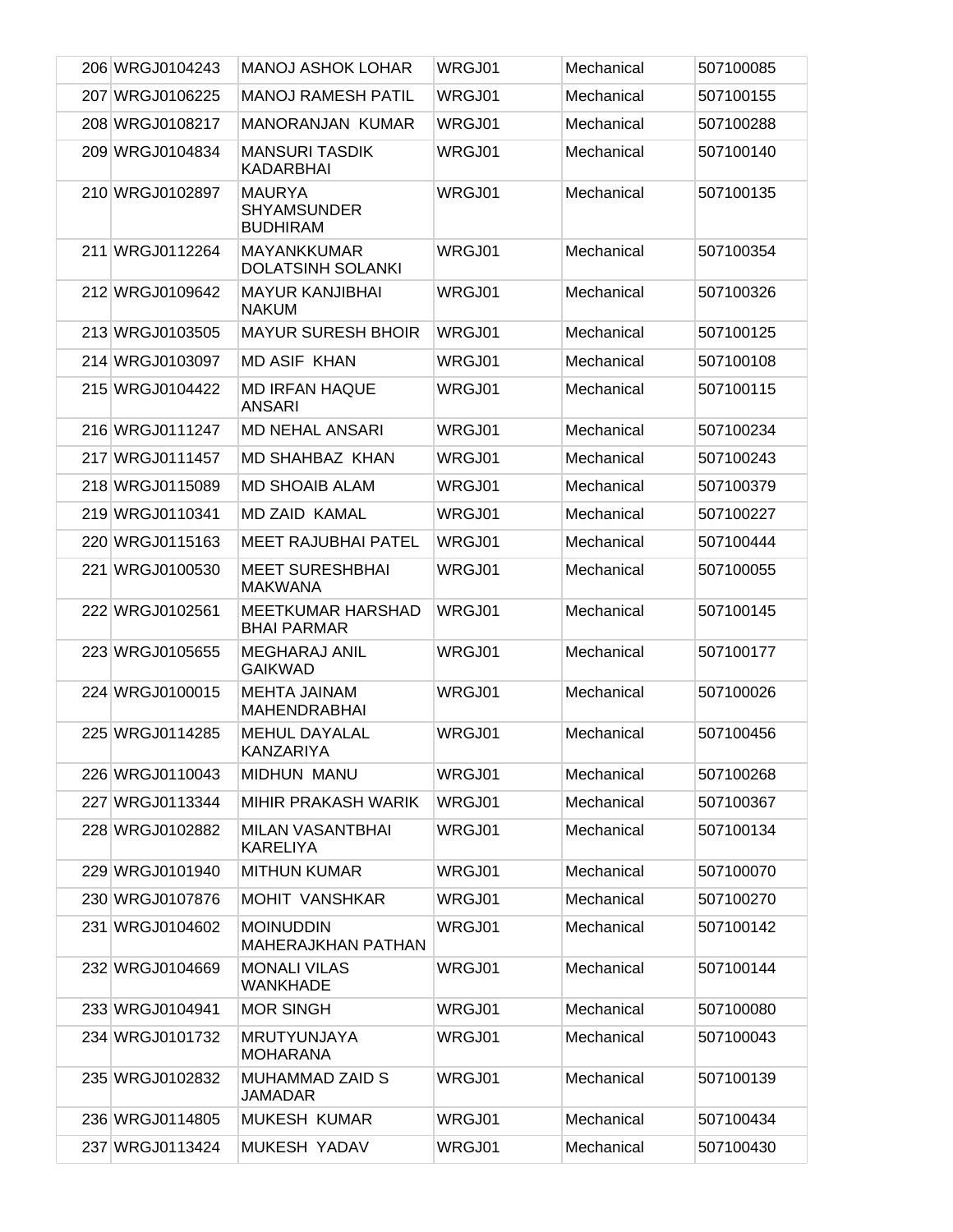| 238 WRGJ0109198 | NANDAGOPAL S                                                | WRGJ01 | Mechanical | 507100304 |
|-----------------|-------------------------------------------------------------|--------|------------|-----------|
| 239 WRGJ0100147 | NANDLAL RAY                                                 | WRGJ01 | Mechanical | 507100072 |
| 240 WRGJ0111095 | NARAYAN SINGH                                               | WRGJ01 | Mechanical | 507100357 |
| 241 WRGJ0101926 | <b>NARESH</b>                                               | WRGJ01 | Mechanical | 507100052 |
| 242 WRGJ0112310 | <b>NAVIN GOVINDBHAI</b><br>SONAGARA                         | WRGJ01 | Mechanical | 507100230 |
| 243 WRGJ0103461 | NEERAJ LODHI                                                | WRGJ01 | Mechanical | 507100095 |
| 244 WRGJ0111411 | NIHALASRAFKHAN<br>FAIZAHEMADKHAN<br><b>PATHAN</b>           | WRGJ01 | Mechanical | 507100241 |
| 245 WRGJ0104214 | <b>NIKHIL BHAUSAHEB</b><br><b>DHONDE</b>                    | WRGJ01 | Mechanical | 507100114 |
| 246 WRGJ0103901 | NIKHIL VIJAY PATIL                                          | WRGJ01 | Mechanical | 507100104 |
| 247 WRGJ0111991 | <b>NILESHSINH</b><br>PRAVINSINH MAHIDA                      | WRGJ01 | Mechanical | 507100232 |
| 248 WRGJ0113504 | NILKANTH BABULAL<br><b>PATEL</b>                            | WRGJ01 | Mechanical | 507100439 |
| 249 WRGJ0107363 | NIRAJ KUMAR DILAWAR                                         | WRGJ01 | Mechanical | 507100214 |
| 250 WRGJ0110495 | <b>NIRAV KUMAR</b><br><b>YOGESHBHAI</b><br><b>PRAJAPATI</b> | WRGJ01 | Mechanical | 507100263 |
| 251 WRGJ0114719 | NIRAVKUMAR JAYUBHAI<br><b>PATEL</b>                         | WRGJ01 | Mechanical | 507100390 |
| 252 WRGJ0114848 | NIRMAL VASUDEVBHAI<br><b>SATHVARA</b>                       | WRGJ01 | Mechanical | 507100417 |
| 253 WRGJ0114303 | <b>NISARG</b><br>NARENDRAKUMAR<br><b>VEGDA</b>              | WRGJ01 | Mechanical | 507100375 |
| 254 WRGJ0109760 | NISHANT KUMAR TIWARI                                        | WRGJ01 | Mechanical | 507100275 |
| 255 WRGJ0107794 | NITESH KUMAR PAWAR                                          | WRGJ01 | Mechanical | 507100238 |
| 256 WRGJ0102142 | NITESH NAVALSING<br><b>RAJPUT</b>                           | WRGJ01 | Mechanical | 507100027 |
| 257 WRGJ0106491 | NITISH KUMAR SHARMA                                         | WRGJ01 | Mechanical | 507100191 |
| 258 WRGJ0109595 | <b>PAL NITESH</b><br><b>RAMASHANKAR</b>                     | WRGJ01 | Mechanical | 507100300 |
| 259 WRGJ0110844 | PANDIRI AKHIL KUMAR                                         | WRGJ01 | Mechanical | 507100246 |
| 260 WRGJ0115587 | <b>PARAMVEER</b>                                            | WRGJ01 | Mechanical | 507100460 |
| 261 WRGJ0105310 | <b>PARAS KAILASH BHOGE</b>                                  | WRGJ01 | Mechanical | 507100197 |
| 262 WRGJ0105143 | PARMAR DHRUVPAL<br><b>DASHRATHBHAI</b>                      | WRGJ01 | Mechanical | 507100476 |
| 263 WRGJ0111962 | PARTH JYOTINDRA<br><b>KAPDI</b>                             | WRGJ01 | Mechanical | 507100348 |
| 264 WRGJ0104894 | <b>PARTH PRAVINBHAI</b><br><b>BADGUJAR</b>                  | WRGJ01 | Mechanical | 507100147 |
| 265 WRGJ0107952 | PATEL PARTHIKKUMAR<br><b>JAGDISHBHAI</b>                    | WRGJ01 | Mechanical | 507100264 |
| 266 WRGJ0113721 | PAVAN ROHITBHAI YOGI                                        | WRGJ01 | Mechanical | 507100366 |
| 267 WRGJ0101694 | PINJARA MOIN IQBAL<br><b>BHAI</b>                           | WRGJ01 | Mechanical | 507100062 |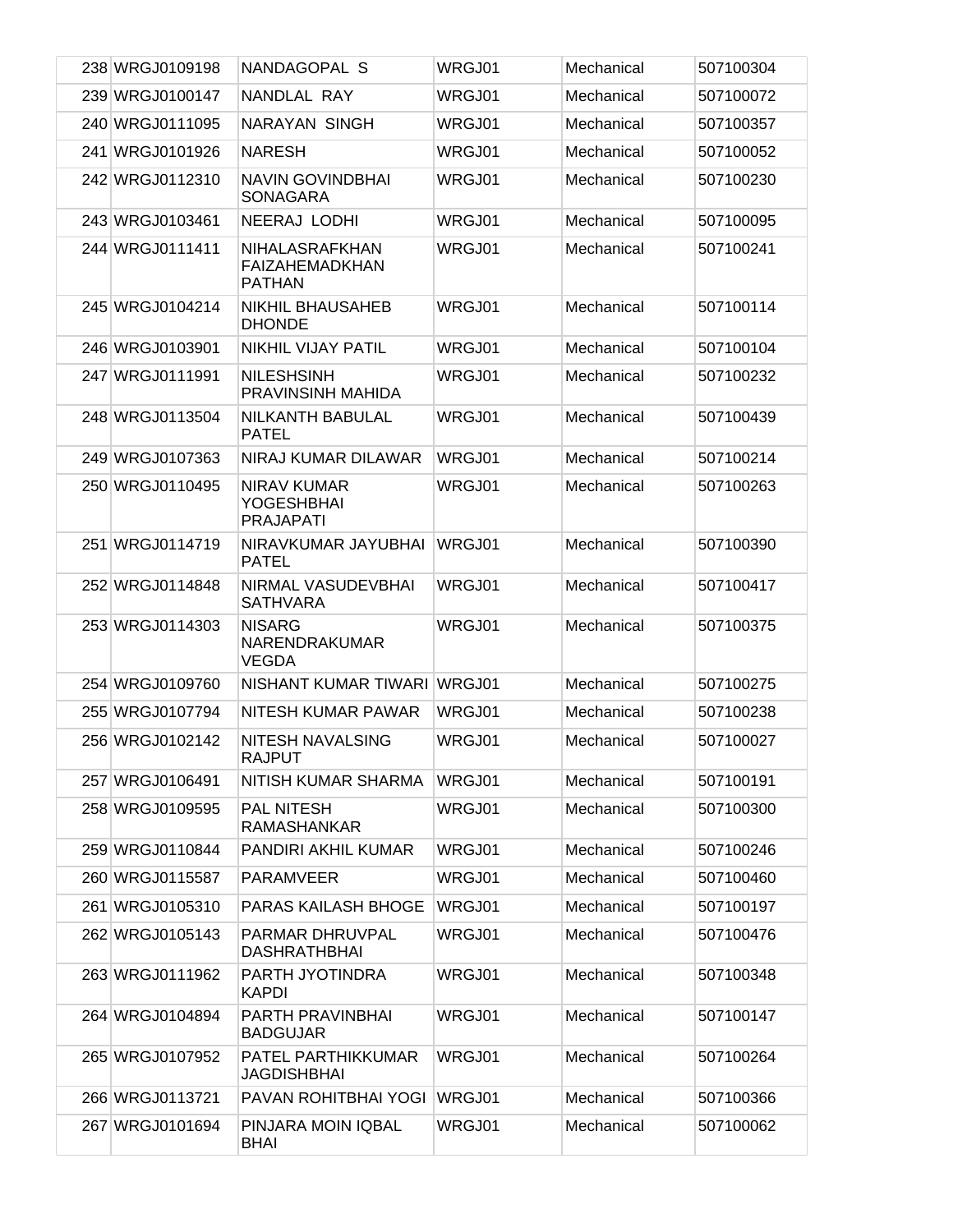| 268 WRGJ0100289 | POTHARLLA SAGAR                                                  | WRGJ01 | Mechanical | 507100030 |
|-----------------|------------------------------------------------------------------|--------|------------|-----------|
| 269 WRGJ0105653 | PRADEEP SINGH PATEL                                              | WRGJ01 | Mechanical | 507100176 |
| 270 WRGJ0108635 | <b>PRADIP KUMAR</b><br><b>GHANSHYAM BHAI</b><br><b>GADHADARA</b> | WRGJ01 | Mechanical | 507100249 |
| 271 WRGJ0112146 | <b>PRADIP SUBHASH</b><br><b>GUPTA</b>                            | WRGJ01 | Mechanical | 507100321 |
| 272 WRGJ0103584 | <b>PRADNYA ANIL</b><br><b>DOIPHODE</b>                           | WRGJ01 | Mechanical | 507100123 |
| 273 WRGJ0105752 | <b>PRAJAPATI</b><br><b>NILESHKUMAR</b><br><b>RAMESHBHAI</b>      | WRGJ01 | Mechanical | 507100198 |
| 274 WRGJ0110354 | <b>PRAJAPATI</b><br><b>UTSAVKUMAR</b><br>PANKAJBHAI              | WRGJ01 | Mechanical | 507100284 |
| 275 WRGJ0100261 | <b>PRAKASHBHAI</b><br>RAJUBHAI ROHIT                             | WRGJ01 | Mechanical | 507100003 |
| 276 WRGJ0102426 | <b>PRANAVKUMAR</b><br>PARSOTTAM PARMAR                           | WRGJ01 | Mechanical | 507100033 |
| 277 WRGJ0109313 | <b>PRASAD GURUNATH</b><br><b>MARGI</b>                           | WRGJ01 | Mechanical | 507100299 |
| 278 WRGJ0113085 | PRATIK ASHOKBHAI<br>VASAVA                                       | WRGJ01 | Mechanical | 507100360 |
| 279 WRGJ0106445 | PRATIK MAHESHBHAI<br><b>RATHOD</b>                               | WRGJ01 | Mechanical | 507100168 |
| 280 WRGJ0108510 | <b>PRATIK RAMESH</b><br><b>BHAVSAR</b>                           | WRGJ01 | Mechanical | 507100291 |
| 281 WRGJ0105755 | <b>PRATIKKUMAR</b><br><b>BALDEVJI THAKOR</b>                     | WRGJ01 | Mechanical | 507100199 |
| 282 WRGJ0111223 | <b>PRATUL KUMAR</b><br><b>MAURYA</b>                             | WRGJ01 | Mechanical | 507100219 |
| 283 WRGJ0106704 | <b>PRAVESH KUMAR</b><br><b>PANDEY</b>                            | WRGJ01 | Mechanical | 507100185 |
| 284 WRGJ0107448 | PRINCE KUMAR                                                     | WRGJ01 | Mechanical | 507100175 |
| 285 WRGJ0114273 | PRIYA SAIMA                                                      | WRGJ01 | Mechanical | 507100363 |
| 286 WRGJ0109028 | <b>PUSHPADIPSINH</b><br>YOGENDRASINH RAJ                         | WRGJ01 | Mechanical | 507100236 |
| 287 WRGJ0112987 | PUSHPENDRA SINGH                                                 | WRGJ01 | Mechanical | 507100361 |
| 288 WRGJ0100021 | RABARI GAUTAMBHAI<br>MAHESHBHAI                                  | WRGJ01 | Mechanical | 507100020 |
| 289 WRGJ0112954 | RAFE RIZWANBHAI<br><b>SALEMA</b>                                 | WRGJ01 | Mechanical | 507100478 |
| 290 WRGJ0102668 | <b>RAGHUVEERSINH</b><br>KANAKSINH ZALA                           | WRGJ01 | Mechanical | 507100103 |
| 291 WRGJ0105088 | RAHUL CHOUHAN                                                    | WRGJ01 | Mechanical | 507100471 |
| 292 WRGJ0108701 | RAHUL KUMAR                                                      | WRGJ01 | Mechanical | 507100306 |
| 293 WRGJ0103167 | RAHUL MALI                                                       | WRGJ01 | Mechanical | 507100088 |
| 294 WRGJ0109347 | RAHUL SINGH                                                      | WRGJ01 | Mechanical | 507100474 |
| 295 WRGJ0108680 | RAHUL BABAN RAUT                                                 | WRGJ01 | Mechanical | 507100274 |
| 296 WRGJ0113742 | RAHUL DASHRATHBHAI<br><b>DAMOR</b>                               | WRGJ01 | Mechanical | 507100368 |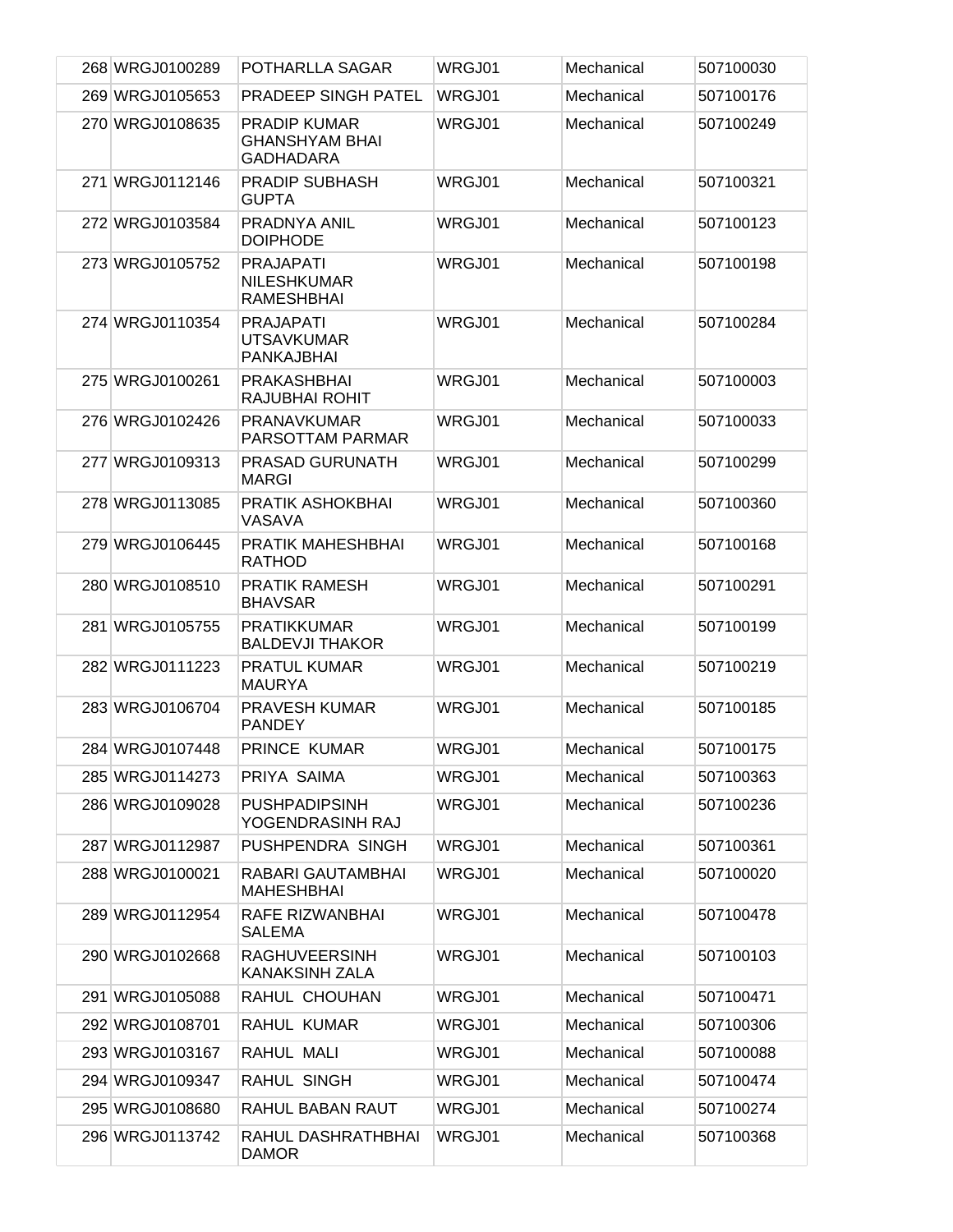| 297 WRGJ0110794 | RAHUL DILIP BORGE                               | WRGJ01 | Mechanical | 507100262 |
|-----------------|-------------------------------------------------|--------|------------|-----------|
| 298 WRGJ0103955 | RAHUL HASMUKHBHAI<br><b>KABIRA</b>              | WRGJ01 | Mechanical | 507100081 |
| 299 WRGJ0104464 | RAHUL KUMAR PRASAD                              | WRGJ01 | Mechanical | 507100163 |
| 300 WRGJ0112765 | <b>RAHUL SURESHBHAI</b><br><b>CHAUHAN</b>       | WRGJ01 | Mechanical | 507100405 |
| 301 WRGJ0110685 | <b>RAHULBHAI</b><br><b>SURESHBHAI PARMAR</b>    | WRGJ01 | Mechanical | 507100303 |
| 302 WRGJ0113611 | <b>RAHULKUMAR</b><br><b>JITENDRABHAI ZALA</b>   | WRGJ01 | Mechanical | 507100415 |
| 303 WRGJ0103434 | <b>RAI VICKYKUMAR</b><br><b>ASHOK</b>           | WRGJ01 | Mechanical | 507100097 |
| 304 WRGJ0105240 | RAJ KUSHWAH                                     | WRGJ01 | Mechanical | 507100160 |
| 305 WRGJ0103918 | RAJ KANUBHAI PATEL                              | WRGJ01 | Mechanical | 507100122 |
| 306 WRGJ0110188 | RAJA RAJKER                                     | WRGJ01 | Mechanical | 507100316 |
| 307 WRGJ0105218 | RAJENDRA SONI                                   | WRGJ01 | Mechanical | 507100116 |
| 308 WRGJ0103972 | RAJESH GUPT                                     | WRGJ01 | Mechanical | 507100442 |
| 309 WRGJ0104525 | RAJESH PRAJAPAT                                 | WRGJ01 | Mechanical | 507100090 |
| 310 WRGJ0115033 | RAJESH RAJ                                      | WRGJ01 | Mechanical | 507100420 |
| 311 WRGJ0100391 | RAJOJU ROHITH                                   | WRGJ01 | Mechanical | 507100028 |
| 312 WRGJ0114207 | RAJU KUMAR VERMA                                | WRGJ01 | Mechanical | 507100362 |
| 313 WRGJ0104741 | RAMESH KUMAR GUPTA                              | WRGJ01 | Mechanical | 507100118 |
| 314 WRGJ0100829 | RANJEET KUMAR PAL                               | WRGJ01 | Mechanical | 507100042 |
| 315 WRGJ0101744 | RASMIRANJAN SAHOO                               | WRGJ01 | Mechanical | 507100008 |
| 316 WRGJ0101127 | RATHOD AJAYKUMAR<br>VANARAJBHAI                 | WRGJ01 | Mechanical | 507100031 |
| 317 WRGJ0102719 | <b>RATHOD NITINKUMAR</b><br><b>DEVENDRABHAI</b> | WRGJ01 | Mechanical | 507100121 |
| 318 WRGJ0110389 | RATHVA BHILALA<br><b>GANESH BHAI</b>            | WRGJ01 | Mechanical | 507100222 |
| 319 WRGJ0113739 | RATHWA VIPULBHAI<br><b>TERSINGBHAI</b>          | WRGJ01 | Mechanical | 507100438 |
| 320 WRGJ0112305 | <b>RAVI KUMAR SHAH</b>                          | WRGJ01 | Mechanical | 507100387 |
| 321 WRGJ0112195 | RAVIDAS VITTHAL BHAI<br><b>RATHWA</b>           | WRGJ01 | Mechanical | 507100220 |
| 322 WRGJ0115564 | RAVIKUMAR DAYANAND<br><b>MALLAH</b>             | WRGJ01 | Mechanical | 507100458 |
| 323 WRGJ0110433 | RAVINDRA BHARDWAJ                               | WRGJ01 | Mechanical | 507100290 |
| 324 WRGJ0115069 | <b>RAVIRAJSINH</b><br><b>GHANSHYAMSINH ZALA</b> | WRGJ01 | Mechanical | 507100424 |
| 325 WRGJ0107732 | <b>RICKY ROYCHEN</b><br>MANTHANETHU             | WRGJ01 | Mechanical | 507100337 |
| 326 WRGJ0102018 | <b>RINKI VERMA</b>                              | WRGJ01 | Mechanical | 507100039 |
| 327 WRGJ0109615 | <b>RISHU KUMAR</b>                              | WRGJ01 | Mechanical | 507100301 |
| 328 WRGJ0105344 | RITESH SAHU                                     | WRGJ01 | Mechanical | 507100165 |
| 329 WRGJ0108284 | <b>RITESHKUMAR</b><br><b>GHEMARBHAI MAHIWAL</b> | WRGJ01 | Mechanical | 507100245 |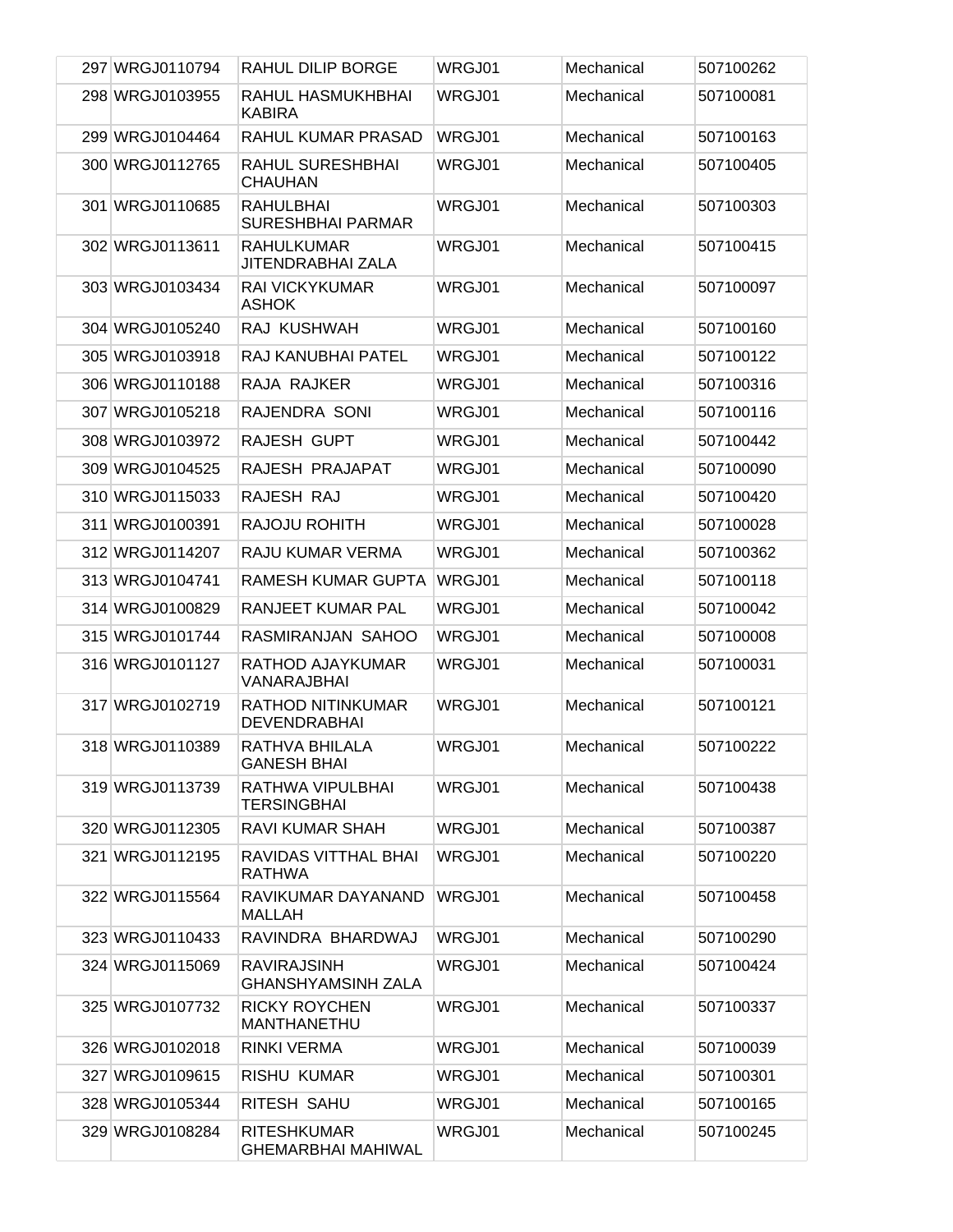| 330 WRGJ0107298 | RITESHKUMAR KUMHAR WRGJ01<br>PANJARIYA                   |        | Mechanical | 507100190 |
|-----------------|----------------------------------------------------------|--------|------------|-----------|
| 331 WRGJ0114123 | <b>RITHVIK RAKESH</b><br>JAVALE                          | WRGJ01 | Mechanical | 507100433 |
| 332 WRGJ0114202 | <b>ROHIT KUMAR</b>                                       | WRGJ01 | Mechanical | 507100436 |
| 333 WRGJ0105480 | <b>ROHIT KUMAR</b>                                       | WRGJ01 | Mechanical | 507100215 |
| 334 WRGJ0105528 | ROSHAN ANIL KATHALE                                      | WRGJ01 | Mechanical | 507100217 |
| 335 WRGJ0102526 | RUPESH RAJENDRA<br><b>PATIL</b>                          | WRGJ01 | Mechanical | 507100009 |
| 336 WRGJ0106117 | <b>RUSHABH</b><br><b>DNYANESHWAR</b><br><b>GAIKWAD</b>   | WRGJ01 | Mechanical | 507100154 |
| 337 WRGJ0106334 | <b>RUSHIKESH BHAULAL</b><br><b>KATARE</b>                | WRGJ01 | Mechanical | 507100157 |
| 338 WRGJ0113891 | <b>SAAHIL MANGESH</b><br><b>MEHER</b>                    | WRGJ01 | Mechanical | 507100364 |
| 339 WRGJ0110212 | <b>SACHIN KUMAR</b>                                      | WRGJ01 | Mechanical | 507100295 |
| 340 WRGJ0107487 | <b>SACHIN GOPALBHAI</b><br><b>RATHVA</b>                 | WRGJ01 | Mechanical | 507100187 |
| 341 WRGJ0111304 | <b>SACHIN HIMMAT PATIL</b>                               | WRGJ01 | Mechanical | 507100332 |
| 342 WRGJ0114765 | <b>SACHIN MANGALA</b><br><b>KHADE</b>                    | WRGJ01 | Mechanical | 507100429 |
| 343 WRGJ0105230 | SADANAN PATRA                                            | WRGJ01 | Mechanical | 507100178 |
| 344 WRGJ0111918 | <b>SAGAR ASHWINKUMAR</b><br><b>SHAH</b>                  | WRGJ01 | Mechanical | 507100259 |
| 345 WRGJ0105339 | SAGAR DILIP JADHAV                                       | WRGJ01 | Mechanical | 507100208 |
| 346 WRGJ0101238 | SAGAR NALIN RAJANI                                       | WRGJ01 | Mechanical | 507100015 |
| 347 WRGJ0113572 | <b>SAGARKUMAR</b><br><b>GOVINDBHAI KUNBI</b>             | WRGJ01 | Mechanical | 507100391 |
| 348 WRGJ0108003 | SAINAK MUKHERJEE                                         | WRGJ01 | Mechanical | 507100283 |
| 349 WRGJ0111450 | <b>SALEEM</b>                                            | WRGJ01 | Mechanical | 507100224 |
| 350 WRGJ0112563 | SAMBIT KU. KUMAR<br><b>MAHARATHY</b>                     | WRGJ01 | Mechanical | 507100334 |
| 351 WRGJ0101226 | <b>SAMEER SUNIL ALONE</b>                                | WRGJ01 | Mechanical | 507100045 |
| 352 WRGJ0110174 | SAMIR JAGDISH<br><b>JAGDISHBHAI</b><br><b>LIMBACHIYA</b> | WRGJ01 | Mechanical | 507100317 |
| 353 WRGJ0100500 | <b>SAMIR SUNILRAO</b><br><b>CHAMBHARE</b>                | WRGJ01 | Mechanical | 507100019 |
| 354 WRGJ0106599 | SANDEEP KUMAR PATEL WRGJ01                               |        | Mechanical | 507100218 |
| 355 WRGJ0107707 | <b>SANDEEP KUMAR</b><br><b>SHARMA</b>                    | WRGJ01 | Mechanical | 507100287 |
| 356 WRGJ0115346 | <b>SANJAYKUMAR</b><br>SURESHBHAI PATELIYA                | WRGJ01 | Mechanical | 507100464 |
| 357 WRGJ0112776 | SANKET RAJARAM<br><b>DESAI</b>                           | WRGJ01 | Mechanical | 507100397 |
| 358 WRGJ0110687 | <b>SARATH B NAIR</b>                                     | WRGJ01 | Mechanical | 507100325 |
| 359 WRGJ0101454 | SARJU RAJESHBHAI<br><b>MORI</b>                          | WRGJ01 | Mechanical | 507100025 |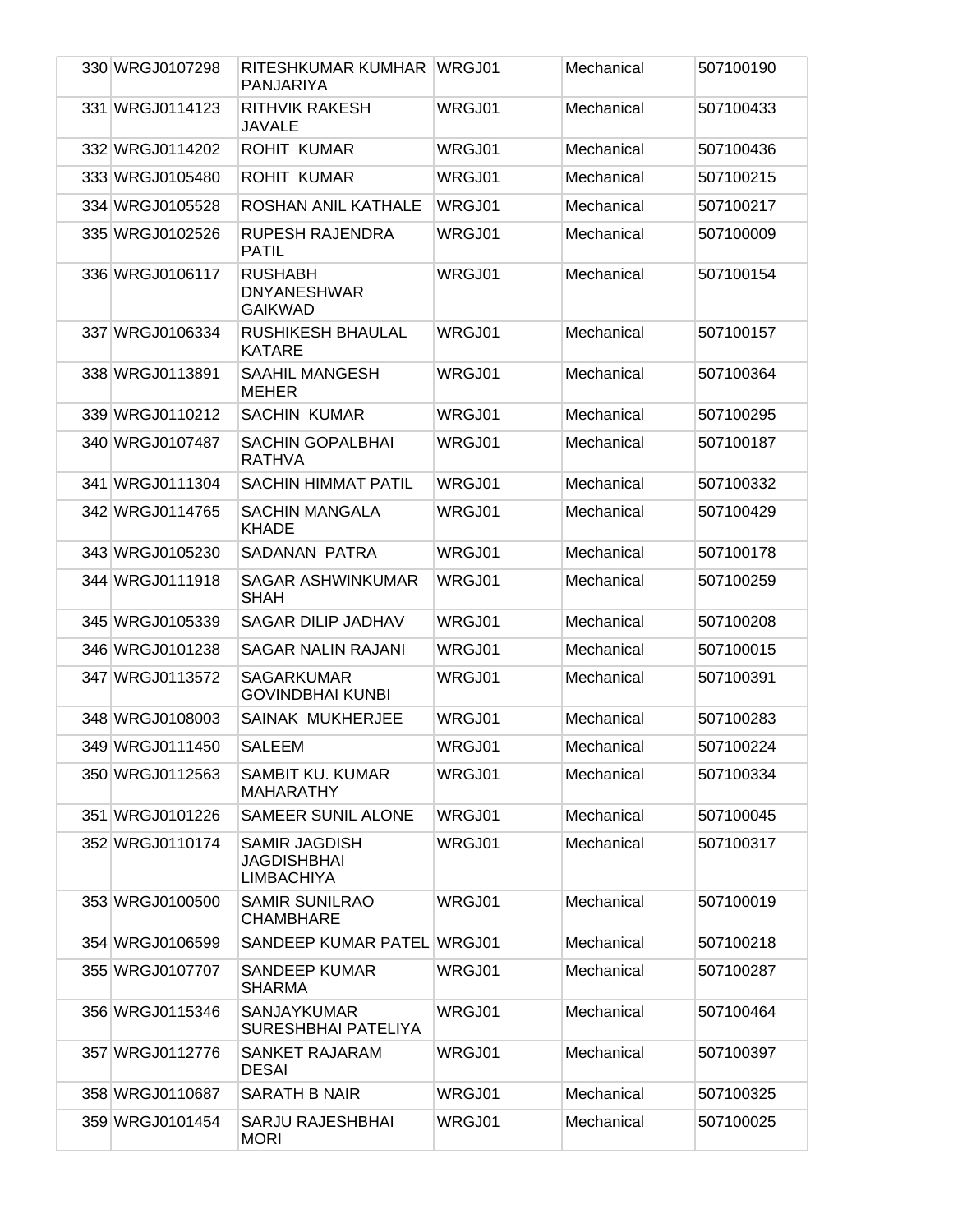| 360 WRGJ0100169 | SARVADI SABIRSHA<br><b>BAFATISHA</b>                                 | WRGJ01        | Mechanical | 507100002 |
|-----------------|----------------------------------------------------------------------|---------------|------------|-----------|
| 361 WRGJ0113502 | SARVAIYA HARDIKBHAI<br><b>ASHOKBHAI</b>                              | WRGJ01        | Mechanical | 507100388 |
| 362 WRGJ0100397 | SATYENDRA MAURYA                                                     | <b>WRGJ01</b> | Mechanical | 507100054 |
| 363 WRGJ0112132 | SAURABH KUMAR                                                        | WRGJ01        | Mechanical | 507100235 |
| 364 WRGJ0108462 | SAURABH BHAVARILAL<br><b>SHUKLA</b>                                  | WRGJ01        | Mechanical | 507100285 |
| 365 WRGJ0113566 | <b>SAURABH OMKAR</b><br><b>DEVARE</b>                                | WRGJ01        | Mechanical | 507100404 |
| 366 WRGJ0106776 | SAURABH VIJAY SABALE WRGJ01                                          |               | Mechanical | 507100186 |
| 367 WRGJ0101998 | <b>SAURAV BHASKAR</b><br><b>BODAKE</b>                               | WRGJ01        | Mechanical | 507100068 |
| 368 WRGJ0105172 | <b>SHAH PARTH</b><br><b>HARISHBHAI</b>                               | WRGJ01        | Mechanical | 507100107 |
| 369 WRGJ0112355 | SHAHBAZ KHAN                                                         | WRGJ01        | Mechanical | 507100231 |
| 370 WRGJ0110538 | <b>SHAIKH MOHAMMAD</b><br>YUSUF NAUSHAD<br><b>AHMAD</b>              | WRGJ01        | Mechanical | 507100265 |
| 371 WRGJ0102003 | <b>SHAILESH KUMAR</b>                                                | <b>WRGJ01</b> | Mechanical | 507100069 |
| 372 WRGJ0110272 | <b>SHAILESHKUMAR</b><br>CHANDUBHAI ZAPADIYA                          | WRGJ01        | Mechanical | 507100282 |
| 373 WRGJ0101475 | <b>SHANTANU</b><br><b>RAMCHANDRA</b><br><b>KSHIRSAGAR</b>            | WRGJ01        | Mechanical | 507100172 |
| 374 WRGJ0102372 | <b>SHARVAN KUMAR</b>                                                 | WRGJ01        | Mechanical | 507100037 |
| 375 WRGJ0111943 | <b>SHASHANK</b>                                                      | WRGJ01        | Mechanical | 507100248 |
| 376 WRGJ0111752 | <b>SHASHI KANT SINGH</b>                                             | WRGJ01        | Mechanical | 507100271 |
| 377 WRGJ0110346 | SHERIK DHANANJAYAN                                                   | WRGJ01        | Mechanical | 507100228 |
| 378 WRGJ0101989 | <b>SHIRAZEE</b><br><b>MEHVISHABBAS</b><br><b>ARIZABBAS</b>           | WRGJ01        | Mechanical | 507100071 |
| 379 WRGJ0108827 | <b>SHISHANGIYA VIVEK</b><br><b>RASIKBHAI</b>                         | WRGJ01        | Mechanical | 507100307 |
| 380 WRGJ0109757 | <b>SHIV KUMAR</b>                                                    | WRGJ01        | Mechanical | 507100345 |
| 381 WRGJ0102237 | <b>SHIVAM</b>                                                        | WRGJ01        | Mechanical | 507100064 |
| 382 WRGJ0114390 | <b>SHIVAM BAGHEL</b>                                                 | WRGJ01        | Mechanical | 507100437 |
| 383 WRGJ0111805 | SHIVAM TIWARI                                                        | WRGJ01        | Mechanical | 507100240 |
| 384 WRGJ0113560 | <b>SHIVAM</b><br>JITENDRAKUMAR PATEL                                 | WRGJ01        | Mechanical | 507100399 |
| 385 WRGJ0102210 | <b>SHIVAM SHAILESHBHAI</b><br><b>MEHTA</b>                           | WRGJ01        | Mechanical | 507100067 |
| 386 WRGJ0109952 | SHIVNARAYAN SAHU                                                     | WRGJ01        | Mechanical | 507100314 |
| 387 WRGJ0113873 | SHREEYASH MAKARAND WRGJ01<br><b>LIMAYE MAKARAND</b><br><b>LIMAYE</b> |               | Mechanical | 507100383 |
| 388 WRGJ0103165 | SHUBHAM DWIVEDI                                                      | WRGJ01        | Mechanical | 507100096 |
| 389 WRGJ0112250 | <b>SHUBHAM SURESH</b><br><b>SOLANKI</b>                              | WRGJ01        | Mechanical | 507100221 |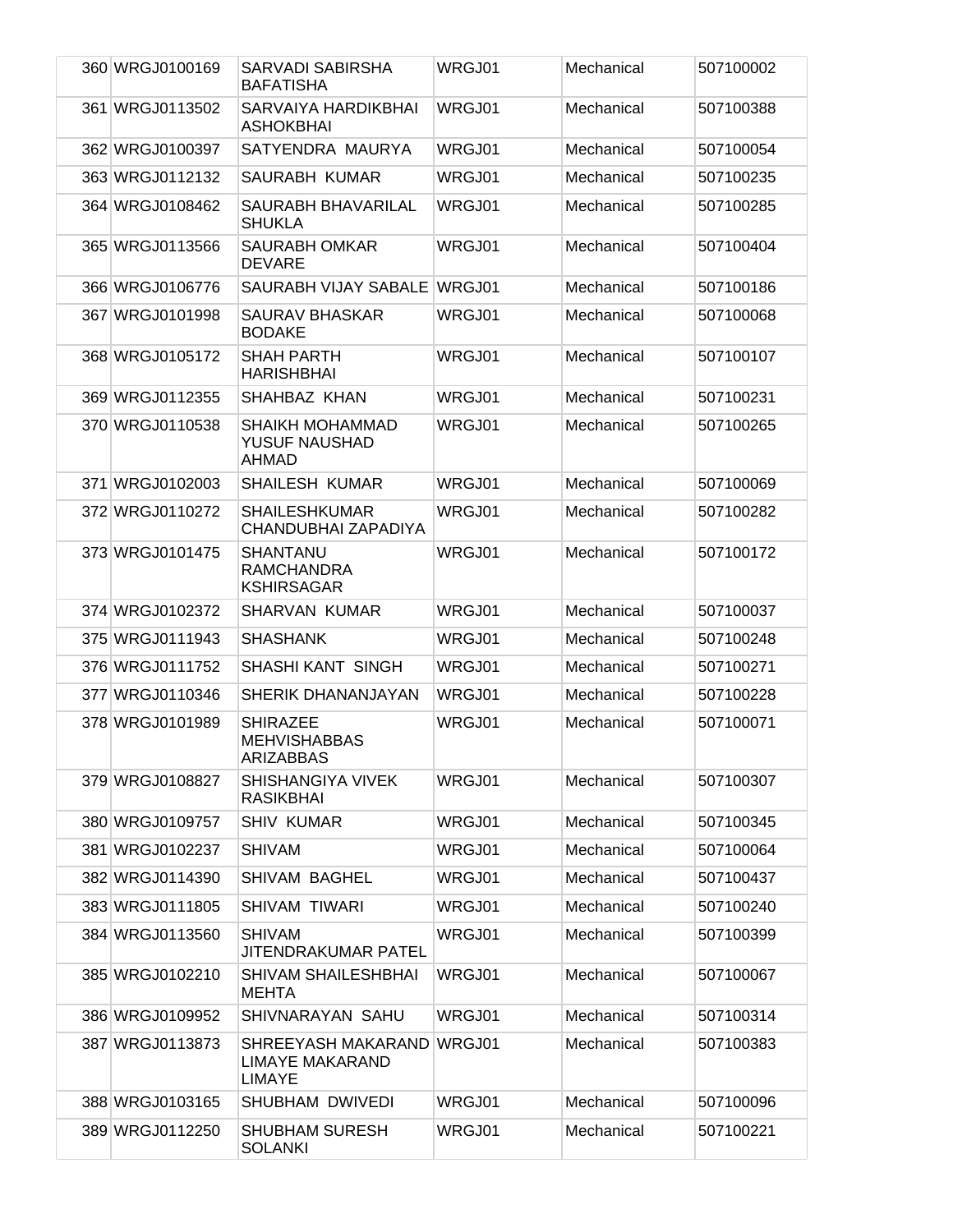| 390 WRGJ0110020 | <b>SHYAMSUNDAR</b><br><b>CHAUDHARY</b>          | WRGJ01        | Mechanical | 507100315 |
|-----------------|-------------------------------------------------|---------------|------------|-----------|
| 391 WRGJ0104513 | SIYARAM VERMA                                   | WRGJ01        | Mechanical | 507100089 |
| 392 WRGJ0114436 | <b>SMIT JAYESHKUMAR</b><br><b>THAKAR</b>        | WRGJ01        | Mechanical | 507100412 |
| 393 WRGJ0101868 | <b>SMITKUMAR</b><br>SANJAYBHAI GAJJAR           | WRGJ01        | Mechanical | 507100010 |
| 394 WRGJ0104041 | <b>SNEH JIGNESH</b><br><b>KHAJANCHI</b>         | WRGJ01        | Mechanical | 507100111 |
| 395 WRGJ0104303 | <b>SOHAM RAJAN MORE</b>                         | WRGJ01        | Mechanical | 507100086 |
| 396 WRGJ0115205 | <b>SOHEB SATARBHAI</b><br><b>SOLANKI</b>        | WRGJ01        | Mechanical | 507100472 |
| 397 WRGJ0110611 | <b>SOLANKI HARSH</b><br><b>RAJESHBHAI</b>       | WRGJ01        | Mechanical | 507100292 |
| 398 WRGJ0102020 | SONDAGAR RONAK<br><b>MANSUKHBHAI</b>            | <b>WRGJ01</b> | Mechanical | 507100011 |
| 399 WRGJ0105785 | <b>SONU SUNIL</b>                               | WRGJ01        | Mechanical | 507100184 |
| 400 WRGJ0100742 | <b>SOURABH SANJAY</b><br><b>BHOSALE</b>         | WRGJ01        | Mechanical | 507100022 |
| 401 WRGJ0102428 | <b>SRIOM</b>                                    | WRGJ01        | Mechanical | 507100034 |
| 402 WRGJ0108776 | <b>SUBHAM GUPTA</b>                             | WRGJ01        | Mechanical | 507100308 |
| 403 WRGJ0111378 | <b>SUBHASHCHANDRA</b><br><b>CHAMPAKLAL SAHU</b> | WRGJ01        | Mechanical | 507100250 |
| 404 WRGJ0113983 | SUDHANSHU TIWARI                                | WRGJ01        | Mechanical | 507100418 |
| 405 WRGJ0112894 | <b>SUKDEV JATIN BALLAV</b>                      | WRGJ01        | Mechanical | 507100407 |
| 406 WRGJ0100689 | <b>SUMIT SAURABH</b>                            | WRGJ01        | Mechanical | 507100021 |
| 407 WRGJ0107041 | <b>SUMIT VERMA</b>                              | WRGJ01        | Mechanical | 507100183 |
| 408 WRGJ0102501 | <b>SUMIT SURESH VASAVE</b>                      | WRGJ01        | Mechanical | 507100006 |
| 409 WRGJ0104903 | SUNDER LAL PRAJAPATI                            | WRGJ01        | Mechanical | 507100148 |
| 410 WRGJ0109616 | SUNIL KUMAR MAURYA                              | WRGJ01        | Mechanical | 507100297 |
| 411 WRGJ0101818 | SUNILBHAI PARVATBHAI IWRGJ01<br>MAVI            |               | Mechanical | 507100465 |
| 412 WRGJ0110989 | <b>SUPRIYA</b><br><b>CHAKRABORTY</b>            | WRGJ01        | Mechanical | 507100280 |
| 413 WRGJ0107176 | SURAIH ALI V K                                  | WRGJ01        | Mechanical | 507100170 |
| 414 WRGJ0111937 | <b>SURAJ KUMAWAT</b>                            | WRGJ01        | Mechanical | 507100347 |
| 415 WRGJ0103622 | <b>SURAJ RAMANAND</b><br>YADAV                  | WRGJ01        | Mechanical | 507100131 |
| 416 WRGJ0113803 | <b>SURENDRA KUMAR</b>                           | WRGJ01        | Mechanical | 507100369 |
| 417 WRGJ0105441 | <b>SUSHIL KUMAR SINGH</b>                       | WRGJ01        | Mechanical | 507100213 |
| 418 WRGJ0114099 | SWAHELA LIYAKAT<br><b>MULLA</b>                 | WRGJ01        | Mechanical | 507100359 |
| 419 WRGJ0106533 | <b>SWAPNIL RAJU PAWAR</b>                       | WRGJ01        | Mechanical | 507100158 |
| 420 WRGJ0113227 | <b>SWAPNIL SATISH</b><br><b>BHAVSAR</b>         | WRGJ01        | Mechanical | 507100386 |
| 421 WRGJ0105052 | <b>TARAR GHANSHYAM</b><br><b>PRAVINBHAI</b>     | WRGJ01        | Mechanical | 507100092 |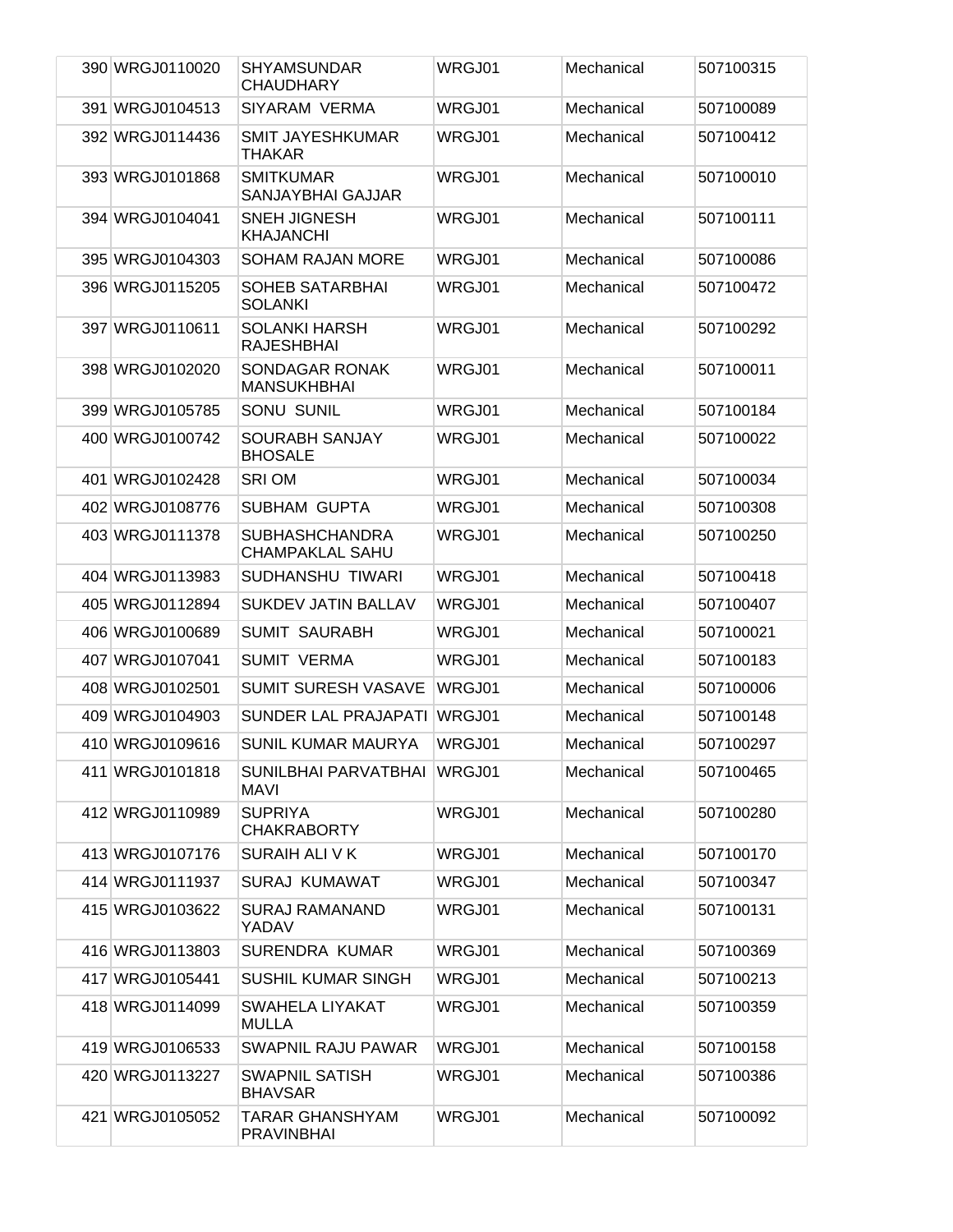| 422 WRGJ0114558 | <b>TEJAS GORAKHNATH</b>                                | WRGJ01 | Mechanical | 507100443 |
|-----------------|--------------------------------------------------------|--------|------------|-----------|
|                 | <b>BHAWARI</b>                                         |        |            |           |
| 423 WRGJ0101350 | TINKU KUMAR                                            | WRGJ01 | Mechanical | 507100057 |
| 424 WRGJ0113569 | TIRTH HARSHADKUMAR<br><b>PATEL</b>                     | WRGJ01 | Mechanical | 507100425 |
| 425 WRGJ0100135 | TUSHAR SUBHASH<br><b>GADEKAR</b>                       | WRGJ01 | Mechanical | 507100001 |
| 426 WRGJ0111802 | UGHRATDAR ADNAN<br><b>ISMAIL ALI</b>                   | WRGJ01 | Mechanical | 507100328 |
| 427 WRGJ0114233 | <b>UMESH CHANDRA</b><br><b>NAYAK</b>                   | WRGJ01 | Mechanical | 507100389 |
| 428 WRGJ0101742 | <b>UNAGAR NIGAM</b><br><b>BHUPENDRABHAI</b>            | WRGJ01 | Mechanical | 507100013 |
| 429 WRGJ0105629 | UPENDRA KUMAR SHAH                                     | WRGJ01 | Mechanical | 507100189 |
| 430 WRGJ0110671 | <b>URMILA PRAJAPATI</b><br>URMILA PRAJAPATI            | WRGJ01 | Mechanical | 507100302 |
| 431 WRGJ0104779 | UTKARSH NIKHILESH<br><b>MISHRA</b>                     | WRGJ01 | Mechanical | 507100129 |
| 432 WRGJ0100465 | <b>UTSAVKUMAR</b><br><b>RAMESHCHANDRA</b><br>DADHANIYA | WRGJ01 | Mechanical | 507100018 |
| 433 WRGJ0108594 | <b>UZAIR MOHAMMED ARIF</b><br><b>MAFAT</b>             | WRGJ01 | Mechanical | 507100318 |
| 434 WRGJ0104112 | VADODIYA YUVRAJSINH<br><b>RAVINDRASINH</b>             | WRGJ01 | Mechanical | 507100105 |
| 435 WRGJ0112044 | VAGADIYA HIREN<br><b>RAYSINGBHAI</b>                   | WRGJ01 | Mechanical | 507100323 |
| 436 WRGJ0104361 | <b>VAIBHAV</b>                                         | WRGJ01 | Mechanical | 507100126 |
| 437 WRGJ0113580 | VAIBHAV JENTILAL<br><b>SONAGARA</b>                    | WRGJ01 | Mechanical | 507100392 |
| 438 WRGJ0114899 | VAID HARSH<br><b>RAJENDRAKUMAR</b>                     | WRGJ01 | Mechanical | 507100419 |
| 439 WRGJ0108193 | <b>VALAND RAJKUMAR</b><br><b>SHANTIBHAI</b>            | WRGJ01 | Mechanical | 507100298 |
| 440 WRGJ0104626 | VANDAN KISHORBHAI<br>KORAT                             | WRGJ01 | Mechanical | 507100143 |
| 441 WRGJ0108097 | <b>VANK NIKHIL</b><br><b>PRAVINBHAI</b>                | WRGJ01 | Mechanical | 507100286 |
| 442 WRGJ0113145 | <b>VANRAJSINH</b><br>JITENDRASINH JADEJA               | WRGJ01 | Mechanical | 507100358 |
| 443 WRGJ0110590 | <b>VARA CHIRAG</b><br><b>SHANTILAL</b>                 | WRGJ01 | Mechanical | 507100475 |
| 444 WRGJ0103963 | VARSHA KUMARI                                          | WRGJ01 | Mechanical | 507100128 |
| 445 WRGJ0113638 | VARUNKUMAR<br><b>HARSHADBHAI SOLANKI</b>               | WRGJ01 | Mechanical | 507100416 |
| 446 WRGJ0102524 | VASAVA MAYANK<br>SHANABHAI                             | WRGJ01 | Mechanical | 507100076 |
| 447 WRGJ0114775 | <b>VASAVA NIMESHKUMAR</b><br><b>BHARATBHAI</b>         | WRGJ01 | Mechanical | 507100445 |
| 448 WRGJ0114458 | <b>VASAVA VIVEK</b><br><b>RANJITBHAI</b>               | WRGJ01 | Mechanical | 507100413 |
| 449 WRGJ0113837 | <b>VED PRAKASH</b>                                     | WRGJ01 | Mechanical | 507100372 |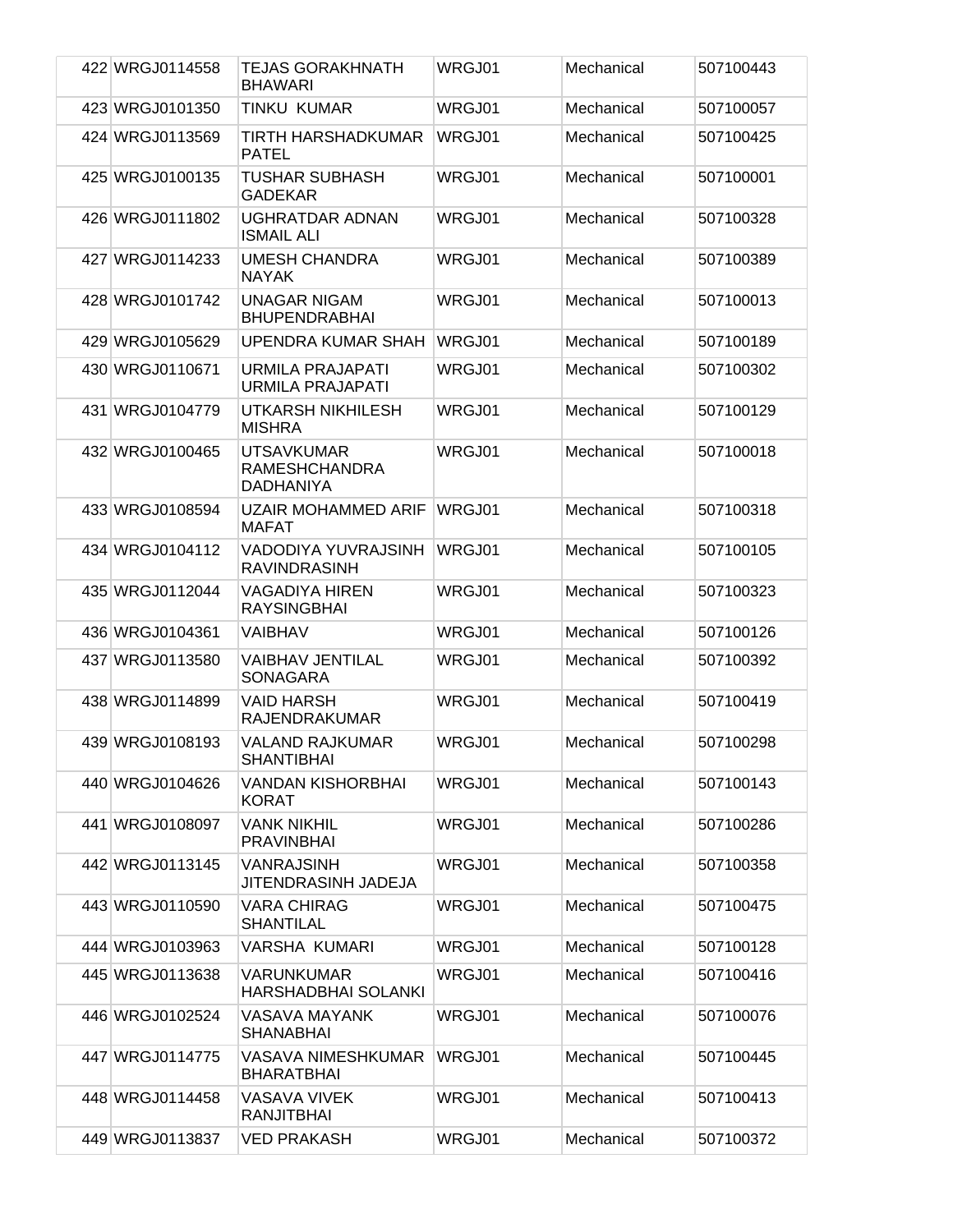| 450 WRGJ0106630  | <b>VIJANESH KUMAR</b>                         | WRGJ01  | Mechanical                             | 507100469 |
|------------------|-----------------------------------------------|---------|----------------------------------------|-----------|
| 451 WRGJ0113565  | <b>VIJAYKUMAR</b><br><b>JAYANTIBHAI DAMOR</b> | WRGJ01  | Mechanical                             | 507100428 |
| 452 WRGJ0101773  | <b>VIJAYSINH BHARAT</b><br><b>MOHITE</b>      | WRGJ01  | Mechanical                             | 507100038 |
| 453 WRGJ0102635  | <b>VIKASH KUMAR KUMAR</b>                     | WRGJ01  | Mechanical                             | 507100138 |
| 454 WRGJ0114260  | <b>VIKKY KUMAR</b>                            | WRGJ01  | Mechanical                             | 507100396 |
| 455 WRGJ0104435  | <b>VINAY DIGARSE</b>                          | WRGJ01  | Mechanical                             | 507100109 |
| 456 WRGJ0113688  | <b>VINAY VASANT GAWADE</b>                    | WRGJ01  | Mechanical                             | 507100376 |
| 457 WRGJ0101151  | <b>VIPIN GIRI</b>                             | WRGJ01  | Mechanical                             | 507100060 |
| 458 WRGJ0104634  | <b>VIPIN SINGH</b>                            | WRGJ01  | Mechanical                             | 507100149 |
| 459 WRGJ0109842  | <b>VIRAJKUMAR</b><br><b>SURESHBHAI PATEL</b>  | WRGJ01  | Mechanical                             | 507100352 |
| 460 WRGJ0102744  | <b>VIRAL RAJESHKUMAR</b><br><b>SOLANKI</b>    | WRGJ01  | Mechanical                             | 507100099 |
| 461 WRGJ0114476  | <b>VIRALKUMAR</b><br><b>VIKRAMSINH DODIYA</b> | WRGJ01  | Mechanical                             | 507100414 |
| 462 WRGJ0105035  | <b>VIRENDRASINH</b><br><b>AMARSINH GOHIL</b>  | WRGJ01  | Mechanical                             | 507100091 |
| 463 WRGJ0109201  | VISAKH U                                      | WRGJ01  | Mechanical                             | 507100293 |
| 464 WRGJ0109027  | <b>VISHAL MAHENDRABHAI</b><br><b>SOLANKI</b>  | WRGJ01  | Mechanical                             | 507100239 |
| 465 WRGJ0108904  | <b>VISHAL MANOJKUMAR</b><br><b>DALWADI</b>    | WRGJ01  | Mechanical                             | 507100311 |
| 466 WRGJ0101549  | <b>VISHAL PARBATBHAI</b><br><b>KANARA</b>     | WRGJ01  | Mechanical                             | 507100065 |
| 467 WRGJ0104734  | <b>VISHVAJITSINH</b><br><b>RAMSINH ZALA</b>   | WRGJ01  | Mechanical                             | 507100146 |
| 468 WRGJ0101244  | <b>VIVEK KUMAR</b>                            | WRGJ01  | Mechanical                             | 507100053 |
| 469 WRGJ0115061  | <b>VIVEK KUMAR</b>                            | WRGJ01  | Mechanical                             | 507100423 |
|                  | 470 WRGJ0102208 VIVEK KUMAR SINGH             | WRGJ01  | Mechanical                             | 507100049 |
| 471 WRGJ0111094  | <b>VIVEK VIJAYKUMAR</b><br><b>CHOTALIYA</b>   | WRGJ01  | Mechanical                             | 507100226 |
| 472 WRGJ0111704  | <b>WASIM KHAN</b>                             | WRGJ01  | Mechanical                             | 507100261 |
| 473 WRGJ0102794  | YADAV VIJAY<br><b>CHANDRAKESH</b>             | WRGJ01  | Mechanical                             | 507100075 |
| 474 WRGJ0102285  | YASH CHETANKUMAR<br><b>RATHOD</b>             | WRGJ01  | Mechanical                             | 507100012 |
| 475 WRGJ0106356  | YASH DNYANESHWAR<br><b>TULASKAR</b>           | WRGJ01  | Mechanical                             | 507100468 |
| 476 WRGJ0111392  | YASH KUMAR PANWAR                             | WRGJ01  | Mechanical                             | 507100242 |
| 477 WRGJ0106346  | YASHPAL KISHORBHAI<br><b>PARMAR</b>           | WRGJ01  | Mechanical                             | 507100201 |
| 478 WRGJ0114875  | YOGENDRA KUMAR<br><b>BIND</b>                 | WRGJ01  | Mechanical                             | 507100401 |
| 479 WRGJ0100718  | YOGESH PANDURANG<br><b>GAOTURE</b>            | WRGJ01  | Mechanical                             | 507100004 |
| 480 WRGJ01014746 | <b>ABHISHEK MISHRA</b>                        | WRGJ010 | Domestic Data<br><b>Entry Operator</b> | 507100034 |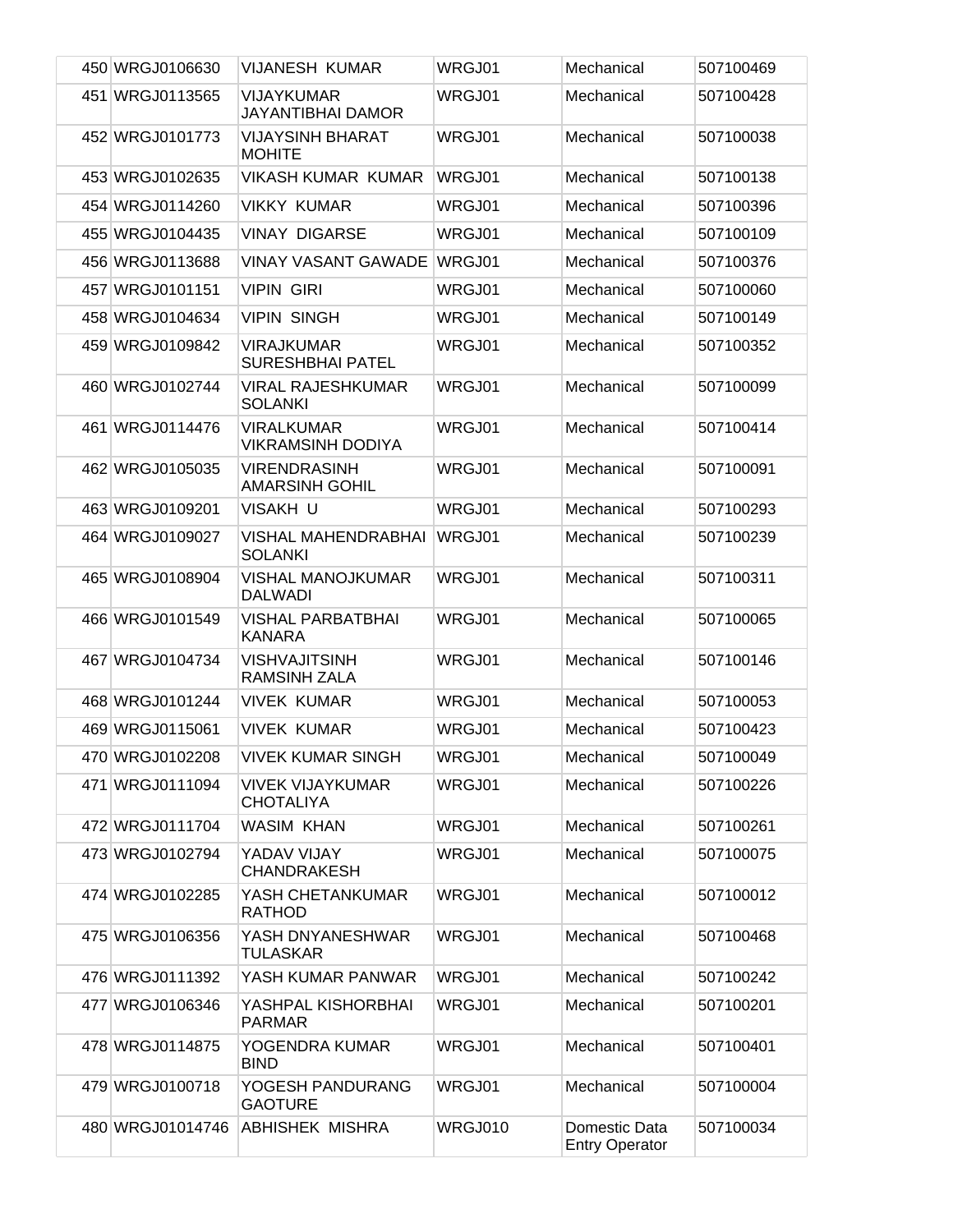| 481 WRGJ01006812 | AJAY GUPTA                                | WRGJ010 | Domestic Data<br><b>Entry Operator</b> | 507100016 |
|------------------|-------------------------------------------|---------|----------------------------------------|-----------|
| 482 WRGJ01001385 | <b>AKSHAY SANJAY</b><br><b>DHUMAL</b>     | WRGJ010 | Domestic Data<br><b>Entry Operator</b> | 507100001 |
| 483 WRGJ01007291 | <b>CHHOTAN KUMAR</b>                      | WRGJ010 | Domestic Data<br><b>Entry Operator</b> | 507100015 |
| 484 WRGJ01013601 | <b>DASHRATHJI</b><br>PRUTHVIRAJ THAKOR    | WRGJ010 | Domestic Data<br><b>Entry Operator</b> | 507100033 |
| 485 WRGJ01010800 | DHARAJIYA VIJAYBHAI<br><b>BHARATBHAI</b>  | WRGJ010 | Domestic Data<br><b>Entry Operator</b> | 507100020 |
| 486 WRGJ01001752 | DIVYANSHU SONI                            | WRGJ010 | Domestic Data<br><b>Entry Operator</b> | 507100006 |
| 487 WRGJ01014360 | <b>HAREESH MISHRA</b>                     | WRGJ010 | Domestic Data<br><b>Entry Operator</b> | 507100029 |
| 488 WRGJ01014019 | <b>HONEY SANJAYKUMAR</b><br><b>PATEL</b>  | WRGJ010 | Domestic Data<br><b>Entry Operator</b> | 507100030 |
| 489 WRGJ01002429 | JADEJA JAYDEVSINH<br><b>MAHENDRASINH</b>  | WRGJ010 | Domestic Data<br><b>Entry Operator</b> | 507100003 |
| 490 WRGJ01004104 | <b>JAGRUTI VIPINBHAI</b><br><b>PARMAR</b> | WRGJ010 | Domestic Data<br><b>Entry Operator</b> | 507100013 |
| 491 WRGJ01012988 | <b>JIGNESKUMAR</b><br>CHIMANBHAI CHAVADA  | WRGJ010 | Domestic Data<br><b>Entry Operator</b> | 507100032 |
| 492 WRGJ01011734 | KATESHIYA HEMRAJ<br>VRAJLAL               | WRGJ010 | Domestic Data<br><b>Entry Operator</b> | 507100024 |
| 493 WRGJ01011158 | KHAFI IRFAN JUMABHAI                      | WRGJ010 | Domestic Data<br><b>Entry Operator</b> | 507100023 |
| 494 WRGJ01015182 | KRISHU PANKAJ JHA                         | WRGJ010 | Domestic Data<br><b>Entry Operator</b> | 507100038 |
| 495 WRGJ01009335 | <b>MAYANI PRINS</b><br><b>RAMESHBHAI</b>  | WRGJ010 | Domestic Data<br><b>Entry Operator</b> | 507100028 |
| 496 WRGJ01001504 | <b>MAYUR KISHOR KANSE</b>                 | WRGJ010 | Domestic Data<br><b>Entry Operator</b> | 507100005 |
| 497 WRGJ01001928 | <b>MD ISTEKHAR ALAM</b>                   | WRGJ010 | Domestic Data<br><b>Entry Operator</b> | 507100007 |
| 498 WRGJ01014013 | <b>NAROLA SACHIN</b><br><b>ASHOKBHAI</b>  | WRGJ010 | Domestic Data<br><b>Entry Operator</b> | 507100036 |
| 499 WRGJ01000724 | <b>NIKHIL MAHARAJ SINGH</b>               | WRGJ010 | Domestic Data<br><b>Entry Operator</b> | 507100004 |
| 500 WRGJ01013846 | NIRAV ALPESHBHAI<br>AHIR                  | WRGJ010 | Domestic Data<br><b>Entry Operator</b> | 507100035 |
| 501 WRGJ01011200 | PATEL DISHI<br><b>MITALKUMAR</b>          | WRGJ010 | Domestic Data<br><b>Entry Operator</b> | 507100018 |
| 502 WRGJ01012145 | PATEL KULDEEPKUMAR<br><b>BIPINCHANDRA</b> | WRGJ010 | Domestic Data<br><b>Entry Operator</b> | 507100027 |
| 503 WRGJ01003627 | PRIYANKA ANIL<br><b>CHOKHANDRE</b>        | WRGJ010 | Domestic Data<br><b>Entry Operator</b> | 507100008 |
| 504 WRGJ01008423 | ROHIT RAM SHINDE                          | WRGJ010 | Domestic Data<br><b>Entry Operator</b> | 507100025 |
| 505 WRGJ01003825 | ROSHAN SANTOSH<br>PANDAV                  | WRGJ010 | Domestic Data<br><b>Entry Operator</b> | 507100009 |
| 506 WRGJ01013416 | <b>RUSHIK CHIRAGBHAI</b><br><b>GANDHI</b> | WRGJ010 | Domestic Data<br><b>Entry Operator</b> | 507100031 |
| 507 WRGJ01008040 | SHAHROOKH KHAN                            | WRGJ010 | Domestic Data<br><b>Entry Operator</b> | 507100022 |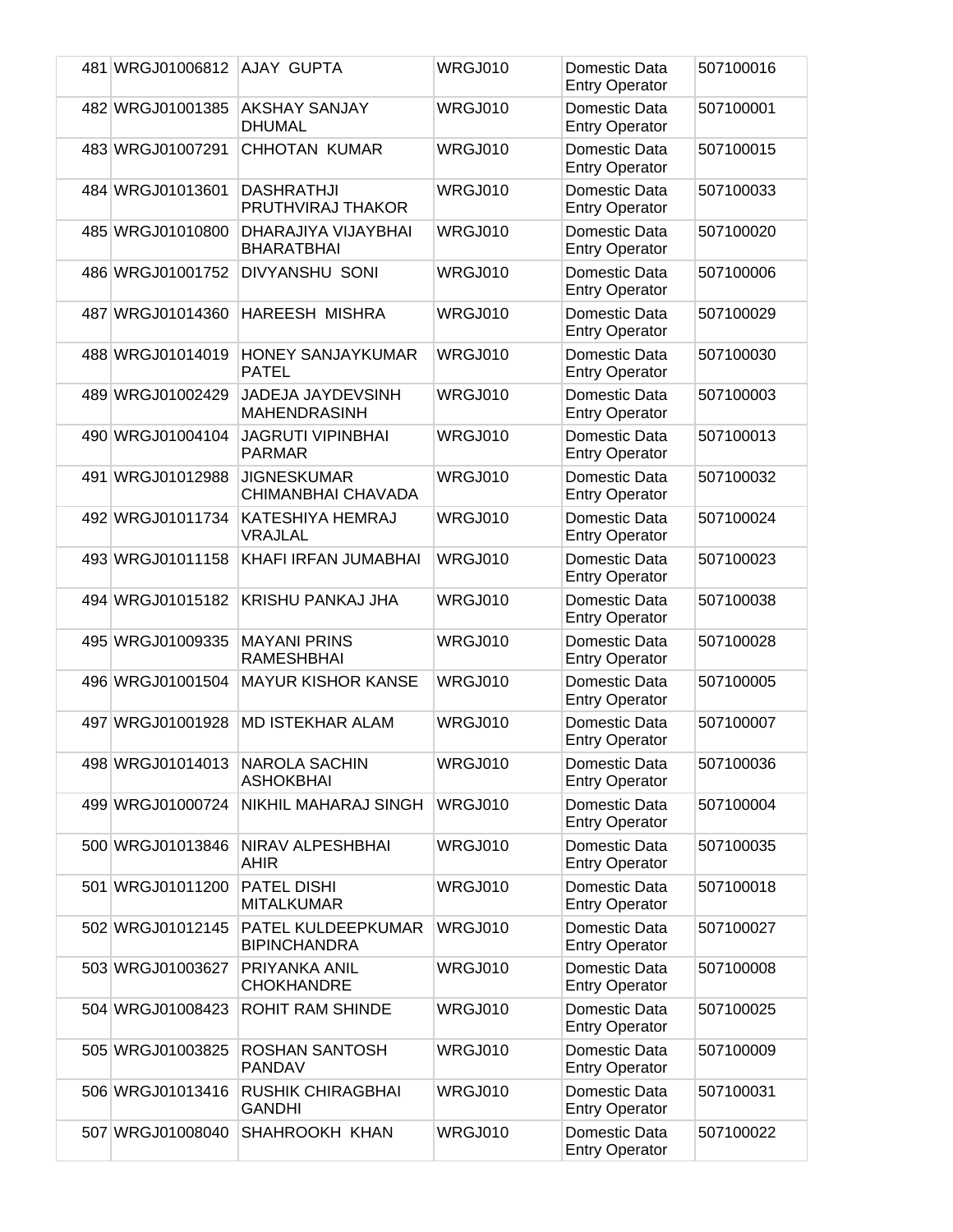| 508 WRGJ01015206 | <b>SHUKLA PARTH</b><br><b>DIPAKBHIAI</b>    | WRGJ010 | Domestic Data<br><b>Entry Operator</b> | 507100039 |
|------------------|---------------------------------------------|---------|----------------------------------------|-----------|
| 509 WRGJ01000844 | <b>SOLANKI CHIRAG</b><br><b>RAMESHBHAI</b>  | WRGJ010 | Domestic Data<br><b>Entry Operator</b> | 507100002 |
| 510 WRGJ01005942 | <b>SONALI RAMSINH</b><br><b>CHAUHAN</b>     | WRGJ010 | Domestic Data<br><b>Entry Operator</b> | 507100014 |
| 511 WRGJ01004179 | <b>SUDHEER</b>                              | WRGJ010 | Domestic Data<br><b>Entry Operator</b> | 507100010 |
| 512 WRGJ01011939 | <b>SUROJEET BABLUBHAI</b><br><b>GHOSH</b>   | WRGJ010 | Domestic Data<br><b>Entry Operator</b> | 507100019 |
| 513 WRGJ01002705 | <b>TULSHI PAL</b>                           | WRGJ010 | Domestic Data<br><b>Entry Operator</b> | 507100011 |
| 514 WRGJ01009447 | <b>VADDI MANOJ KUMAR</b>                    | WRGJ010 | Domestic Data<br><b>Entry Operator</b> | 507100021 |
| 515 WRGJ01011055 | <b>VAGHELA ANIKA</b><br><b>SHAILESHBHAI</b> | WRGJ010 | Domestic Data<br><b>Entry Operator</b> | 507100017 |
| 516 WRGJ01008158 | <b>VIDYA RAJU BUNDHE</b>                    | WRGJ010 | Domestic Data<br><b>Entry Operator</b> | 507100026 |
| 517 WRGJ01015562 | <b>VIKASH</b>                               | WRGJ010 | Domestic Data<br><b>Entry Operator</b> | 507100037 |
| 518 WRGJ01003874 | <b>VIKRANT MOURYA</b>                       | WRGJ010 | Domestic Data<br><b>Entry Operator</b> | 507100012 |
| 519 WRGJ0212821  | <b>ABHAY SANJAYBHAI</b><br><b>RANA</b>      | WRGJ02  | Electrical                             | 507200246 |
| 520 WRGJ0213748  | ABHIJEET GADEKAR                            | WRGJ02  | Electrical                             | 507200237 |
| 521 WRGJ0210896  | <b>ABHISHEK JANGID</b>                      | WRGJ02  | Electrical                             | 507200215 |
| 522 WRGJ0201799  | <b>ABHISHEK KUMAR</b>                       | WRGJ02  | Electrical                             | 507200017 |
| 523 WRGJ0209801  | <b>ABHISHEK KUMAR</b>                       | WRGJ02  | Electrical                             | 507200214 |
| 524 WRGJ0215341  | <b>ABHISHEK PITAMBAR</b><br><b>PAWAR</b>    | WRGJ02  | Electrical                             | 507200273 |
| 525 WRGJ0209630  | <b>ABHISHEK RAMDHANI</b><br><b>RAJPUT</b>   | WRGJ02  | Electrical                             | 507200135 |
| 526 WRGJ0206317  | ADITYA KUMAR GUPTA                          | WRGJ02  | Electrical                             | 507200124 |
| 527 WRGJ0214893  | AJAY PRAJAPATI                              | WRGJ02  | Electrical                             | 507200254 |
| 528 WRGJ0208811  | AJEET SINGH MEENA                           | WRGJ02  | Electrical                             | 507200189 |
| 529 WRGJ0204826  | AKASH MANOJRAO<br><b>SHRIRAO</b>            | WRGJ02  | Electrical                             | 507200074 |
| 530 WRGJ0214922  | <b>AKASH PRAMOD SHINDE</b>                  | WRGJ02  | Electrical                             | 507200248 |
| 531 WRGJ0212922  | AKASHKUMAR<br>GANPATBHAI VASAVA             | WRGJ02  | Electrical                             | 507200251 |
| 532 WRGJ0208983  | AKHILESH KUAMR<br><b>PATEL</b>              | WRGJ02  | Electrical                             | 507200210 |
| 533 WRGJ0204667  | AKSHAY BHANDARWAR                           | WRGJ02  | Electrical                             | 507200068 |
| 534 WRGJ0210476  | AKSHAYKUMAR<br>SAVAJIBHAI RAVALIYA          | WRGJ02  | Electrical                             | 507200153 |
| 535 WRGJ0212231  | AKSHITKUMAR<br><b>GOPALBHAI PRAJAPATI</b>   | WRGJ02  | Electrical                             | 507200133 |
| 536 WRGJ0208314  | ALBEL KUSHWAH                               | WRGJ02  | Electrical                             | 507200180 |
| 537 WRGJ0213075  | ALFAJ ALARAKHA<br><b>SHEKH</b>              | WRGJ02  | Electrical                             | 507200255 |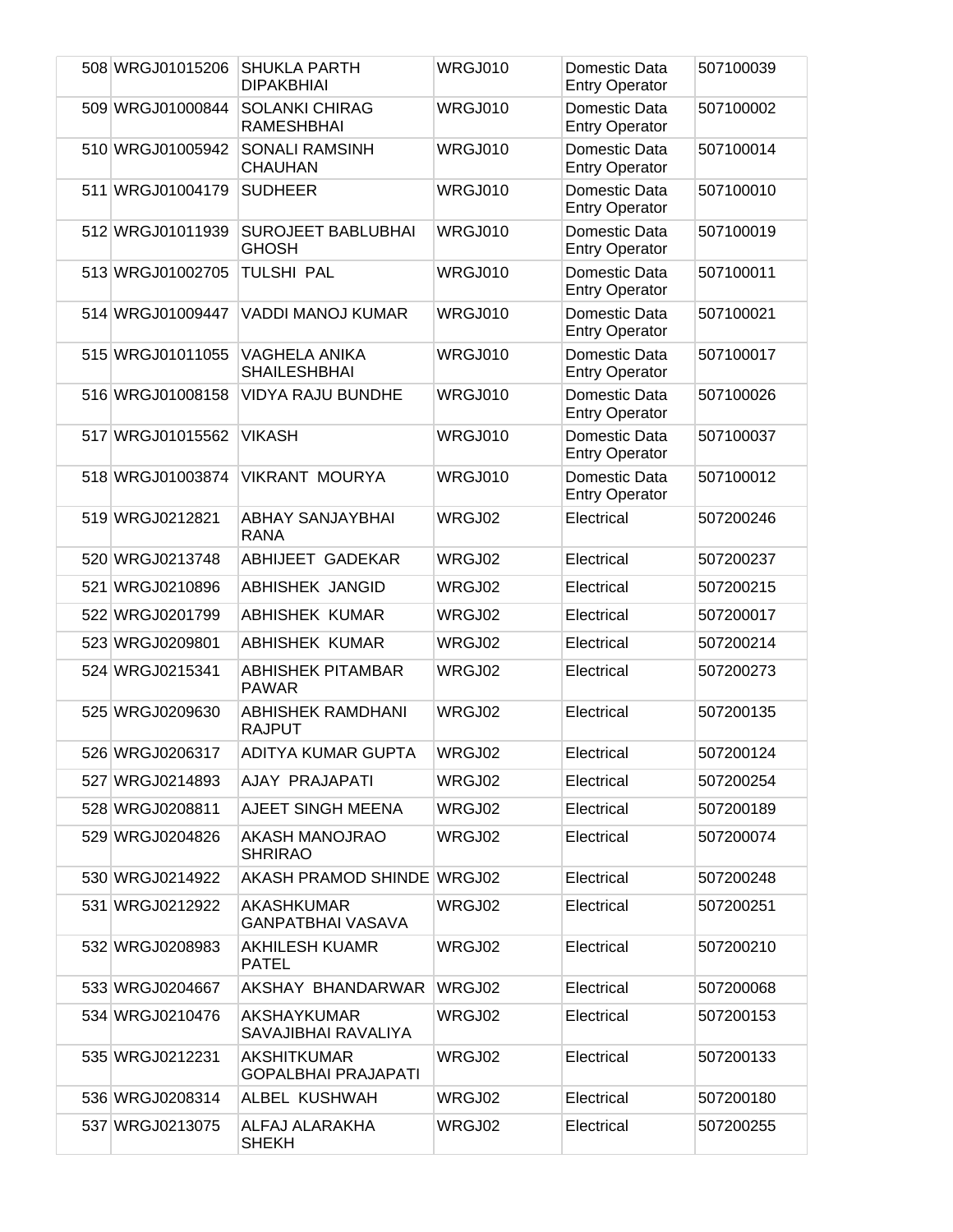| 538 WRGJ0201441 | ALFAJ ASHIFBHAI<br><b>MANSURI</b>              | WRGJ02 | Electrical | 507200023 |
|-----------------|------------------------------------------------|--------|------------|-----------|
| 539 WRGJ0205819 | ALIASGAR MAMADBHAI<br><b>BHAYANI</b>           | WRGJ02 | Electrical | 507200117 |
| 540 WRGJ0213786 | <b>ALPESHKUMAR</b><br><b>VASANTBHAI PARMAR</b> | WRGJ02 | Electrical | 507200228 |
| 541 WRGJ0211615 | AMAN KUMAR GUPTA                               | WRGJ02 | Electrical | 507200175 |
| 542 WRGJ0201031 | AMAN MOHANBHAI<br><b>PATEL</b>                 | WRGJ02 | Electrical | 507200005 |
| 543 WRGJ0206839 | AMAR JEE                                       | WRGJ02 | Electrical | 507200112 |
| 544 WRGJ0215397 | AMARTYA PANDURANG<br>JADHAV                    | WRGJ02 | Electrical | 507200277 |
| 545 WRGJ0210460 | <b>AMIT KUMAR</b>                              | WRGJ02 | Electrical | 507200159 |
| 546 WRGJ0213155 | AMIT DASHARATH SUPE                            | WRGJ02 | Electrical | 507200233 |
| 547 WRGJ0212199 | <b>AMITKUMAR</b><br><b>GIRVATSINH GOHIL</b>    | WRGJ02 | Electrical | 507200202 |
| 548 WRGJ0211539 | <b>ANAND RAMESHBHAI</b><br><b>PARMAR</b>       | WRGJ02 | Electrical | 507200172 |
| 549 WRGJ0207175 | ANIKET DNYANESHWAR<br><b>LAKHORKAR</b>         | WRGJ02 | Electrical | 507200122 |
| 550 WRGJ0203886 | ANIRUDHDHASINH<br><b>JAYENDRASINH RAULJI</b>   | WRGJ02 | Electrical | 507200072 |
| 551 WRGJ0206891 | ANKIT PATEL                                    | WRGJ02 | Electrical | 507200129 |
| 552 WRGJ0207799 | ANKIT SHARMA                                   | WRGJ02 | Electrical | 507200185 |
| 553 WRGJ0213414 | ANOOP KUMAR                                    | WRGJ02 | Electrical | 507200265 |
| 554 WRGJ0213545 | ANSHUMAN PAWAR                                 | WRGJ02 | Electrical | 507200291 |
| 555 WRGJ0209534 | <b>ARVIND KUMAR</b>                            | WRGJ02 | Electrical | 507200136 |
| 556 WRGJ0202039 | ASHISH GAMAD                                   | WRGJ02 | Electrical | 507200042 |
| 557 WRGJ0201298 | ASHISH KUMAR                                   | WRGJ02 | Electrical | 507200294 |
| 558 WRGJ0214992 | ASHWINI MADHUKAR<br><b>BHUJADE</b>             | WRGJ02 | Electrical | 507200283 |
| 559 WRGJ0211342 | <b>ATUL ARUN MALI</b>                          | WRGJ02 | Electrical | 507200207 |
| 560 WRGJ0203422 | <b>ATUL PATHAK</b>                             | WRGJ02 | Electrical | 507200066 |
| 561 WRGJ0207279 | <b>AVINASH SHALIK UKEY</b>                     | WRGJ02 | Electrical | 507200116 |
| 562 WRGJ0206132 | <b>BECHAR VIJAYBHAI</b><br><b>KHANDHAR</b>     | WRGJ02 | Electrical | 507200111 |
| 563 WRGJ0214361 | <b>BHAVDIPKUMAR</b><br><b>JIVABHAI RATHOD</b>  | WRGJ02 | Electrical | 507200227 |
| 564 WRGJ0207496 | <b>BHAVESH KHIMABHAI</b><br>NANDANIYA          | WRGJ02 | Electrical | 507200093 |
| 565 WRGJ0208232 | <b>BHOLA RAM GURJAR</b>                        | WRGJ02 | Electrical | 507200183 |
| 566 WRGJ0208856 | <b>BHUSHAN ANIL PATIL</b>                      | WRGJ02 | Electrical | 507200179 |
| 567 WRGJ0208727 | <b>BHUSHAN VISHNU</b><br><b>KADBHANE</b>       | WRGJ02 | Electrical | 507200187 |
| 568 WRGJ0201082 | <b>BIPIN BARIA</b>                             | WRGJ02 | Electrical | 507200006 |
| 569 WRGJ0207416 | <b>BIRAJ KUMAR DAS</b>                         | WRGJ02 | Electrical | 507200288 |
| 570 WRGJ0214725 | <b>BIREN PRADIPBHAI</b><br><b>PARMAR</b>       | WRGJ02 | Electrical | 507200239 |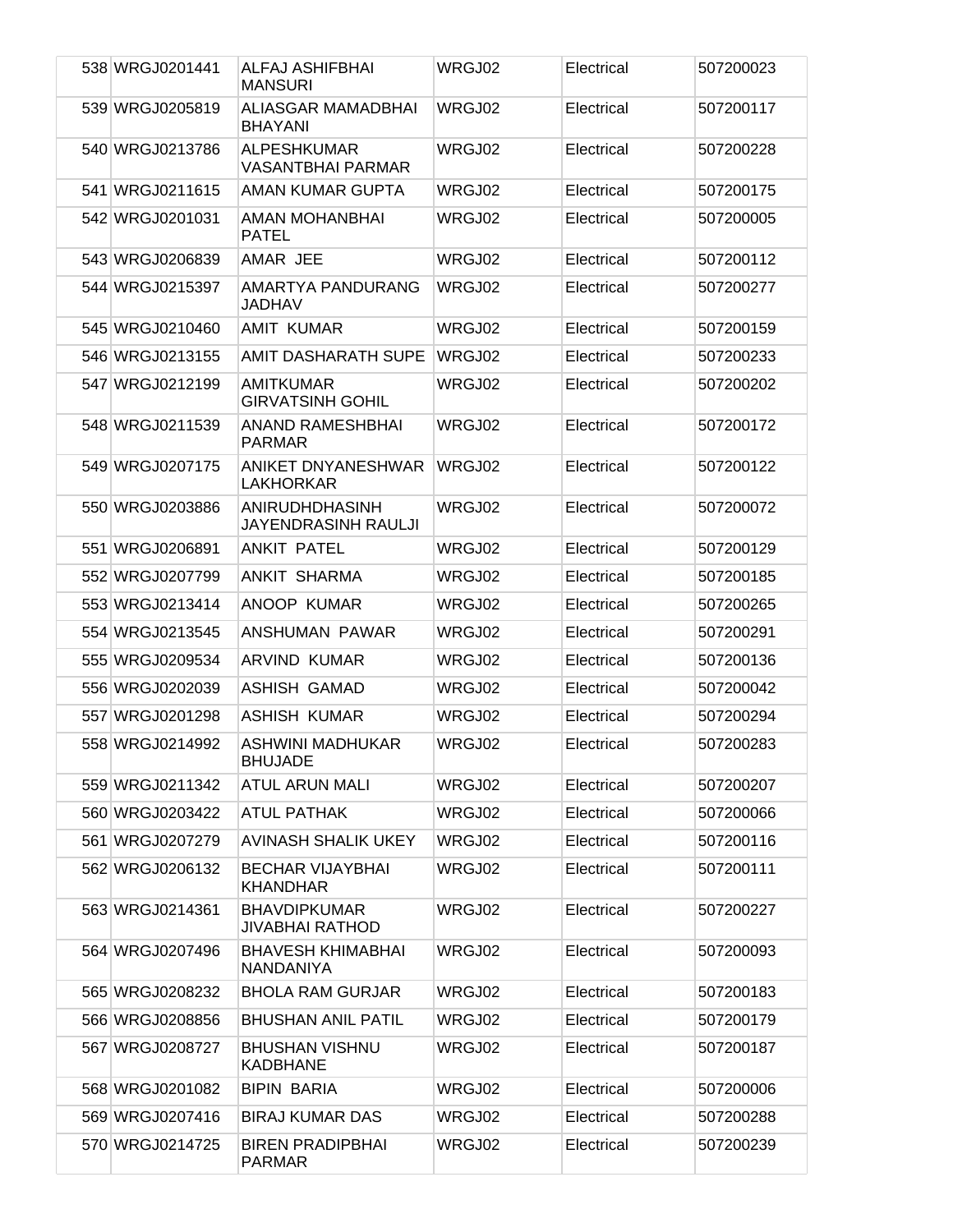| 571 WRGJ0212926 | <b>BUDDHADEV UTSAV</b><br><b>UTSAV</b>                       | WRGJ02 | Electrical | 507200245 |
|-----------------|--------------------------------------------------------------|--------|------------|-----------|
| 572 WRGJ0212625 | <b>CHANDAN LAL SAHU</b>                                      | WRGJ02 | Electrical | 507200264 |
| 573 WRGJ0203450 | <b>CHANDRADEV KUMAR</b><br><b>GOND</b>                       | WRGJ02 | Electrical | 507200039 |
| 574 WRGJ0210853 | CHAUDHARI KULINBHAI<br><b>ASHOKBHAI</b>                      | WRGJ02 | Electrical | 507200167 |
| 575 WRGJ0209244 | <b>CHAUDHARI</b><br><b>RAHULKUMAR</b><br><b>MAHENDRABHAI</b> | WRGJ02 | Electrical | 507200218 |
| 576 WRGJ0215538 | <b>CHETAN SUBHASHBHAI</b><br><b>PATIL</b>                    | WRGJ02 | Electrical | 507200285 |
| 577 WRGJ0205586 | CHHAYA RAJU<br><b>GABHANE</b>                                | WRGJ02 | Electrical | 507200090 |
| 578 WRGJ0213571 | <b>CHINTANKUMAR</b><br><b>DILIPKUMAR DURVE</b>               | WRGJ02 | Electrical | 507200242 |
| 579 WRGJ0210237 | <b>CHINTU KUMAR</b>                                          | WRGJ02 | Electrical | 507200164 |
| 580 WRGJ0201325 | <b>CHIRAG PADWAL</b>                                         | WRGJ02 | Electrical | 507200033 |
| 581 WRGJ0215547 | <b>CHIRAG RANJITSINH</b><br><b>MORI</b>                      | WRGJ02 | Electrical | 507200275 |
| 582 WRGJ0215035 | <b>CHOODA SINGH</b><br><b>RATHOUR</b>                        | WRGJ02 | Electrical | 507200259 |
| 583 WRGJ0201530 | <b>DAKSHESHKUMAR</b><br><b>KISHANBHAI PATEL</b>              | WRGJ02 | Electrical | 507200025 |
| 584 WRGJ0207689 | <b>DAMINI SATISH</b><br><b>NERPAGAR</b>                      | WRGJ02 | Electrical | 507200173 |
| 585 WRGJ0210365 | DEEPAK KUMAR YADAV                                           | WRGJ02 | Electrical | 507200162 |
| 586 WRGJ0208350 | <b>DESAI KAMPAN</b><br><b>ASHWINBHAI</b>                     | WRGJ02 | Electrical | 507200163 |
| 587 WRGJ0206122 | <b>DEVA KRISHNAN S</b>                                       | WRGJ02 | Electrical | 507200110 |
| 588 WRGJ0211554 | <b>DEVESH ASHOK JAVKAR</b>                                   | WRGJ02 | Electrical | 507200151 |
| 589 WRGJ0201992 | <b>DEVI SHANKAR BIND</b>                                     | WRGJ02 | Electrical | 507200030 |
| 590 WRGJ0212870 | DHANANJAY KUMAR<br>YADAV                                     | WRGJ02 | Electrical | 507200247 |
| 591 WRGJ0206081 | <b>DHARAMRAJSINH</b><br>VANRAJSINH MAHIDA                    | WRGJ02 | Electrical | 507200119 |
| 592 WRGJ0205004 | <b>DHARMENDRASINH</b><br><b>DILIPSINH GOHIL</b>              | WRGJ02 | Electrical | 507200050 |
| 593 WRGJ0211624 | DHARVENDRA KUMAR<br><b>SEN</b>                               | WRGJ02 | Electrical | 507200199 |
| 594 WRGJ0203953 | DHRUV SATISHKUMAR<br><b>PATEL</b>                            | WRGJ02 | Electrical | 507200057 |
| 595 WRGJ0211986 | <b>DHRUVITKUMAR</b><br><b>MUKESHBHAI</b><br><b>MAISURIYA</b> | WRGJ02 | Electrical | 507200147 |
| 596 WRGJ0207544 | <b>DIPAK DEVRAJBHAI</b><br><b>KANZARIYA</b>                  | WRGJ02 | Electrical | 507200106 |
| 597 WRGJ0213339 | <b>ESHVAR DEVIDAS</b><br><b>KARLE</b>                        | WRGJ02 | Electrical | 507200226 |
| 598 WRGJ0209169 | <b>FAIJAN ARIF</b>                                           | WRGJ02 | Electrical | 507200211 |
| 599 WRGJ0206580 | FAROOQUI MOHAMMAD<br>ALIM MOHAMMAD KABIR                     | WRGJ02 | Electrical | 507200125 |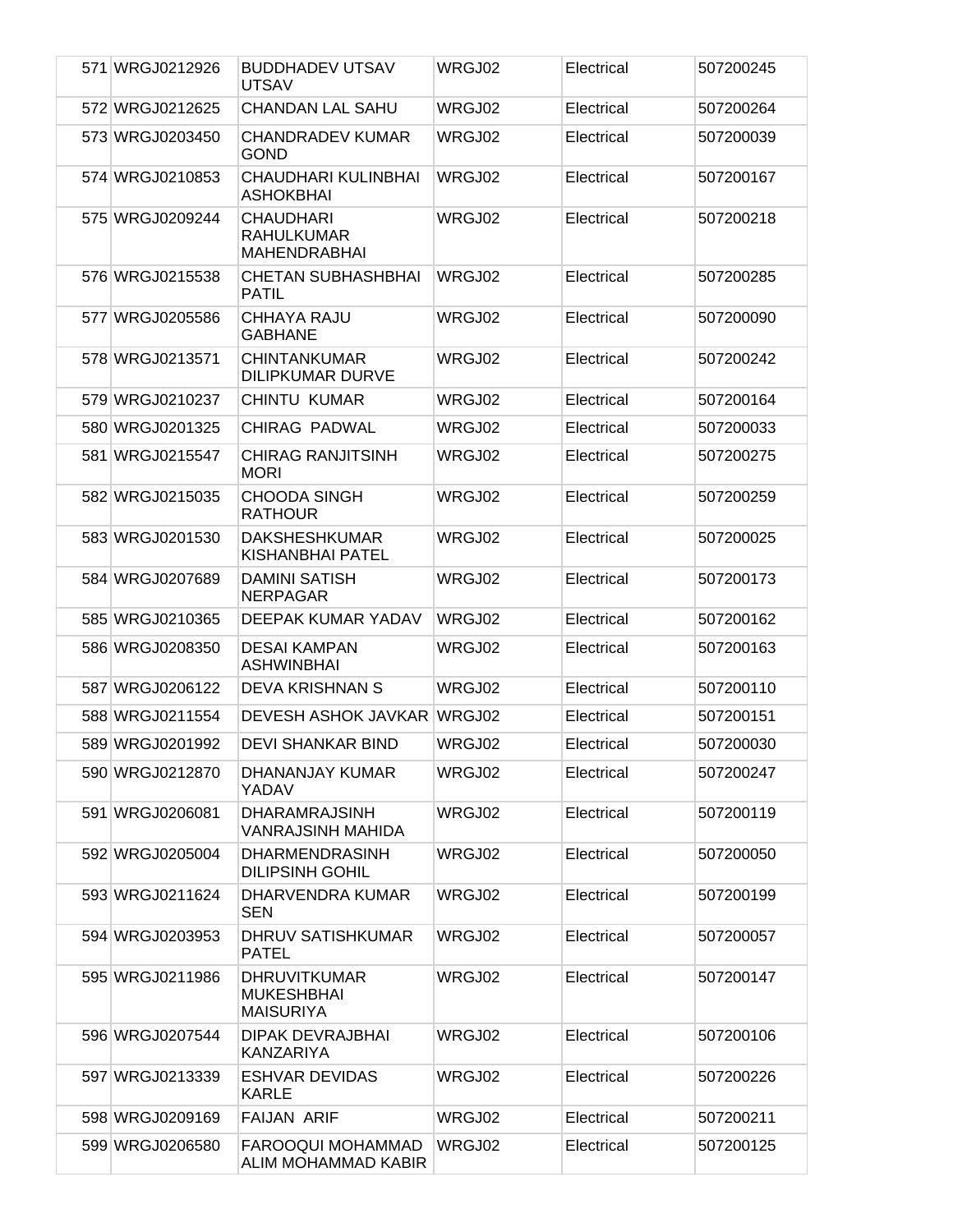| 600 WRGJ0206618 | <b>GAMIT SHILASHBHAI</b><br><b>SHILASHBHAI</b>        | WRGJ02 | Electrical | 507200126 |
|-----------------|-------------------------------------------------------|--------|------------|-----------|
| 601 WRGJ0204544 | GANESH CHANDRAKANT WRGJ02<br>MALI                     |        | Electrical | 507200041 |
| 602 WRGJ0205092 | <b>GANESH RAGHUNATH</b><br><b>PATIL</b>               | WRGJ02 | Electrical | 507200046 |
| 603 WRGJ0211417 | <b>GAYATRI RAJU</b><br><b>NANDANWAR</b>               | WRGJ02 | Electrical | 507200165 |
| 604 WRGJ0204664 | <b>GOLU GUPTA</b>                                     | WRGJ02 | Electrical | 507200058 |
| 605 WRGJ0202510 | <b>HARDIK UTTAMBHAI</b><br><b>RANA</b>                | WRGJ02 | Electrical | 507200002 |
| 606 WRGJ0203181 | <b>HARDIP BAKULBHAI</b><br><b>RATHOD</b>              | WRGJ02 | Electrical | 507200038 |
| 607 WRGJ0200747 | <b>HARIKESH MEENA</b>                                 | WRGJ02 | Electrical | 507200009 |
| 608 WRGJ0212813 | <b>HARIOM SINGH RAWAT</b>                             | WRGJ02 | Electrical | 507200253 |
| 609 WRGJ0200183 | <b>HARSH</b><br><b>DHARMESHKUMAR</b><br><b>YAGNIK</b> | WRGJ02 | Electrical | 507200018 |
| 610 WRGJ0212223 | HARSH MANOJKUMAR<br><b>PRAJAPATI</b>                  | WRGJ02 | Electrical | 507200204 |
| 611 WRGJ0203826 | <b>HEMANT SAHU</b>                                    | WRGJ02 | Electrical | 507200045 |
| 612 WRGJ0214073 | <b>HEMANT SOMNATH</b><br><b>CHAVAN</b>                | WRGJ02 | Electrical | 507200231 |
| 613 WRGJ0202732 | HIT KANJARIYA<br><b>NAVINCHANDRA</b>                  | WRGJ02 | Electrical | 507200037 |
| 614 WRGJ0204571 | <b>HRIDYANSHU PANDEY</b>                              | WRGJ02 | Electrical | 507200032 |
| 615 WRGJ0208566 | <b>HRITHIK RAJ</b>                                    | WRGJ02 | Electrical | 507200142 |
| 616 WRGJ0212417 | <b>JADAV JAYMIKKUMAR</b><br><b>MAHESHCHANDRA</b>      | WRGJ02 | Electrical | 507200143 |
| 617 WRGJ0209440 | <b>JAGDISH JADAV</b><br><b>RANAMALBHAI</b>            | WRGJ02 | Electrical | 507200154 |
| 618 WRGJ0203107 | <b>JAIMEET PRAHLADBHAI</b><br><b>JANGID</b>           | WRGJ02 | Electrical | 507200040 |
| 619 WRGJ0213781 | <b>JANHAVI SANJAY</b><br><b>SAPKAL</b>                | WRGJ02 | Electrical | 507200243 |
| 620 WRGJ0213465 | <b>JAYDIP KALABHAI</b><br><b>VANKAR</b>               | WRGJ02 | Electrical | 507200241 |
| 621 WRGJ0204829 | JAYESH DANABHAI<br>MAKWANA                            | WRGJ02 | Electrical | 507200049 |
| 622 WRGJ0212589 | <b>JIGARKUMAR</b><br>PRAHLADBHAI RAVAL                | WRGJ02 | Electrical | 507200201 |
| 623 WRGJ0210833 | <b>JITENDRA SAMATBHAI</b><br>HATHIYA                  | WRGJ02 | Electrical | 507200216 |
| 624 WRGJ0207655 | <b>JUGENDRA SINGH</b>                                 | WRGJ02 | Electrical | 507200104 |
| 625 WRGJ0209703 | KAMAL NAYAN                                           | WRGJ02 | Electrical | 507200149 |
| 626 WRGJ0214243 | KARANSINH ANILRAO<br><b>MOHITE</b>                    | WRGJ02 | Electrical | 507200235 |
| 627 WRGJ0213706 | KARAVDRA ANUJA<br><b>KESHUBHAI</b>                    | WRGJ02 | Electrical | 507200230 |
| 628 WRGJ0206849 | KARM MUKESHBHAI<br><b>PATEL</b>                       | WRGJ02 | Electrical | 507200088 |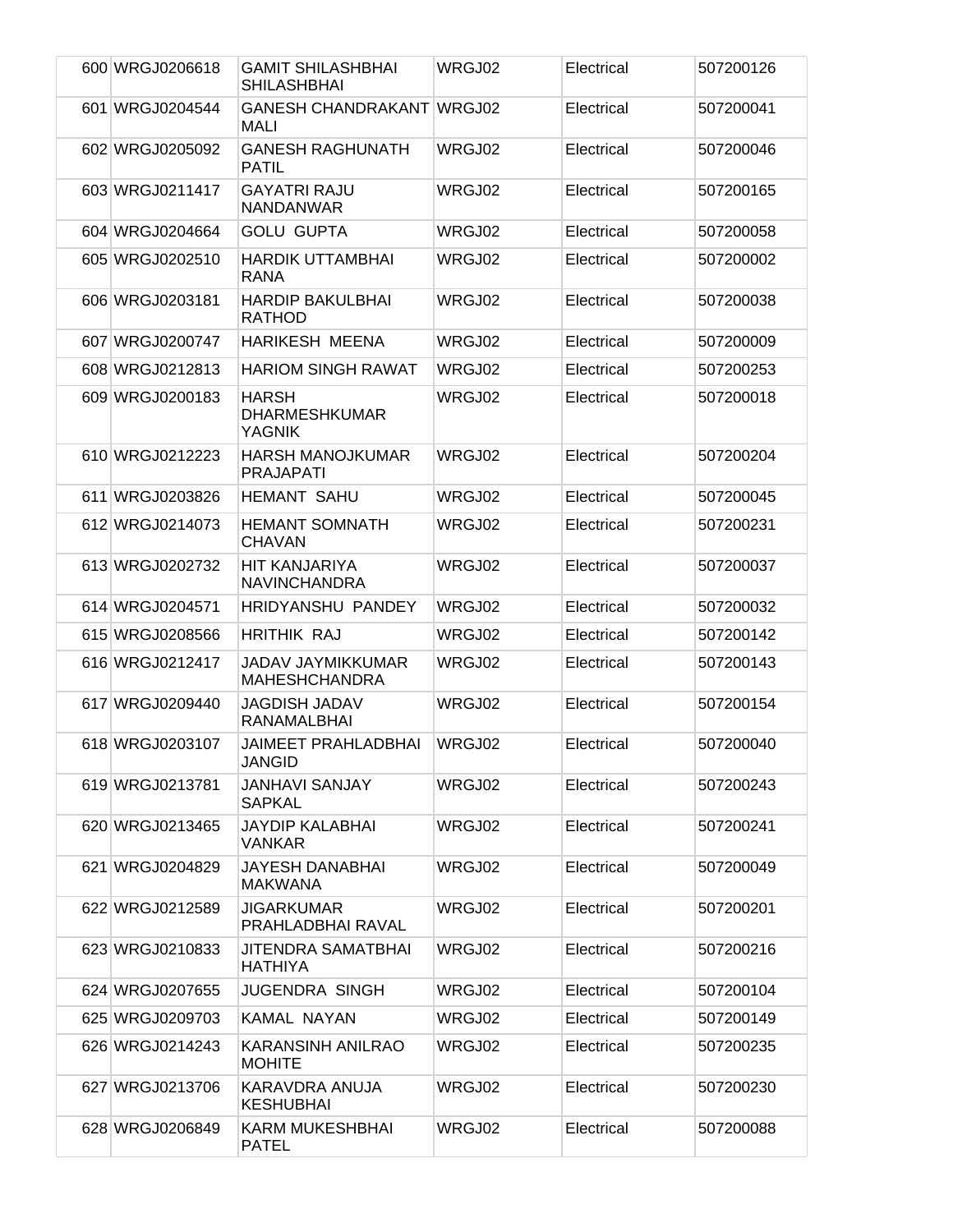| 629 WRGJ0210745 | <b>KARTIK KUMAR DUBEY</b>                     | WRGJ02 | Electrical | 507200160 |
|-----------------|-----------------------------------------------|--------|------------|-----------|
| 630 WRGJ0202123 | <b>KHOKALE AKSHAY</b><br><b>SHRAVAN</b>       | WRGJ02 | Electrical | 507200028 |
| 631 WRGJ0200456 | KISHOR VALLABHBHAI<br><b>DHODAKIYA</b>        | WRGJ02 | Electrical | 507200021 |
| 632 WRGJ0201176 | KOUSHIK BISHWAJIT<br><b>MUKHERJEE</b>         | WRGJ02 | Electrical | 507200001 |
| 633 WRGJ0202032 | <b>KRISHAN KUMAR</b>                          | WRGJ02 | Electrical | 507200014 |
| 634 WRGJ0207824 | <b>KRISHNA KUMAR</b><br><b>SURYAWANSHI</b>    | WRGJ02 | Electrical | 507200186 |
| 635 WRGJ0202772 | <b>KULDEEP</b>                                | WRGJ02 | Electrical | 507200031 |
| 636 WRGJ0207868 | <b>LAVKESH SAINI</b>                          | WRGJ02 | Electrical | 507200157 |
| 637 WRGJ0215466 | LAXMI PAWAR                                   | WRGJ02 | Electrical | 507200284 |
| 638 WRGJ0212339 | <b>MAKWANA SHAILESH</b><br>KUMAR MAKWANA BHAI | WRGJ02 | Electrical | 507200138 |
| 639 WRGJ0203673 | <b>MANISH KUMAR</b>                           | WRGJ02 | Electrical | 507200044 |
| 640 WRGJ0212897 | <b>MANISH YADAV</b>                           | WRGJ02 | Electrical | 507200244 |
| 641 WRGJ0211519 | <b>MANISH MOTIRAM</b><br><b>BHONDE</b>        | WRGJ02 | Electrical | 507200144 |
| 642 WRGJ0202626 | <b>MANISHA BABAN</b><br><b>PAWARA</b>         | WRGJ02 | Electrical | 507200024 |
| 643 WRGJ0208317 | MANOHAR SINGH                                 | WRGJ02 | Electrical | 507200192 |
| 644 WRGJ0207086 | <b>MARLON MANISH</b><br><b>CHRISTIE</b>       | WRGJ02 | Electrical | 507200092 |
| 645 WRGJ0211028 | <b>MEGHA DILIPBHAI</b><br><b>SOLANKI</b>      | WRGJ02 | Electrical | 507200220 |
| 646 WRGJ0205989 | <b>MEHTAB RAJAK</b>                           | WRGJ02 | Electrical | 507200102 |
| 647 WRGJ0210419 | <b>MEHUL PARESHBHAI</b><br><b>THANKI</b>      | WRGJ02 | Electrical | 507200166 |
| 648 WRGJ0204562 | <b>MIHIR HARESHBHAI</b><br><b>MODI</b>        | WRGJ02 | Electrical | 507200071 |
| 649 WRGJ0214499 | <b>MITESH PRAVINBHAI</b><br><b>SOLANKI</b>    | WRGJ02 | Electrical | 507200240 |
| 650 WRGJ0204254 | <b>MOHAMMAD ARIF</b>                          | WRGJ02 | Electrical | 507200054 |
| 651 WRGJ0215596 | MOHAMMAD UZARBAIG<br><b>ILYASBAIG MIRZA</b>   | WRGJ02 | Electrical | 507200274 |
| 652 WRGJ0211389 | <b>MOHD SHAHBAZ</b>                           | WRGJ02 | Electrical | 507200134 |
| 653 WRGJ0202847 | <b>MOHD ARSHAD ANSARI</b>                     | WRGJ02 | Electrical | 507200061 |
| 654 WRGJ0208953 | <b>MOHD SAQLAIN</b><br><b>SIDDIQUI</b>        | WRGJ02 | Electrical | 507200188 |
| 655 WRGJ0203702 | <b>MOHINI KUMARI</b>                          | WRGJ02 | Electrical | 507200063 |
| 656 WRGJ0212351 | <b>MOIZUDDIN</b><br>NIZAMUDDIN SAIYED         | WRGJ02 | Electrical | 507200139 |
| 657 WRGJ0215461 | MUKESH KUMAR                                  | WRGJ02 | Electrical | 507200292 |
| 658 WRGJ0203330 | <b>MUKESH KUMAR KESHRI WRGJ02</b>             |        | Electrical | 507200060 |
| 659 WRGJ0212932 | MUKESH KUMAR MEENA WRGJ02                     |        | Electrical | 507200252 |
| 660 WRGJ0215031 | NAGENDRA KUMAR                                | WRGJ02 | Electrical | 507200225 |
| 661 WRGJ0209264 | NAKUM SANJAY SAMAT                            | WRGJ02 | Electrical | 507200190 |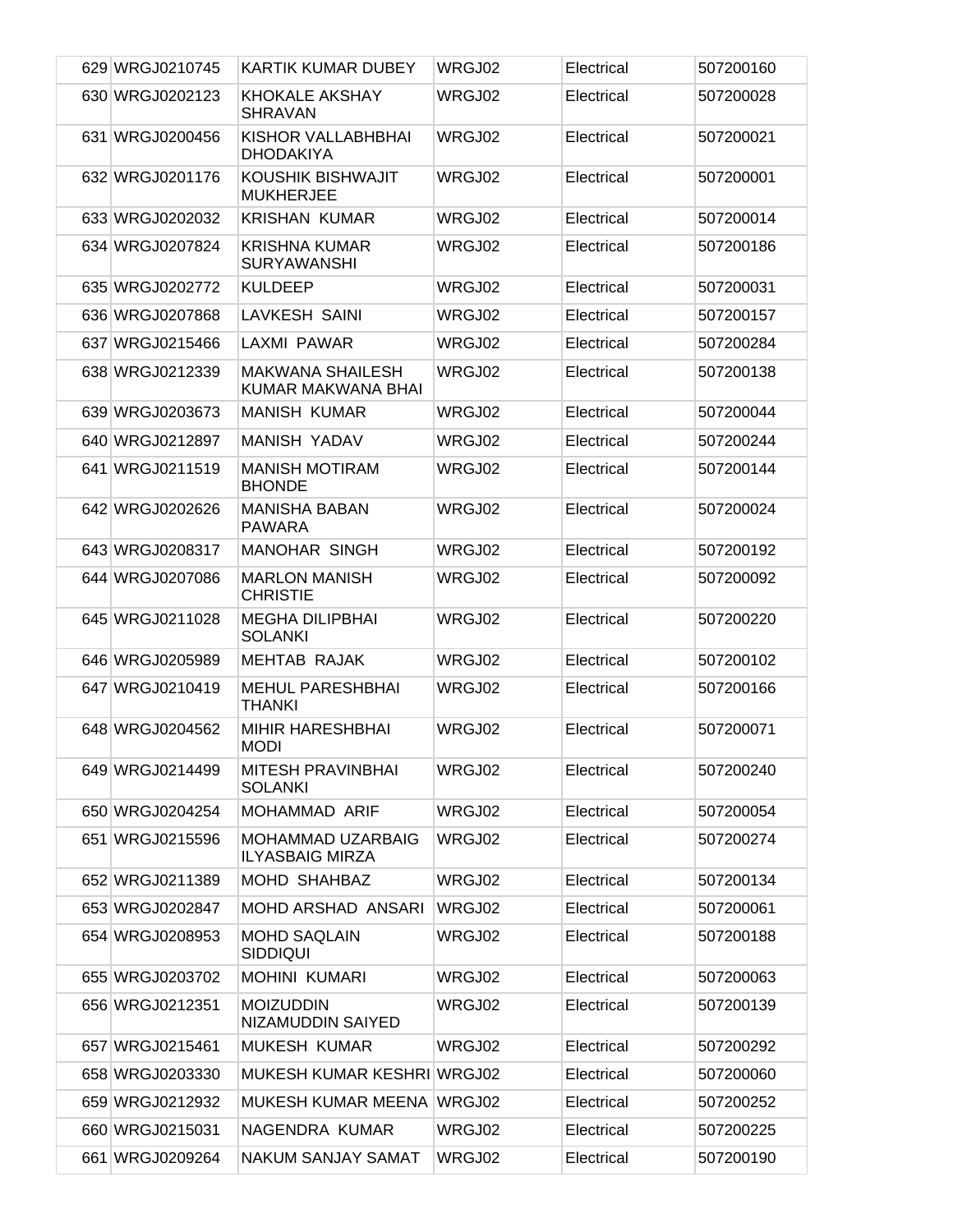| 662 WRGJ0206837 | NAVNEET KUMAR                                                | WRGJ02 | Electrical | 507200083 |
|-----------------|--------------------------------------------------------------|--------|------------|-----------|
| 663 WRGJ0200877 | NAYAN GAJANAN<br><b>DAKHODE</b>                              | WRGJ02 | Electrical | 507200007 |
| 664 WRGJ0209288 | <b>NIKHIL SINGH</b>                                          | WRGJ02 | Electrical | 507200213 |
| 665 WRGJ0210097 | NIKHIL HIRALAL RATHOD WRGJ02                                 |        | Electrical | 507200209 |
| 666 WRGJ0211353 | NILESH SINGH                                                 | WRGJ02 | Electrical | 507200148 |
| 667 WRGJ0204720 | <b>NIMESH NIMESH GOHIL</b>                                   | WRGJ02 | Electrical | 507200078 |
| 668 WRGJ0207695 | <b>NIRAV SHAILESHBHAI</b><br><b>POPAT</b>                    | WRGJ02 | Electrical | 507200169 |
| 669 WRGJ0205353 | <b>NIRMALKUMAR</b><br>RAJESHBHAI CHAUHAN                     | WRGJ02 | Electrical | 507200098 |
| 670 WRGJ0209355 | NITEESH PRATAP SINGH                                         | WRGJ02 | Electrical | 507200221 |
| 671 WRGJ0209383 | NITESH KUMAR                                                 | WRGJ02 | Electrical | 507200219 |
| 672 WRGJ0215333 | NITESH RAJU PATIL                                            | WRGJ02 | Electrical | 507200268 |
| 673 WRGJ0202438 | <b>NITIN SANTOSH</b><br><b>BENDALE</b>                       | WRGJ02 | Electrical | 507200011 |
| 674 WRGJ0202735 | PANDEY SHIVAM<br><b>RAMCHARITRA</b>                          | WRGJ02 | Electrical | 507200065 |
| 675 WRGJ0212521 | PANKAJ KUMAR                                                 | WRGJ02 | Electrical | 507200217 |
| 676 WRGJ0214652 | PANKAJ PARIHAR                                               | WRGJ02 | Electrical | 507200236 |
| 677 WRGJ0201814 | PANKAJ KUMAR GOND                                            | WRGJ02 | Electrical | 507200026 |
| 678 WRGJ0205515 | PARMAR ASMITA A.                                             | WRGJ02 | Electrical | 507200096 |
| 679 WRGJ0200836 | PARMAR JAYDEEP<br><b>DINESHBHAI</b>                          | WRGJ02 | Electrical | 507200010 |
| 680 WRGJ0202749 | PARTH BHASKARBHAI<br><b>PATEL</b>                            | WRGJ02 | Electrical | 507200076 |
| 681 WRGJ0202240 | PARTH JOLAI RAJESH<br><b>BHAI</b>                            | WRGJ02 | Electrical | 507200287 |
| 682 WRGJ0211098 | <b>PARTHIKKUMAR</b><br><b>MAHENDRABHAI GAMIT</b>             | WRGJ02 | Electrical | 507200137 |
| 683 WRGJ0212387 | <b>PARTHKUMAR</b><br><b>SATISHCHANDRA</b><br><b>MEHTA</b>    | WRGJ02 | Electrical | 507200198 |
| 684 WRGJ0204568 | PATEL ASIF AYYUB                                             | WRGJ02 | Electrical | 507200079 |
| 685 WRGJ0200719 | PATHAN MOHAMMAD<br><b>ANAS FEROZ KHAN</b>                    | WRGJ02 | Electrical | 507200008 |
| 686 WRGJ0206112 | <b>PAWAN DILIP GOLE</b>                                      | WRGJ02 | Electrical | 507200081 |
| 687 WRGJ0209686 | PRABHAKAR KUMAR                                              | WRGJ02 | Electrical | 507200156 |
| 688 WRGJ0202752 | PRADEEP CHAUDHARY                                            | WRGJ02 | Electrical | 507200295 |
| 689 WRGJ0212815 | PRADIP MISHRA                                                | WRGJ02 | Electrical | 507200222 |
| 690 WRGJ0208012 | PRAGYA DIXIT                                                 | WRGJ02 | Electrical | 507200195 |
| 691 WRGJ0203913 | <b>PRAJAPATI</b><br><b>NARESHKUMAR</b><br><b>DUNGARLAL</b>   | WRGJ02 | Electrical | 507200075 |
| 692 WRGJ0211867 | <b>PRAJAPATI</b><br><b>SAURABHKUMAR</b><br><b>RAMESHBHAI</b> | WRGJ02 | Electrical | 507200145 |
| 693 WRGJ0201096 | PRAKASH DODIYAR                                              | WRGJ02 | Electrical | 507200004 |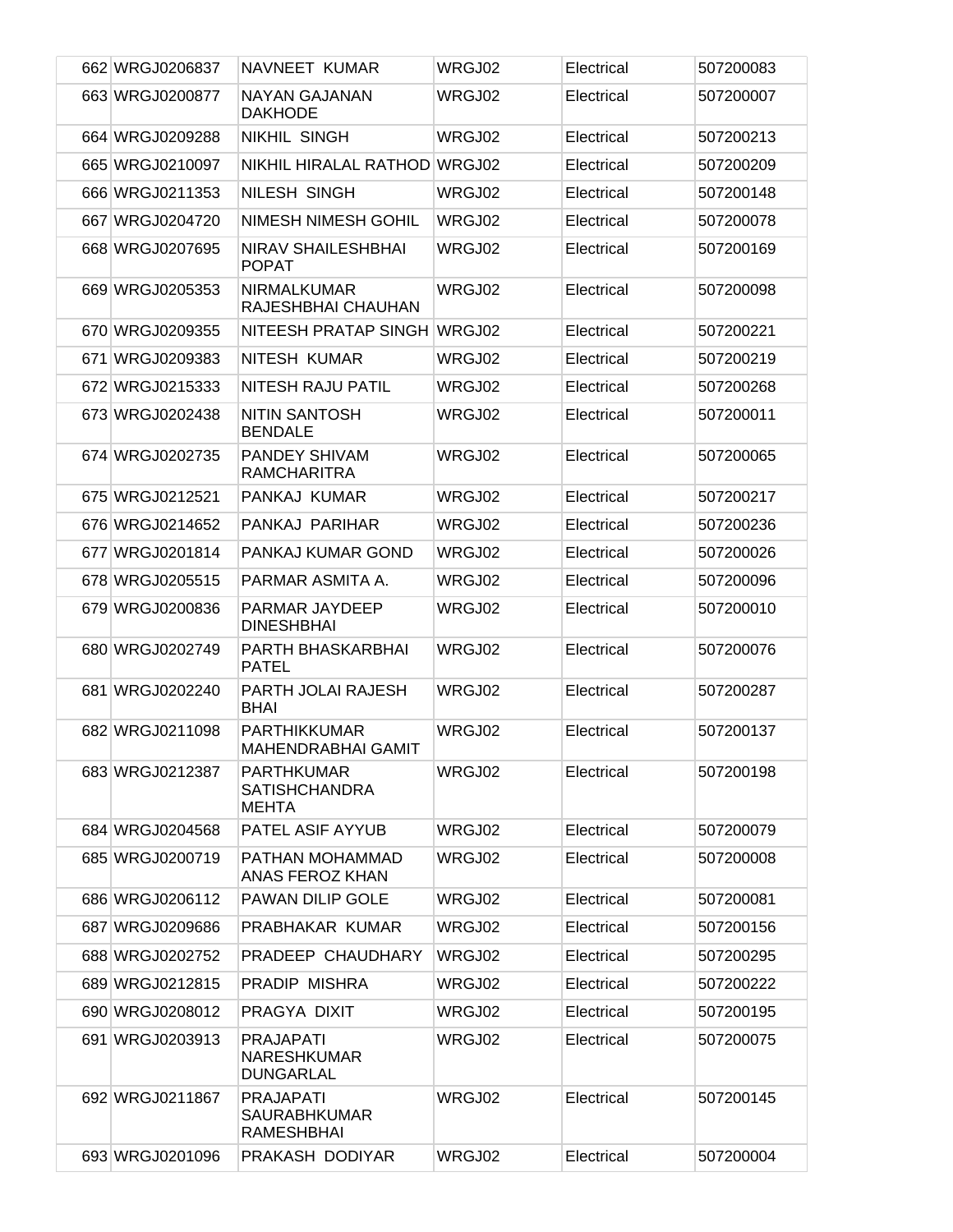| 694 WRGJ0203412 | PRAKASH NAGO<br><b>BHAGAT</b>                                | WRGJ02 | Electrical | 507200035 |
|-----------------|--------------------------------------------------------------|--------|------------|-----------|
| 695 WRGJ0203778 | PRAMESHWAR KUMAR                                             | WRGJ02 | Electrical | 507200077 |
| 696 WRGJ0205397 | <b>PRANAV SATISH</b><br><b>VINCHURKAR</b>                    | WRGJ02 | Electrical | 507200101 |
| 697 WRGJ0208233 | <b>PRASHANT ASHOK</b><br>AHIRE                               | WRGJ02 | Electrical | 507200182 |
| 698 WRGJ0215041 | <b>PRATIK RAJESHBHAI</b><br><b>ZALA</b>                      | WRGJ02 | Electrical | 507200260 |
| 699 WRGJ0204057 | <b>PRATIKKUMAR</b><br><b>UMESHBHAI PATEL</b>                 | WRGJ02 | Electrical | 507200080 |
| 700 WRGJ0207597 | <b>PRAVIN BHARAT</b><br><b>PHUNDE</b>                        | WRGJ02 | Electrical | 507200115 |
| 701 WRGJ0215311 | PREM SHAILESHBHAI<br><b>UPADHYAY</b>                         | WRGJ02 | Electrical | 507200276 |
| 702 WRGJ0203024 | PREMKUMAR BINDERAM<br><b>RAM</b>                             | WRGJ02 | Electrical | 507200043 |
| 703 WRGJ0207424 | <b>PRITAM KISHOR</b><br><b>PARDESHI</b>                      | WRGJ02 | Electrical | 507200086 |
| 704 WRGJ0212149 | PUMBHADIYA TUSHAR<br>NANDLALBHAI                             | WRGJ02 | Electrical | 507200262 |
| 705 WRGJ0204788 | RAHUL SINGH                                                  | WRGJ02 | Electrical | 507200059 |
| 706 WRGJ0207218 | RAHUL KUMAR RAJ                                              | WRGJ02 | Electrical | 507200105 |
| 707 WRGJ0207111 | RAJ VIPULBHAI<br><b>HINDOCHA</b>                             | WRGJ02 | Electrical | 507200121 |
| 708 WRGJ0213627 | RAJEEV KUMAR MEENA                                           | WRGJ02 | Electrical | 507200238 |
| 709 WRGJ0204534 | RAJESH HAMIR BHAI<br><b>BHAMBHI</b>                          | WRGJ02 | Electrical | 507200053 |
| 710 WRGJ0211755 | RAKESH PRAMOD<br><b>MANUSMARE</b>                            | WRGJ02 | Electrical | 507200196 |
| 711 WRGJ0201477 | RAKESH YADORAO<br>YELE                                       | WRGJ02 | Electrical | 507200013 |
| 712 WRGJ0208285 | RAMANI KARTIKKUMAR<br><b>BALVANTBHAI</b>                     | WRGJ02 | Electrical | 507200161 |
| 713 WRGJ0210422 | RANJAN KUMAR GOND                                            | WRGJ02 | Electrical | 507200174 |
| 714 WRGJ0200703 | RANJEET KUMAR                                                | WRGJ02 | Electrical | 507200015 |
| 715 WRGJ0206483 | RANJIT SAHU                                                  | WRGJ02 | Electrical | 507200100 |
| 716 WRGJ0200537 | <b>RATHOD</b><br><b>RAJENDRASINH</b><br><b>RAMESHCHANDRA</b> | WRGJ02 | Electrical | 507200022 |
| 717 WRGJ0213392 | RATHVA RUCHHLA<br><b>RAYSINGBHAI</b>                         | WRGJ02 | Electrical | 507200269 |
| 718 WRGJ0208514 | <b>RAVINKUMAR</b><br>VISHNUBHAI PATEL                        | WRGJ02 | Electrical | 507200150 |
| 719 WRGJ0215242 | RAYAAN AHMED ALTAF<br>AHMED INAMDAR                          | WRGJ02 | Electrical | 507200286 |
| 720 WRGJ0204009 | RISHABH SINGH                                                | WRGJ02 | Electrical | 507200048 |
| 721 WRGJ0215201 | RISHI NIKULKUMAR<br><b>RAJPAL</b>                            | WRGJ02 | Electrical | 507200282 |
| 722 WRGJ0208758 | RISHIKESH GUPTA                                              | WRGJ02 | Electrical | 507200193 |
| 723 WRGJ0209778 | RITESH RAMESH GAVIT                                          | WRGJ02 | Electrical | 507200191 |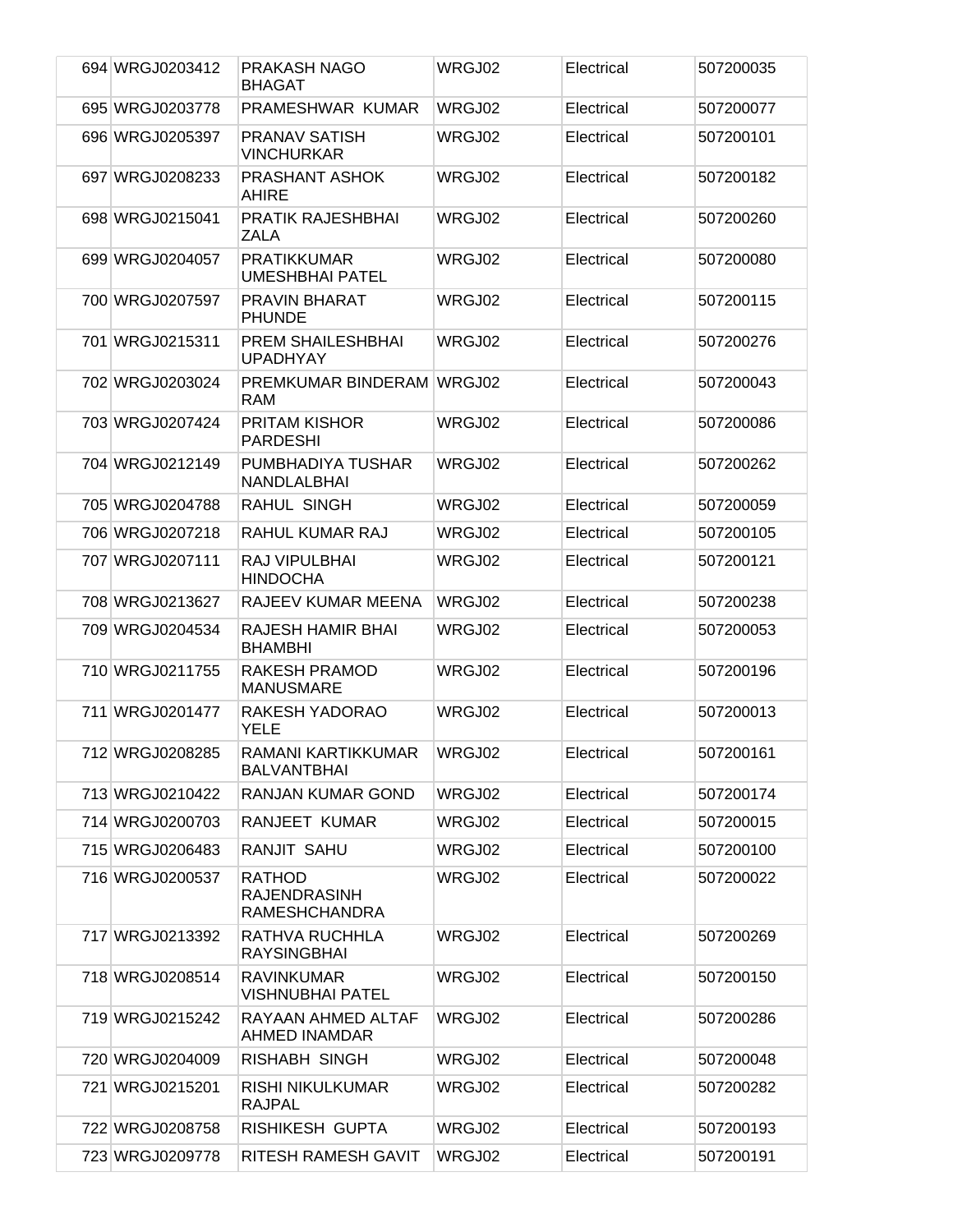| 724 WRGJ0211194 | ROHIT KUMAR PATHAK                                       | WRGJ02 | Electrical | 507200140 |
|-----------------|----------------------------------------------------------|--------|------------|-----------|
| 725 WRGJ0208805 | ROHIT KUMAR YADAV                                        | WRGJ02 | Electrical | 507200208 |
| 726 WRGJ0214844 | ROHIT VINOD MESARIYA                                     | WRGJ02 | Electrical | 507200267 |
| 727 WRGJ0206423 | RUCHIT PANKAJBHAI<br><b>THAKAR</b>                       | WRGJ02 | Electrical | 507200099 |
| 728 WRGJ0207226 | RUDRAKSH RAJENDRA<br><b>THORE</b>                        | WRGJ02 | Electrical | 507200103 |
| 729 WRGJ0215058 | <b>RUSHIKESH RAVINDRA</b><br>SONAWANE                    | WRGJ02 | Electrical | 507200271 |
| 730 WRGJ0212692 | <b>SACHIN SANJAY</b><br><b>VARADE</b>                    | WRGJ02 | Electrical | 507200261 |
| 731 WRGJ0207403 | SAGAR RAJESH BHAI<br><b>PATANI</b>                       | WRGJ02 | Electrical | 507200289 |
| 732 WRGJ0205196 | <b>SAHIL BHOLABHARTHI</b><br><b>GOSWAMI</b>              | WRGJ02 | Electrical | 507200095 |
| 733 WRGJ0205107 | <b>SAHO BAZIGAR</b><br><b>SINGHAM</b>                    | WRGJ02 | Electrical | 507200085 |
| 734 WRGJ0215274 | <b>SAMIRKUMAR</b><br><b>JAYANTIBHAI CHAVDA</b>           | WRGJ02 | Electrical | 507200272 |
| 735 WRGJ0214105 | SANDEEP GUPTA                                            | WRGJ02 | Electrical | 507200232 |
| 736 WRGJ0205531 | SANDEEP VERMA                                            | WRGJ02 | Electrical | 507200107 |
| 737 WRGJ0213694 | <b>SANDEEPKUMAR</b><br><b>FULAJIBHAI RATHVA</b>          | WRGJ02 | Electrical | 507200266 |
| 738 WRGJ0212576 | SANJAY JEMATBHAI<br><b>NAKUM</b>                         | WRGJ02 | Electrical | 507200200 |
| 739 WRGJ0205347 | SANJEEV NAMDEV                                           | WRGJ02 | Electrical | 507200113 |
| 740 WRGJ0203360 | SANTOSH KOL                                              | WRGJ02 | Electrical | 507200062 |
| 741 WRGJ0212101 | <b>SATYAM</b>                                            | WRGJ02 | Electrical | 507200197 |
| 742 WRGJ0206799 | SAURABH PATHAK                                           | WRGJ02 | Electrical | 507200108 |
| 743 WRGJ0204178 | <b>SHAIKH MOHAMMAD</b><br><b>ASIM RAFIK</b>              | WRGJ02 | Electrical | 507200051 |
| 744 WRGJ0215009 | <b>SHAIKH</b><br><b>MOHAMMADHUNEN</b><br><b>ALIHUSEN</b> | WRGJ02 | Electrical | 507200258 |
| 745 WRGJ0204661 | <b>SHARAD VINAYAK</b><br><b>GANGAPURE</b>                | WRGJ02 | Electrical | 507200073 |
| 746 WRGJ0210772 | <b>SHASHI KUMAR</b><br>CHAUHAN                           | WRGJ02 | Electrical | 507200290 |
| 747 WRGJ0200891 | SHASHIKANT YUVARAJ<br><b>DESHMUKH</b>                    | WRGJ02 | Electrical | 507200003 |
| 748 WRGJ0202122 | SHEKHAR DINESHBHAI<br><b>CHAUHAN</b>                     | WRGJ02 | Electrical | 507200012 |
| 749 WRGJ0201155 | SHELAR DAYANAND<br>VASANT                                | WRGJ02 | Electrical | 507200020 |
| 750 WRGJ0207395 | <b>SHIBSHANKAR</b><br><b>KARMAKAR</b>                    | WRGJ02 | Electrical | 507200130 |
| 751 WRGJ0211806 | SHISHUPAL KUMAR                                          | WRGJ02 | Electrical | 507200205 |
| 752 WRGJ0202648 | SHIVAM NARUKA                                            | WRGJ02 | Electrical | 507200055 |
| 753 WRGJ0209253 | SHIVAM SINGH                                             | WRGJ02 | Electrical | 507200146 |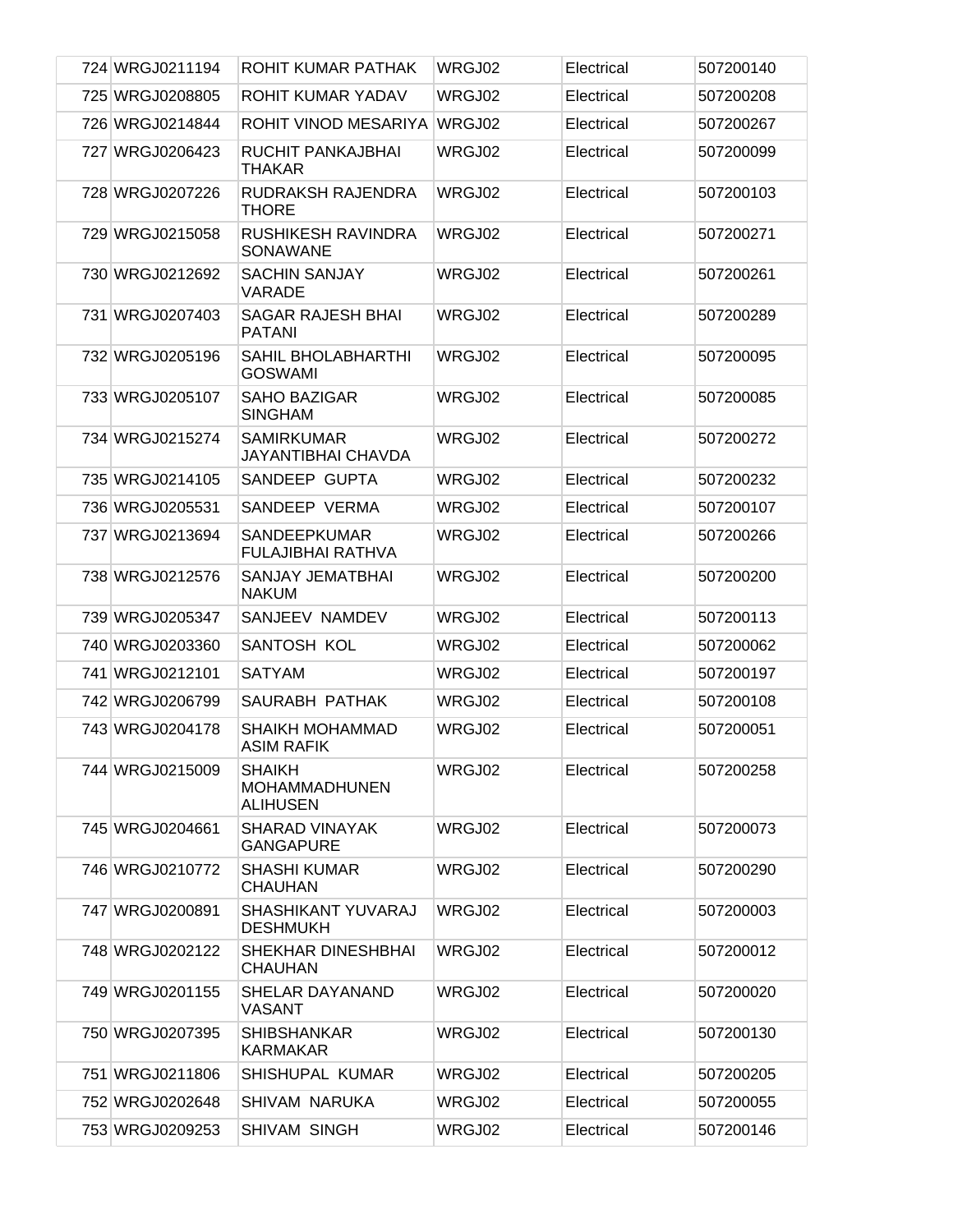| 754 WRGJ0210039 | SHIVAM MAHESHBHAI<br><b>MAJIWALA</b>        | WRGJ02 | Electrical | 507200280 |
|-----------------|---------------------------------------------|--------|------------|-----------|
| 755 WRGJ0211133 | SHIVAM RAJENDRABHAI<br><b>PRAJAPATI</b>     | WRGJ02 | Electrical | 507200141 |
| 756 WRGJ0204972 | <b>SHIVANI KIRANBHAI</b><br>VASAVA          | WRGJ02 | Electrical | 507200052 |
| 757 WRGJ0206362 | SHOEB AKHTAR                                | WRGJ02 | Electrical | 507200114 |
| 758 WRGJ0206886 | <b>SHRADDHA</b><br><b>SUBHASHRAO INGOLE</b> | WRGJ02 | Electrical | 507200091 |
| 759 WRGJ0214516 | SHUBHAM BADWAL                              | WRGJ02 | Electrical | 507200256 |
| 760 WRGJ0205476 | SHUBHAM SONI                                | WRGJ02 | Electrical | 507200128 |
| 761 WRGJ0207967 | <b>SHUBHAM DHONDU</b><br><b>GORE</b>        | WRGJ02 | Electrical | 507200203 |
| 762 WRGJ0205333 | <b>SHUBHAM</b><br><b>VISHWAKARMA</b>        | WRGJ02 | Electrical | 507200089 |
| 763 WRGJ0205936 | <b>SHUBHANGI SUNIL</b><br><b>ADHAGALE</b>   | WRGJ02 | Electrical | 507200109 |
| 764 WRGJ0208304 | SHUVANKAR MAJI                              | WRGJ02 | Electrical | 507200158 |
| 765 WRGJ0215110 | SHYAMNARAYAN PAL                            | WRGJ02 | Electrical | 507200270 |
| 766 WRGJ0206589 | <b>SMITKUMAR</b><br>NILESHKUMAR PARMAR      | WRGJ02 | Electrical | 507200120 |
| 767 WRGJ0208379 | <b>SNIGDHA</b><br><b>BHATTACHARJEE</b>      | WRGJ02 | Electrical | 507200181 |
| 768 WRGJ0200543 | <b>SOHAM JAGDISH</b><br><b>WADEKAR</b>      | WRGJ02 | Electrical | 507200016 |
| 769 WRGJ0208544 | <b>SOJITRA PINAK</b><br><b>DHIRUBHAI</b>    | WRGJ02 | Electrical | 507200178 |
| 770 WRGJ0206326 | SOURABH KUMAR BIND                          | WRGJ02 | Electrical | 507200094 |
| 771 WRGJ0212186 | STUTI VIJAYSHANKAR<br><b>PANDEY</b>         | WRGJ02 | Electrical | 507200132 |
| 772 WRGJ0214317 | <b>SUJEET KUMAR YADAV</b>                   | WRGJ02 | Electrical | 507200250 |
| 773 WRGJ0204191 | <b>SUMAN ROY</b>                            | WRGJ02 | Electrical | 507200064 |
| 774 WRGJ0202125 | <b>SUMAN ROY</b>                            | WRGJ02 | Electrical | 507200029 |
| 775 WRGJ0201201 | <b>SUNIL BHIMSING</b><br><b>ROSHIYA</b>     | WRGJ02 | Electrical | 507200293 |
| 776 WRGJ0210863 | <b>SUNIL KUMAR JHA</b>                      | WRGJ02 | Electrical | 507200168 |
| 777 WRGJ0208522 | <b>SURAJ KUMAR SINGH</b>                    | WRGJ02 | Electrical | 507200176 |
| 778 WRGJ0206838 | <b>SUSHANT KUMAR</b>                        | WRGJ02 | Electrical | 507200084 |
| 779 WRGJ0211489 | SUVOJIT PAUL                                | WRGJ02 | Electrical | 507200171 |
| 780 WRGJ0203189 | <b>SWAPNIL ANILRAO</b><br><b>KHAIRKAR</b>   | WRGJ02 | Electrical | 507200047 |
| 781 WRGJ0203137 | <b>SWAPNIL SUBHASH</b><br><b>AHIRE</b>      | WRGJ02 | Electrical | 507200036 |
| 782 WRGJ0202849 | TALPADA DHARMESH<br><b>RAVJIBHAI</b>        | WRGJ02 | Electrical | 507200070 |
| 783 WRGJ0208975 | <b>TAPAS HALDAR</b>                         | WRGJ02 | Electrical | 507200170 |
| 784 WRGJ0202715 | TAUFIK RAFIKBHAI<br><b>GODHAVIYA</b>        | WRGJ02 | Electrical | 507200034 |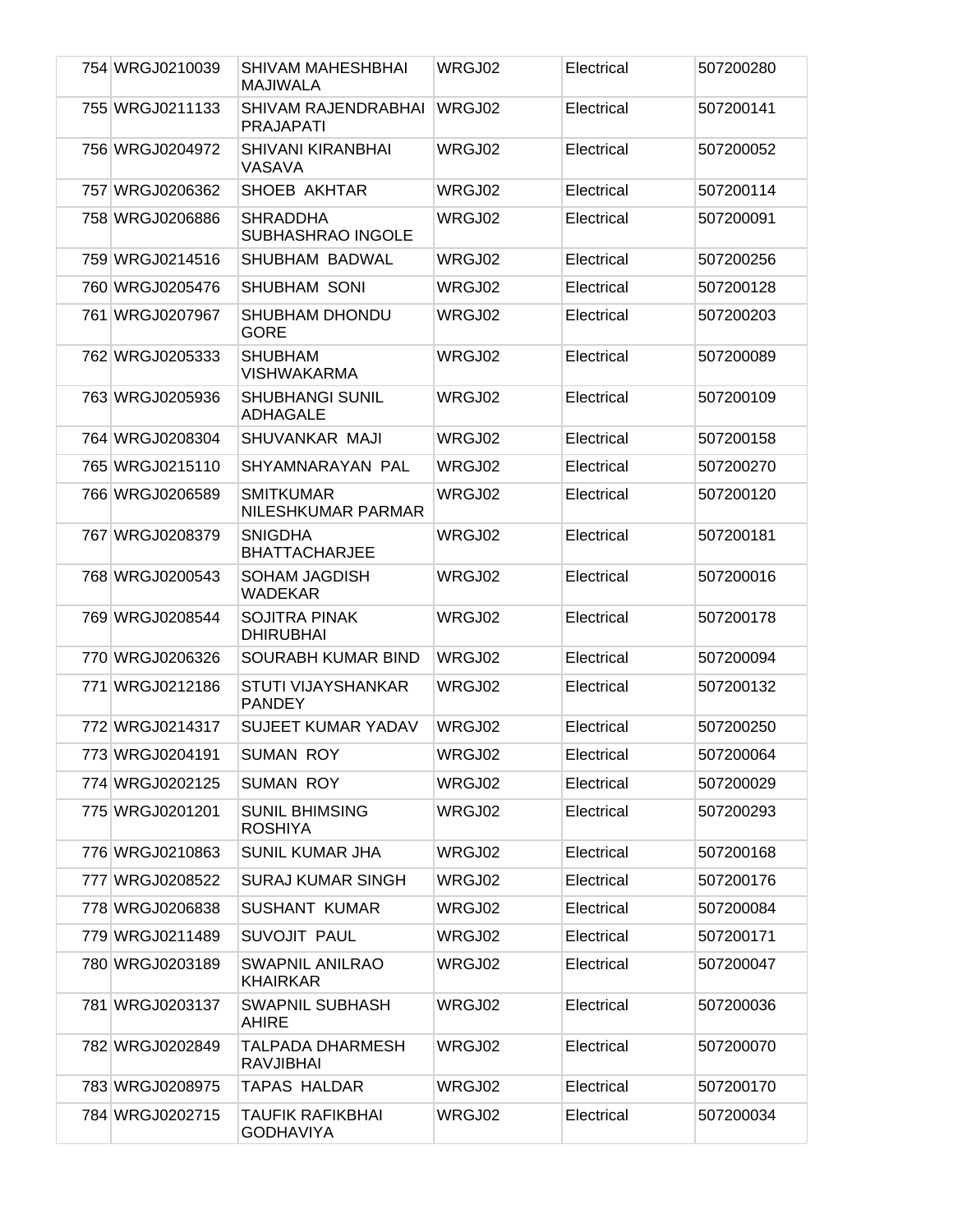| 785 WRGJ0204647 | <b>TUSHAR BHAULAL</b><br><b>PATLE</b>            | WRGJ02 | Electrical                     | 507200067 |
|-----------------|--------------------------------------------------|--------|--------------------------------|-----------|
| 786 WRGJ0214771 | <b>UCHHADIYA MANAV</b><br><b>PRAFULLBHAI</b>     | WRGJ02 | Electrical                     | 507200249 |
| 787 WRGJ0203305 | <b>UPENDRA KUMAR</b>                             | WRGJ02 | Electrical                     | 507200069 |
| 788 WRGJ0213962 | UTKARSH SHAKYA                                   | WRGJ02 | Electrical                     | 507200229 |
| 789 WRGJ0205763 | <b>VARJKUMAR UMEDBHAI</b><br><b>PATEL</b>        | WRGJ02 | Electrical                     | 507200123 |
| 790 WRGJ0211263 | VASAVA PRADIPBHAI<br><b>JAGDISHBHAI</b>          | WRGJ02 | Electrical                     | 507200155 |
| 791 WRGJ0215012 | <b>VASU JAYPRAKASH</b><br><b>PATEL</b>           | WRGJ02 | Electrical                     | 507200223 |
| 792 WRGJ0210222 | <b>VEER SINGH MEENA</b>                          | WRGJ02 | Electrical                     | 507200177 |
| 793 WRGJ0207234 | <b>VIGNESH ISHWARBHAI</b><br><b>DARJI</b>        | WRGJ02 | Electrical                     | 507200131 |
| 794 WRGJ0212219 | <b>VIJAYSINH</b><br><b>JITENDRASINH RATHOD</b>   | WRGJ02 | Electrical                     | 507200281 |
| 795 WRGJ0208414 | <b>VIKASH JHA</b>                                | WRGJ02 | Electrical                     | 507200212 |
| 796 WRGJ0206842 | <b>VIKASH KUMAR</b>                              | WRGJ02 | Electrical                     | 507200087 |
| 797 WRGJ0209132 | <b>VIKASHKUMAR ARVIND</b><br><b>RAJBHAR</b>      | WRGJ02 | Electrical                     | 507200184 |
| 798 WRGJ0215020 | <b>VINTHESHVARI BARIA</b>                        | WRGJ02 | Electrical                     | 507200224 |
| 799 WRGJ0207602 | <b>VIRMANI HANSLAL</b><br><b>SHARMA</b>          | WRGJ02 | Electrical                     | 507200118 |
| 800 WRGJ0209443 | <b>VISHAL KUMAR</b>                              | WRGJ02 | Electrical                     | 507200152 |
| 801 WRGJ0207796 | <b>VISHAL PRAJAPATI</b>                          | WRGJ02 | Electrical                     | 507200206 |
| 802 WRGJ0206208 | <b>VISHAL PRAJAPATI</b>                          | WRGJ02 | Electrical                     | 507200082 |
| 803 WRGJ0215586 | <b>VIVEK NARNORE</b>                             | WRGJ02 | Electrical                     | 507200279 |
| 804 WRGJ0202557 | <b>VIVEK BHARAT</b><br><b>SONVANE</b>            | WRGJ02 | Electrical                     | 507200056 |
| 805 WRGJ0207357 | VRUSBH PRAVINBHAI<br><b>PARMAR</b>               | WRGJ02 | Electrical                     | 507200127 |
| 806 WRGJ0200922 | YADAV DEVANG<br><b>NANDUBHAI</b>                 | WRGJ02 | Electrical                     | 507200027 |
| 807 WRGJ0213548 | YASH KUMAR SEN                                   | WRGJ02 | Electrical                     | 507200263 |
| 808 WRGJ0213065 | YASH MANISH MANE                                 | WRGJ02 | Electrical                     | 507200234 |
| 809 WRGJ0214973 | YASHKUMAR<br><b>MUKESHKUMAR</b><br><b>PARMAR</b> | WRGJ02 | Electrical                     | 507200257 |
| 810 WRGJ0209491 | YOGESH KUMAR<br><b>KAIWARTIYA</b>                | WRGJ02 | Electrical                     | 507200194 |
| 811 WRGJ0206391 | YUVRAJBHAI<br><b>GUNVANTBHAI DANGI</b>           | WRGJ02 | Electrical                     | 507200097 |
| 812 WRGJ0201898 | YUVRAJSINH DILIPSINH<br><b>RATHOD</b>            | WRGJ02 | Electrical                     | 507200019 |
| 813 WRGJ0215432 | <b>ZALA SATISHSINH</b><br><b>KANTISINH</b>       | WRGJ02 | Electrical                     | 507200278 |
| 814 WRGJ0309490 | AAYURSHI ANIL SINGH                              | WRGJ03 | Telecom and<br>Instrumentation | 507300063 |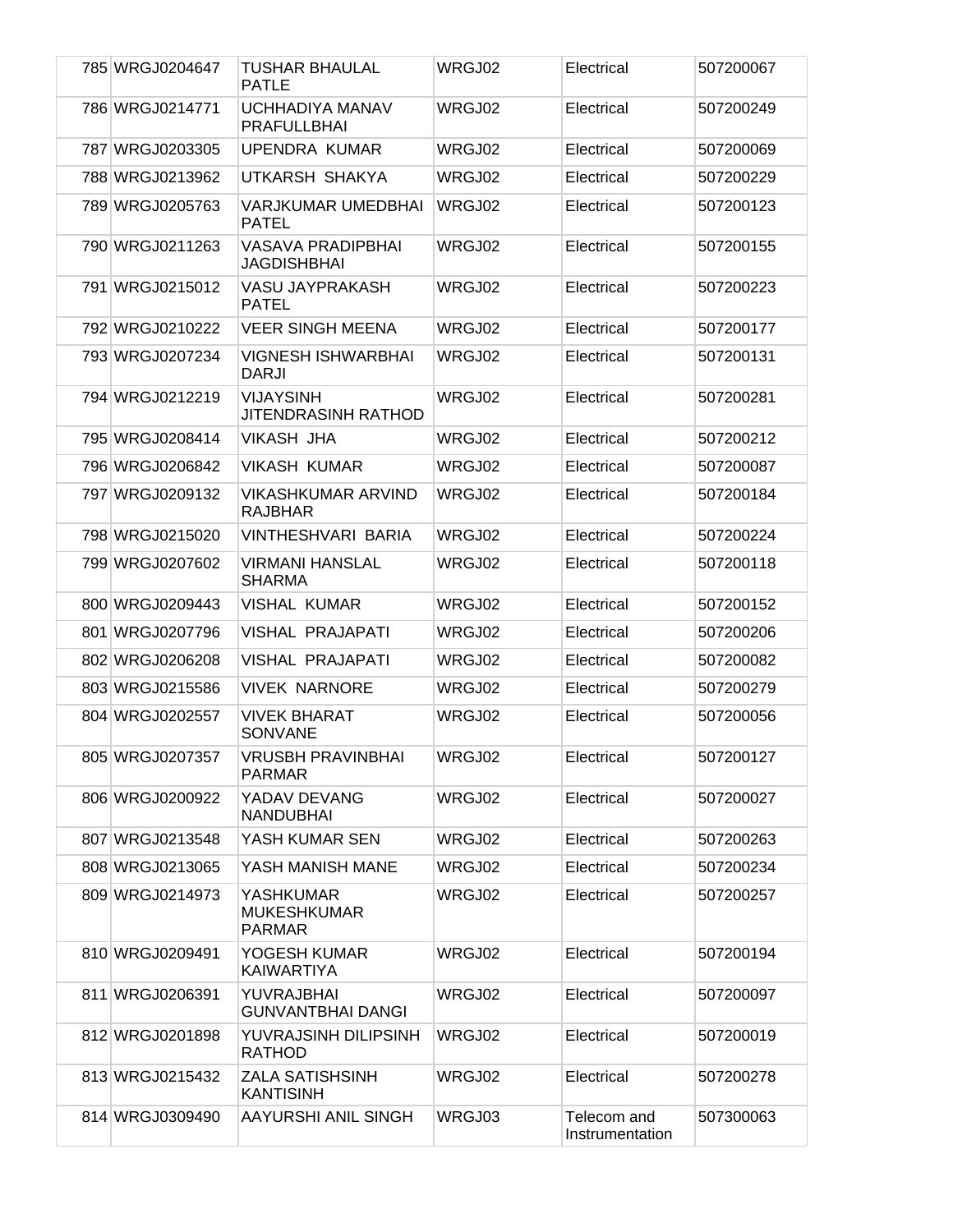| 815 WRGJ0312434 | <b>ABHISEK</b><br><b>BHATTACHARJEE</b>    | WRGJ03 | Telecom and<br>Instrumentation | 507300076 |
|-----------------|-------------------------------------------|--------|--------------------------------|-----------|
| 816 WRGJ0302658 | <b>ADARSH</b><br>HARSHADKUMAR JOSHI       | WRGJ03 | Telecom and<br>Instrumentation | 507300023 |
| 817 WRGJ0300614 | AEZAZ ISHAK KHIRA                         | WRGJ03 | Telecom and<br>Instrumentation | 507300005 |
| 818 WRGJ0301611 | <b>AJAY DATTATRAY</b><br><b>NAWALE</b>    | WRGJ03 | Telecom and<br>Instrumentation | 507300006 |
| 819 WRGJ0308580 | AKASH KUMAR RAWAT                         | WRGJ03 | Telecom and<br>Instrumentation | 507300055 |
| 820 WRGJ0305902 | <b>AKSHAY</b>                             | WRGJ03 | Telecom and<br>Instrumentation | 507300028 |
| 821 WRGJ0307215 | AMAL KF                                   | WRGJ03 | Telecom and<br>Instrumentation | 507300031 |
| 822 WRGJ0309304 | ANIK DEY                                  | WRGJ03 | Telecom and<br>Instrumentation | 507300057 |
| 823 WRGJ0300739 | <b>ANUPRITA DILIP SHINDE</b>              | WRGJ03 | Telecom and<br>Instrumentation | 507300016 |
| 824 WRGJ0306509 | <b>ASHISH ASHOK</b><br><b>SHAMKULE</b>    | WRGJ03 | Telecom and<br>Instrumentation | 507300027 |
| 825 WRGJ0302623 | <b>ASHISH OMPRAKASH</b><br><b>PANDEY</b>  | WRGJ03 | Telecom and<br>Instrumentation | 507300020 |
| 826 WRGJ0302176 | ASHWINI DHARMENDRA<br>RAUT                | WRGJ03 | Telecom and<br>Instrumentation | 507300009 |
| 827 WRGJ0308283 | <b>BHAMBHI AJAY</b><br><b>KHIMJIBHAI</b>  | WRGJ03 | Telecom and<br>Instrumentation | 507300054 |
| 828 WRGJ0311863 | <b>BRIJRAJSINH</b><br>RAMDEVSINH VAGHELA  | WRGJ03 | Telecom and<br>Instrumentation | 507300069 |
| 829 WRGJ0311949 | <b>DAMOR AMITKUMAR</b><br>RAMANLAL        | WRGJ03 | Telecom and<br>Instrumentation | 507300045 |
| 830 WRGJ0308633 | <b>DERIN ANTONY</b>                       | WRGJ03 | Telecom and<br>Instrumentation | 507300067 |
| 831 WRGJ0300292 | DHARMENDRA RATHOR                         | WRGJ03 | Telecom and<br>Instrumentation | 507300013 |
| 832 WRGJ0315176 | <b>DIPAK CHHOTELAL</b><br><b>GUPTA</b>    | WRGJ03 | Telecom and<br>Instrumentation | 507300085 |
| 833 WRGJ0310944 | <b>GANAPATHIRAJU</b><br>RAVITEJA VARMA    | WRGJ03 | Telecom and<br>Instrumentation | 507300044 |
| 834 WRGJ0305743 | <b>GAURAV ARVINDBHAI</b><br><b>MACHHI</b> | WRGJ03 | Telecom and<br>Instrumentation | 507300040 |
| 835 WRGJ0308704 | HARDEEP YADAV                             | WRGJ03 | Telecom and<br>Instrumentation | 507300061 |
| 836 WRGJ0307660 | <b>HARDIK BHAVESHBHAI</b><br><b>MALAM</b> | WRGJ03 | Telecom and<br>Instrumentation | 507300042 |
| 837 WRGJ0314501 | <b>HARSHIT RAO MOREY</b>                  | WRGJ03 | Telecom and<br>Instrumentation | 507300082 |
| 838 WRGJ0310326 | HEENA RAJENDRA<br><b>MAHAJAN</b>          | WRGJ03 | Telecom and<br>Instrumentation | 507300064 |
| 839 WRGJ0311729 | <b>HEMANT YOGENDRA</b><br><b>BAVISKAR</b> | WRGJ03 | Telecom and<br>Instrumentation | 507300051 |
| 840 WRGJ0310959 | JAGDISH GUNVANTRAY<br>TANK                | WRGJ03 | Telecom and<br>Instrumentation | 507300066 |
| 841 WRGJ0310514 | JAYKISHAN MOHANBHAI<br><b>RATHOD</b>      | WRGJ03 | Telecom and<br>Instrumentation | 507300046 |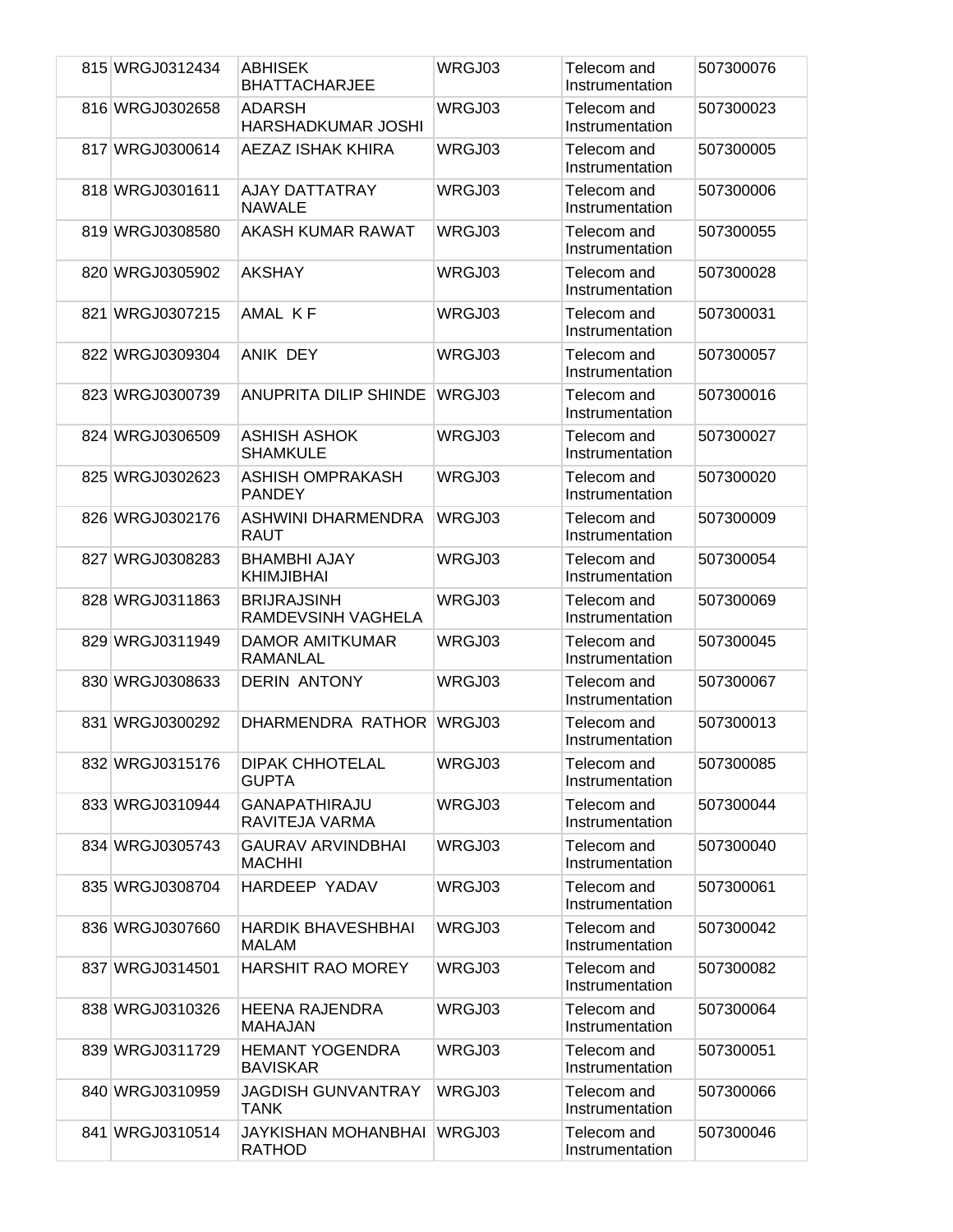| 842 WRGJ0312620 | JOYDEEP DAS                                                   | WRGJ03 | Telecom and<br>Instrumentation | 507300070 |
|-----------------|---------------------------------------------------------------|--------|--------------------------------|-----------|
| 843 WRGJ0315436 | <b>KAMLESH PRASAD</b><br><b>PATEL</b>                         | WRGJ03 | Telecom and<br>Instrumentation | 507300083 |
| 844 WRGJ0300403 | KANZARIYA JAYANTI                                             | WRGJ03 | Telecom and<br>Instrumentation | 507300002 |
| 845 WRGJ0306456 | <b>KAPIL PUNAMCHAND</b><br>DEV                                | WRGJ03 | Telecom and<br>Instrumentation | 507300032 |
| 846 WRGJ0300957 | KHUSHBU HIRALAL<br>PATIL                                      | WRGJ03 | Telecom and<br>Instrumentation | 507300004 |
| 847 WRGJ0304916 | <b>KM JYOTI</b>                                               | WRGJ03 | Telecom and<br>Instrumentation | 507300024 |
| 848 WRGJ0307535 | LAV SHARMA                                                    | WRGJ03 | Telecom and<br>Instrumentation | 507300033 |
| 849 WRGJ0304476 | LAVKUSH YADAV                                                 | WRGJ03 | Telecom and<br>Instrumentation | 507300026 |
| 850 WRGJ0306151 | <b>LIMBASIYA JENISH</b><br>HASMUKHBHAI                        | WRGJ03 | Telecom and<br>Instrumentation | 507300038 |
| 851 WRGJ0300714 | LOKESH DHANRAJ<br><b>MORE</b>                                 | WRGJ03 | Telecom and<br>Instrumentation | 507300015 |
| 852 WRGJ0306467 | <b>MAHAVAR CHETAN</b><br><b>KUMAR PRADEEP</b><br><b>KUMAR</b> | WRGJ03 | Telecom and<br>Instrumentation | 507300034 |
| 853 WRGJ0302031 | <b>MANOJ GANGJIBHAI</b><br>PATARIYA                           | WRGJ03 | Telecom and<br>Instrumentation | 507300019 |
| 854 WRGJ0311409 | <b>MARSHAL ASHOK</b><br><b>DAWANE</b>                         | WRGJ03 | Telecom and<br>Instrumentation | 507300043 |
| 855 WRGJ0313597 | <b>MOHAN SWAROOP</b>                                          | WRGJ03 | Telecom and<br>Instrumentation | 507300075 |
| 856 WRGJ0301514 | <b>MOHIT GUNVANTBHAI</b><br><b>MARU</b>                       | WRGJ03 | Telecom and<br>Instrumentation | 507300017 |
| 857 WRGJ0301856 | <b>MONTU ASHOKBHAI</b><br><b>PATEL</b>                        | WRGJ03 | Telecom and<br>Instrumentation | 507300010 |
| 858 WRGJ0311161 | <b>MUKESH SINGH RAWAT</b>                                     | WRGJ03 | Telecom and<br>Instrumentation | 507300041 |
| 859 WRGJ0313955 | <b>NEETU RATHORE</b>                                          | WRGJ03 | Telecom and<br>Instrumentation | 507300077 |
| 860 WRGJ0315464 | PARMAR KAUSHIK<br>RAMESHBHAI                                  | WRGJ03 | Telecom and<br>Instrumentation | 507300084 |
| 861 WRGJ0300129 | <b>PARMAR VISHAL</b><br><b>PRAVINBHAI</b>                     | WRGJ03 | Telecom and<br>Instrumentation | 507300011 |
| 862 WRGJ0306471 | PASI HITESH<br><b>TILAKDHARI</b>                              | WRGJ03 | Telecom and<br>Instrumentation | 507300029 |
| 863 WRGJ0313249 | PATEL MALHAR<br><b>RAJESHBHAI</b>                             | WRGJ03 | Telecom and<br>Instrumentation | 507300072 |
| 864 WRGJ0300187 | PATEL MEETKUMAR<br><b>PRAVINKUMAR</b>                         | WRGJ03 | Telecom and<br>Instrumentation | 507300007 |
| 865 WRGJ0310599 | PAWAN KUMAR                                                   | WRGJ03 | Telecom and<br>Instrumentation | 507300049 |
| 866 WRGJ0303033 | PRATIK ARVIND ARJUNE                                          | WRGJ03 | Telecom and<br>Instrumentation | 507300022 |
| 867 WRGJ0310684 | RAHUL MARU                                                    | WRGJ03 | Telecom and<br>Instrumentation | 507300056 |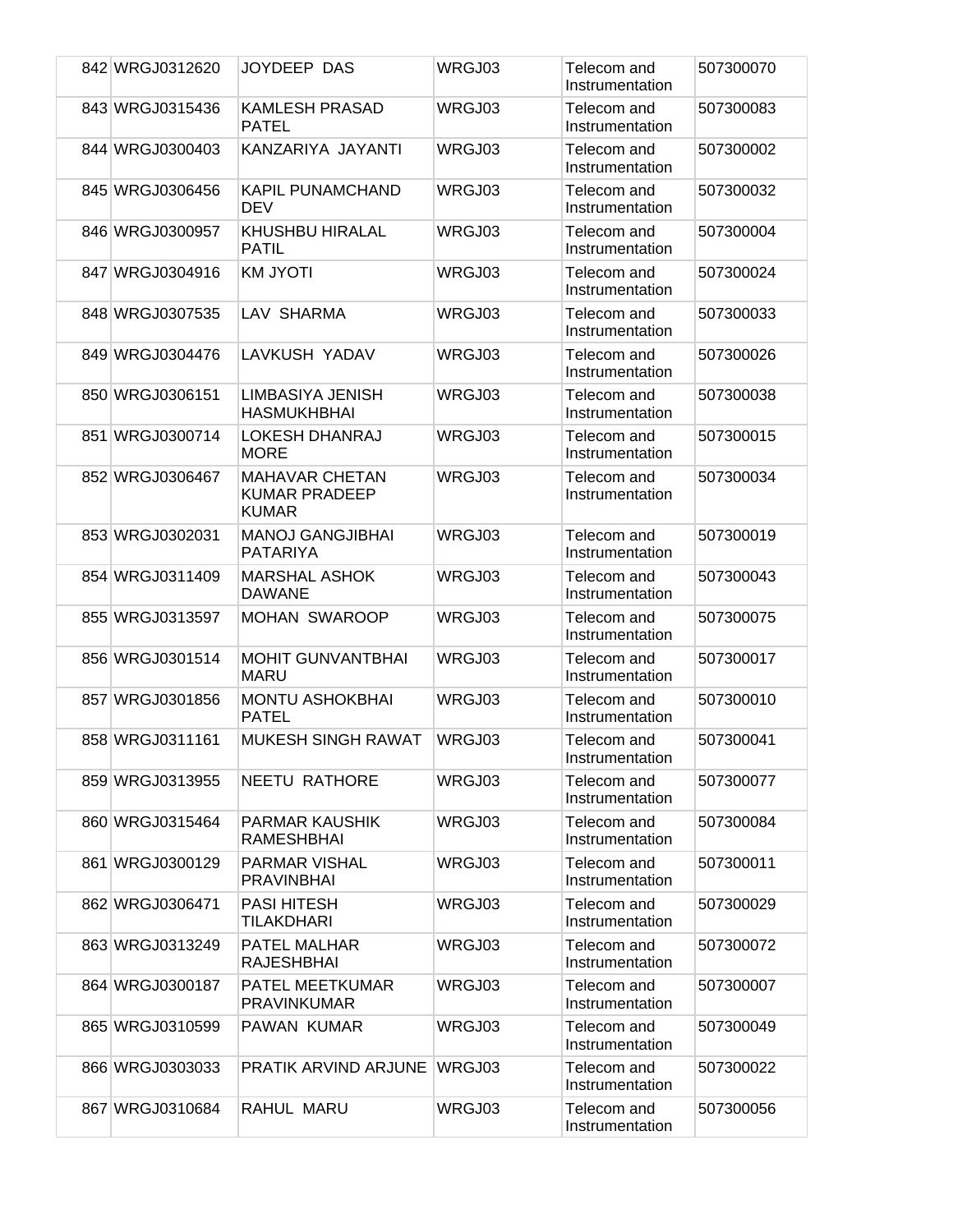|  | 868 WRGJ0310636 | RAHUL YADAV                                            | WRGJ03 | Telecom and<br>Instrumentation | 507300052 |
|--|-----------------|--------------------------------------------------------|--------|--------------------------------|-----------|
|  | 869 WRGJ0313745 | RAJAN RAJ                                              | WRGJ03 | Telecom and<br>Instrumentation | 507300071 |
|  | 870 WRGJ0314226 | <b>RAJAN KUMAR SAH</b>                                 | WRGJ03 | Telecom and<br>Instrumentation | 507300074 |
|  | 871 WRGJ0315395 | RAJSHRI RAHUL PAWAR                                    | WRGJ03 | Telecom and<br>Instrumentation | 507300080 |
|  | 872 WRGJ0314045 | RAKESH ALONKAR                                         | WRGJ03 | Telecom and<br>Instrumentation | 507300073 |
|  | 873 WRGJ0309154 | RAKESH KUMAR MEENA                                     | WRGJ03 | Telecom and<br>Instrumentation | 507300058 |
|  | 874 WRGJ0301170 | RAUSHAN KUMAR                                          | WRGJ03 | Telecom and<br>Instrumentation | 507300008 |
|  | 875 WRGJ0301346 | REVANNATH GORAKH<br><b>GARJE</b>                       | WRGJ03 | Telecom and<br>Instrumentation | 507300014 |
|  | 876 WRGJ0301740 | <b>RILESH</b><br><b>DINESHCHANDRA</b><br><b>PARMAR</b> | WRGJ03 | Telecom and<br>Instrumentation | 507300001 |
|  | 877 WRGJ0306388 | RISHIKESH A                                            | WRGJ03 | Telecom and<br>Instrumentation | 507300035 |
|  | 878 WRGJ0306656 | ROZ MEHULKUMAR<br><b>MEHUL</b>                         | WRGJ03 | Telecom and<br>Instrumentation | 507300037 |
|  | 879 WRGJ0308960 | SACHIN MAHTO                                           | WRGJ03 | Telecom and<br>Instrumentation | 507300053 |
|  | 880 WRGJ0303007 | SAGAR RAJU JADHAV                                      | WRGJ03 | Telecom and<br>Instrumentation | 507300021 |
|  | 881 WRGJ0304385 | SAIJYOTH N                                             | WRGJ03 | Telecom and<br>Instrumentation | 507300025 |
|  | 882 WRGJ0308531 | SHISHU KUMAR SHAKYA                                    | WRGJ03 | Telecom and<br>Instrumentation | 507300059 |
|  | 883 WRGJ0308795 | SHUBHAM TIWARI                                         | WRGJ03 | Telecom and<br>Instrumentation | 507300060 |
|  | 884 WRGJ0307890 | SHUBHAM SAMBHAJI<br>JAGADALE                           | WRGJ03 | Telecom and<br>Instrumentation | 507300068 |
|  | 885 WRGJ0310616 | <b>SIROYA SAMEER</b><br>HIDAYATBHAI                    | WRGJ03 | Telecom and<br>Instrumentation | 507300047 |
|  | 886 WRGJ0309602 | SNEHA ARUN ATRAM                                       | WRGJ03 | Telecom and<br>Instrumentation | 507300048 |
|  | 887 WRGJ0305685 | SNEHA CHETANKUMAR<br><b>CHAUHAN</b>                    | WRGJ03 | Telecom and<br>Instrumentation | 507300039 |
|  | 888 WRGJ0308309 | SOHEL BEG                                              | WRGJ03 | Telecom and<br>Instrumentation | 507300062 |
|  | 889 WRGJ0302491 | <b>SONI CHINMAY</b><br><b>CHINMAY</b>                  | WRGJ03 | Telecom and<br>Instrumentation | 507300018 |
|  | 890 WRGJ0306915 | SUDIPTA DEBNATH                                        | WRGJ03 | Telecom and<br>Instrumentation | 507300036 |
|  | 891 WRGJ0314307 | <b>TUSHARBHAI</b><br>CHETANBHAI RATHOD                 | WRGJ03 | Telecom and<br>Instrumentation | 507300081 |
|  | 892 WRGJ0306339 | VAISHNAV N K                                           | WRGJ03 | Telecom and<br>Instrumentation | 507300030 |
|  | 893 WRGJ0310286 | VALLABHBHAI<br><b>HAKABHAI GOHIL</b>                   | WRGJ03 | Telecom and<br>Instrumentation | 507300050 |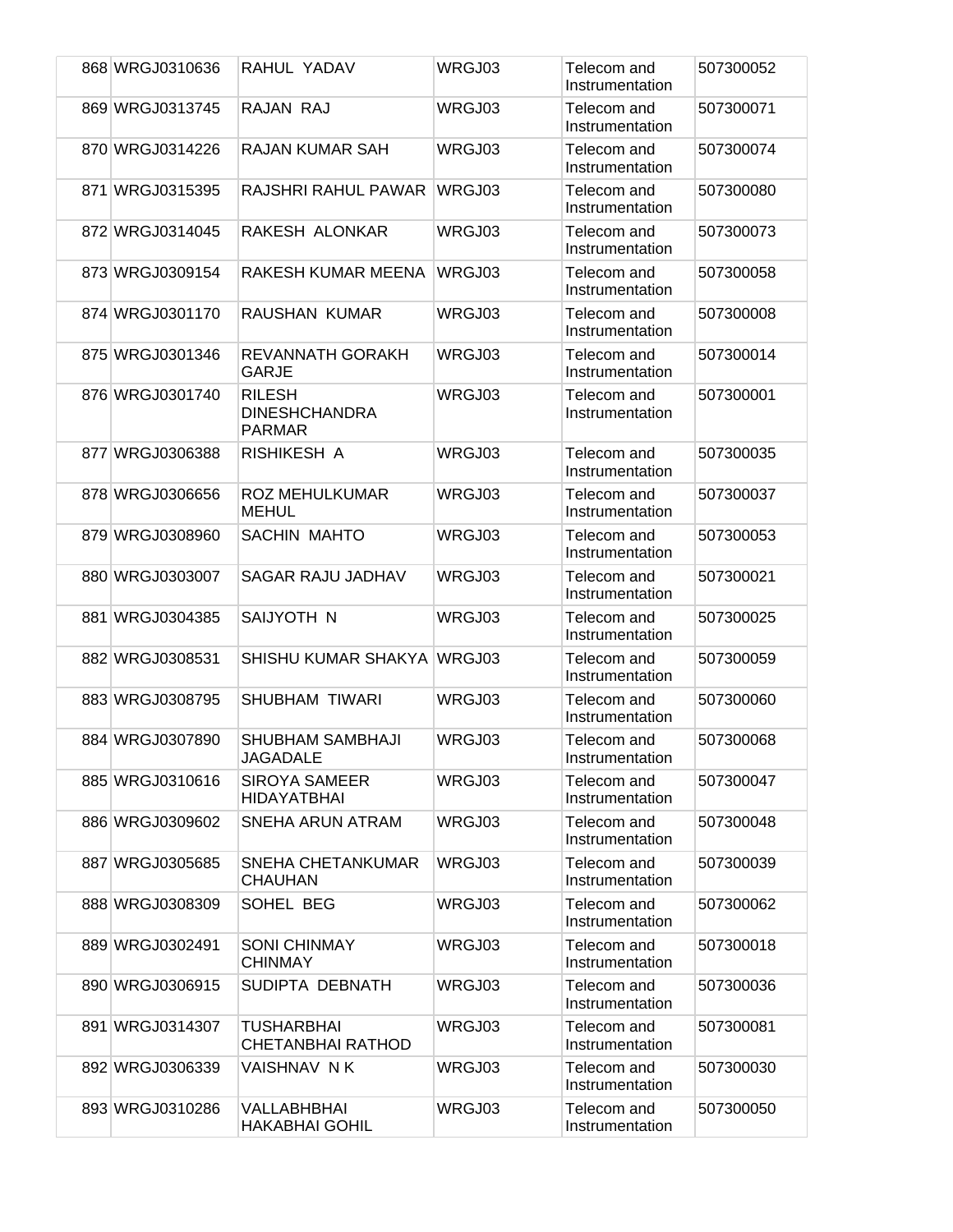| 894 WRGJ0300202 | <b>VINAY HARESHBHAI</b><br><b>HANSORA</b>               | WRGJ03 | Telecom and<br>Instrumentation | 507300012 |
|-----------------|---------------------------------------------------------|--------|--------------------------------|-----------|
| 895 WRGJ0314798 | <b>VINESHKUMAR</b><br>RAJESHBHAI SARANG                 | WRGJ03 | Telecom and<br>Instrumentation | 507300078 |
| 896 WRGJ0310656 | <b>VINOD BHAGWAN</b><br><b>SALUNKE</b>                  | WRGJ03 | Telecom and<br>Instrumentation | 507300065 |
| 897 WRGJ0300907 | <b>VISHAL KAILAS SALVE</b>                              | WRGJ03 | Telecom and<br>Instrumentation | 507300003 |
| 898 WRGJ0314799 | <b>VRUNDA ARVINDBHAI</b><br><b>PADHIYAR</b>             | WRGJ03 | Telecom and<br>Instrumentation | 507300079 |
| 899 WRGJ0608920 | AAKIB FIROJ RAJ                                         | WRGJ06 | Human Resource                 | 507600162 |
| 900 WRGJ0604583 | ABDUL KAREEM                                            | WRGJ06 | Human Resource                 | 507600071 |
| 901 WRGJ0600208 | ABHAY SINGH                                             | WRGJ06 | Human Resource                 | 507600047 |
| 902 WRGJ0601057 | ABHIJEET KUMAR                                          | WRGJ06 | Human Resource                 | 507600010 |
| 903 WRGJ0612075 | ABHIJEETH KANNIGANTI                                    | WRGJ06 | Human Resource                 | 507600239 |
| 904 WRGJ0606453 | ABHINAV SHARMA                                          | WRGJ06 | Human Resource                 | 507600100 |
| 905 WRGJ0607718 | <b>ABHISHEK KUMAR</b><br><b>VERMA</b>                   | WRGJ06 | <b>Human Resource</b>          | 507600168 |
| 906 WRGJ0607083 | <b>ABHISHEK</b><br><b>MANOHARRAO</b><br><b>WARKHADE</b> | WRGJ06 | Human Resource                 | 507600130 |
| 907 WRGJ0613156 | ADITYA RAJ                                              | WRGJ06 | Human Resource                 | 507600210 |
| 908 WRGJ0610030 | AJAY GOVINDBHAI<br><b>GORADIYA</b>                      | WRGJ06 | Human Resource                 | 507600183 |
| 909 WRGJ0608819 | AJAY KRISHNAN<br><b>KRISHNAN</b>                        | WRGJ06 | Human Resource                 | 507600189 |
| 910 WRGJ0608738 | AJAYKUMAR<br>PRABHUBHAI PAVRA                           | WRGJ06 | Human Resource                 | 507600190 |
| 911 WRGJ0613364 | AJAYSINH JAYRAJSINH<br><b>CHUDASAMA</b>                 | WRGJ06 | Human Resource                 | 507600243 |
| 912 WRGJ0604339 | <b>AKASH PARASU</b><br>CHOUGULE                         | WRGJ06 | Human Resource                 | 507600285 |
| 913 WRGJ0602521 | AKASH RAMESH<br><b>BANDAL</b>                           | WRGJ06 | Human Resource                 | 507600048 |
| 914 WRGJ0614897 | AKSHAY FUMAKIA<br><b>FUMAKIYA</b>                       | WRGJ06 | Human Resource                 | 507600247 |
| 915 WRGJ0613623 | AKSHAY JESINGBHAI<br><b>DODIYA</b>                      | WRGJ06 | Human Resource                 | 507600261 |
| 916 WRGJ0608351 | AKSHAYBHAI<br><b>DINESHBHAI TADVI</b>                   | WRGJ06 | Human Resource                 | 507600187 |
| 917 WRGJ0615192 | AKSHAYKUMAR<br><b>MANUBHAI PRAJAPATI</b>                | WRGJ06 | Human Resource                 | 507600277 |
| 918 WRGJ0603217 | <b>ALTAFHUSEN</b><br><b>IMTIYAZHUSEN SHAIKH</b>         | WRGJ06 | Human Resource                 | 507600083 |
| 919 WRGJ0603576 | AMAL KRISHNA                                            | WRGJ06 | Human Resource                 | 507600060 |
| 920 WRGJ0614345 | AMAN KUMAR                                              | WRGJ06 | Human Resource                 | 507600255 |
| 921 WRGJ0602666 | AMARJEET KUMAR                                          | WRGJ06 | Human Resource                 | 507600062 |
| 922 WRGJ0603266 | AMIR ALI                                                | WRGJ06 | Human Resource                 | 507600284 |
| 923 WRGJ0614035 | <b>AMOL ASHOK PATIL</b>                                 | WRGJ06 | Human Resource                 | 507600220 |
| 924 WRGJ0605642 | AMOL PUNDLIK DANDGE                                     | WRGJ06 | Human Resource                 | 507600113 |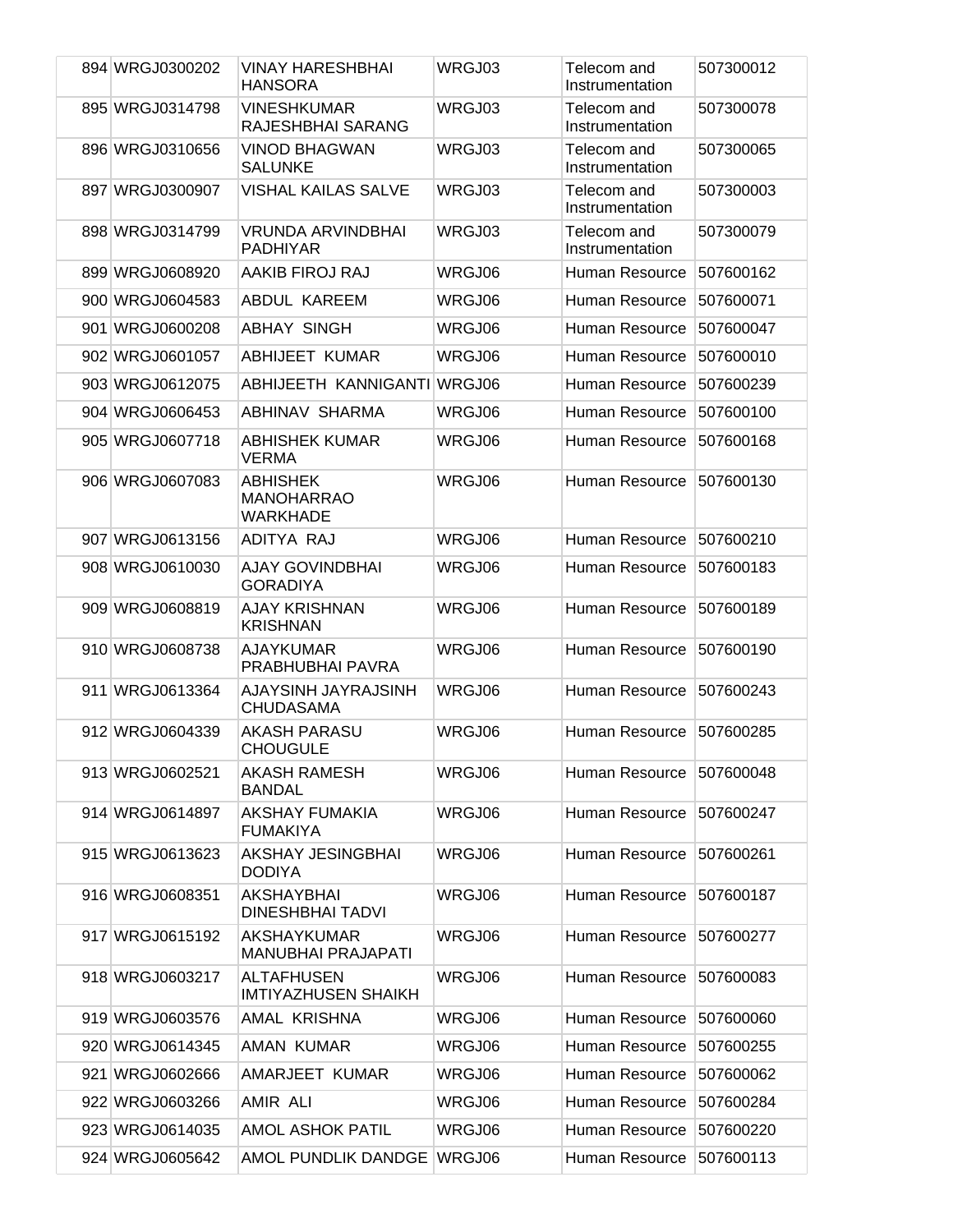| 925 WRGJ0606394 | AMOL RAMBHAU<br><b>RATHOD</b>                                 | WRGJ06 | Human Resource | 507600122 |
|-----------------|---------------------------------------------------------------|--------|----------------|-----------|
| 926 WRGJ0610409 | <b>ANANT MISHRA</b>                                           | WRGJ06 | Human Resource | 507600169 |
| 927 WRGJ0610749 | ANIL MEENA                                                    | WRGJ06 | Human Resource | 507600180 |
| 928 WRGJ0602659 | ANJALI KUMARI                                                 | WRGJ06 | Human Resource | 507600080 |
| 929 WRGJ0614185 | ANSARI<br><b>MOHAMMEDTUFAIL</b><br><b>ZAKIRHUSAIN</b>         | WRGJ06 | Human Resource | 507600229 |
| 930 WRGJ0604920 | <b>ANURAG BANDOPANT</b><br><b>KULKARNI</b>                    | WRGJ06 | Human Resource | 507600092 |
| 931 WRGJ0611770 | APARNATHI RAHULGIRI<br>KHIMGAR                                | WRGJ06 | Human Resource | 507600150 |
| 932 WRGJ0613970 | ARINDAM KARMAKAR                                              | WRGJ06 | Human Resource | 507600216 |
| 933 WRGJ0608101 | ASHISH MEENA                                                  | WRGJ06 | Human Resource | 507600164 |
| 934 WRGJ0615633 | <b>ASHISH YADAV</b>                                           | WRGJ06 | Human Resource | 507600270 |
| 935 WRGJ0611891 | <b>ASHISH AKHILESH</b><br><b>SINGH</b>                        | WRGJ06 | Human Resource | 507600208 |
| 936 WRGJ0605855 | ASHOK NAGJIBHAI<br><b>BALDANIYA</b>                           | WRGJ06 | Human Resource | 507600108 |
| 937 WRGJ0611301 | ASHUTOSH CHAURASIA                                            | WRGJ06 | Human Resource | 507600160 |
| 938 WRGJ0612475 | ASHVIN ARUN KALAMBE                                           | WRGJ06 | Human Resource | 507600139 |
| 939 WRGJ0611358 | ASMITA CHAURASIA                                              | WRGJ06 | Human Resource | 507600144 |
| 940 WRGJ0608842 | ATHIRA E A                                                    | WRGJ06 | Human Resource | 507600172 |
| 941 WRGJ0600758 | <b>BAIDULLAH ANSARI</b>                                       | WRGJ06 | Human Resource | 507600021 |
| 942 WRGJ0603090 | <b>BAL KRISHNA TRIPATHI</b>                                   | WRGJ06 | Human Resource | 507600058 |
| 943 WRGJ0612534 | <b>BALDANIYA</b><br><b>DIVYESHBHAI</b><br><b>MAGANBHAI</b>    | WRGJ06 | Human Resource | 507600140 |
| 944 WRGJ0604731 | <b>BALKRUSHN NATUBHAI</b><br><b>PARMAR</b>                    | WRGJ06 | Human Resource | 507600093 |
| 945 WRGJ0600099 | <b>BAMANIYA VIVEK</b><br>ARUNBHAI                             | WRGJ06 | Human Resource | 507600003 |
| 946 WRGJ0608499 | <b>BESSY S PAUL</b>                                           | WRGJ06 | Human Resource | 507600132 |
| 947 WRGJ0612549 | <b>BHARATBHAI</b><br>BHIKHABHAI BARAIYA                       | WRGJ06 | Human Resource | 507600136 |
| 948 WRGJ0610652 | <b>BHATT JAYSHIVAM</b><br><b>SANATBHAI</b>                    | WRGJ06 | Human Resource | 507600170 |
| 949 WRGJ0611613 | <b>BHAVIKA M PATIL</b>                                        | WRGJ06 | Human Resource | 507600171 |
| 950 WRGJ0615399 | <b>BHAVIKA RASIKLAL</b><br><b>KOTHARI</b>                     | WRGJ06 | Human Resource | 507600264 |
| 951 WRGJ0608315 | <b>BHEEM SAIN</b>                                             | WRGJ06 | Human Resource | 507600196 |
| 952 WRGJ0609217 | <b>BIKASH KUMAR RAI</b>                                       | WRGJ06 | Human Resource | 507600179 |
| 953 WRGJ0613477 | <b>BIPINBHAI MOHANBHAI</b><br><b>SISARA</b>                   | WRGJ06 | Human Resource | 507600227 |
| 954 WRGJ0606440 | <b>CHUDASAMA</b><br><b>MEGHRAJSINH</b><br><b>VIRAMDEVSINH</b> | WRGJ06 | Human Resource | 507600114 |
| 955 WRGJ0614664 | <b>DABHI ANILKUMAR</b><br><b>RAMBHAI</b>                      | WRGJ06 | Human Resource | 507600226 |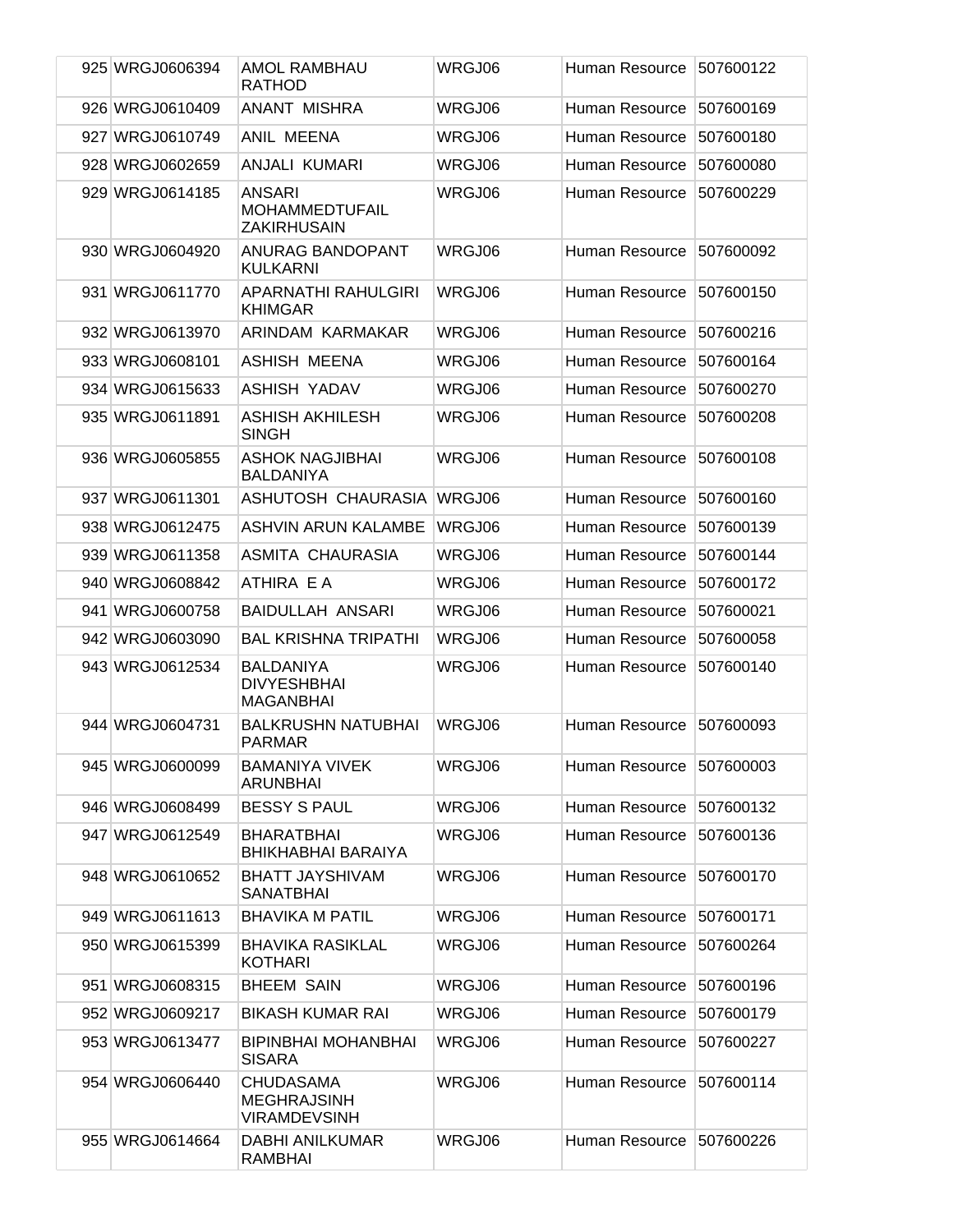| 956 WRGJ0606624 | DAKSHATA VINAYAK<br><b>GHARAT</b>                         | WRGJ06        | Human Resource | 507600118 |
|-----------------|-----------------------------------------------------------|---------------|----------------|-----------|
| 957 WRGJ0603782 | <b>DARSHANJEET</b>                                        | WRGJ06        | Human Resource | 507600061 |
| 958 WRGJ0613344 | <b>DAVE ANKIT</b><br>PRAKASHBHAI DAVE                     | WRGJ06        | Human Resource | 507600258 |
| 959 WRGJ0603819 | <b>DEEPESH</b>                                            | WRGJ06        | Human Resource | 507600064 |
| 960 WRGJ0608025 | <b>DENISH KARSHANBHAI</b><br><b>GHADIYA</b>               | WRGJ06        | Human Resource | 507600167 |
| 961 WRGJ0603827 | <b>DEVENDRA SINGH</b>                                     | WRGJ06        | Human Resource | 507600065 |
| 962 WRGJ0603846 | <b>DEVENDRAKUMAR</b><br><b>VITTHAL RANDHAVE</b>           | WRGJ06        | Human Resource | 507600089 |
| 963 WRGJ0615172 | DHANASHRI DADARAO<br><b>DEULKAR</b>                       | WRGJ06        | Human Resource | 507600276 |
| 964 WRGJ0612453 | <b>DILIP KUMAR</b>                                        | WRGJ06        | Human Resource | 507600204 |
| 965 WRGJ0601028 | <b>DINESH SAHEBRAO</b><br><b>MOHITE</b>                   | WRGJ06        | Human Resource | 507600283 |
| 966 WRGJ0602489 | <b>DIPTI BABASAHEB</b><br>WARKAD                          | <b>WRGJ06</b> | Human Resource | 507600012 |
| 967 WRGJ0613771 | DNYANESHWAR ASHOK<br><b>GOJARE</b>                        | WRGJ06        | Human Resource | 507600224 |
| 968 WRGJ0600940 | <b>DURGA MANOHAR</b><br><b>PUSTODE</b>                    | WRGJ06        | Human Resource | 507600068 |
| 969 WRGJ0601811 | <b>FENIL MAINESHKUMAR</b><br><b>BHAVSAR</b>               | WRGJ06        | Human Resource | 507600013 |
| 970 WRGJ0606595 | <b>FIROJ HAMJU SHAIKH</b>                                 | WRGJ06        | Human Resource | 507600102 |
| 971 WRGJ0605065 | <b>GANESH BHASKAR</b><br><b>GHOPE</b>                     | WRGJ06        | Human Resource | 507600067 |
| 972 WRGJ0602927 | <b>GAURANG CHAMOLA</b>                                    | WRGJ06        | Human Resource | 507600088 |
| 973 WRGJ0601349 | <b>GAURAV GOMASE</b>                                      | WRGJ06        | Human Resource | 507600044 |
| 974 WRGJ0606853 | <b>GAURAV KUMAR</b>                                       | WRGJ06        | Human Resource | 507600141 |
| 975 WRGJ0609793 | <b>GAURAV DAMODHAR</b><br><b>FUKE</b>                     | WRGJ06        | Human Resource | 507600165 |
| 976 WRGJ0615655 | <b>GAURAV JAYANT</b><br><b>DESHMUKH</b>                   | WRGJ06        | Human Resource | 507600272 |
| 977 WRGJ0600077 | <b>GAUTAMKUMAR</b><br><b>BABUBHAI RAJGOR</b>              | WRGJ06        | Human Resource | 507600282 |
| 978 WRGJ0607921 | <b>GAYANESH CHANDRA</b>                                   | WRGJ06        | Human Resource | 507600181 |
| 979 WRGJ0602998 | <b>GOHIL MAYURSINH</b><br><b>CHANDUBHA</b>                | WRGJ06        | Human Resource | 507600063 |
| 980 WRGJ0606404 | <b>GOHIL</b><br><b>PRASHANTKUMAR</b><br><b>PRATAPBHAI</b> | WRGJ06        | Human Resource | 507600106 |
| 981 WRGJ0601398 | <b>GOURAV DAVE</b>                                        | WRGJ06        | Human Resource | 507600028 |
| 982 WRGJ0612990 | <b>GRIJESH KUMAR</b>                                      | WRGJ06        | Human Resource | 507600230 |
| 983 WRGJ0606677 | <b>GULSHAN</b>                                            | WRGJ06        | Human Resource | 507600129 |
| 984 WRGJ0613903 | <b>HARDIK BHALCHANDRA</b><br><b>UTTEKAR</b>               | WRGJ06        | Human Resource | 507600228 |
| 985 WRGJ0602028 | HARDIKKUMAR BABULAL WRGJ06<br><b>NAYI</b>                 |               | Human Resource | 507600049 |
| 986 WRGJ0601433 | <b>HARI RAM</b>                                           | WRGJ06        | Human Resource | 507600033 |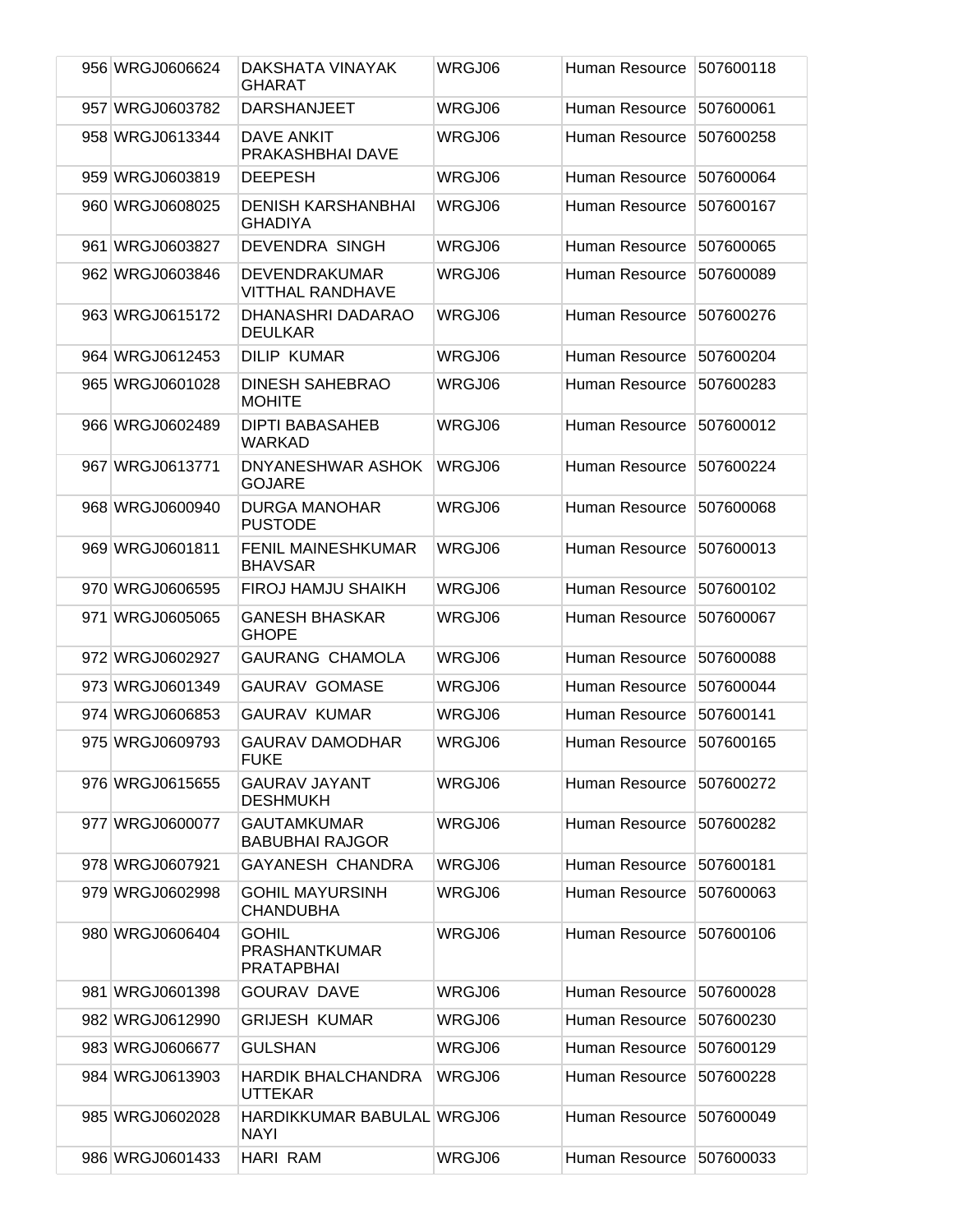| 987 WRGJ0615131  | HARIVANDAN<br>DALICHANDBHAI AJANI                         | WRGJ06        | Human Resource | 507600275 |
|------------------|-----------------------------------------------------------|---------------|----------------|-----------|
| 988 WRGJ0606626  | <b>HARSH KAUSHIKBHAI</b><br><b>ROHIT</b>                  | <b>WRGJ06</b> | Human Resource | 507600098 |
| 989 WRGJ0605463  | <b>HARSH VINODKUMAR</b><br>SAGAR                          | WRGJ06        | Human Resource | 507600116 |
| 990 WRGJ0610486  | <b>HARSHAD KUMAR</b><br>THAKOR                            | WRGJ06        | Human Resource | 507600153 |
| 991 WRGJ0607670  | <b>HARSHAWARDHAN</b><br><b>DAGADU PAWAR</b>               | WRGJ06        | Human Resource | 507600149 |
| 992 WRGJ0607986  | HIMANSHU JAYANTILAL<br><b>DHORIYANI</b>                   | WRGJ06        | Human Resource | 507600199 |
| 993 WRGJ0601842  | <b>HIMANSHUKUMAR</b><br>KIRITBHAI DARJI                   | WRGJ06        | Human Resource | 507600037 |
| 994 WRGJ0603711  | <b>HRISHIKESH SUSHIL</b><br><b>CHANDE</b>                 | WRGJ06        | Human Resource | 507600078 |
| 995 WRGJ0600908  | <b>INDRAJEET KUMAR</b>                                    | WRGJ06        | Human Resource | 507600008 |
| 996 WRGJ0614464  | <b>ISHWAR SINGH</b>                                       | WRGJ06        | Human Resource | 507600248 |
| 997 WRGJ0613394  | JADEJA DIVYARAJSINH<br><b>VANRAJSINH</b>                  | WRGJ06        | Human Resource | 507600240 |
| 998 WRGJ0606301  | JAGDISHKUMAR<br>RAMESHBHAI SAGAR                          | WRGJ06        | Human Resource | 507600127 |
| 999 WRGJ0615516  | JAIN AAKASH<br><b>MUKESHBHAI</b>                          | WRGJ06        | Human Resource | 507600281 |
| 1000 WRGJ0603550 | JATIN KUMAR                                               | WRGJ06        | Human Resource | 507600091 |
| 1001 WRGJ0612079 | <b>JATIN CHIMANBHAI</b><br>TANK                           | WRGJ06        | Human Resource | 507600197 |
| 1002 WRGJ0608374 | JAYDEV VINUBHAI<br><b>VAGHAMASI</b>                       | WRGJ06        | Human Resource | 507600188 |
| 1003 WRGJ0615622 | JAYESH MALDEBHAI<br><b>ODEDARA</b>                        | WRGJ06        | Human Resource | 507600274 |
| 1004 WRGJ0614514 | JAYKUMAR VITTHALBHAI WRGJ06<br><b>PATEL</b>               |               | Human Resource | 507600213 |
| 1005 WRGJ0606413 | JETHIDAN LALDAN<br><b>GADHAVI</b>                         | WRGJ06        | Human Resource | 507600124 |
| 1006 WRGJ0604396 | <b>JIGNESH JAGDISH BHAI</b><br><b>GANDHROKIYA</b>         | WRGJ06        | Human Resource | 507600074 |
| 1007 WRGJ0602229 | <b>JITENDRA KANTILAL</b><br>WAGH                          | WRGJ06        | Human Resource | 507600086 |
| 1008 WRGJ0614912 | JUHI SATISHKUMAR<br>SONI                                  | WRGJ06        | Human Resource | 507600244 |
| 1009 WRGJ0615124 | JYONIKA MAHESHBHAI<br><b>RANA</b>                         | WRGJ06        | Human Resource | 507600273 |
| 1010 WRGJ0602758 | <b>JYOTIBEN</b><br><b>HARISHCHANDRA</b><br><b>MAKWANA</b> | WRGJ06        | Human Resource | 507600076 |
| 1011 WRGJ0602047 | KARAN KASHYAP                                             | WRGJ06        | Human Resource | 507600029 |
| 1012 WRGJ0615059 | KARTIK HITESH<br>JARIWALA                                 | WRGJ06        | Human Resource | 507600217 |
| 1013 WRGJ0607863 | KASILANKA DURGA SRI<br><b>SAI PRASAD</b>                  | WRGJ06        | Human Resource | 507600142 |
| 1014 WRGJ0600053 | KAUSHIK RAMESHBHAI<br><b>GAJERA</b>                       | WRGJ06        | Human Resource | 507600040 |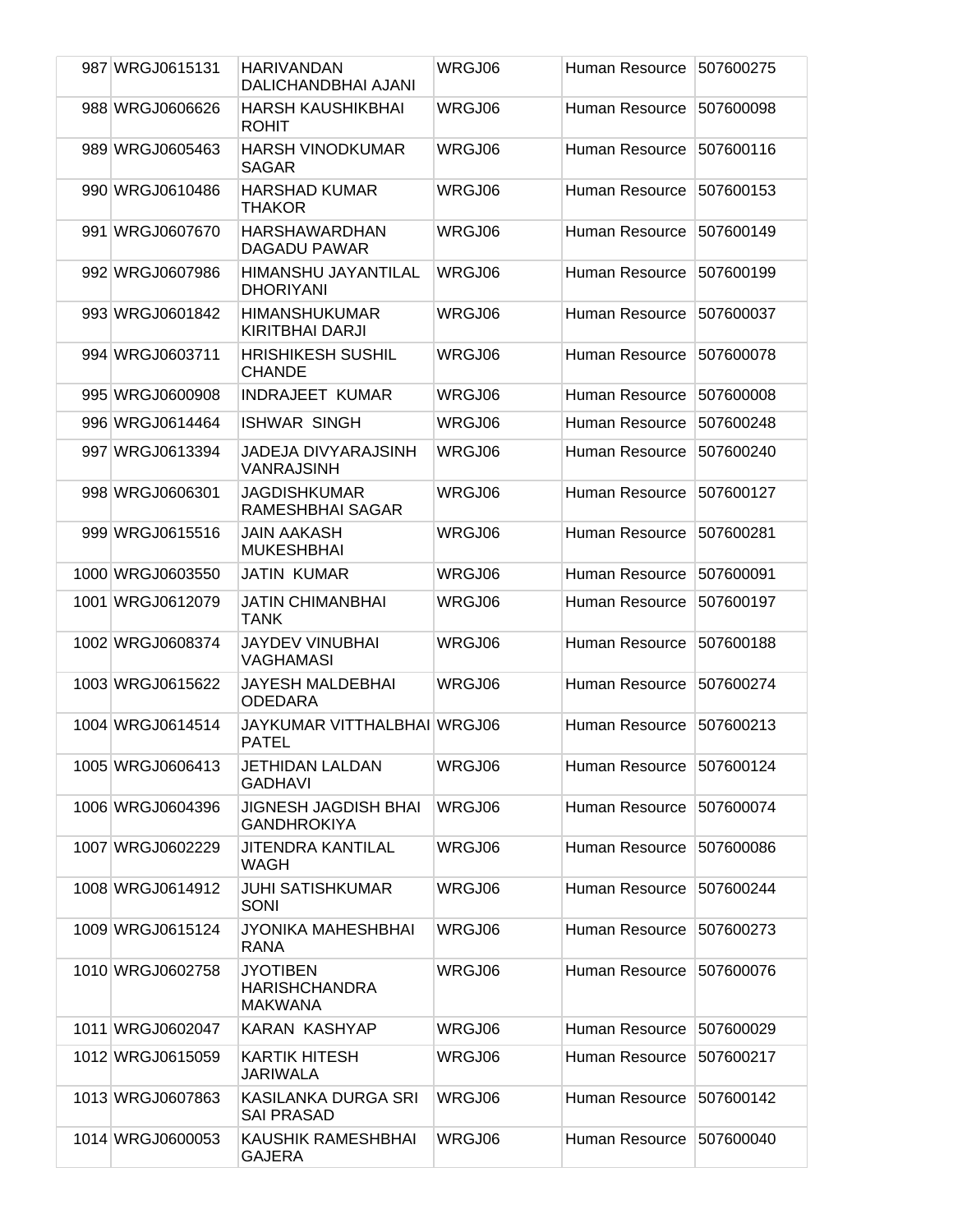| 1015 WRGJ0606001 | KAVANKUMAR<br><b>VINODBHAI GOHIL</b>         | WRGJ06 | Human Resource | 507600107 |
|------------------|----------------------------------------------|--------|----------------|-----------|
| 1016 WRGJ0603533 | <b>KEVIN PRAVIN PATIL</b>                    | WRGJ06 | Human Resource | 507600084 |
| 1017 WRGJ0600124 | <b>KHEMRAJ VIJAY</b><br><b>PUSTODE</b>       | WRGJ06 | Human Resource | 507600041 |
| 1018 WRGJ0611712 | <b>KHUSHAL ANIL SANAP</b>                    | WRGJ06 | Human Resource | 507600156 |
| 1019 WRGJ0602286 | KIRAN SANJAY KALUKHE WRGJ06                  |        | Human Resource | 507600046 |
| 1020 WRGJ0603025 | <b>KISHANBHAI</b><br>ASHOKBHAI CHAVDA        | WRGJ06 | Human Resource | 507600055 |
| 1021 WRGJ0615272 | <b>KISHANKUMAR</b><br>PRABHUDAS PRAJAPATI    | WRGJ06 | Human Resource | 507600269 |
| 1022 WRGJ0608446 | KOVVURU SWETHA                               | WRGJ06 | Human Resource | 507600175 |
| 1023 WRGJ0614451 | <b>KRISHNA PATEL</b>                         | WRGJ06 | Human Resource | 507600218 |
| 1024 WRGJ0609828 | <b>KRISHNA - KUMARI</b>                      | WRGJ06 | Human Resource | 507600155 |
| 1025 WRGJ0600701 | KRISHNA NAND SHARMA                          | WRGJ06 | Human Resource | 507600022 |
| 1026 WRGJ0605002 | <b>KRISHNAJA S PILLAI</b>                    | WRGJ06 | Human Resource | 507600051 |
| 1027 WRGJ0601164 | <b>KRUNAL LAXMAN</b><br><b>CHOPKAR</b>       | WRGJ06 | Human Resource | 507600024 |
| 1028 WRGJ0602961 | <b>KRUSHNA TULASHIRAM</b><br>WAGH            | WRGJ06 | Human Resource | 507600056 |
| 1029 WRGJ0611667 | <b>LALBABU SINGH</b>                         | WRGJ06 | Human Resource | 507600152 |
| 1030 WRGJ0604377 | <b>LULU SHAJI</b>                            | WRGJ06 | Human Resource | 507600069 |
| 1031 WRGJ0608543 | MAHAVADIYA NAYAN<br><b>BHIMA</b>             | WRGJ06 | Human Resource | 507600191 |
| 1032 WRGJ0601320 | <b>MAHENDRA SHARAD</b><br><b>THAKARE</b>     | WRGJ06 | Human Resource | 507600014 |
| 1033 WRGJ0608881 | <b>MAHESHBHAI</b><br>PRAVINBHAI OLAKIYA      | WRGJ06 | Human Resource | 507600193 |
| 1034 WRGJ0608342 | <b>MAHMMADSAKIR</b><br>SABBIRHUSEN SAIYAD    | WRGJ06 | Human Resource | 507600166 |
| 1035 WRGJ0607909 | MAKWANA AJAY<br><b>KAMLESHBHAI</b>           | WRGJ06 | Human Resource | 507600184 |
| 1036 WRGJ0604991 | <b>MAKWANA HARDIK</b><br><b>JAGDISHBHAI</b>  | WRGJ06 | Human Resource | 507600073 |
| 1037 WRGJ0613728 | <b>MANGESH BHARAT</b><br>PATIL               | WRGJ06 | Human Resource | 507600262 |
| 1038 WRGJ0600344 | <b>MANISH KUMAR</b>                          | WRGJ06 | Human Resource | 507600007 |
| 1039 WRGJ0607551 | <b>MANSI DHARMENDRA</b><br><b>PARMAR</b>     | WRGJ06 | Human Resource | 507600119 |
| 1040 WRGJ0609532 | MASOOM RAZA                                  | WRGJ06 | Human Resource | 507600177 |
| 1041 WRGJ0608869 | <b>MAYUR DHANRAJ</b><br><b>CHAUDHARI</b>     | WRGJ06 | Human Resource | 507600157 |
| 1042 WRGJ0600090 | <b>MAYUR DIPAKBHAI</b><br><b>KADUSKAR</b>    | WRGJ06 | Human Resource | 507600002 |
| 1043 WRGJ0611397 | <b>MAYURKUMAR</b><br><b>BHAVANBHAI KHANT</b> | WRGJ06 | Human Resource | 507600148 |
| 1044 WRGJ0606566 | MD ATIQUE AHMAD                              | WRGJ06 | Human Resource | 507600126 |
| 1045 WRGJ0610666 | <b>MEHTAP SINGH DAWAR</b>                    | WRGJ06 | Human Resource | 507600174 |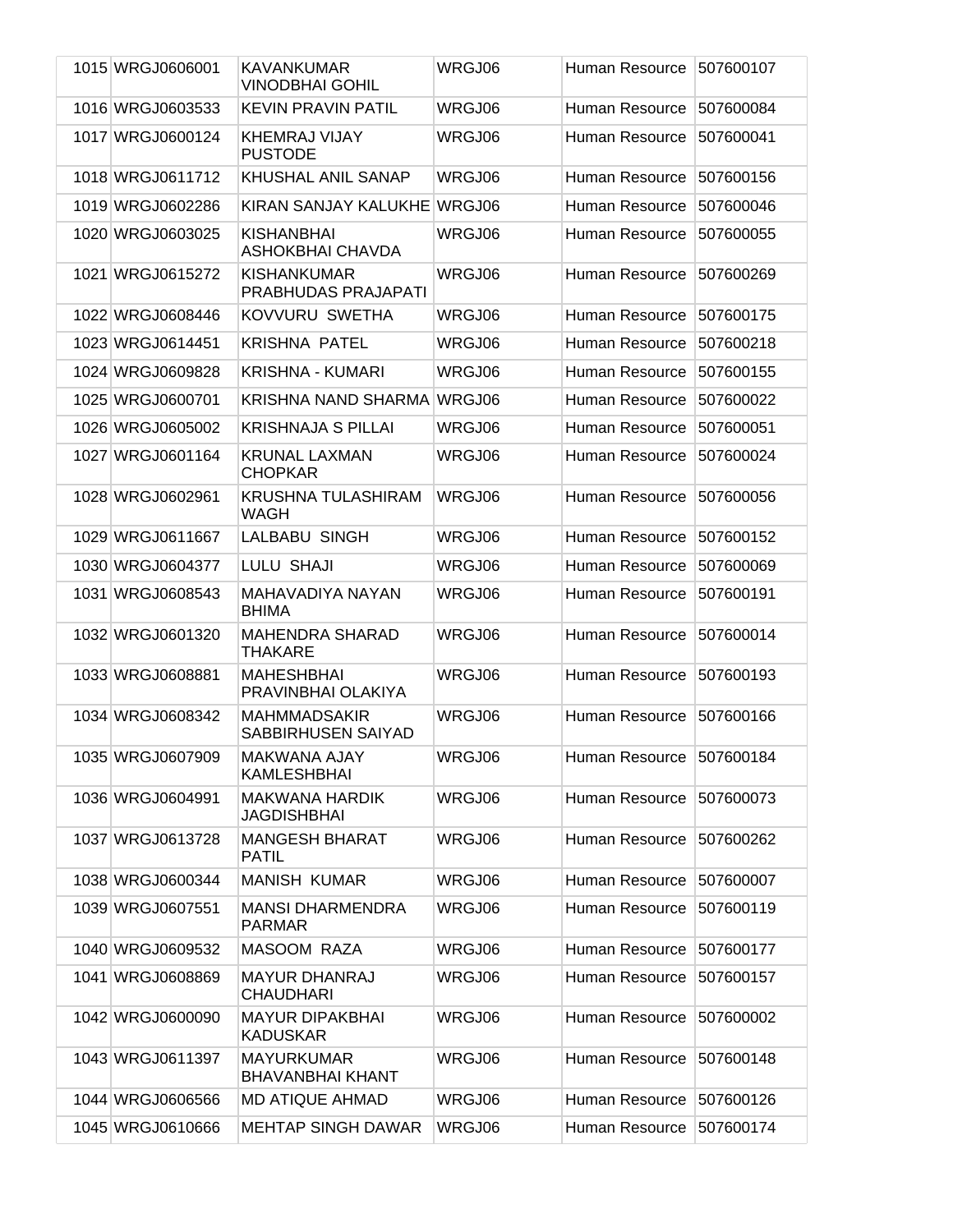| 1046 WRGJ0606830 | MILAN BAIJUKUMAR                                | WRGJ06 | Human Resource | 507600109 |
|------------------|-------------------------------------------------|--------|----------------|-----------|
|                  | <b>NAYAK</b>                                    |        |                |           |
| 1047 WRGJ0608487 | <b>MITHILKUMAR</b><br>ARJUNBHAI VASAVA          | WRGJ06 | Human Resource | 507600206 |
| 1048 WRGJ0612184 | <b>MOHAMMADARIF</b><br><b>ABDULKADIR SHEKH</b>  | WRGJ06 | Human Resource | 507600135 |
| 1049 WRGJ0609275 | <b>MOHAN LAL MEENA</b>                          | WRGJ06 | Human Resource | 507600195 |
| 1050 WRGJ0605360 | <b>MOHIT MAHENDRA NAIK</b>                      | WRGJ06 | Human Resource | 507600105 |
| 1051 WRGJ0605201 | MRUTYUNJAYA RANA                                | WRGJ06 | Human Resource | 507600072 |
| 1052 WRGJ0613188 | <b>MUKESH KUMAR SAINI</b>                       | WRGJ06 | Human Resource | 507600215 |
| 1053 WRGJ0604284 | MUKESHBHAI NANJIBHAI WRGJ06<br><b>CHAUDHARY</b> |        | Human Resource | 507600087 |
| 1054 WRGJ0614622 | NAND LAL                                        | WRGJ06 | Human Resource | 507600280 |
| 1055 WRGJ0613599 | <b>NARESH DEVIDAS</b><br><b>GANDHALE</b>        | WRGJ06 | Human Resource | 507600260 |
| 1056 WRGJ0614005 | NEERAJ MEENA                                    | WRGJ06 | Human Resource | 507600237 |
| 1057 WRGJ0608879 | <b>NEHA CHANGRANI</b><br><b>HITESH</b>          | WRGJ06 | Human Resource | 507600192 |
| 1058 WRGJ0603562 | NIRALI DEVENDRABHAI<br><b>GAMETI</b>            | WRGJ06 | Human Resource | 507600077 |
| 1059 WRGJ0613820 | NIRALI JAGDISHBHAI<br>ZALA                      | WRGJ06 | Human Resource | 507600256 |
| 1060 WRGJ0606442 | NIRAV BHARATBHAI<br><b>DAMOR</b>                | WRGJ06 | Human Resource | 507600115 |
| 1061 WRGJ0600661 | NISHANT KUMAR                                   | WRGJ06 | Human Resource | 507600016 |
| 1062 WRGJ0601585 | <b>NITISH KUMAR</b><br><b>SRIVASTAVA</b>        | WRGJ06 | Human Resource | 507600031 |
| 1063 WRGJ0609262 | PARMAR POOJA<br><b>ASHOKBHAI</b>                | WRGJ06 | Human Resource | 507600143 |
| 1064 WRGJ0603395 | <b>PARTH</b><br>SHAILESHKUMAR PATEL             | WRGJ06 | Human Resource | 507600085 |
| 1065 WRGJ0600013 | PARTH VINODKUMAR<br><b>MESARIA</b>              | WRGJ06 | Human Resource | 507600032 |
| 1066 WRGJ0615350 | PATEL SAVANBHAI<br><b>RASIKBHAI</b>             | WRGJ06 | Human Resource | 507600265 |
| 1067 WRGJ0614318 | PAVAN KUMAR MEENA                               | WRGJ06 | Human Resource | 507600222 |
| 1068 WRGJ0609573 | PIYUSH SINDAL                                   | WRGJ06 | Human Resource | 507600176 |
| 1069 WRGJ0601233 | <b>PRACHI ANIL IDPATE</b>                       | WRGJ06 | Human Resource | 507600286 |
| 1070 WRGJ0600966 | PRAFULLA DADABHAI<br><b>DHANGAR</b>             | WRGJ06 | Human Resource | 507600020 |
| 1071 WRGJ0610766 | PRAHLAD MEHRA                                   | WRGJ06 | Human Resource | 507600158 |
| 1072 WRGJ0614731 | PRAJAPAT GANPAT<br><b>BABULAL</b>               | WRGJ06 | Human Resource | 507600233 |
| 1073 WRGJ0611121 | PRAKASH HARSIBHAI<br><b>PARIYA</b>              | WRGJ06 | Human Resource | 507600134 |
| 1074 WRGJ0613180 | <b>PRALHAD SHIVAJI</b><br><b>SANAS</b>          | WRGJ06 | Human Resource | 507600234 |
| 1075 WRGJ0606368 | PRANAY SHIVAJIRAO<br><b>SHENDKAR</b>            | WRGJ06 | Human Resource | 507600101 |
| 1076 WRGJ0603522 | PRASENJEET THAKUR                               | WRGJ06 | Human Resource | 507600066 |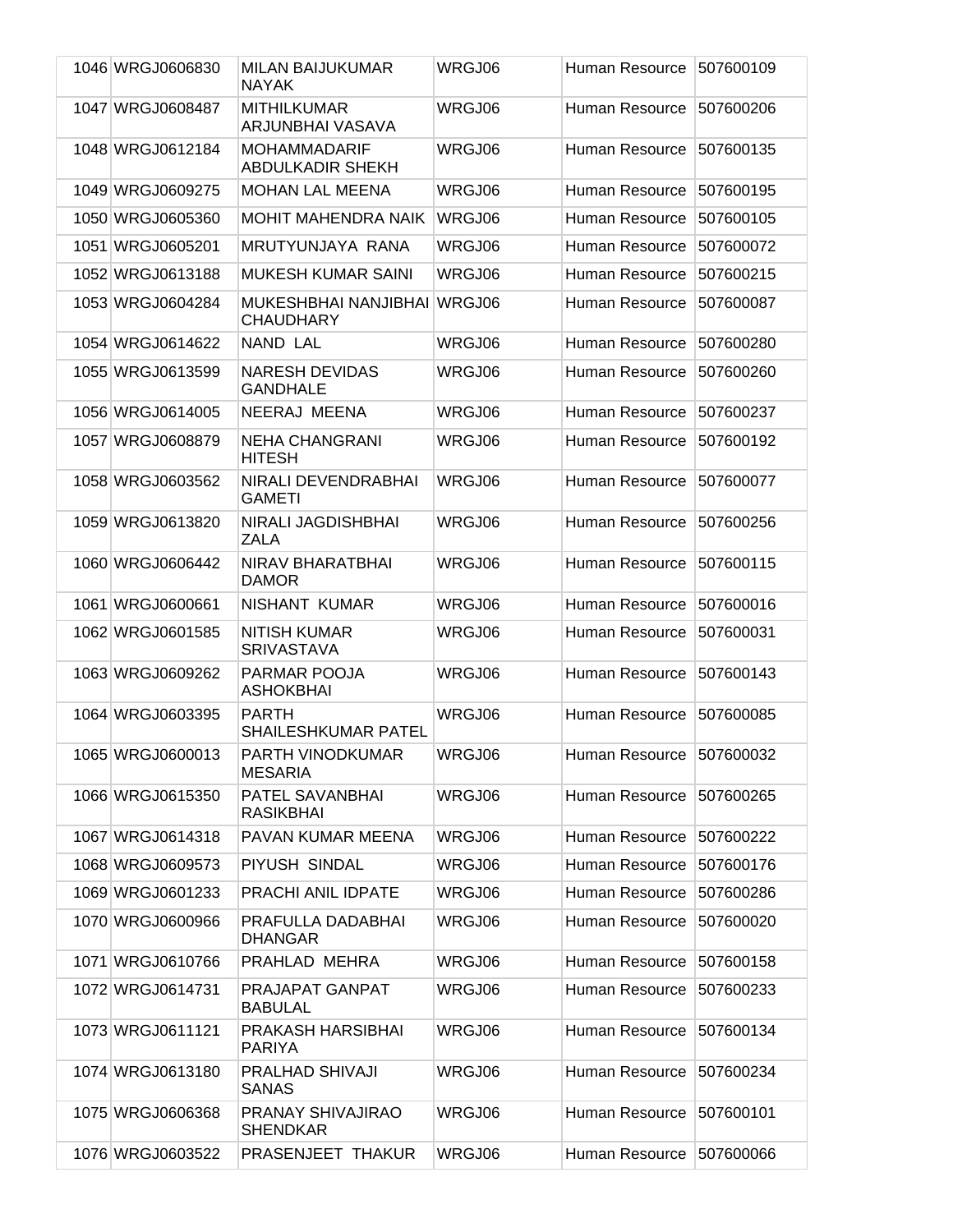| 1077 WRGJ0604341 | <b>PRAVIN EKNATH SHINDE WRGJ06</b>                           |        | Human Resource | 507600053 |
|------------------|--------------------------------------------------------------|--------|----------------|-----------|
| 1078 WRGJ0603458 | PREET MANISHBHAI<br><b>KACHA</b>                             | WRGJ06 | Human Resource | 507600079 |
| 1079 WRGJ0613616 | PRERANA POORAN<br><b>THAKUR</b>                              | WRGJ06 | Human Resource | 507600253 |
| 1080 WRGJ0612244 | PRIT MUKESHKUMAR<br><b>PATEL</b>                             | WRGJ06 | Human Resource | 507600279 |
| 1081 WRGJ0601854 | PRITAM SHUKDEB PAL                                           | WRGJ06 | Human Resource | 507600042 |
| 1082 WRGJ0600019 | PRITHVIRAJ DEEPAK<br><b>SHINDE</b>                           | WRGJ06 | Human Resource | 507600001 |
| 1083 WRGJ0604086 | PRIYANKA RAGHAV                                              | WRGJ06 | Human Resource | 507600121 |
| 1084 WRGJ0614287 | <b>PURVI PRAKASH</b><br><b>TANAWADE</b>                      | WRGJ06 | Human Resource | 507600246 |
| 1085 WRGJ0601007 | RABI GHOSH                                                   | WRGJ06 | Human Resource | 507600017 |
| 1086 WRGJ0615559 | <b>RACHANABEN</b><br><b>MANSANGBHAI</b><br><b>CHAUDHARI</b>  | WRGJ06 | Human Resource | 507600271 |
| 1087 WRGJ0607177 | RAHUL MARAVI                                                 | WRGJ06 | Human Resource | 507600131 |
| 1088 WRGJ0614263 | RAHUL DHANRAJ<br><b>PARDESHI</b>                             | WRGJ06 | Human Resource | 507600219 |
| 1089 WRGJ0600509 | RAHUL KUMAR MANDAL                                           | WRGJ06 | Human Resource | 507600018 |
| 1090 WRGJ0600476 | RAJESH KUMAR                                                 | WRGJ06 | Human Resource | 507600043 |
| 1091 WRGJ0604874 | RAJESHWARI AANJANA                                           | WRGJ06 | Human Resource | 507600096 |
| 1092 WRGJ0612762 | <b>RAJPALSINH</b><br><b>JAGDISHSINH ZALA</b>                 | WRGJ06 | Human Resource | 507600212 |
| 1093 WRGJ0614100 | RAMESH SAH                                                   | WRGJ06 | Human Resource | 507600221 |
| 1094 WRGJ0608122 | RANJANA SONI                                                 | WRGJ06 | Human Resource | 507600173 |
| 1095 WRGJ0613037 | RANJEET RAMKRISHNA<br><b>BAGHELE</b>                         | WRGJ06 | Human Resource | 507600249 |
| 1096 WRGJ0610630 | <b>RANJIT DINESHJI</b><br><b>THAKOR</b>                      | WRGJ06 | Human Resource | 507600147 |
| 1097 WRGJ0600984 | RATHAWA VIJAY<br><b>IBARIYABHAI</b>                          | WRGJ06 | Human Resource | 507600009 |
| 1098 WRGJ0600615 | RATHOD JAY<br><b>SHARADBHAI</b>                              | WRGJ06 | Human Resource | 507600015 |
| 1099 WRGJ0604769 | <b>RATHOD YAGNIKKUMAR</b><br><b>SHANTILAL</b>                | WRGJ06 | Human Resource | 507600081 |
| 1100 WRGJ0607115 | <b>RATHVA</b><br><b>SIDHDHARTHKUMAR</b><br><b>VAKHATSINH</b> | WRGJ06 | Human Resource | 507600110 |
| 1101 WRGJ0614872 | RAUSHAN KUMAR                                                | WRGJ06 | Human Resource | 507600236 |
| 1102 WRGJ0602263 | RAVI PRASAD                                                  | WRGJ06 | Human Resource | 507600038 |
| 1103 WRGJ0602171 | RAVI KUMAR KASHYAP                                           | WRGJ06 | Human Resource | 507600039 |
| 1104 WRGJ0600755 | RAVINDER KUMAR                                               | WRGJ06 | Human Resource | 507600023 |
| 1105 WRGJ0602115 | RINKU MEENA                                                  | WRGJ06 | Human Resource | 507600025 |
| 1106 WRGJ0600420 | ROHAN ANKUSH UBALE                                           | WRGJ06 | Human Resource | 507600045 |
| 1107 WRGJ0601023 | <b>ROHIT KUMAR</b>                                           | WRGJ06 | Human Resource | 507600090 |
| 1108 WRGJ0605976 | ROHIT KUMAR MEENA                                            | WRGJ06 | Human Resource | 507600111 |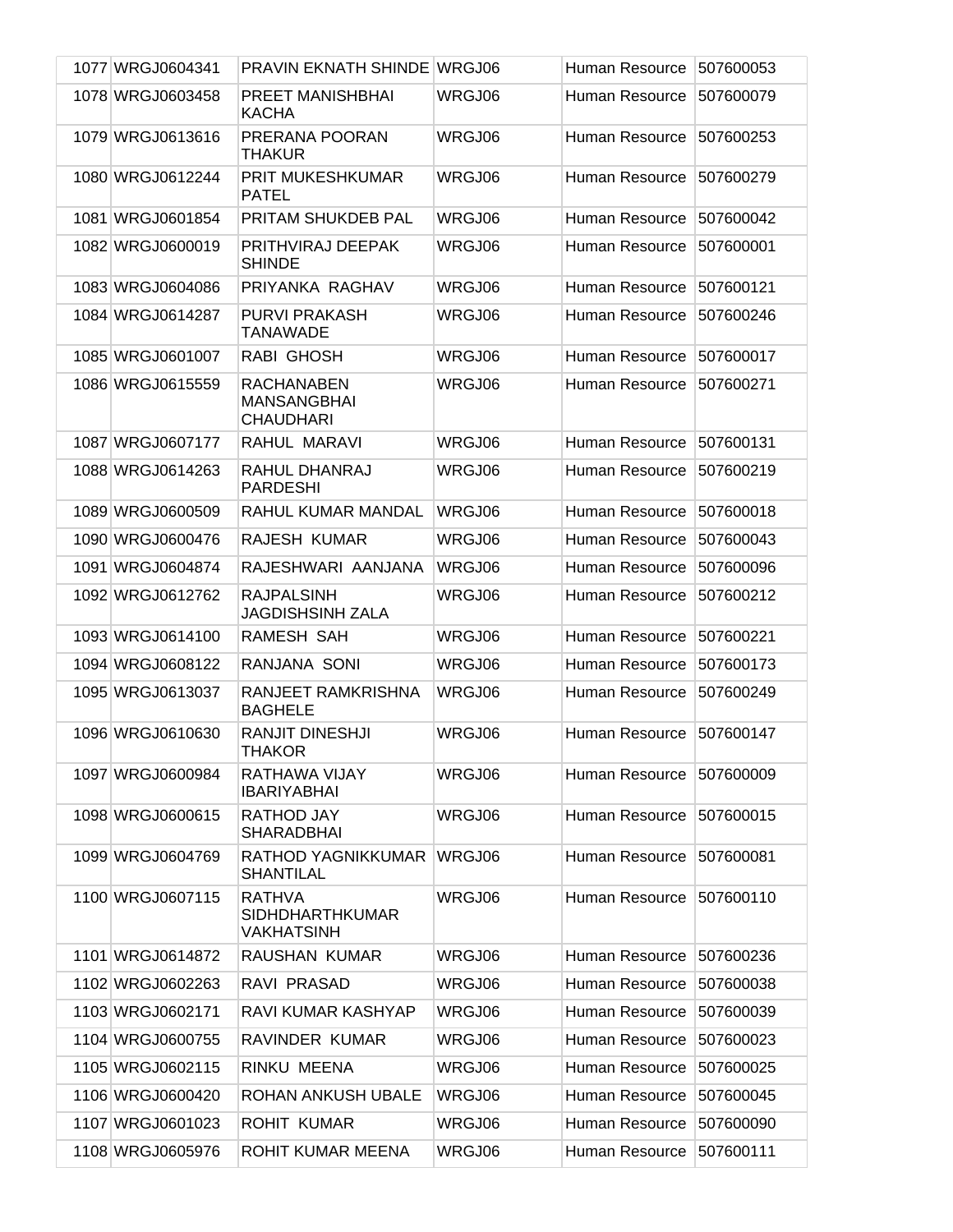| 1109 WRGJ0613051 | ROHIT PANKAJBHAI<br><b>CHAUHAN</b>                  | WRGJ06 | Human Resource | 507600257 |
|------------------|-----------------------------------------------------|--------|----------------|-----------|
| 1110 WRGJ0610988 | <b>RONAK</b><br><b>SHAILENDRABHAI</b><br>VADODARIYA | WRGJ06 | Human Resource | 507600151 |
| 1111 WRGJ0615283 | RONAKBEN AJITBHAI<br><b>RATHOD</b>                  | WRGJ06 | Human Resource | 507600267 |
| 1112 WRGJ0605868 | SABBAKARIM SARFARAZ WRGJ06<br><b>HUSSAIN MALEK</b>  |        | Human Resource | 507600117 |
| 1113 WRGJ0608066 | <b>SACHIN KAKASAHEB</b><br><b>MARKAD</b>            | WRGJ06 | Human Resource | 507600161 |
| 1114 WRGJ0615509 | <b>SACHINKUMAR</b><br>NANABHAI VANKAR               | WRGJ06 | Human Resource | 507600268 |
| 1115 WRGJ0604713 | SADAFBANU MO<br><b>FAROOK SHAIKH</b>                | WRGJ06 | Human Resource | 507600095 |
| 1116 WRGJ0612218 | <b>SAGAR KEDA</b><br><b>SURYAWANSHI</b>             | WRGJ06 | Human Resource | 507600138 |
| 1117 WRGJ0612057 | <b>SAGAR KRISHNA TERVE</b>                          | WRGJ06 | Human Resource | 507600146 |
| 1118 WRGJ0603957 | <b>SAKET SHREERANG</b><br><b>OKE</b>                | WRGJ06 | Human Resource | 507600052 |
| 1119 WRGJ0610748 | <b>SAKSHI KISHOR</b><br><b>GAWARE</b>               | WRGJ06 | Human Resource | 507600203 |
| 1120 WRGJ0614578 | <b>SALMANBHAI</b><br>ABBASBHAI<br><b>MANKNOJIYA</b> | WRGJ06 | Human Resource | 507600225 |
| 1121 WRGJ0613578 | <b>SAMRUDHDHI</b><br><b>BHIKHABHAI PARMAR</b>       | WRGJ06 | Human Resource | 507600259 |
| 1122 WRGJ0604898 | <b>SANDESH DILIP</b><br><b>RAJGURU</b>              | WRGJ06 | Human Resource | 507600097 |
| 1123 WRGJ0609209 | <b>SANDESH MADHUKAR</b><br><b>KADPE</b>             | WRGJ06 | Human Resource | 507600178 |
| 1124 WRGJ0608056 | SANIPKUMAR DEVABHAI<br><b>RATHOD</b>                | WRGJ06 | Human Resource | 507600154 |
| 1125 WRGJ0601353 | SANJAY ISHWARBHAI<br><b>RATHVA</b>                  | WRGJ06 | Human Resource | 507600036 |
| 1126 WRGJ0602706 | SANJEEV KUMAR SAHU                                  | WRGJ06 | Human Resource | 507600054 |
| 1127 WRGJ0601328 | SANTOSH KUMAR                                       | WRGJ06 | Human Resource | 507600034 |
| 1128 WRGJ0611129 | <b>SAPANA KANTILAL</b><br><b>BHIMANI</b>            | WRGJ06 | Human Resource | 507600207 |
| 1129 WRGJ0612013 | <b>SARANG VIJAY</b><br><b>WANKHADE</b>              | WRGJ06 | Human Resource | 507600145 |
| 1130 WRGJ0611656 | <b>SAURABH PATEL</b>                                | WRGJ06 | Human Resource | 507600209 |
| 1131 WRGJ0612416 | <b>SAURABH</b><br>PRAVINKUMAR PATEL                 | WRGJ06 | Human Resource | 507600198 |
| 1132 WRGJ0614388 | <b>SEBASTIAN TELES</b><br><b>DSOUZA</b>             | WRGJ06 | Human Resource | 507600250 |
| 1133 WRGJ0614991 | <b>SEEMA RAJENDRA</b><br><b>SHIRSATH</b>            | WRGJ06 | Human Resource | 507600245 |
| 1134 WRGJ0608349 | <b>SHAH PRATIKKUMAR</b><br><b>HIRENBHAI</b>         | WRGJ06 | Human Resource | 507600186 |
| 1135 WRGJ0611099 | SHAIKH MOHAMAD ZAID<br><b>RUKNODDIN</b>             | WRGJ06 | Human Resource | 507600133 |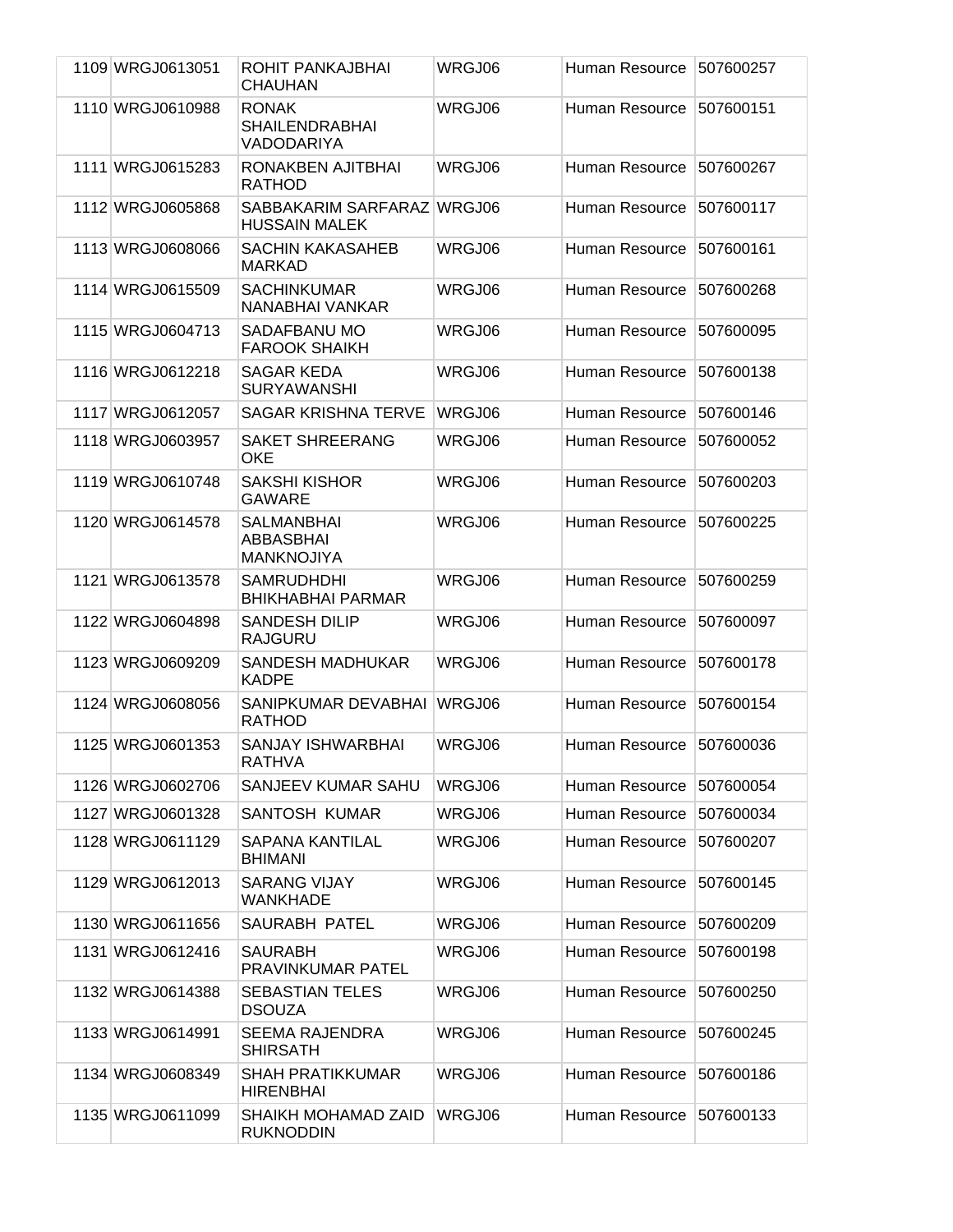| 1136 WRGJ0607782 | SHEKHAR LAXMAN<br><b>BHOSALE</b>                         | WRGJ06 | Human Resource        | 507600194 |
|------------------|----------------------------------------------------------|--------|-----------------------|-----------|
| 1137 WRGJ0613330 | <b>SHITAL PANDURANG</b><br><b>BISKITE</b>                | WRGJ06 | Human Resource        | 507600242 |
| 1138 WRGJ0615023 | <b>SHIVAM</b><br><b>GHANSHYAMSINGH</b><br><b>CHAUHAN</b> | WRGJ06 | Human Resource        | 507600214 |
| 1139 WRGJ0605053 | <b>SHOMIT SANJAY</b><br><b>BANRJEE</b>                   | WRGJ06 | Human Resource        | 507600059 |
| 1140 WRGJ0604220 | SHUBHAM ASHOK RAUT                                       | WRGJ06 | Human Resource        | 507600070 |
| 1141 WRGJ0611082 | <b>SHUBHAM</b><br><b>CHANDRAKANT BUDDHE</b>              | WRGJ06 | Human Resource        | 507600202 |
| 1142 WRGJ0612800 | <b>SHUBHAM LALITKUMAR</b><br><b>CHAUHAN</b>              | WRGJ06 | Human Resource        | 507600238 |
| 1143 WRGJ0614337 | SHUBHAM SHESHNATH<br><b>PRASAD</b>                       | WRGJ06 | Human Resource        | 507600235 |
| 1144 WRGJ0615316 | <b>SHWETA ROHILLA</b>                                    | WRGJ06 | Human Resource        | 507600266 |
| 1145 WRGJ0610760 | <b>SHYAM SUNDAR</b><br><b>CHAURASIA</b>                  | WRGJ06 | Human Resource        | 507600159 |
| 1146 WRGJ0600241 | SOHIL HAJI BHAI SIPAI                                    | WRGJ06 | Human Resource        | 507600026 |
| 1147 WRGJ0600195 | SOMABHAI BHANABHAI<br><b>KHARADI</b>                     | WRGJ06 | Human Resource        | 507600005 |
| 1148 WRGJ0609258 | <b>SONALI SUBHASH</b><br><b>MIRAJE</b>                   | WRGJ06 | Human Resource        | 507600182 |
| 1149 WRGJ0602302 | <b>SONU KUMAR</b>                                        | WRGJ06 | Human Resource        | 507600011 |
| 1150 WRGJ0613105 | SOURABH PATKAR                                           | WRGJ06 | Human Resource        | 507600211 |
| 1151 WRGJ0605464 | <b>SRI PUTUL GOGOI</b>                                   | WRGJ06 | Human Resource        | 507600104 |
| 1152 WRGJ0605618 | <b>SUDHIR KUMAR</b>                                      | WRGJ06 | Human Resource        | 507600112 |
| 1153 WRGJ0600188 | <b>SUDHIR KUMAR</b>                                      | WRGJ06 | Human Resource        | 507600004 |
| 1154 WRGJ0607814 | <b>SULTAN YOGI</b>                                       | WRGJ06 | Human Resource        | 507600205 |
| 1155 WRGJ0604135 | <b>SUNIL BALASAHEB</b><br><b>DAMALE</b>                  | WRGJ06 | Human Resource        | 507600094 |
| 1156 WRGJ0613276 | <b>SUNIL RAMESH</b><br><b>DHABALE</b>                    | WRGJ06 | Human Resource        | 507600231 |
| 1157 WRGJ0602207 | <b>SURAJ KUMAR</b>                                       | WRGJ06 | Human Resource        | 507600030 |
| 1158 WRGJ0601583 | <b>SUSHIL KUMAR MALI</b>                                 | WRGJ06 | Human Resource        | 507600050 |
| 1159 WRGJ0600416 | <b>SWAPNIL ROHIDAS</b><br><b>MASKARE</b>                 | WRGJ06 | <b>Human Resource</b> | 507600035 |
| 1160 WRGJ0607526 | SWARAJ DATTATRAYA<br>JADHAV                              | WRGJ06 | Human Resource        | 507600128 |
| 1161 WRGJ0613078 | SWATI MAITY                                              | WRGJ06 | Human Resource        | 507600254 |
| 1162 WRGJ0612458 | <b>TALIBMEHDI SYED</b>                                   | WRGJ06 | Human Resource        | 507600137 |
| 1163 WRGJ0605233 | <b>TARUN KUMAR</b><br><b>PRAJAPAT</b>                    | WRGJ06 | Human Resource        | 507600103 |
| 1164 WRGJ0611682 | <b>TASLIM RAJABSHA</b><br><b>DIVAN</b>                   | WRGJ06 | Human Resource        | 507600201 |
| 1165 WRGJ0603575 | <b>TEJAS SHRIDHARSA</b><br><b>PANDHARE</b>               | WRGJ06 | Human Resource        | 507600057 |
| 1166 WRGJ0600713 | <b>TOFAN JOGENDRA</b><br>SAHU                            | WRGJ06 | Human Resource        | 507600027 |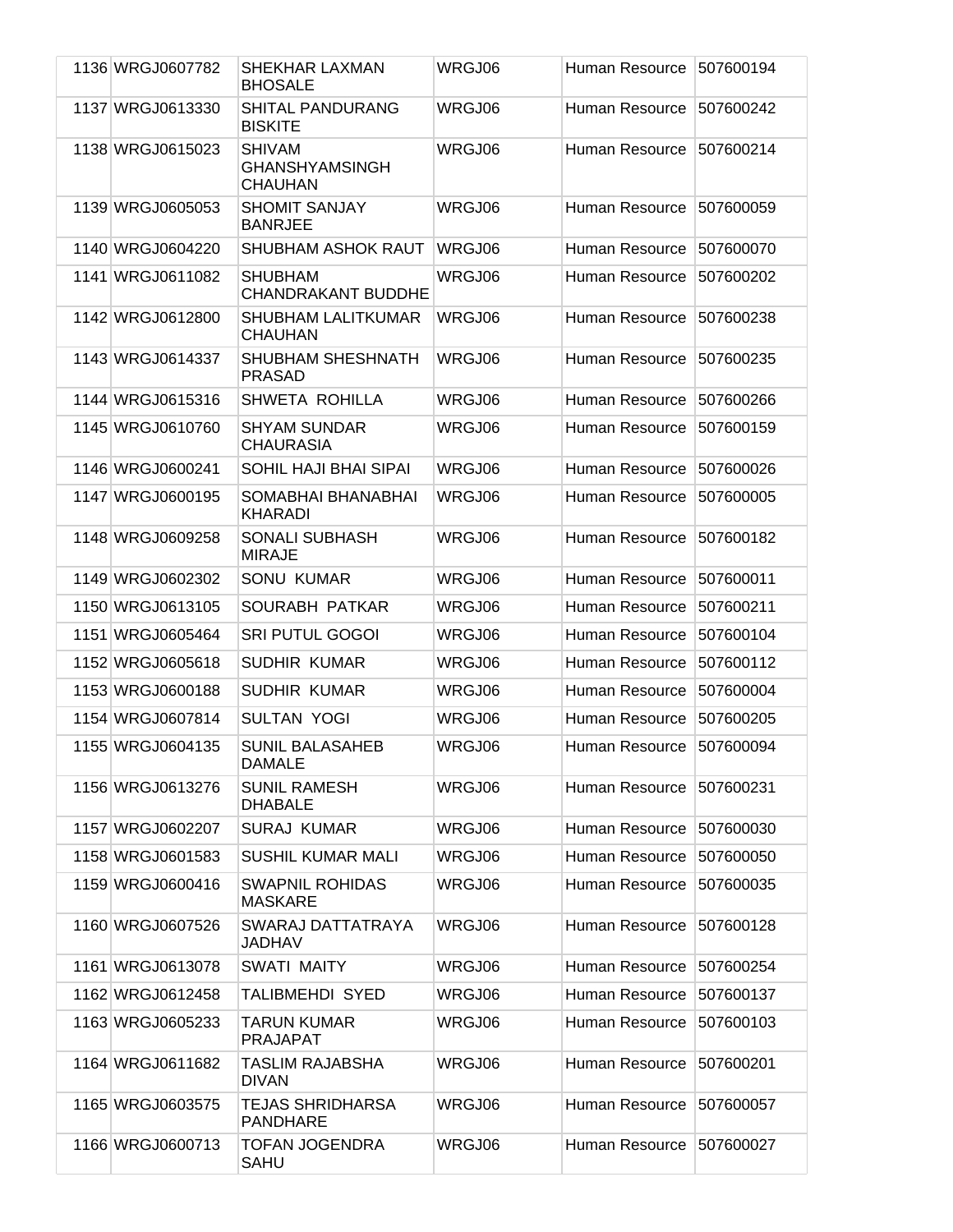| 1167 WRGJ0600306 | TRIVEDI SAURAVKUMAR WRGJ06<br><b>ATUL BHAI</b> |        | Human Resource             | 507600006 |
|------------------|------------------------------------------------|--------|----------------------------|-----------|
| 1168 WRGJ0614971 | URVISHA HARSUKHLAL<br><b>SUKHANANDI</b>        | WRGJ06 | Human Resource             | 507600241 |
| 1169 WRGJ0613401 | <b>VAIBHAV SURESH</b><br><b>DONGARE</b>        | WRGJ06 | Human Resource             | 507600232 |
| 1170 WRGJ0606965 | <b>VAISHNAVI</b><br>YOGESHWAR BHUSARI          | WRGJ06 | Human Resource             | 507600099 |
| 1171 WRGJ0607113 | <b>VEGDA VIPULKUMAR</b><br><b>MUKESHBHAI</b>   | WRGJ06 | Human Resource             | 507600125 |
| 1172 WRGJ0605792 | <b>VIJAY LAVJIBHAI</b><br><b>BARAIYA</b>       | WRGJ06 | Human Resource             | 507600123 |
| 1173 WRGJ0613593 | <b>VIJAYSINH</b><br><b>UPENDRASINH RATHOD</b>  | WRGJ06 | Human Resource             | 507600252 |
| 1174 WRGJ0610508 | <b>VIKRAM MOTA</b>                             | WRGJ06 | Human Resource             | 507600200 |
| 1175 WRGJ0604853 | <b>VIKRAM RAMDAS</b><br><b>KUMBHAR</b>         | WRGJ06 | Human Resource             | 507600082 |
| 1176 WRGJ0613209 | <b>VISHAL</b>                                  | WRGJ06 | Human Resource             | 507600223 |
| 1177 WRGJ0608029 | <b>VISHAL JAGABHAI</b><br><b>DANGAR</b>        | WRGJ06 | Human Resource             | 507600163 |
| 1178 WRGJ0604726 | <b>VISHAL JALINDAR</b><br>SONAWANE             | WRGJ06 | Human Resource             | 507600075 |
| 1179 WRGJ0606695 | YAADVENDRA SINGH                               | WRGJ06 | Human Resource             | 507600120 |
| 1180 WRGJ0600468 | <b>YASHKUMAR</b><br>RAJESHKUMAR PATEL          | WRGJ06 | Human Resource             | 507600019 |
| 1181 WRGJ0613281 | YOGESH KUMAR MEENA                             | WRGJ06 | Human Resource             | 507600251 |
| 1182 WRGJ0614311 | YOGESH SHESHRAO<br><b>KANGALE</b>              | WRGJ06 | Human Resource             | 507600263 |
| 1183 WRGJ0608240 | YUVRAJSINH SAJUBHA<br><b>JADEJA</b>            | WRGJ06 | Human Resource             | 507600185 |
| 1184 WRGJ0608893 | <b>ZAMIL FIROZBHAI</b><br><b>PARMAR</b>        | WRGJ06 | Human Resource             | 507600278 |
| 1185 WRGJ0701484 | AASHITA MOHANBHAI<br><b>VAGHELA</b>            | WRGJ07 | Accounts/Finance 507700016 |           |
| 1186 WRGJ0710253 | AAYUSH PARMAR                                  | WRGJ07 | Accounts/Finance 507700148 |           |
| 1187 WRGJ0705668 | <b>ABHISHEK DUBEY</b>                          | WRGJ07 | Accounts/Finance 507700116 |           |
| 1188 WRGJ0712278 | <b>ACHAL NARENDRA</b><br><b>TALWEKAR</b>       | WRGJ07 | Accounts/Finance           | 507700131 |
| 1189 WRGJ0702045 | <b>ADARSH BABUBHAI</b><br><b>PRAJAPATI</b>     | WRGJ07 | Accounts/Finance 507700027 |           |
| 1190 WRGJ0711258 | <b>ADITI VAJENDRA</b><br>SANGANAL              | WRGJ07 | Accounts/Finance 507700177 |           |
| 1191 WRGJ0714412 | ADITYA RAJENDRA<br>YASHWANTE                   | WRGJ07 | Accounts/Finance 507700215 |           |
| 1192 WRGJ0704904 | AIJAZ AFZAL KHAN                               | WRGJ07 | Accounts/Finance 507700076 |           |
| 1193 WRGJ0715396 | AJIT UPADHYAY                                  | WRGJ07 | Accounts/Finance 507700245 |           |
| 1194 WRGJ0702184 | AJIT PRAKASH PASHTE                            | WRGJ07 | Accounts/Finance 507700043 |           |
| 1195 WRGJ0700331 | AKSHAT SHARMA                                  | WRGJ07 | Accounts/Finance 507700032 |           |
| 1196 WRGJ0707441 | AKSHAY KUMAR GUPTA                             | WRGJ07 | Accounts/Finance 507700126 |           |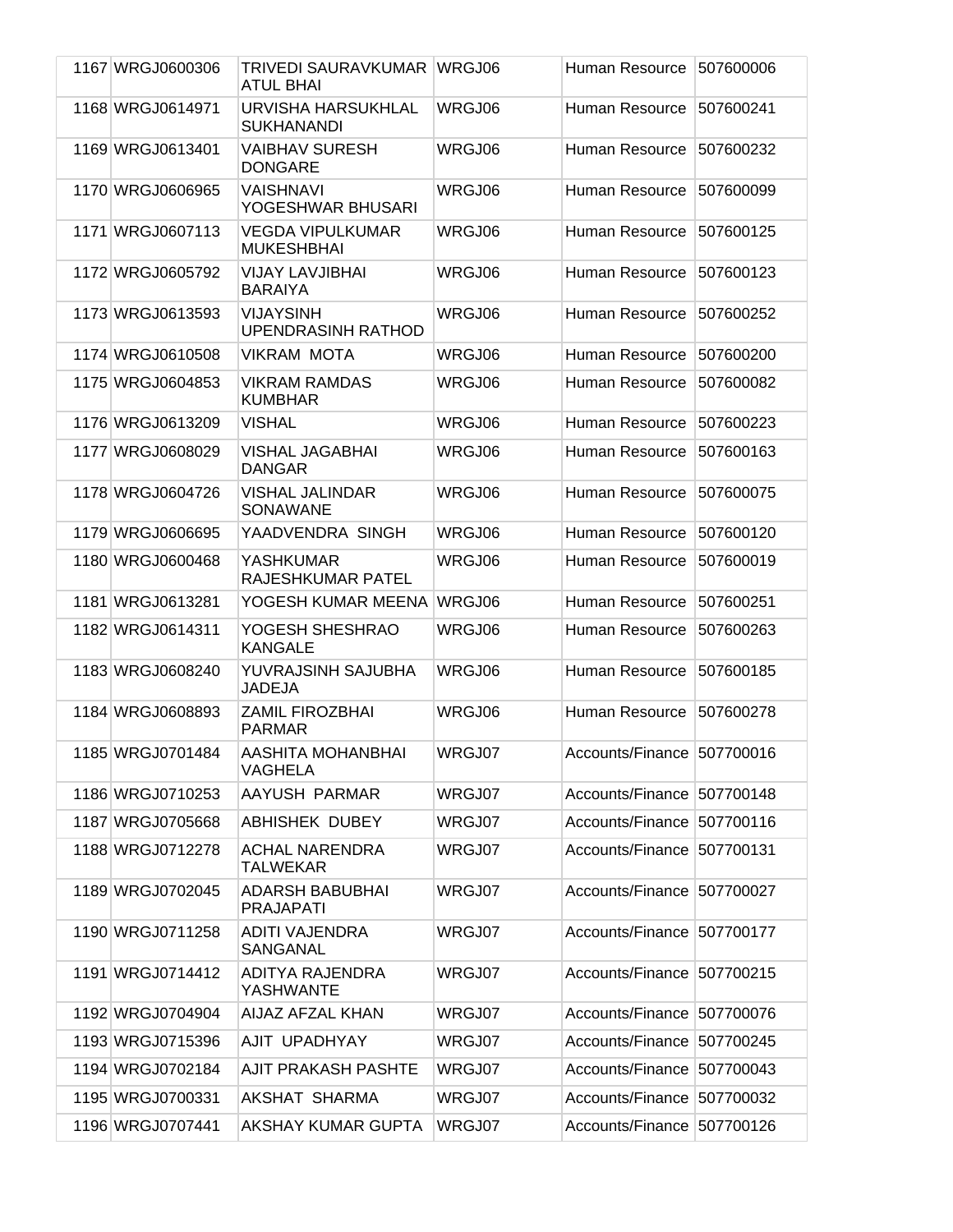| 1197 WRGJ0711169 | ALIRAZA NISARMAHDI<br><b>BHIMANI</b>                        | WRGJ07 | Accounts/Finance 507700180 |           |
|------------------|-------------------------------------------------------------|--------|----------------------------|-----------|
| 1198 WRGJ0715317 | AMIBEN MAHESHBHAI<br><b>RANA</b>                            | WRGJ07 | Accounts/Finance           | 507700249 |
| 1199 WRGJ0709015 | <b>AMIT KUMAR DAS</b>                                       | WRGJ07 | Accounts/Finance           | 507700133 |
| 1200 WRGJ0703210 | AMITA BALDEVBHAI<br><b>PARMAR</b>                           | WRGJ07 | Accounts/Finance           | 507700078 |
| 1201 WRGJ0710318 | <b>AMOL BABAN</b><br><b>WANKHEDE</b>                        | WRGJ07 | Accounts/Finance           | 507700151 |
| 1202 WRGJ0700445 | <b>AMOL SUNIL NIMBARTE</b>                                  | WRGJ07 | Accounts/Finance           | 507700024 |
| 1203 WRGJ0709123 | <b>ANAND HEERALAL</b><br><b>GUPTA</b>                       | WRGJ07 | Accounts/Finance           | 507700172 |
| 1204 WRGJ0715233 | <b>ANASKHAN</b><br>SABDALKHAN PATHAN                        | WRGJ07 | Accounts/Finance           | 507700248 |
| 1205 WRGJ0700870 | <b>ANIKET</b>                                               | WRGJ07 | Accounts/Finance           | 507700013 |
| 1206 WRGJ0707390 | <b>ANIL VASUDEVBHAI</b><br><b>KANZARIYA</b>                 | WRGJ07 | Accounts/Finance           | 507700123 |
| 1207 WRGJ0706758 | ANILBHAI MAHIPATSINH<br><b>GOHIL</b>                        | WRGJ07 | Accounts/Finance           | 507700095 |
| 1208 WRGJ0702931 | ANJALI INDRU MOTIYANI                                       | WRGJ07 | Accounts/Finance           | 507700086 |
| 1209 WRGJ0703287 | <b>ANKIT KUMAR</b>                                          | WRGJ07 | Accounts/Finance           | 507700089 |
| 1210 WRGJ0702464 | ANKITA MUKHERJEE                                            | WRGJ07 | Accounts/Finance           | 507700041 |
| 1211 WRGJ0701544 | <b>ANKITKUMAR</b><br><b>BANESHWAR BHAI</b><br><b>VASAVA</b> | WRGJ07 | Accounts/Finance           | 507700042 |
|                  |                                                             |        |                            |           |
| 1212 WRGJ0714124 | <b>ANSARI TOFIK</b>                                         | WRGJ07 | Accounts/Finance           | 507700200 |
| 1213 WRGJ0701198 | APEXABAHEN BABUBHAI WRGJ07<br><b>PRAJAPATI</b>              |        | Accounts/Finance           | 507700037 |
| 1214 WRGJ0711979 | ARCHITA KOOLWAL                                             | WRGJ07 | Accounts/Finance           | 507700183 |
| 1215 WRGJ0702060 | ARVIND KUMAR MEENA                                          | WRGJ07 | Accounts/Finance           | 507700020 |
| 1216 WRGJ0711480 | <b>ASHOK SANKHLA</b>                                        | WRGJ07 | Accounts/Finance 507700130 |           |
| 1217 WRGJ0711401 | ASMITA CHAURASIA                                            | WRGJ07 | Accounts/Finance 507700173 |           |
| 1218 WRGJ0704623 | <b>ATUL KUMAR</b>                                           | WRGJ07 | Accounts/Finance 507700070 |           |
| 1219 WRGJ0710483 | <b>AYUSHI KIRTIKBHAI</b><br>MAVADIYA                        | WRGJ07 | Accounts/Finance 507700154 |           |
| 1220 WRGJ0710537 | <b>BABITAKUMARI</b><br>PARMESHWARPRASAD<br><b>BHAGAT</b>    | WRGJ07 | Accounts/Finance 507700137 |           |
| 1221 WRGJ0704320 | <b>BADAL MALI</b>                                           | WRGJ07 | Accounts/Finance 507700071 |           |
| 1222 WRGJ0700025 | <b>BADAL PRAKASHBHAI</b><br>MALI                            | WRGJ07 | Accounts/Finance 507700030 |           |
| 1223 WRGJ0701641 | <b>BAMANYA</b><br><b>AKSHAYKUMAR</b><br><b>RATANSINH</b>    | WRGJ07 | Accounts/Finance 507700240 |           |
| 1224 WRGJ0706492 | BHARAT DHANBHADHUR WRGJ07<br><b>BIST</b>                    |        | Accounts/Finance 507700117 |           |
| 1225 WRGJ0700486 | <b>BHAVESH KRISHNA</b><br><b>KAMBLE</b>                     | WRGJ07 | Accounts/Finance 507700035 |           |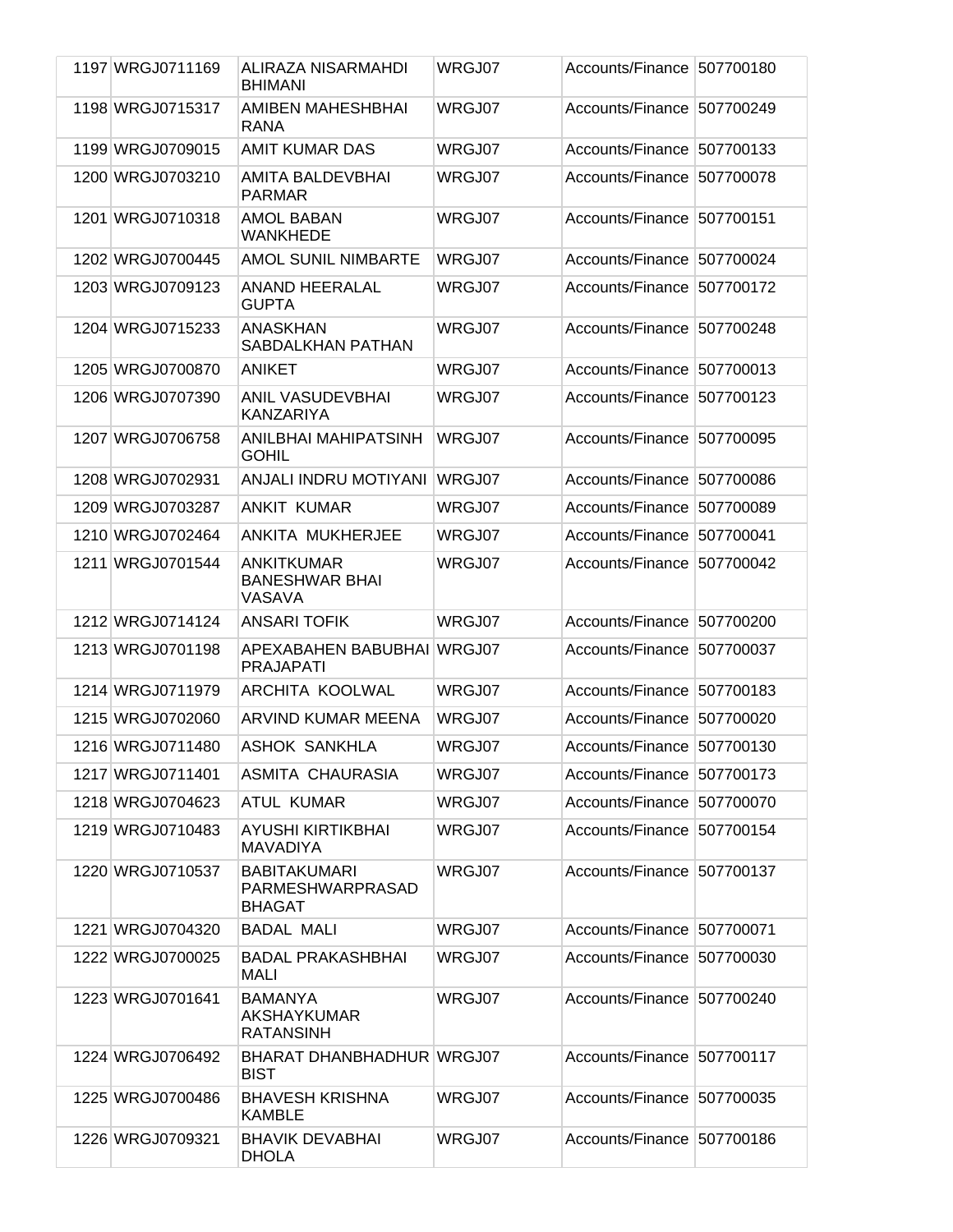| 1227 WRGJ0704600 | <b>BHIL ARVINDBHAI</b><br><b>CHOTHABHAI</b>                   | WRGJ07 | Accounts/Finance 507700066 |           |
|------------------|---------------------------------------------------------------|--------|----------------------------|-----------|
| 1228 WRGJ0701254 | <b>BIJAL DILIPBHAI</b><br><b>SARVAIYA</b>                     | WRGJ07 | Accounts/Finance 507700033 |           |
| 1229 WRGJ0712494 | CHAUDHARI MILAN                                               | WRGJ07 | Accounts/Finance           | 507700143 |
| 1230 WRGJ0703628 | CHAUDHARY POOJA<br><b>BABUBHAI</b>                            | WRGJ07 | Accounts/Finance           | 507700051 |
| 1231 WRGJ0714176 | <b>CHETAN OBEROI</b>                                          | WRGJ07 | Accounts/Finance           | 507700210 |
| 1232 WRGJ0706165 | <b>CHIRAG NANUBHAI</b><br><b>CHAUHAN</b>                      | WRGJ07 | Accounts/Finance           | 507700091 |
| 1233 WRGJ0707074 | DARSHANA ASHOKBHAI<br><b>PADHIYAR</b>                         | WRGJ07 | Accounts/Finance           | 507700171 |
| 1234 WRGJ0704801 | DAVE NEHA<br><b>NARESHBHAI</b>                                | WRGJ07 | Accounts/Finance           | 507700085 |
| 1235 WRGJ0712670 | <b>DEEPIKABA</b><br><b>JAGDISHSINH PARMAR</b>                 | WRGJ07 | Accounts/Finance           | 507700221 |
| 1236 WRGJ0706108 | DEVA PRIYAN S                                                 | WRGJ07 | Accounts/Finance           | 507700114 |
| 1237 WRGJ0700221 | <b>DEVENDRAKUMAR</b><br>PRATAPCHAND<br><b>PRAJAPATI</b>       | WRGJ07 | Accounts/Finance           | 507700002 |
| 1238 WRGJ0707797 | <b>DHARMESH</b><br>LAKHMANBHAI<br><b>DANGODARA</b>            | WRGJ07 | Accounts/Finance 507700169 |           |
| 1239 WRGJ0701823 | <b>DHARMIK</b><br><b>HITENDRAKUMAR</b><br><b>DHANDHUKIYA</b>  | WRGJ07 | Accounts/Finance 507700003 |           |
| 1240 WRGJ0710063 | DHARMNATH RAJ                                                 | WRGJ07 | Accounts/Finance           | 507700192 |
| 1241 WRGJ0712038 | <b>DHRUVILKUMAR</b><br><b>MINESHBHAI PATEL</b>                | WRGJ07 | Accounts/Finance           | 507700128 |
| 1242 WRGJ0701436 | <b>DHWANIKA</b><br><b>MAHESHBHAI SHAH</b>                     | WRGJ07 | Accounts/Finance           | 507700018 |
| 1243 WRGJ0701249 | <b>DIBYA</b>                                                  | WRGJ07 | Accounts/Finance 507700045 |           |
| 1244 WRGJ0712477 | <b>DIGHREANDR SINGH</b>                                       | WRGJ07 | Accounts/Finance 507700132 |           |
| 1245 WRGJ0704955 | <b>DINESH SOLANKI</b>                                         | WRGJ07 | Accounts/Finance 507700084 |           |
| 1246 WRGJ0707908 | <b>DINESHKUMAR</b><br><b>NAVGHAN BHAI</b><br><b>JAMBUKIYA</b> | WRGJ07 | Accounts/Finance 507700147 |           |
| 1247 WRGJ0711101 | <b>DIPAKKUMAR</b><br>DHIRUBHAI DODIYA                         | WRGJ07 | Accounts/Finance 507700179 |           |
| 1248 WRGJ0714371 | <b>GOHIL KULDIPSINH</b><br><b>RAMUBHA</b>                     | WRGJ07 | Accounts/Finance 507700238 |           |
| 1249 WRGJ0703523 | <b>GURUDAS TUKARAM</b><br><b>KALE</b>                         | WRGJ07 | Accounts/Finance 507700077 |           |
| 1250 WRGJ0702993 | <b>HARDIKBHAI</b><br>DHANJIBHAI RATHOD                        | WRGJ07 | Accounts/Finance 507700050 |           |
| 1251 WRGJ0704360 | HARIBHAI JETHABHAI<br>JADAV                                   | WRGJ07 | Accounts/Finance 507700072 |           |
| 1252 WRGJ0712658 | <b>HARISH KUMAR</b>                                           | WRGJ07 | Accounts/Finance 507700195 |           |
| 1253 WRGJ0714268 | <b>HEMANT BABULAL</b><br><b>PUNDE</b>                         | WRGJ07 | Accounts/Finance 507700214 |           |
| 1254 WRGJ0715211 | HINALBEN MAHESHBHAI<br><b>RANA</b>                            | WRGJ07 | Accounts/Finance 507700250 |           |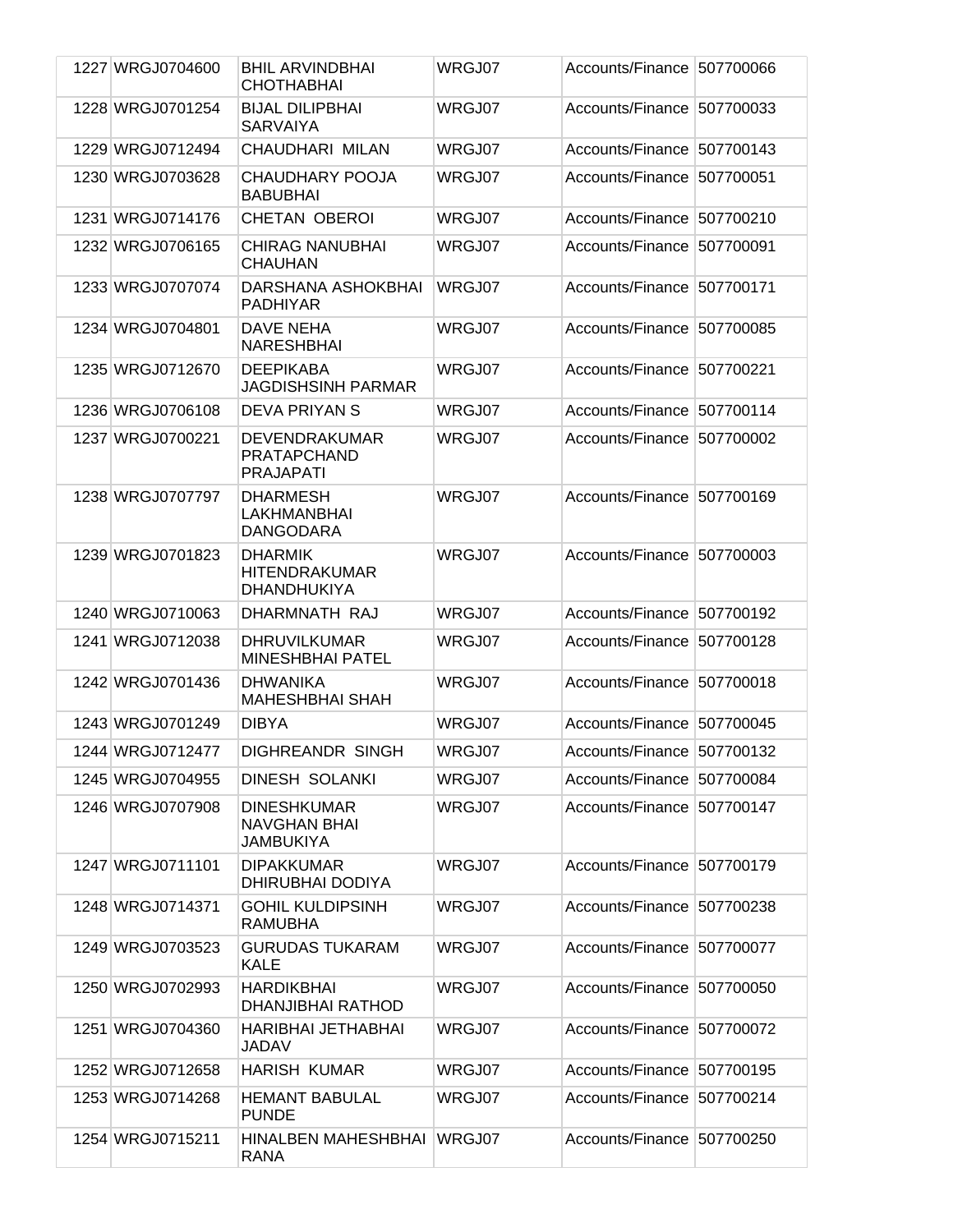| 1255 WRGJ0708393 | <b>HIREN ASHVINBHAI</b><br><b>SOLANKI</b>         | WRGJ07 | Accounts/Finance 507700155 |           |
|------------------|---------------------------------------------------|--------|----------------------------|-----------|
| 1256 WRGJ0710415 | <b>HITESH KUMAR</b>                               | WRGJ07 | Accounts/Finance           | 507700153 |
| 1257 WRGJ0707871 | <b>HITESHKUMAR</b><br>NATHABHAI PARMAR            | WRGJ07 | Accounts/Finance           | 507700135 |
| 1258 WRGJ0704147 | <b>ISHWAR RATHORE</b>                             | WRGJ07 | Accounts/Finance           | 507700079 |
| 1259 WRGJ0709060 | JAGANNATH SAHOO                                   | WRGJ07 | Accounts/Finance           | 507700175 |
| 1260 WRGJ0700361 | JAIMIN LALJIBHAI<br><b>RABARI</b>                 | WRGJ07 | Accounts/Finance           | 507700008 |
| 1261 WRGJ0712659 | JANKIBEN<br><b>SHAILESHBHAI</b><br><b>MAKWANA</b> | WRGJ07 | Accounts/Finance           | 507700228 |
| 1262 WRGJ0701758 | <b>JASANI CHIRAG</b><br><b>SANJABHAI</b>          | WRGJ07 | Accounts/Finance 507700031 |           |
| 1263 WRGJ0713320 | <b>JAY ATULBHAI SOJITRA</b>                       | WRGJ07 | Accounts/Finance           | 507700226 |
| 1264 WRGJ0700137 | JAY PRAHLADBHAI<br><b>PATEL</b>                   | WRGJ07 | Accounts/Finance           | 507700001 |
| 1265 WRGJ0710638 | JAYESH KULKARNI                                   | WRGJ07 | Accounts/Finance           | 507700157 |
| 1266 WRGJ0713720 | JAYMINKUMAR<br><b>JAYDEVBHARTHI GOSAI</b>         | WRGJ07 | Accounts/Finance           | 507700198 |
| 1267 WRGJ0703745 | <b>JAYSUKHBHAI</b><br><b>BUDHABHAI MAKWANA</b>    | WRGJ07 | Accounts/Finance           | 507700081 |
| 1268 WRGJ0702298 | <b>JEET BANKIMBHAI</b><br><b>MEHTA</b>            | WRGJ07 | Accounts/Finance           | 507700006 |
| 1269 WRGJ0708458 | <b>JESALSINH</b><br>MUKESHSINH JADEJA             | WRGJ07 | Accounts/Finance           | 507700161 |
| 1270 WRGJ0700856 | <b>JIGNASA DHIRAJLAL</b><br><b>BALAS</b>          | WRGJ07 | Accounts/Finance           | 507700012 |
| 1271 WRGJ0712892 | <b>JIGNESHBHAI</b><br><b>ASHOKBHAI TALPADA</b>    | WRGJ07 | Accounts/Finance           | 507700235 |
| 1272 WRGJ0700049 | <b>JOYAL ASHOKBHAI</b><br><b>CHRISTI</b>          | WRGJ07 | Accounts/Finance           | 507700022 |
| 1273 WRGJ0705364 | KANANI VRAJESH<br><b>RAMJIBHAI</b>                | WRGJ07 | Accounts/Finance 507700113 |           |
| 1274 WRGJ0706461 | KANIFNATH ASARAM<br><b>CHAVHAN</b>                | WRGJ07 | Accounts/Finance 507700225 |           |
| 1275 WRGJ0705702 | KARTIK PRAJAPAT                                   | WRGJ07 | Accounts/Finance 507700127 |           |
| 1276 WRGJ0702303 | <b>KARTIKKUMAR</b><br>ARJUNSINH GOHIL             | WRGJ07 | Accounts/Finance           | 507700040 |
| 1277 WRGJ0713659 | KAVA AKSHAYKUMAR<br><b>BHARATBHAI</b>             | WRGJ07 | Accounts/Finance 507700209 |           |
| 1278 WRGJ0700693 | KHIMANIYA YOGESH<br><b>RAMESHBHAI</b>             | WRGJ07 | Accounts/Finance 507700023 |           |
| 1279 WRGJ0712718 | KHUSHAB KALURAM<br><b>SUTHAR</b>                  | WRGJ07 | Accounts/Finance           | 507700222 |
| 1280 WRGJ0709454 | KHYATI HARISHKUMAR<br><b>MEHTA</b>                | WRGJ07 | Accounts/Finance 507700164 |           |
| 1281 WRGJ0708361 | <b>KIRAN SUMAN</b>                                | WRGJ07 | Accounts/Finance 507700165 |           |
| 1282 WRGJ0714984 | <b>KISHOR RAMPAL</b><br><b>NAGPURE</b>            | WRGJ07 | Accounts/Finance           | 507700196 |
| 1283 WRGJ0711210 | KOMAL CHATURVEDI                                  | WRGJ07 | Accounts/Finance 507700191 |           |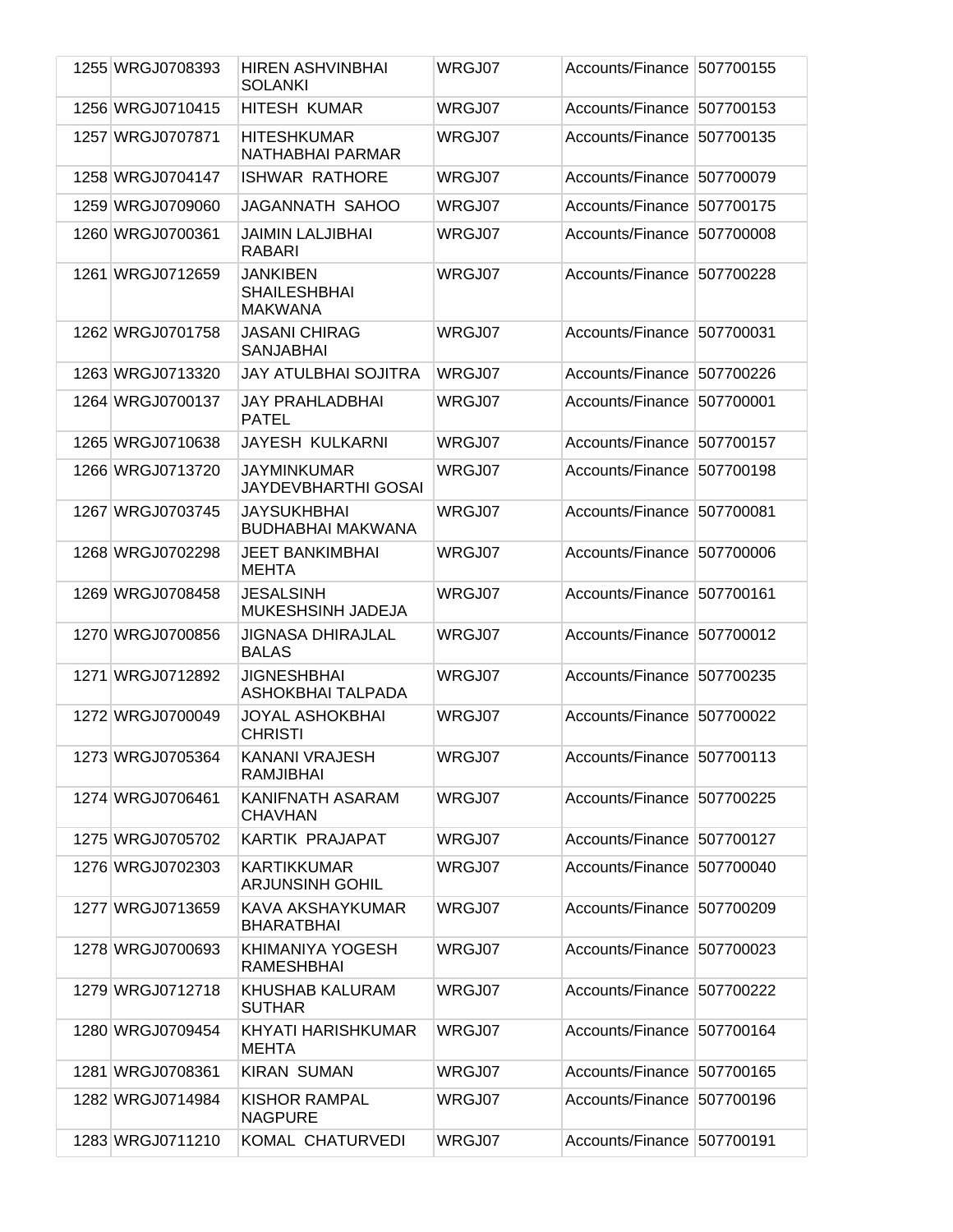| 1284 WRGJ0702081 | <b>KRUNAL BIPINBHAI</b><br><b>GOHEL</b>                             | WRGJ07 | Accounts/Finance 507700007 |           |
|------------------|---------------------------------------------------------------------|--------|----------------------------|-----------|
| 1285 WRGJ0713033 | <b>KRUPA MAHESHBHAI</b><br><b>CHAVDA</b>                            | WRGJ07 | Accounts/Finance 507700224 |           |
| 1286 WRGJ0705413 | <b>KRUSHANRAJSINH</b><br><b>VADANSINH VAGHELA</b>                   | WRGJ07 | Accounts/Finance 507700090 |           |
| 1287 WRGJ0707919 | <b>KRUTI RAVIKUMAR</b><br>RAJANI                                    | WRGJ07 | Accounts/Finance 507700150 |           |
| 1288 WRGJ0706387 | <b>KULDEEPSINH</b><br><b>RAJENDRASINH</b><br><b>PARMAR</b>          | WRGJ07 | Accounts/Finance 507700112 |           |
| 1289 WRGJ0709426 | KUMARI NISHA MANDAL                                                 | WRGJ07 | Accounts/Finance 507700144 |           |
| 1290 WRGJ0710858 | LAXMAN HILAL PATIL                                                  | WRGJ07 | Accounts/Finance           | 507700182 |
| 1291 WRGJ0715631 | <b>MACHHI SHUBHANGI</b><br><b>JAYANTIBHAI</b>                       | WRGJ07 | Accounts/Finance           | 507700246 |
| 1292 WRGJ0704181 | <b>MADHU SHRUTI</b><br><b>JOGARAO</b>                               | WRGJ07 | Accounts/Finance           | 507700080 |
| 1293 WRGJ0714962 | <b>MAHAMMADATTAR</b><br><b>MAHAMMEDHANIF</b><br><b>MEGHREJI</b>     | WRGJ07 | Accounts/Finance 507700231 |           |
| 1294 WRGJ0702179 | MAHAMMEDSARFARAJ<br><b>SALIMBHAI MANSURI</b>                        | WRGJ07 | Accounts/Finance 507700036 |           |
| 1295 WRGJ0713517 | <b>MAHMADANISH</b>                                                  | WRGJ07 | Accounts/Finance 507700234 |           |
| 1296 WRGJ0700929 | <b>MANISH MULCHAND</b><br>JAYALWAL                                  | WRGJ07 | Accounts/Finance           | 507700009 |
| 1297 WRGJ0713916 | <b>MANN M RAO</b>                                                   | WRGJ07 | Accounts/Finance           | 507700202 |
| 1298 WRGJ0709129 | <b>MANOHARSINH</b><br>VASANTBHAI RATHAVA                            | WRGJ07 | Accounts/Finance           | 507700156 |
| 1299 WRGJ0710970 | <b>MANSI CHANDRAKANT</b><br><b>MANDAVKAR</b>                        | WRGJ07 | Accounts/Finance 507700142 |           |
| 1300 WRGJ0702253 | <b>MANSURI MOHAMMED</b><br><b>SAHIL SALIMBHAI</b><br><b>MANSURI</b> | WRGJ07 | Accounts/Finance 507700044 |           |
| 1301 WRGJ0703155 | <b>MAYANK KAMLESH</b><br><b>SONDAGAR</b>                            | WRGJ07 | Accounts/Finance 507700052 |           |
| 1302 WRGJ0714025 | <b>MISTRY NIKITA</b><br><b>KAUSHIKBHAI</b>                          | WRGJ07 | Accounts/Finance 507700239 |           |
| 1303 WRGJ0710284 | MIT PRASHANTKUMAR<br><b>RAJGOR</b>                                  | WRGJ07 | Accounts/Finance 507700166 |           |
| 1304 WRGJ0712342 | <b>MO SAHIL MO FARUK</b><br><b>SORATHIYA</b>                        | WRGJ07 | Accounts/Finance 507700176 |           |
| 1305 WRGJ0710523 | <b>MO. UZEF PATHAN</b>                                              | WRGJ07 | Accounts/Finance 507700145 |           |
| 1306 WRGJ0710089 | MOHAK AGARWAL                                                       | WRGJ07 | Accounts/Finance 507700252 |           |
| 1307 WRGJ0701286 | <b>MOHIT KUMAR MANOJ</b><br><b>PANDEY</b>                           | WRGJ07 | Accounts/Finance 507700039 |           |
| 1308 WRGJ0704403 | <b>MONALI PRAVINBHAI</b><br><b>VADHER</b>                           | WRGJ07 | Accounts/Finance 507700069 |           |
| 1309 WRGJ0712381 | <b>MRUGAJA UMESH</b><br><b>NANDOSKAR</b>                            | WRGJ07 | Accounts/Finance 507700134 |           |
| 1310 WRGJ0707007 | <b>NARANBHAI</b><br>SHANKARBHAI RATHAVA                             | WRGJ07 | Accounts/Finance 507700103 |           |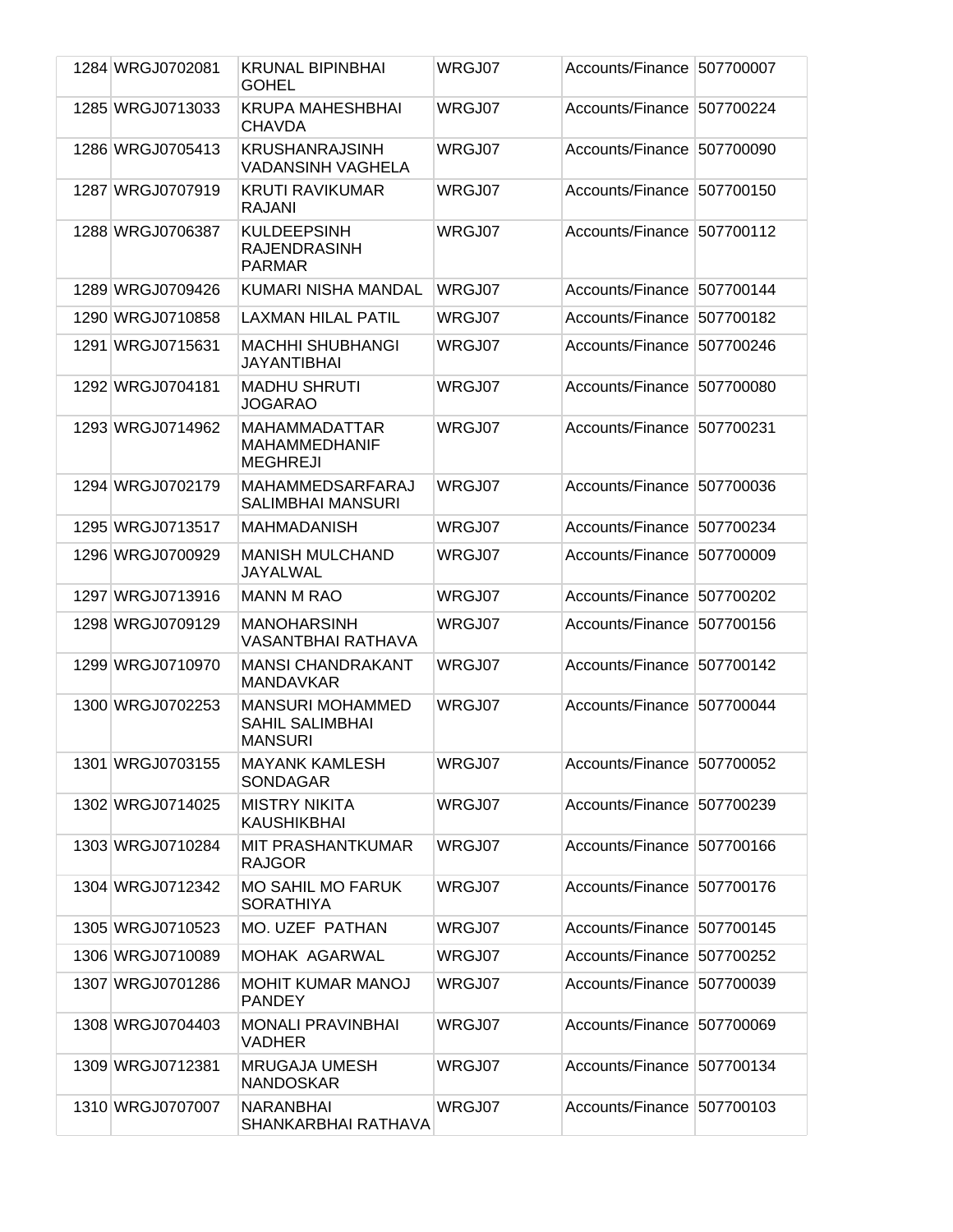| 1311 WRGJ0707044 | NIKUNJ RAJESHKUMAR<br><b>MODI</b>                             | WRGJ07 | Accounts/Finance 507700118 |           |
|------------------|---------------------------------------------------------------|--------|----------------------------|-----------|
| 1312 WRGJ0707800 | NISHITA ALPESHBHAI<br>JOSHI                                   | WRGJ07 | Accounts/Finance 507700181 |           |
| 1313 WRGJ0708198 | NITA SHIVJI PATARIYA                                          | WRGJ07 | <b>Accounts/Finance</b>    | 507700243 |
| 1314 WRGJ0704366 | NITANT SHAH                                                   | WRGJ07 | Accounts/Finance           | 507700053 |
| 1315 WRGJ0712831 | <b>NIVESHKUMAR</b><br><b>HITENDRABHAI PATEL</b>               | WRGJ07 | Accounts/Finance           | 507700199 |
| 1316 WRGJ0703511 | PADHIYAR CHIRAG<br><b>CHANDUBHAI</b>                          | WRGJ07 | Accounts/Finance           | 507700073 |
| 1317 WRGJ0713929 | <b>PARAS VILAS PATIL</b>                                      | WRGJ07 | Accounts/Finance           | 507700201 |
| 1318 WRGJ0707948 | <b>PARMAR</b><br>JAGDISHKUMAR<br><b>LALJIBHAI</b>             | WRGJ07 | Accounts/Finance           | 507700152 |
| 1319 WRGJ0713137 | PARMENDAR SINGH                                               | WRGJ07 | Accounts/Finance           | 507700207 |
| 1320 WRGJ0714485 | PARTH MEHUL SHAH                                              | WRGJ07 | Accounts/Finance           | 507700216 |
| 1321 WRGJ0705507 | PATHAN IRSADAHEMAD<br><b>NISARAHEMAD</b>                      | WRGJ07 | Accounts/Finance           | 507700121 |
| 1322 WRGJ0713943 | <b>PINKAL</b><br><b>PARSHOTTAMBHAI</b><br><b>PRAJAPATI</b>    | WRGJ07 | Accounts/Finance 507700220 |           |
| 1323 WRGJ0702268 | PINTU KUMAR                                                   | WRGJ07 | Accounts/Finance 507700068 |           |
| 1324 WRGJ0709746 | PIYUSH SHUKLA                                                 | WRGJ07 | Accounts/Finance           | 507700185 |
| 1325 WRGJ0702479 | POOJA DINESHKUMAR<br><b>NAYI</b>                              | WRGJ07 | Accounts/Finance           | 507700057 |
| 1326 WRGJ0702606 | <b>PRAJAPATI</b><br>KAMALKUMAR<br><b>RAMAVTAR</b>             | WRGJ07 | Accounts/Finance 507700059 |           |
| 1327 WRGJ0714896 | PRAKASH SHARMA                                                | WRGJ07 | Accounts/Finance 507700229 |           |
| 1328 WRGJ0700291 | PRASHANT BALAWANT<br><b>NALAWADE</b>                          | WRGJ07 | Accounts/Finance 507700011 |           |
| 1329 WRGJ0704575 | <b>PRATAP KUMAR</b><br>PRADHAN                                | WRGJ07 | Accounts/Finance 507700062 |           |
| 1330 WRGJ0711954 | PRATHAMESH SUNIL<br><b>DALVI</b>                              | WRGJ07 | Accounts/Finance 507700188 |           |
| 1331 WRGJ0712470 | PRATIDNYA SUNIL DALVI WRGJ07                                  |        | Accounts/Finance 507700178 |           |
| 1332 WRGJ0709257 | PRATIMA MAHENDRBHAI WRGJ07<br><b>GOHIL</b>                    |        | Accounts/Finance 507700189 |           |
| 1333 WRGJ0700337 | PRAYAG NAVNITKUMAR<br><b>SHAH</b>                             | WRGJ07 | Accounts/Finance 507700017 |           |
| 1334 WRGJ0712428 | PRIYA KUMARI DAS                                              | WRGJ07 | Accounts/Finance 507700187 |           |
| 1335 WRGJ0705317 | PRIYANKA MAHESHBHAI<br><b>SHAH</b>                            | WRGJ07 | Accounts/Finance           | 507700104 |
| 1336 WRGJ0704665 | <b>PULKIT</b>                                                 | WRGJ07 | Accounts/Finance 507700064 |           |
| 1337 WRGJ0704553 | <b>PURVARAJSINH</b><br><b>BHUPENDRASINH</b><br><b>CHAUHAN</b> | WRGJ07 | Accounts/Finance 507700065 |           |
| 1338 WRGJ0714449 | <b>PUSHPRAJSINH</b><br>NIRMALSINH ZALA                        | WRGJ07 | Accounts/Finance 507700203 |           |
| 1339 WRGJ0705804 | RAHUL JAYAN S                                                 | WRGJ07 | Accounts/Finance 507700108 |           |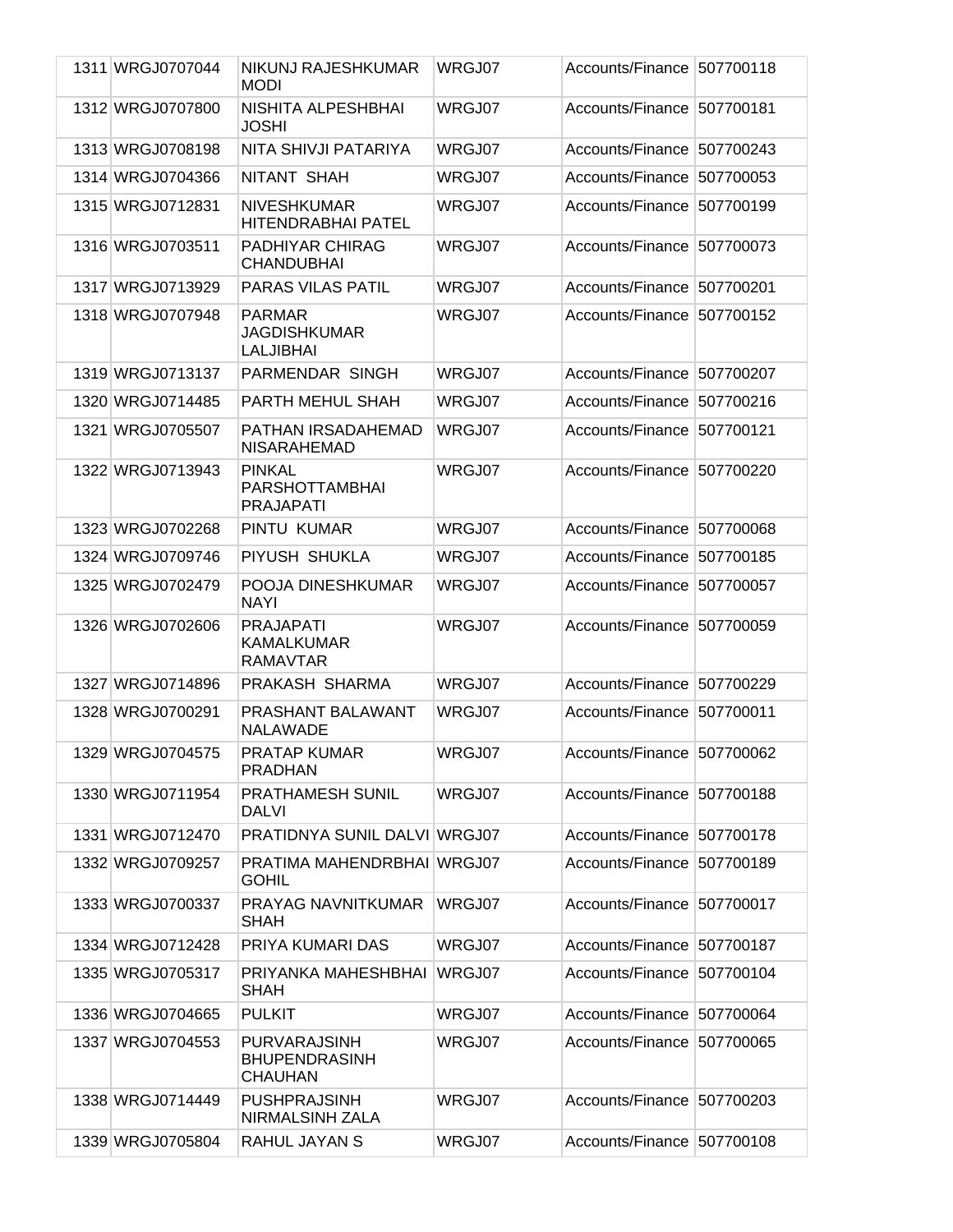| 1340 WRGJ0706540 | RAHUL PRASAD KADAM                                         | WRGJ07 | Accounts/Finance 507700101 |           |
|------------------|------------------------------------------------------------|--------|----------------------------|-----------|
| 1341 WRGJ0705063 | RAHUL YASHBIRSINGH<br>YADAV                                | WRGJ07 | Accounts/Finance           | 507700058 |
| 1342 WRGJ0702148 | <b>RAHULKUMAR</b><br><b>BALVANTBHAI</b><br><b>SNEHKUNJ</b> | WRGJ07 | Accounts/Finance 507700087 |           |
| 1343 WRGJ0715181 | RAJ SHARMA                                                 | WRGJ07 | Accounts/Finance           | 507700251 |
| 1344 WRGJ0702222 | <b>RAJ CHIMANLAL</b><br><b>VACHHANI</b>                    | WRGJ07 | Accounts/Finance           | 507700005 |
| 1345 WRGJ0704948 | <b>RAJESH NANDLAL</b><br><b>KEWAT</b>                      | WRGJ07 | Accounts/Finance           | 507700083 |
| 1346 WRGJ0706166 | RAJIV CHAURASIYA<br><b>CHAURASIYA</b>                      | WRGJ07 | Accounts/Finance 507700120 |           |
| 1347 WRGJ0704627 | RAJNEESH KUMAR                                             | WRGJ07 | Accounts/Finance           | 507700067 |
| 1348 WRGJ0705440 | RAKITHA SHETTIGAR                                          | WRGJ07 | Accounts/Finance           | 507700119 |
| 1349 WRGJ0712637 | <b>RAM RAJU PAWAR</b>                                      | WRGJ07 | Accounts/Finance           | 507700217 |
| 1350 WRGJ0700531 | <b>RAVIKUMAR</b><br>RAKESHBHAI RANA                        | WRGJ07 | Accounts/Finance           | 507700019 |
| 1351 WRGJ0702396 | <b>RAWAT SUMIT</b><br><b>RAJENDRASINGH</b>                 | WRGJ07 | Accounts/Finance           | 507700047 |
| 1352 WRGJ0708156 | RITIKA RITESHBHAI<br><b>MAKWANA</b>                        | WRGJ07 | Accounts/Finance           | 507700158 |
| 1353 WRGJ0713201 | RIYA PARIMALBHAI RAMI WRGJ07                               |        | Accounts/Finance           | 507700204 |
| 1354 WRGJ0712615 | <b>ROHANKUMAR</b>                                          | WRGJ07 | Accounts/Finance           | 507700236 |
| 1355 WRGJ0714434 | ROHIT SHARMA                                               | WRGJ07 | Accounts/Finance           | 507700227 |
| 1356 WRGJ0705701 | <b>RONAKKUMAR</b><br>PRAVINBHAI VORA                       | WRGJ07 | Accounts/Finance           | 507700111 |
| 1357 WRGJ0706120 | <b>RUBINA ABIDHUSEN</b><br><b>PANARWALA</b>                | WRGJ07 | Accounts/Finance           | 507700124 |
| 1358 WRGJ0714231 | <b>RUTVI MAHESHBHAI</b><br><b>DAVE</b>                     | WRGJ07 | Accounts/Finance           | 507700197 |
| 1359 WRGJ0712712 | RUTVIK HEMANTBHAI<br><b>DALAL</b>                          | WRGJ07 | Accounts/Finance 507700233 |           |
| 1360 WRGJ0701515 | <b>RUTVIK</b><br>PRAKASHKUMAR BAROT                        | WRGJ07 | Accounts/Finance 507700055 |           |
| 1361 WRGJ0708990 | <b>SACHIN SINGH</b>                                        | WRGJ07 | Accounts/Finance 507700162 |           |
| 1362 WRGJ0705608 | <b>SACHINBHAI</b><br><b>JAGDISHBHAI PATEL</b>              | WRGJ07 | Accounts/Finance           | 507700100 |
| 1363 WRGJ0708188 | SAGAR DHANAWADE                                            | WRGJ07 | Accounts/Finance 507700159 |           |
| 1364 WRGJ0702155 | SAHIL BHANDARI                                             | WRGJ07 | Accounts/Finance 507700034 |           |
| 1365 WRGJ0706018 | <b>SAIFALI ZAKIR</b><br><b>MUJAWAR</b>                     | WRGJ07 | Accounts/Finance 507700092 |           |
| 1366 WRGJ0715152 | SAMIRABANU<br><b>MOHAMMADSALIM</b><br><b>MANSURI</b>       | WRGJ07 | Accounts/Finance 507700247 |           |
| 1367 WRGJ0711005 | SAMRUDHI LAXMAN<br><b>NARKAR</b>                           | WRGJ07 | Accounts/Finance 507700193 |           |
| 1368 WRGJ0702986 | SANDEEP VERMA                                              | WRGJ07 | Accounts/Finance 507700054 |           |
| 1369 WRGJ0714253 | SANDEEP RAJESH<br><b>SHUKLA</b>                            | WRGJ07 | Accounts/Finance 507700213 |           |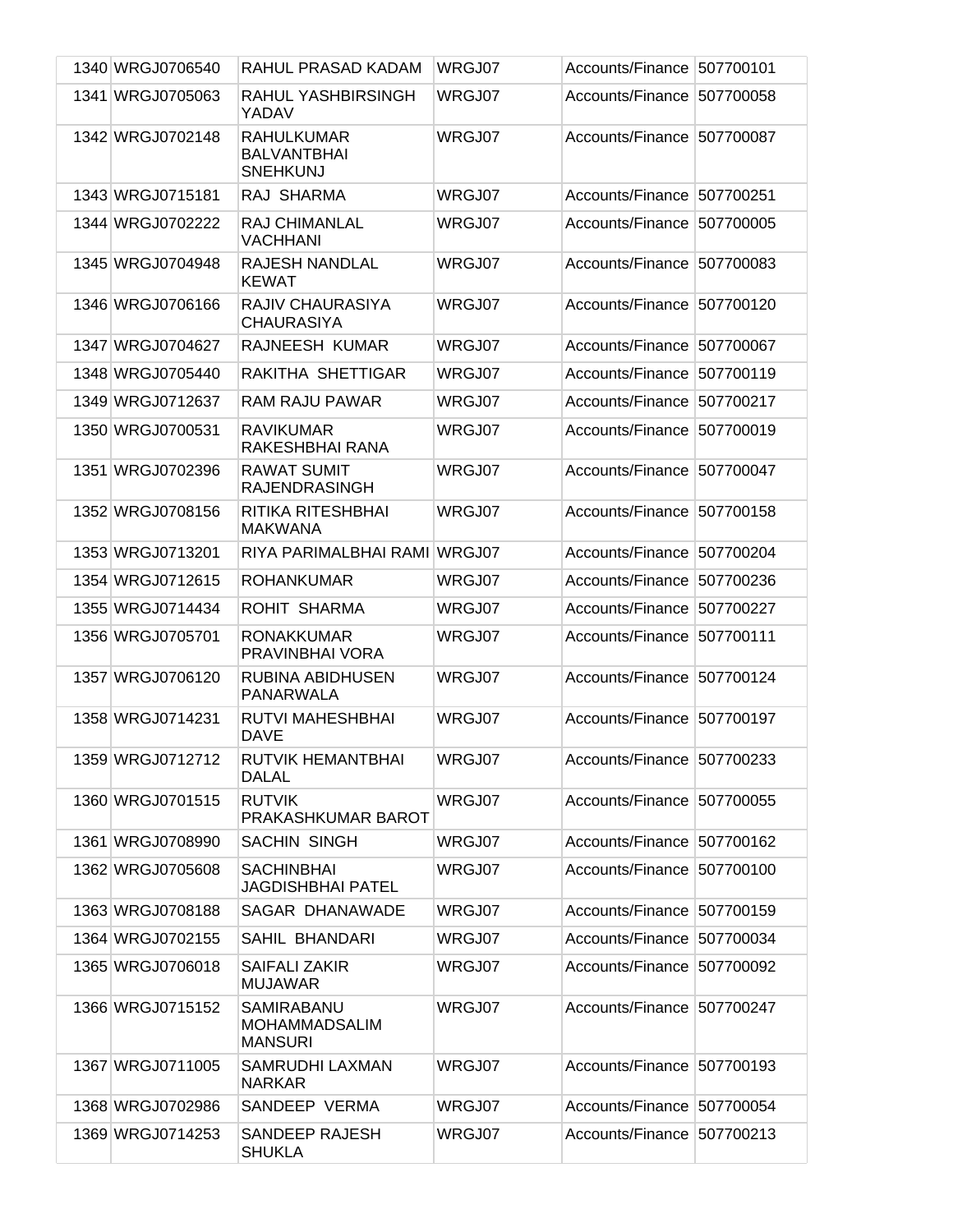| 1370 WRGJ0709161 | <b>SANJAY SHAW</b>                                           | WRGJ07 | Accounts/Finance 507700129 |           |
|------------------|--------------------------------------------------------------|--------|----------------------------|-----------|
| 1371 WRGJ0709311 | <b>SANJAYBHAI</b><br><b>MEGHAJIBHAI</b><br><b>TALAVADIYA</b> | WRGJ07 | Accounts/Finance           | 507700170 |
| 1372 WRGJ0708935 | <b>SATYAVARTA</b><br><b>SHRIVASTAV</b><br><b>BHUDHULAL</b>   | WRGJ07 | Accounts/Finance 507700160 |           |
| 1373 WRGJ0706676 | SAURABH GUPTA                                                | WRGJ07 | Accounts/Finance           | 507700109 |
| 1374 WRGJ0710526 | SAURAV RAJENDRABHAI WRGJ07<br><b>NAMDAS</b>                  |        | Accounts/Finance           | 507700138 |
| 1375 WRGJ0701628 | SAVANKUMAR GUPTA                                             | WRGJ07 | Accounts/Finance           | 507700167 |
| 1376 WRGJ0711725 | <b>SHAH JALESH</b><br><b>TUSHARBHAI</b>                      | WRGJ07 | Accounts/Finance           | 507700146 |
| 1377 WRGJ0701724 | SHAHABAJ ASLAM<br>MULLA                                      | WRGJ07 | Accounts/Finance           | 507700025 |
| 1378 WRGJ0704649 | <b>SHAIK SAJID SHAIK</b><br><b>SAJID SAJID</b>               | WRGJ07 | Accounts/Finance 507700063 |           |
| 1379 WRGJ0706011 | SHAIKH ALFINABANU<br><b>ALFINA</b>                           | WRGJ07 | Accounts/Finance           | 507700098 |
| 1380 WRGJ0710940 | <b>SHAMLI ATUL GUPTE</b>                                     | WRGJ07 | Accounts/Finance           | 507700141 |
| 1381 WRGJ0705651 | <b>SHASHANK</b><br><b>BHARATBHUSHAN</b><br><b>PATHAK</b>     | WRGJ07 | Accounts/Finance           | 507700115 |
| 1382 WRGJ0714265 | SHEKH MAHMADANISH                                            | WRGJ07 | Accounts/Finance 507700205 |           |
| 1383 WRGJ0714076 | <b>SHEKH MUJAMIL</b>                                         | WRGJ07 | Accounts/Finance 507700206 |           |
| 1384 WRGJ0706907 | <b>SHIV SUNDAR CHOUBEY</b>                                   | WRGJ07 | Accounts/Finance           | 507700122 |
| 1385 WRGJ0705511 | <b>SHUBHAM MADHUKAR</b><br><b>PATIL</b>                      | WRGJ07 | Accounts/Finance           | 507700242 |
| 1386 WRGJ0700816 | SIDDHI KISHOR SURVE                                          | WRGJ07 | Accounts/Finance           | 507700029 |
| 1387 WRGJ0714168 | SMEET JAGDISHBHAI<br>ZALA                                    | WRGJ07 | Accounts/Finance           | 507700237 |
| 1388 WRGJ0700378 | SNEHA CHOUDHARY                                              | WRGJ07 | Accounts/Finance 507700139 |           |
| 1389 WRGJ0700255 | <b>SNEHAL BAPURAO</b><br><b>UGALMUGALE</b>                   | WRGJ07 | Accounts/Finance 507700010 |           |
| 1390 WRGJ0714152 | <b>SNEHALBEN</b><br>NATVARBHAI PARMAR                        | WRGJ07 | Accounts/Finance 507700211 |           |
| 1391 WRGJ0703170 | SOFIQUL ISLAM                                                | WRGJ07 | Accounts/Finance 507700075 |           |
| 1392 WRGJ0704281 | SOMESH DEVANAND<br><b>LATKUTE</b>                            | WRGJ07 | Accounts/Finance 507700088 |           |
| 1393 WRGJ0704653 | <b>SONI ANI VIPULKUMAR</b>                                   | WRGJ07 | Accounts/Finance 507700049 |           |
| 1394 WRGJ0711603 | <b>SONIA RAMESH</b><br><b>KAUSHIK</b>                        | WRGJ07 | Accounts/Finance 507700174 |           |
| 1395 WRGJ0700598 | <b>SRAVAN MOHAN</b>                                          | WRGJ07 | Accounts/Finance 507700015 |           |
| 1396 WRGJ0706027 | <b>SUJIT MUKESHBHAI</b><br><b>SOLANKI</b>                    | WRGJ07 | Accounts/Finance 507700099 |           |
| 1397 WRGJ0705943 | <b>SUMANT KUMAR YADAW</b>                                    | WRGJ07 | Accounts/Finance 507700097 |           |
| 1398 WRGJ0706203 | <b>SUMIT</b><br><b>SHRIKRUSHNARAO</b><br><b>SAHARE</b>       | WRGJ07 | Accounts/Finance 507700102 |           |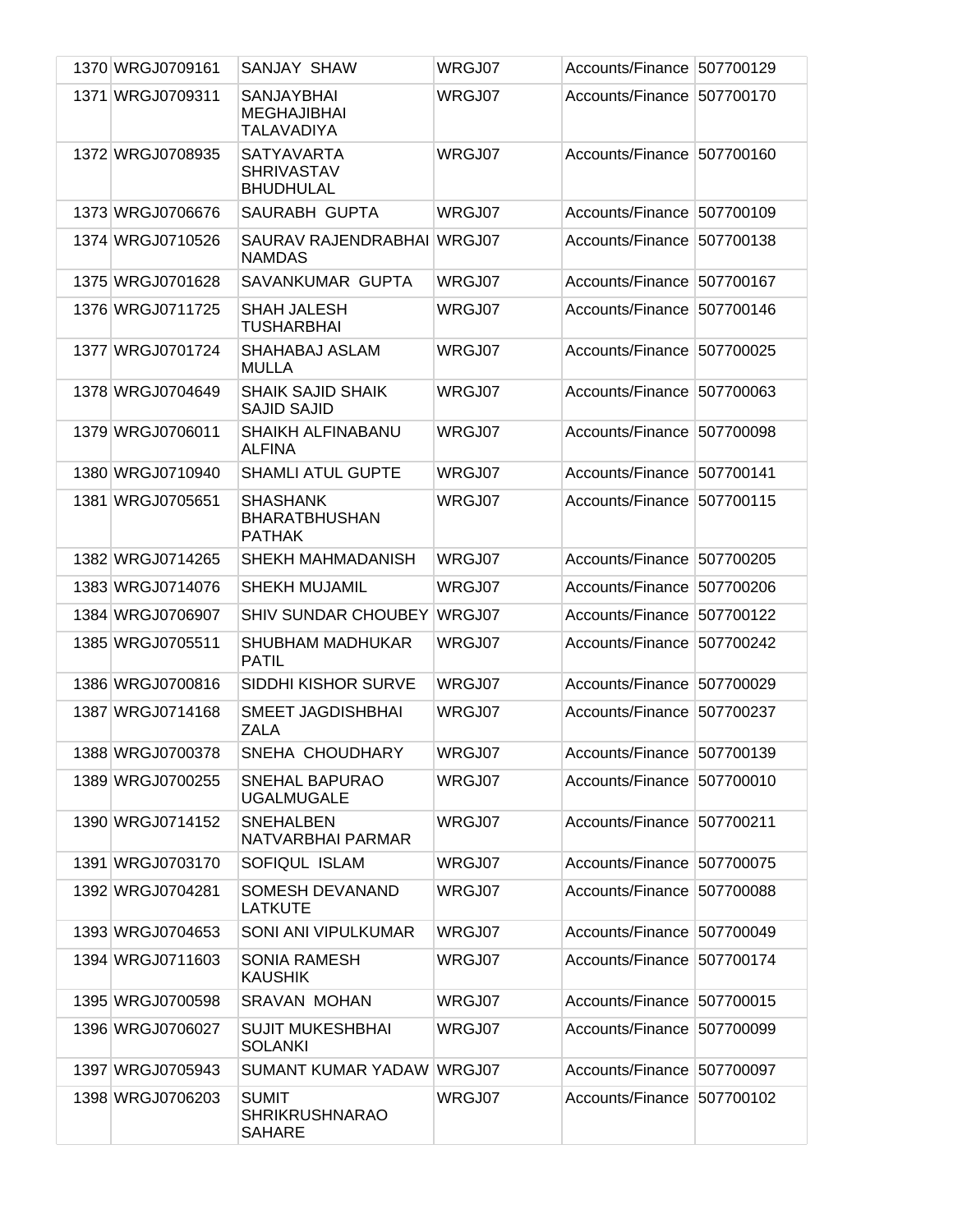| 1399 WRGJ0714920 | <b>SUNIL DINESHBHAI</b><br><b>DODIYA</b>                   | WRGJ07 | Accounts/Finance 507700232 |           |
|------------------|------------------------------------------------------------|--------|----------------------------|-----------|
| 1400 WRGJ0713157 | <b>SUNNY NARESHBHAI</b><br><b>BRAHMANIYA</b>               | WRGJ07 | Accounts/Finance 507700208 |           |
| 1401 WRGJ0709834 | SUPRIYA OMPRAKASH<br><b>JAISWAL</b>                        | WRGJ07 | Accounts/Finance 507700163 |           |
| 1402 WRGJ0706111 | <b>SUPYAL DIVYA</b><br><b>NANDANSINH</b>                   | WRGJ07 | Accounts/Finance 507700094 |           |
| 1403 WRGJ0707851 | <b>SURABHI S</b>                                           | WRGJ07 | Accounts/Finance           | 507700136 |
| 1404 WRGJ0701481 | <b>SURAJ SHANKAR</b><br><b>CHAUHAN</b>                     | WRGJ07 | Accounts/Finance           | 507700241 |
| 1405 WRGJ0712240 | <b>SURYAJEET LALDHAR</b><br><b>BHARADWAJ</b>               | WRGJ07 | Accounts/Finance           | 507700140 |
| 1406 WRGJ0703133 | <b>SUSANNA NATUBHAI</b><br><b>MACWAN</b>                   | WRGJ07 | Accounts/Finance 507700082 |           |
| 1407 WRGJ0703251 | <b>SUSHIL KUMAR</b>                                        | WRGJ07 | Accounts/Finance           | 507700056 |
| 1408 WRGJ0700346 | <b>TANUSHREE</b><br><b>CHANDRASHEKHAR</b>                  | WRGJ07 | Accounts/Finance           | 507700004 |
| 1409 WRGJ0705118 | <b>TEENA KUMAWAT</b>                                       | WRGJ07 | Accounts/Finance           | 507700060 |
| 1410 WRGJ0712736 | <b>THAKOR TWINKAL</b><br><b>DINESHBHAI</b>                 | WRGJ07 | Accounts/Finance           | 507700218 |
| 1411 WRGJ0712816 | <b>TRIPTI</b>                                              | WRGJ07 | Accounts/Finance           | 507700194 |
| 1412 WRGJ0705682 | <b>USHA KUMARI</b>                                         | WRGJ07 | Accounts/Finance 507700107 |           |
| 1413 WRGJ0714241 | UTTAMKUMAR DARGAJI<br><b>SOLANKI</b>                       | WRGJ07 | Accounts/Finance           | 507700212 |
| 1414 WRGJ0708402 | <b>VAIBHAV RAJENDRA</b><br><b>KULKARNI</b>                 | WRGJ07 | Accounts/Finance           | 507700168 |
| 1415 WRGJ0706690 | VAIBHAVI DHARMENDRA WRGJ07<br><b>RAWAL</b>                 |        | Accounts/Finance 507700093 |           |
| 1416 WRGJ0709401 | <b>VAISHALI RAVINDRA</b><br><b>PATIL</b>                   | WRGJ07 | Accounts/Finance           | 507700190 |
| 1417 WRGJ0705225 | <b>VAISHNAVI ANIL KADAM</b>                                | WRGJ07 | Accounts/Finance 507700061 |           |
| 1418 WRGJ0706592 | VARUN YADAV                                                | WRGJ07 | Accounts/Finance 507700125 |           |
| 1419 WRGJ0714699 | <b>VICKY RAMCHANDRA</b><br><b>PATEL</b>                    | WRGJ07 | Accounts/Finance 507700230 |           |
| 1420 WRGJ0708380 | <b>VIJAY GOVINDBHAI</b><br><b>NARIGARA</b>                 | WRGJ07 | Accounts/Finance 507700149 |           |
| 1421 WRGJ0702088 | <b>VIKRAM KUMAR</b><br><b>CHOURASIA</b>                    | WRGJ07 | Accounts/Finance 507700021 |           |
| 1422 WRGJ0705675 | <b>VIKRANT ANIL THUKRUL</b>                                | WRGJ07 | Accounts/Finance 507700106 |           |
| 1423 WRGJ0706501 | <b>VIPUL SHARMA</b>                                        | WRGJ07 | Accounts/Finance 507700096 |           |
| 1424 WRGJ0714094 | <b>VISHAL RANA</b>                                         | WRGJ07 | Accounts/Finance 507700219 |           |
| 1425 WRGJ0702515 | <b>VISHAL MAHESHKUMAR</b><br><b>MAKVANA</b>                | WRGJ07 | Accounts/Finance 507700046 |           |
| 1426 WRGJ0701495 | VISHWAJEET RAJENDRA WRGJ07<br><b>GAIKWAD</b>               |        | Accounts/Finance 507700028 |           |
| 1427 WRGJ0715204 | VISHWAKARMA<br>YOGENDRA RAMNIWAS                           | WRGJ07 | Accounts/Finance 507700244 |           |
| 1428 WRGJ0712905 | <b>VIVEKKUMAR</b><br><b>RAMESHBHAI</b><br><b>CHAUDHARI</b> | WRGJ07 | Accounts/Finance 507700223 |           |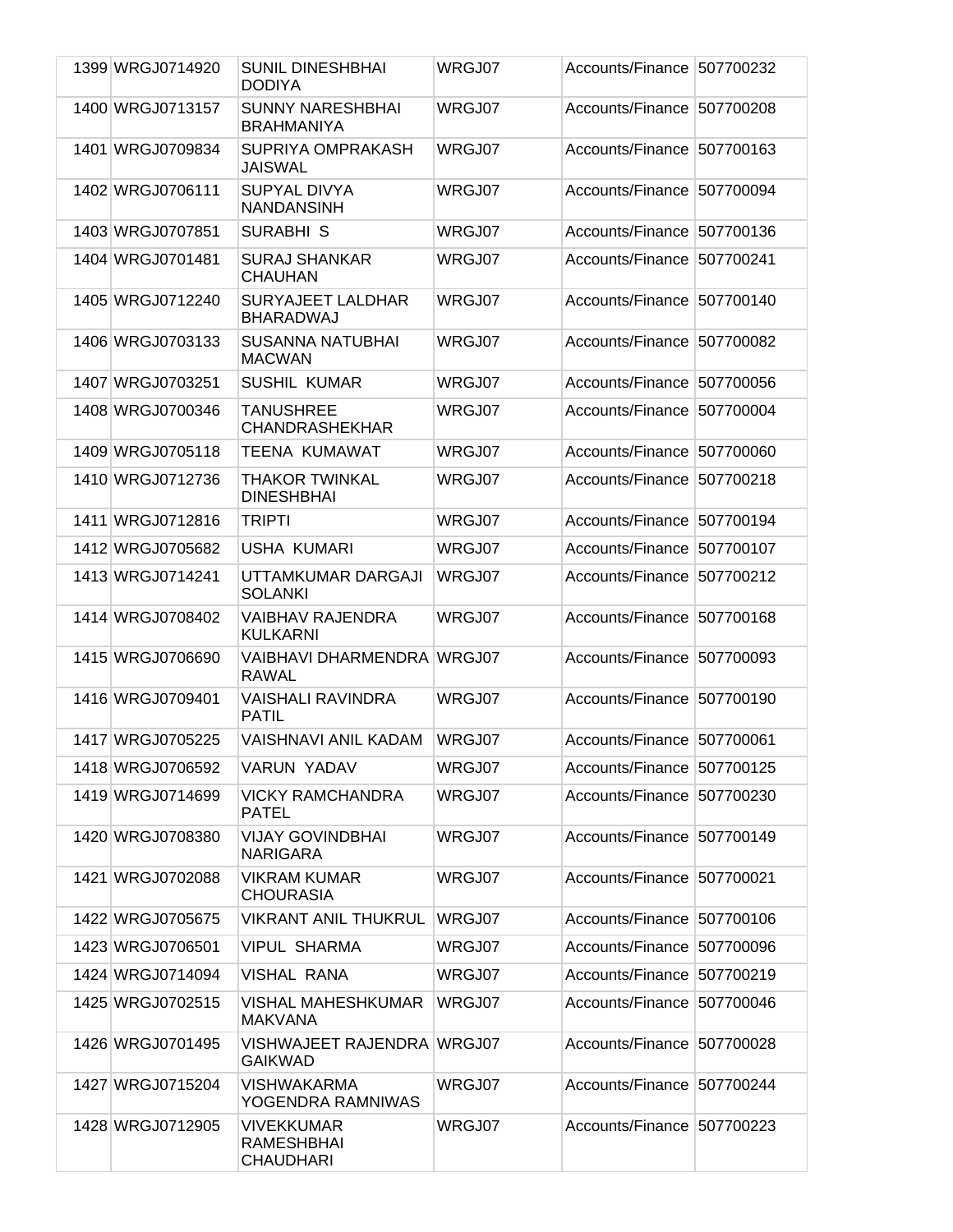| 1429 WRGJ0703241 | YADAV VIKAS<br><b>RAMBRIKSH</b>          | WRGJ07 | Accounts/Finance 507700074 |           |
|------------------|------------------------------------------|--------|----------------------------|-----------|
| 1430 WRGJ0705609 | YADNESH KAMLAKAR<br><b>INGALE</b>        | WRGJ07 | Accounts/Finance 507700105 |           |
| 1431 WRGJ0704537 | YASH BHATIA                              | WRGJ07 | Accounts/Finance           | 507700048 |
| 1432 WRGJ0700672 | YASH NARENDRABHAI<br><b>BHAVSAR</b>      | WRGJ07 | Accounts/Finance           | 507700014 |
| 1433 WRGJ0708820 | YASHVI VIPULKUMAR<br><b>RAVAL</b>        | WRGJ07 | Accounts/Finance           | 507700184 |
| 1434 WRGJ0705674 | YETHU KRISHNAN<br><b>KRISHNAN</b>        | WRGJ07 | Accounts/Finance 507700110 |           |
| 1435 WRGJ0700860 | YOGESH PADMANABH<br><b>MAHAJANI</b>      | WRGJ07 | Accounts/Finance           | 507700038 |
| 1436 WRGJ0701565 | YOGESH SANJAY MORE                       | WRGJ07 | Accounts/Finance           | 507700026 |
| 1437 WRGJ0901231 | ABHISHEK KUMAR<br><b>GOND</b>            | WRGJ09 | Data Entry<br>Operator     | 507900045 |
| 1438 WRGJ0904262 | ABHISHEK PRAVINBHAI<br><b>SUTARIYA</b>   | WRGJ09 | Data Entry<br>Operator     | 507900074 |
| 1439 WRGJ0905238 | ADHYARU GAURANG<br><b>BHIKHABHAI</b>     | WRGJ09 | Data Entry<br>Operator     | 507900118 |
| 1440 WRGJ0903142 | AISHWARYA MANISH<br><b>SUKHWANI</b>      | WRGJ09 | Data Entry<br>Operator     | 507900084 |
| 1441 WRGJ0900566 | AJAY RAGHUNATH GOLE WRGJ09               |        | Data Entry<br>Operator     | 507900014 |
| 1442 WRGJ0906887 | AJAY VIJAY DHULDHAR                      | WRGJ09 | Data Entry<br>Operator     | 507900102 |
| 1443 WRGJ0900547 | AJEEM ALI                                | WRGJ09 | Data Entry<br>Operator     | 507900054 |
| 1444 WRGJ0900635 | AJITKUMAR DAS                            | WRGJ09 | Data Entry<br>Operator     | 507900020 |
| 1445 WRGJ0914946 | <b>AKASH BIPINBHAI PATEL</b>             | WRGJ09 | Data Entry<br>Operator     | 507900177 |
| 1446 WRGJ0900080 | <b>AKBAR SALAUDDIN</b><br><b>INAMDAR</b> | WRGJ09 | Data Entry<br>Operator     | 507900044 |
| 1447 WRGJ0913058 | AKSHAY ARUN JOSHI                        | WRGJ09 | Data Entry<br>Operator     | 507900185 |
| 1448 WRGJ0904968 | ALTAF BABU SHAIKH                        | WRGJ09 | Data Entry<br>Operator     | 507900082 |
| 1449 WRGJ0912633 | AMAN SHARMA                              | WRGJ09 | Data Entry<br>Operator     | 507900205 |
| 1450 WRGJ0900608 | <b>AMBEDKAR</b>                          | WRGJ09 | Data Entry<br>Operator     | 507900042 |
| 1451 WRGJ0903341 | ANAND KUMAR YADAV                        | WRGJ09 | Data Entry<br>Operator     | 507900073 |
| 1452 WRGJ0901678 | <b>ANIKET KUMAR</b>                      | WRGJ09 | Data Entry<br>Operator     | 507900024 |
| 1453 WRGJ0914723 | <b>ANKIT GUPTA</b>                       | WRGJ09 | Data Entry<br>Operator     | 507900193 |
| 1454 WRGJ0903063 | <b>ANKIT GIRI GOSHWAMI</b>               | WRGJ09 | Data Entry<br>Operator     | 507900064 |
| 1455 WRGJ0911598 | <b>ANMOL SURESH</b><br><b>DHANVIJAY</b>  | WRGJ09 | Data Entry<br>Operator     | 507900167 |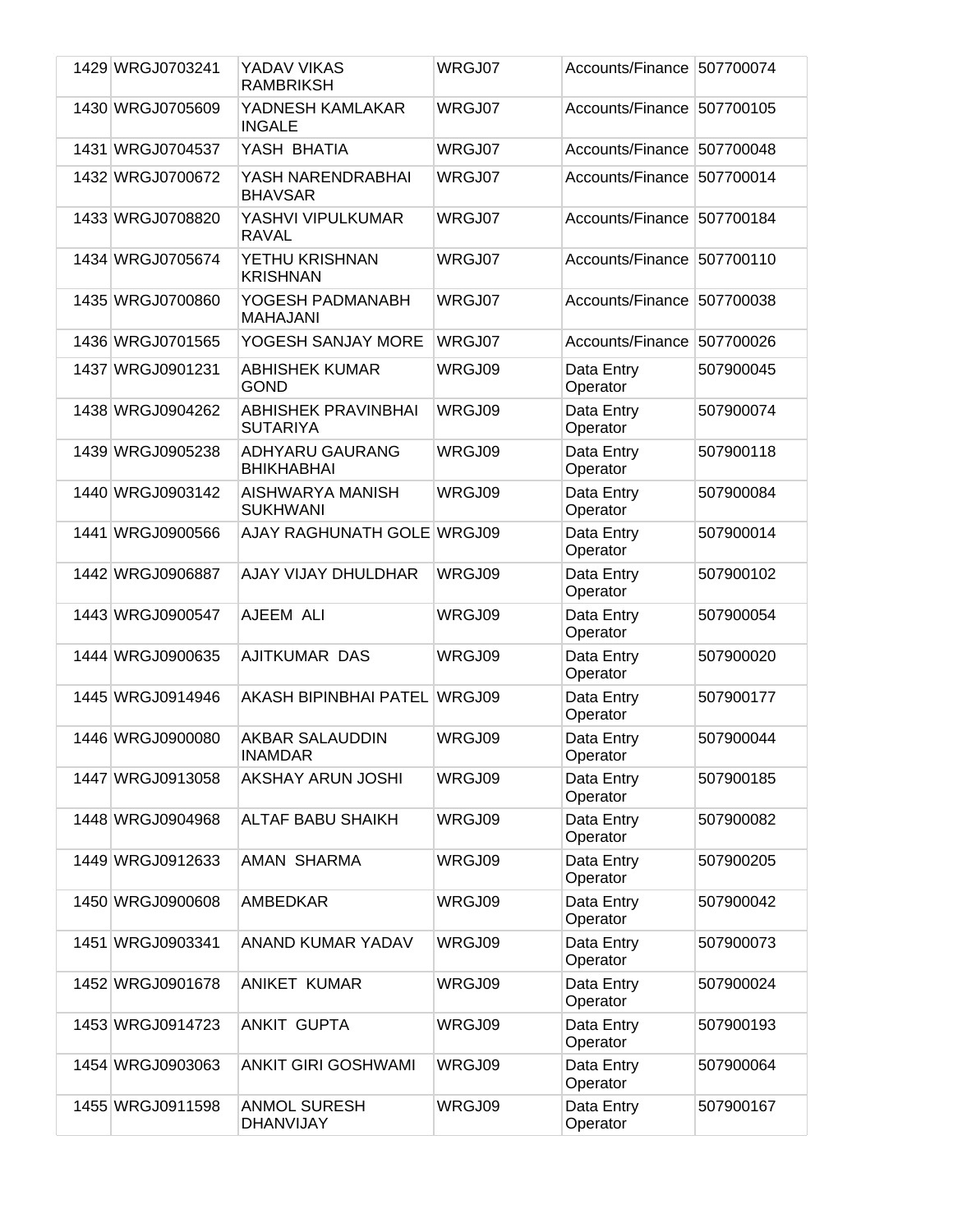| 1456 WRGJ0902823 | ANOOP KUMAR SAKET                                         | WRGJ09 | Data Entry             | 507900066 |
|------------------|-----------------------------------------------------------|--------|------------------------|-----------|
|                  |                                                           |        | Operator               |           |
| 1457 WRGJ0909933 | <b>ANURAG CHATURVEDI</b>                                  | WRGJ09 | Data Entry<br>Operator | 507900145 |
| 1458 WRGJ0914316 | ARJUN JAJRA                                               | WRGJ09 | Data Entry<br>Operator | 507900178 |
| 1459 WRGJ0900607 | <b>ARTI ARORA ARORA</b><br><b>ARORA</b>                   | WRGJ09 | Data Entry<br>Operator | 507900016 |
| 1460 WRGJ0905770 | <b>ARUNKUMAR</b><br><b>HAMIRBHAI VANZA</b>                | WRGJ09 | Data Entry<br>Operator | 507900117 |
| 1461 WRGJ0912206 | <b>ASHISH MAVI</b>                                        | WRGJ09 | Data Entry<br>Operator | 507900125 |
| 1462 WRGJ0907934 | <b>ASHISH KANABHAI</b><br><b>JOGRANA</b>                  | WRGJ09 | Data Entry<br>Operator | 507900143 |
| 1463 WRGJ0908004 | <b>ASHOK MANUBHAI</b><br><b>BAMBHANIYA</b>                | WRGJ09 | Data Entry<br>Operator | 507900144 |
| 1464 WRGJ0914756 | <b>ASHUTOSH BHARAT</b><br><b>BABAR</b>                    | WRGJ09 | Data Entry<br>Operator | 507900208 |
| 1465 WRGJ0909993 | AYUSH VERMA                                               | WRGJ09 | Data Entry<br>Operator | 507900157 |
| 1466 WRGJ0913108 | <b>BADAL KUMAR</b>                                        | WRGJ09 | Data Entry<br>Operator | 507900202 |
| 1467 WRGJ0903439 | <b>BADAL RAGHUNATH</b><br><b>JADHAV</b>                   | WRGJ09 | Data Entry<br>Operator | 507900063 |
| 1468 WRGJ0912862 | <b>BALDANIYA PRAKASH</b><br><b>PRAGJIBHAI</b>             | WRGJ09 | Data Entry<br>Operator | 507900199 |
| 1469 WRGJ0900471 | <b>BARIA DIVYABEN</b><br><b>VINODBHAI</b>                 | WRGJ09 | Data Entry<br>Operator | 507900227 |
| 1470 WRGJ0913894 | <b>BAROT KOMALBEN</b><br><b>RAMESHBHAI</b>                | WRGJ09 | Data Entry<br>Operator | 507900186 |
| 1471 WRGJ0914822 | <b>BHARGAV KAILASBHAI</b><br><b>VANRA</b>                 | WRGJ09 | Data Entry<br>Operator | 507900180 |
| 1472 WRGJ0910886 | <b>BHATIA GAGANDEEP</b><br><b>KAVALJEET SINGH</b>         | WRGJ09 | Data Entry<br>Operator | 507900142 |
| 1473 WRGJ0911711 | <b>BHATT NARMI</b><br><b>KALPESHBHAI</b>                  | WRGJ09 | Data Entry<br>Operator | 507900136 |
| 1474 WRGJ0905981 | <b>BHOI HITESH</b><br><b>DINESHBHAI</b>                   | WRGJ09 | Data Entry<br>Operator | 507900229 |
| 1475 WRGJ0914056 | <b>BIDDIKA PREM CHAND</b>                                 | WRGJ09 | Data Entry<br>Operator | 507900189 |
| 1476 WRGJ0911763 | CHAITANYA RAM KADI                                        | WRGJ09 | Data Entry<br>Operator | 507900218 |
| 1477 WRGJ0912557 | <b>CHAUDHARI</b><br><b>MUKESHKUMAR</b><br>VAHATABHAI      | WRGJ09 | Data Entry<br>Operator | 507900122 |
| 1478 WRGJ0914132 | <b>CHIRAG MAGANBHAI</b><br><b>CHAUDHARI</b>               | WRGJ09 | Data Entry<br>Operator | 507900198 |
| 1479 WRGJ0901837 | <b>CHOUDHARI</b><br><b>KARANKUMAR</b><br><b>KHUSIYAAL</b> | WRGJ09 | Data Entry<br>Operator | 507900011 |
| 1480 WRGJ0901916 | <b>CHOUDHARY KIRAN</b><br><b>KHUSHIYAL</b>                | WRGJ09 | Data Entry<br>Operator | 507900039 |
| 1481 WRGJ0909718 | DARBAR ARJUNSINH<br><b>VIKRAMSINH</b>                     | WRGJ09 | Data Entry<br>Operator | 507900152 |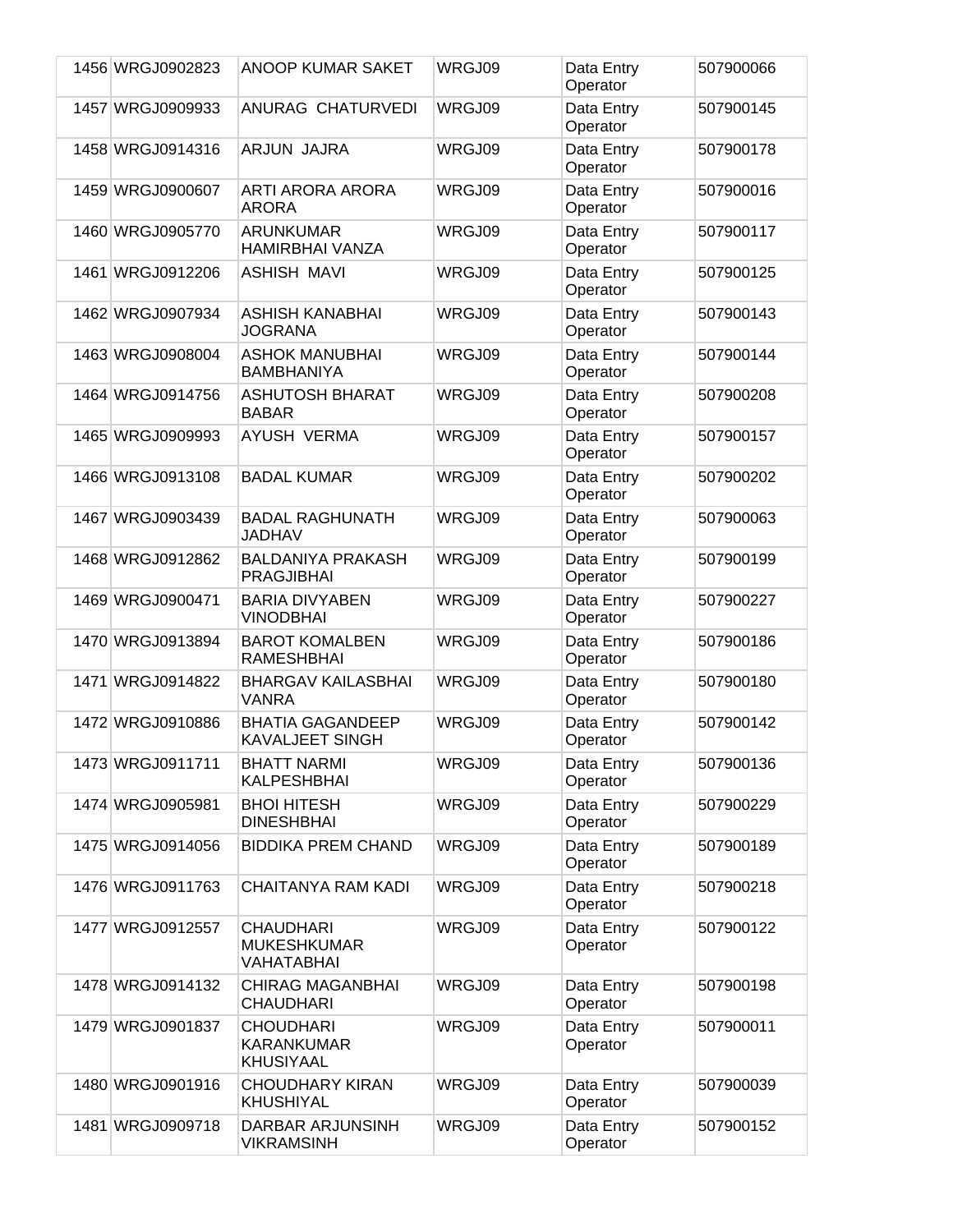| 1482 WRGJ0900895 | <b>DARSHANKUMAR</b><br>RAKESHBHAI PATEL                | WRGJ09 | Data Entry<br>Operator | 507900018 |
|------------------|--------------------------------------------------------|--------|------------------------|-----------|
| 1483 WRGJ0900769 | <b>DARSHITA MAYUR</b><br><b>MODHIA</b>                 | WRGJ09 | Data Entry<br>Operator | 507900007 |
| 1484 WRGJ0910963 | DAV DIGNESH JAGDISH                                    | WRGJ09 | Data Entry<br>Operator | 507900204 |
| 1485 WRGJ0908955 | DAVE BHAVYA BHAVYA                                     | WRGJ09 | Data Entry<br>Operator | 507900159 |
| 1486 WRGJ0901085 | <b>DAVE JAINAM</b><br><b>ASHOKKUMAR</b>                | WRGJ09 | Data Entry<br>Operator | 507900015 |
| 1487 WRGJ0900198 | <b>DEEPAK</b>                                          | WRGJ09 | Data Entry<br>Operator | 507900003 |
| 1488 WRGJ0901115 | <b>DEEPAK GUPTA</b>                                    | WRGJ09 | Data Entry<br>Operator | 507900028 |
| 1489 WRGJ0915183 | <b>DEEPAK SHAH</b>                                     | WRGJ09 | Data Entry<br>Operator | 507900221 |
| 1490 WRGJ0911753 | DEEPESH RAJPOOT                                        | WRGJ09 | Data Entry<br>Operator | 507900126 |
| 1491 WRGJ0900269 | <b>DEVANG KETANBHAI</b><br><b>VALAND</b>               | WRGJ09 | Data Entry<br>Operator | 507900031 |
| 1492 WRGJ0902618 | <b>DEVANG VINODBHAI</b><br><b>MAHETA</b>               | WRGJ09 | Data Entry<br>Operator | 507900077 |
| 1493 WRGJ0915158 | <b>DEVENDRA</b><br><b>DNYANESHWAR</b><br><b>SAWANT</b> | WRGJ09 | Data Entry<br>Operator | 507900210 |
| 1494 WRGJ0910661 | <b>DEVENDRA KUMAR</b><br><b>MISHRA</b>                 | WRGJ09 | Data Entry<br>Operator | 507900132 |
| 1495 WRGJ0915495 | <b>DHANANJAY</b><br><b>BHOLESHANKAR DUBEY</b>          | WRGJ09 | Data Entry<br>Operator | 507900215 |
| 1496 WRGJ0909247 | DHEERAJ VARMA                                          | WRGJ09 | Data Entry<br>Operator | 507900135 |
| 1497 WRGJ0900280 | <b>DHYEY KIRITBHAI</b><br><b>MEHTA</b>                 | WRGJ09 | Data Entry<br>Operator | 507900027 |
| 1498 WRGJ0909104 | <b>DINESH</b>                                          | WRGJ09 | Data Entry<br>Operator | 507900164 |
| 1499 WRGJ0907615 | DINESH KUMAR DHANAK WRGJ09                             |        | Data Entry<br>Operator | 507900109 |
| 1500 WRGJ0902098 | DIRGHAYU YUVRAJ<br><b>KHOBARAGDE</b>                   | WRGJ09 | Data Entry<br>Operator | 507900052 |
| 1501 WRGJ0914139 | <b>DISHA SARMA</b>                                     | WRGJ09 | Data Entry<br>Operator | 507900179 |
| 1502 WRGJ0912622 | DIVYA MEHRA                                            | WRGJ09 | Data Entry<br>Operator | 507900187 |
| 1503 WRGJ0915250 | <b>DIXIT NARESH BHAI</b><br><b>PATEL</b>               | WRGJ09 | Data Entry<br>Operator | 507900211 |
| 1504 WRGJ0902859 | <b>FAISHAL VHORA</b>                                   | WRGJ09 | Data Entry<br>Operator | 507900071 |
| 1505 WRGJ0908199 | <b>GALOLIYA LAKSHMAN</b>                               | WRGJ09 | Data Entry<br>Operator | 507900163 |
| 1506 WRGJ0904736 | <b>GANESH BALASAHEB</b><br><b>SALGAR</b>               | WRGJ09 | Data Entry<br>Operator | 507900072 |
| 1507 WRGJ0905982 | <b>GAURAV RAJENDRA</b><br><b>PAWAR</b>                 | WRGJ09 | Data Entry<br>Operator | 507900107 |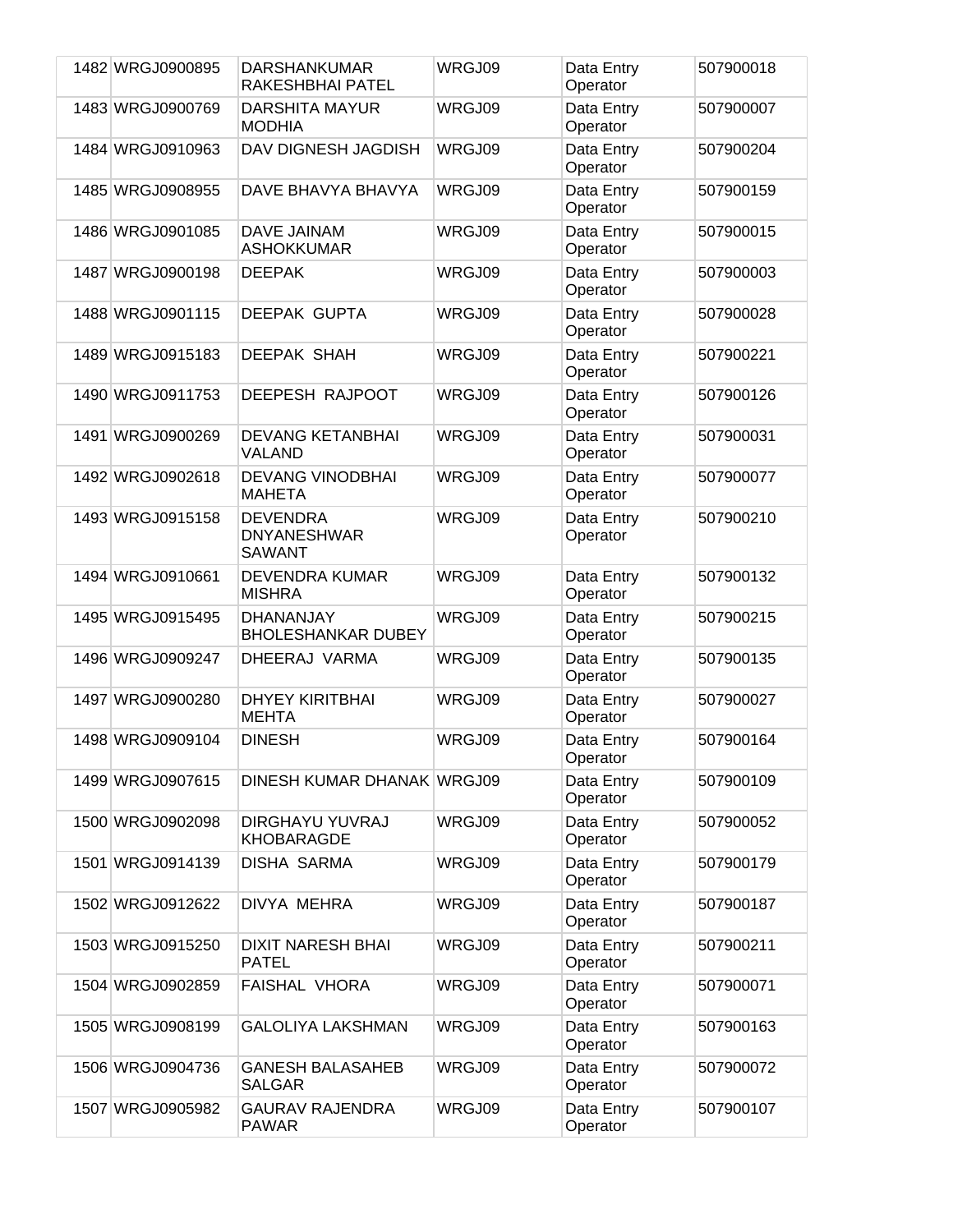| 1508 WRGJ0908069 | <b>GOHIL JITUBHAI</b><br><b>PANCHABHAI</b>      | WRGJ09 | Data Entry<br>Operator | 507900172 |
|------------------|-------------------------------------------------|--------|------------------------|-----------|
| 1509 WRGJ0910689 | <b>GOPI PATEL</b>                               | WRGJ09 | Data Entry<br>Operator | 507900166 |
| 1510 WRGJ0900166 | <b>GULSHAN KUMAR</b>                            | WRGJ09 | Data Entry<br>Operator | 507900041 |
| 1511 WRGJ0908670 | <b>HARDIK KIRANBHAI</b><br><b>CHAVDA</b>        | WRGJ09 | Data Entry<br>Operator | 507900121 |
| 1512 WRGJ0911537 | <b>HARISH NARAYAN</b><br><b>PATHAK</b>          | WRGJ09 | Data Entry<br>Operator | 507900129 |
| 1513 WRGJ0913279 | <b>HARSHADBHAI</b><br><b>GANESHBHAI VAGHELA</b> | WRGJ09 | Data Entry<br>Operator | 507900196 |
| 1514 WRGJ0907317 | <b>HASMUKH KANJIBHAI</b><br><b>MAJUSA</b>       | WRGJ09 | Data Entry<br>Operator | 507900108 |
| 1515 WRGJ0902545 | <b>HIREN ASHVINBHAI</b><br><b>SOLANKI</b>       | WRGJ09 | Data Entry<br>Operator | 507900034 |
| 1516 WRGJ0908128 | <b>HITEN PIYUSHBHAI</b><br><b>VANIYA</b>        | WRGJ09 | Data Entry<br>Operator | 507900130 |
| 1517 WRGJ0907000 | <b>IRFANKHAN YASINKHAN</b><br><b>GHASURA</b>    | WRGJ09 | Data Entry<br>Operator | 507900103 |
| 1518 WRGJ0900295 | <b>JABAJI SAMBHAJI</b><br><b>BHILARE</b>        | WRGJ09 | Data Entry<br>Operator | 507900022 |
| 1519 WRGJ0901035 | JAGANNATH PRADHAN                               | WRGJ09 | Data Entry<br>Operator | 507900005 |
| 1520 WRGJ0900827 | JAYESH DAKHANE                                  | WRGJ09 | Data Entry<br>Operator | 507900021 |
| 1521 WRGJ0909379 | <b>JAYESH KISHOR</b><br><b>MARATHE</b>          | WRGJ09 | Data Entry<br>Operator | 507900133 |
| 1522 WRGJ0913054 | <b>JAYESHKUMAR</b><br>SENDHABHAI CHAUHAN        | WRGJ09 | Data Entry<br>Operator | 507900182 |
| 1523 WRGJ0908861 | JAYPAL DHARMESHBHAI WRGJ09<br><b>SOLANKI</b>    |        | Data Entry<br>Operator | 507900138 |
| 1524 WRGJ0908134 | JAYRAJ LABHUBHAI<br><b>SINDHAV</b>              | WRGJ09 | Data Entry<br>Operator | 507900131 |
| 1525 WRGJ0914262 | <b>JEET MAHESHBHAI</b><br><b>DAVE</b>           | WRGJ09 | Data Entry<br>Operator | 507900192 |
| 1526 WRGJ0913766 | <b>JENISHA SHAITAN</b><br><b>SINGH GEHLOT</b>   | WRGJ09 | Data Entry<br>Operator | 507900181 |
| 1527 WRGJ0900364 | <b>KAMLESH SHANKAR</b><br><b>SONAWANE</b>       | WRGJ09 | Data Entry<br>Operator | 507900059 |
| 1528 WRGJ0911255 | KANAKHARA AMIT<br><b>MANISHBHAI</b>             | WRGJ09 | Data Entry<br>Operator | 507900137 |
| 1529 WRGJ0900118 | KARAN VIPULBHAI<br><b>ROGHELIYA</b>             | WRGJ09 | Data Entry<br>Operator | 507900002 |
| 1530 WRGJ0905739 | <b>KEYURKUMAR</b><br>KIRITBHAI KHEDIYA          | WRGJ09 | Data Entry<br>Operator | 507900119 |
| 1531 WRGJ0900236 | <b>KHUNTI ANAND</b><br><b>GIGABHAI</b>          | WRGJ09 | Data Entry<br>Operator | 507900019 |
| 1532 WRGJ0902400 | <b>KIRANKUMAR GOHIL</b>                         | WRGJ09 | Data Entry<br>Operator | 507900029 |
| 1533 WRGJ0900541 | KORIYA JIGNESHKUMAR<br><b>NILESHBHAI</b>        | WRGJ09 | Data Entry<br>Operator | 507900026 |
| 1534 WRGJ0913163 | <b>KRIMIL PRABHAKAR</b><br><b>SWARAJ</b>        | WRGJ09 | Data Entry<br>Operator | 507900183 |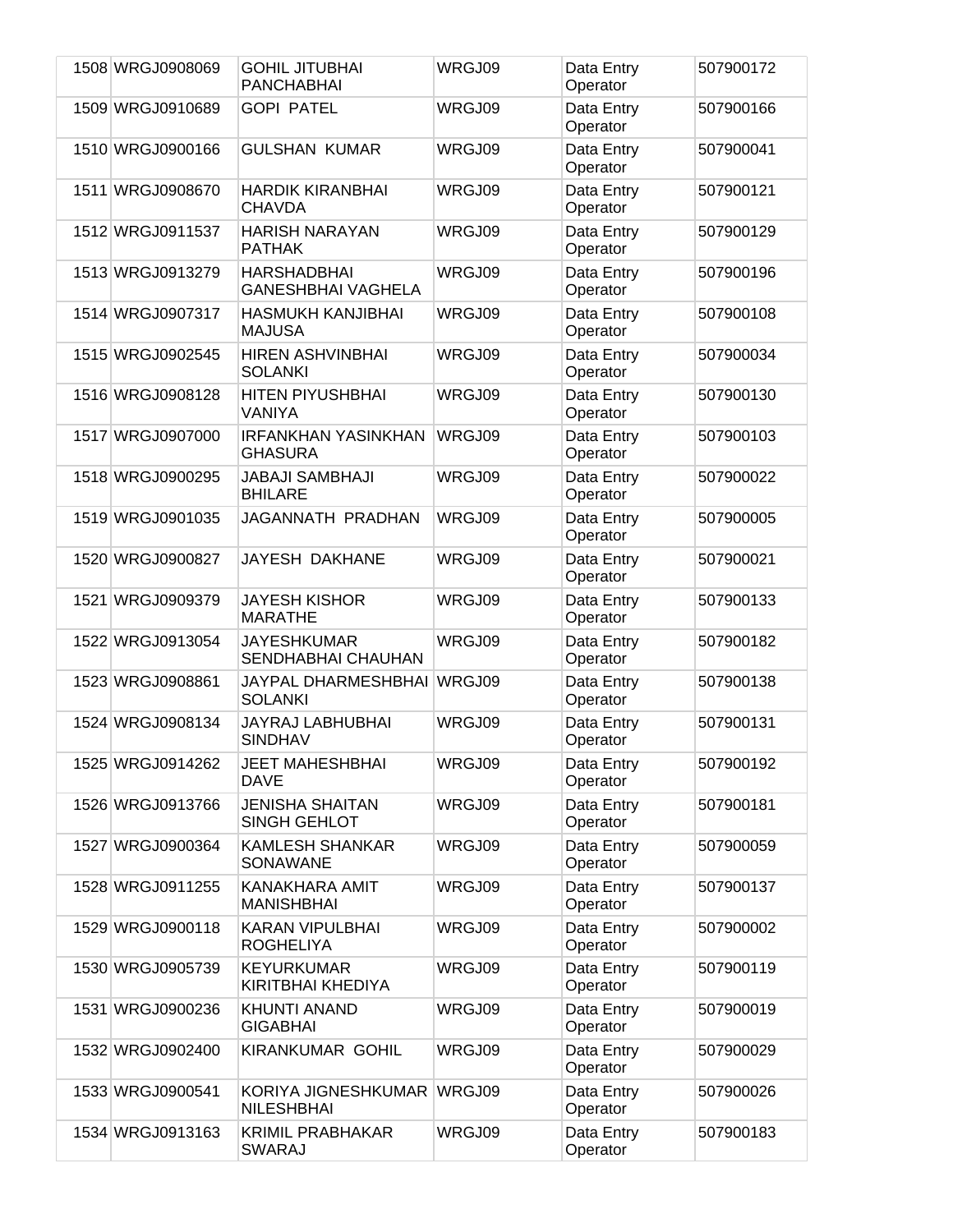| 1535 WRGJ0906061 | <b>KRISHNA</b>                                          | WRGJ09 | Data Entry<br>Operator | 507900089 |
|------------------|---------------------------------------------------------|--------|------------------------|-----------|
| 1536 WRGJ0904093 | <b>KRUNAL</b>                                           | WRGJ09 | Data Entry<br>Operator | 507900067 |
| 1537 WRGJ0900452 | <b>KRUTI</b><br><b>DHIRENDRAKUMAR</b><br><b>THAKKAR</b> | WRGJ09 | Data Entry<br>Operator | 507900032 |
| 1538 WRGJ0902703 | <b>MAANSHI SACHAN</b>                                   | WRGJ09 | Data Entry<br>Operator | 507900065 |
| 1539 WRGJ0900913 | <b>MAHESH MOHAN</b><br><b>PRASAD</b>                    | WRGJ09 | Data Entry<br>Operator | 507900068 |
| 1540 WRGJ0905930 | <b>MAKRAND RAMKRUSHN</b><br><b>PATIL</b>                | WRGJ09 | Data Entry<br>Operator | 507900096 |
| 1541 WRGJ0902320 | <b>MANDE JATIN</b><br><b>DINESHBHAI</b>                 | WRGJ09 | Data Entry<br>Operator | 507900224 |
| 1542 WRGJ0912438 | MD ALAM AHMAD                                           | WRGJ09 | Data Entry<br>Operator | 507900124 |
| 1543 WRGJ0900514 | MENARIYA RAHUL                                          | WRGJ09 | Data Entry<br>Operator | 507900043 |
| 1544 WRGJ0903083 | MIHIR INDRU MOTIYANI                                    | WRGJ09 | Data Entry<br>Operator | 507900078 |
| 1545 WRGJ0902110 | MINAKSHI DEVAJI<br><b>GAYDHANE</b>                      | WRGJ09 | Data Entry<br>Operator | 507900033 |
| 1546 WRGJ0900286 | <b>MITESH HEMLAL</b><br><b>GAJARE</b>                   | WRGJ09 | Data Entry<br>Operator | 507900047 |
| 1547 WRGJ0908751 | <b>MITULKUMAR</b><br>RAMESHBHAI PARMAR                  | WRGJ09 | Data Entry<br>Operator | 507900161 |
| 1548 WRGJ0900808 | MODHIA DISHITA MAYUR WRGJ09                             |        | Data Entry<br>Operator | 507900048 |
| 1549 WRGJ0902262 | <b>MOHAK SHAILESH</b><br><b>GONDALIYA</b>               | WRGJ09 | Data Entry<br>Operator | 507900010 |
| 1550 WRGJ0913454 | <b>MOHAMMAD ERFAN</b>                                   | WRGJ09 | Data Entry<br>Operator | 507900207 |
| 1551 WRGJ0910266 | <b>MOHAMMED HAMZA</b><br>TANSUJWALA                     | WRGJ09 | Data Entry<br>Operator | 507900147 |
| 1552 WRGJ0906220 | <b>MOHD GULAM MOHD</b><br><b>GULAM</b>                  | WRGJ09 | Data Entry<br>Operator | 507900095 |
| 1553 WRGJ0914054 | <b>MOHIT PARMAR</b>                                     | WRGJ09 | Data Entry<br>Operator | 507900191 |
| 1554 WRGJ0913298 | <b>NALINI KIRITBHAI</b><br><b>CHAUHAN</b>               | WRGJ09 | Data Entry<br>Operator | 507900203 |
| 1555 WRGJ0906768 | NANCY BHARATKUMAR<br>SONI                               | WRGJ09 | Data Entry<br>Operator | 507900092 |
| 1556 WRGJ0912567 | NANDANIYA<br><b>DHARMISHTHA</b><br>PARBATBHAI           | WRGJ09 | Data Entry<br>Operator | 507900170 |
| 1557 WRGJ0901635 | <b>NARAYAN KUMAR</b>                                    | WRGJ09 | Data Entry<br>Operator | 507900030 |
| 1558 WRGJ0912469 | <b>NAVIN MANUBHAI</b><br><b>DAFDA</b>                   | WRGJ09 | Data Entry<br>Operator | 507900127 |
| 1559 WRGJ0910612 | <b>OMKAR DATTARAM</b><br><b>NIKAM</b>                   | WRGJ09 | Data Entry<br>Operator | 507900148 |
| 1560 WRGJ0902036 | <b>OMKAR TANAJI SUTAR</b>                               | WRGJ09 | Data Entry<br>Operator | 507900008 |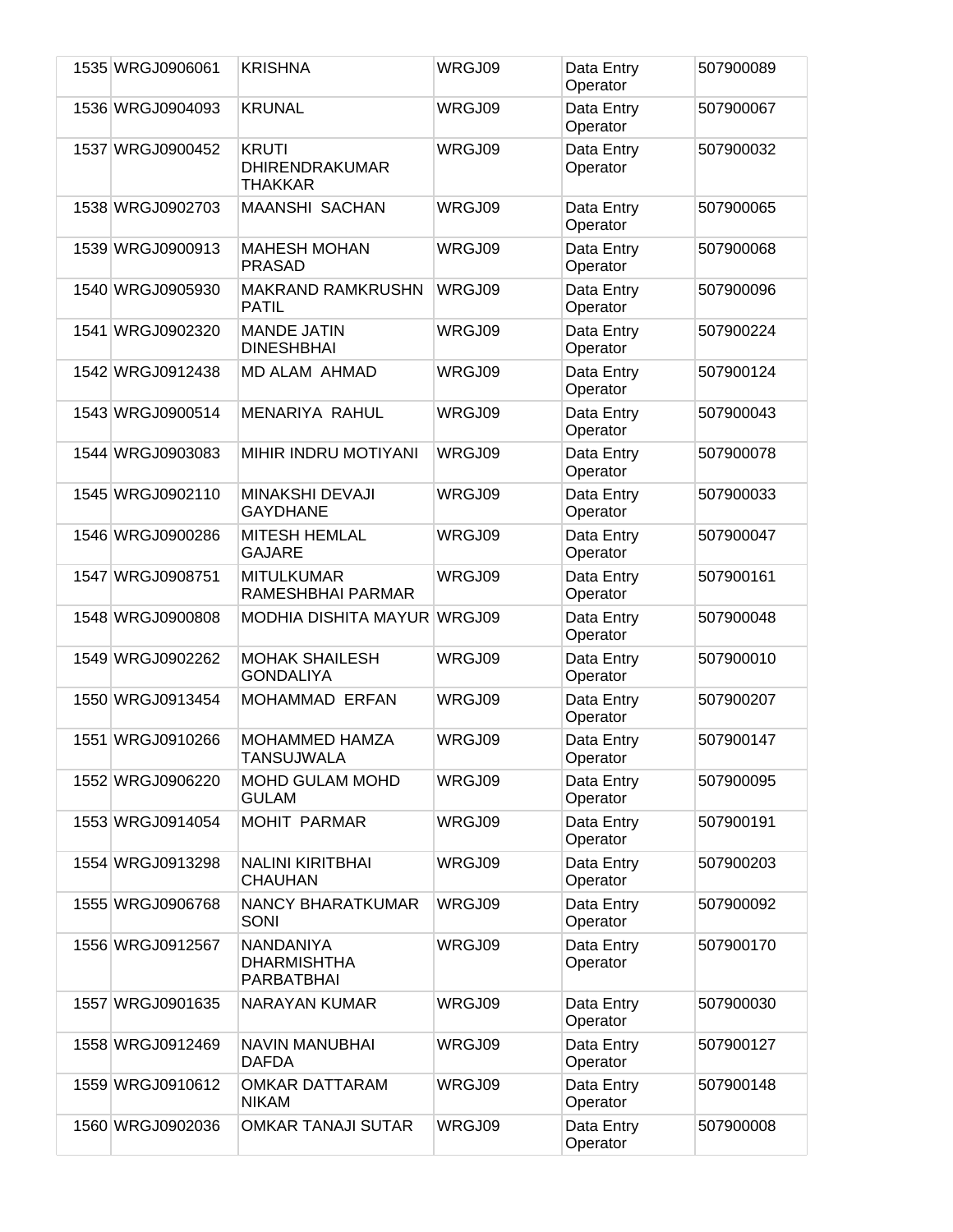| 1561 WRGJ0901468 | <b>OMKARSINH</b><br>JAYDEEPSINH RAOL                        | WRGJ09 | Data Entry<br>Operator | 507900023 |
|------------------|-------------------------------------------------------------|--------|------------------------|-----------|
| 1562 WRGJ0900687 | <b>ONKARNATH</b>                                            | WRGJ09 | Data Entry<br>Operator | 507900051 |
| 1563 WRGJ0901682 | PANDEY AKASHKUMAR<br>ANANDMOHAN                             | WRGJ09 | Data Entry<br>Operator | 507900025 |
| 1564 WRGJ0905471 | PARMAR PRAGNA<br><b>BHARATKUMAR</b>                         | WRGJ09 | Data Entry<br>Operator | 507900093 |
| 1565 WRGJ0904724 | <b>PARMESHWAR</b><br><b>GOVARDHAN</b><br><b>NEHARKAR</b>    | WRGJ09 | Data Entry<br>Operator | 507900070 |
| 1566 WRGJ0911206 | PARVADIYA ZEEL<br><b>NARANBHAI</b>                          | WRGJ09 | Data Entry<br>Operator | 507900174 |
| 1567 WRGJ0903717 | PATEL PARTHBHAI<br><b>JITENDRABHAI</b>                      | WRGJ09 | Data Entry<br>Operator | 507900076 |
| 1568 WRGJ0904266 | PATEL VISHALBHAI<br><b>BHARATBHAI</b>                       | WRGJ09 | Data Entry<br>Operator | 507900075 |
| 1569 WRGJ0901933 | POOJA RATHORE                                               | WRGJ09 | Data Entry<br>Operator | 507900053 |
| 1570 WRGJ0908469 | PRADEEP JAYSAWAL                                            | WRGJ09 | Data Entry<br>Operator | 507900160 |
| 1571 WRGJ0902347 | PRASAD RAMESH<br><b>BERDE</b>                               | WRGJ09 | Data Entry<br>Operator | 507900037 |
| 1572 WRGJ0914431 | PRASHANT KUMAR                                              | WRGJ09 | Data Entry<br>Operator | 507900209 |
| 1573 WRGJ0905632 | PRASHANT MEHULBHAI<br><b>DANIDHAR</b>                       | WRGJ09 | Data Entry<br>Operator | 507900116 |
| 1574 WRGJ0906319 | PRATIK PRADIP<br><b>GAWARE</b>                              | WRGJ09 | Data Entry<br>Operator | 507900088 |
| 1575 WRGJ0915285 | <b>PRATIPALSINH</b><br><b>MAHENDRASINH</b><br><b>NARUKA</b> | WRGJ09 | Data Entry<br>Operator | 507900212 |
| 1576 WRGJ0908388 | PRINCE GAJENDRABHAI<br><b>MEKWAN</b>                        | WRGJ09 | Data Entry<br>Operator | 507900154 |
| 1577 WRGJ0912936 | PRIYABA VANARAJSINH<br><b>JADEJA</b>                        | WRGJ09 | Data Entry<br>Operator | 507900200 |
| 1578 WRGJ0901117 | PRIYANKKUMAR<br><b>DASHRATH BHAI</b><br><b>MAKWANA</b>      | WRGJ09 | Data Entry<br>Operator | 507900226 |
| 1579 WRGJ0906176 | <b>PUSHKAR</b>                                              | WRGJ09 | Data Entry<br>Operator | 507900100 |
| 1580 WRGJ0907148 | RAHUL BHILU JADHAV                                          | WRGJ09 | Data Entry<br>Operator | 507900111 |
| 1581 WRGJ0910050 | RAHUL RAJKUMAR<br><b>PRASAD</b>                             | WRGJ09 | Data Entry<br>Operator | 507900175 |
| 1582 WRGJ0906184 | RAHUL SATYAVEER<br><b>SINGH</b>                             | WRGJ09 | Data Entry<br>Operator | 507900217 |
| 1583 WRGJ0902558 | RAHULKUMAR AMBALAL<br><b>ROHIT</b>                          | WRGJ09 | Data Entry<br>Operator | 507900036 |
| 1584 WRGJ0904459 | <b>RAJNEESH KUMAR</b><br><b>BAHELIYA</b>                    | WRGJ09 | Data Entry<br>Operator | 507900062 |
| 1585 WRGJ0907178 | <b>RAM</b>                                                  | WRGJ09 | Data Entry<br>Operator | 507900097 |
| 1586 WRGJ0909741 | <b>RAM VIVEK MISAL</b>                                      | WRGJ09 | Data Entry<br>Operator | 507900169 |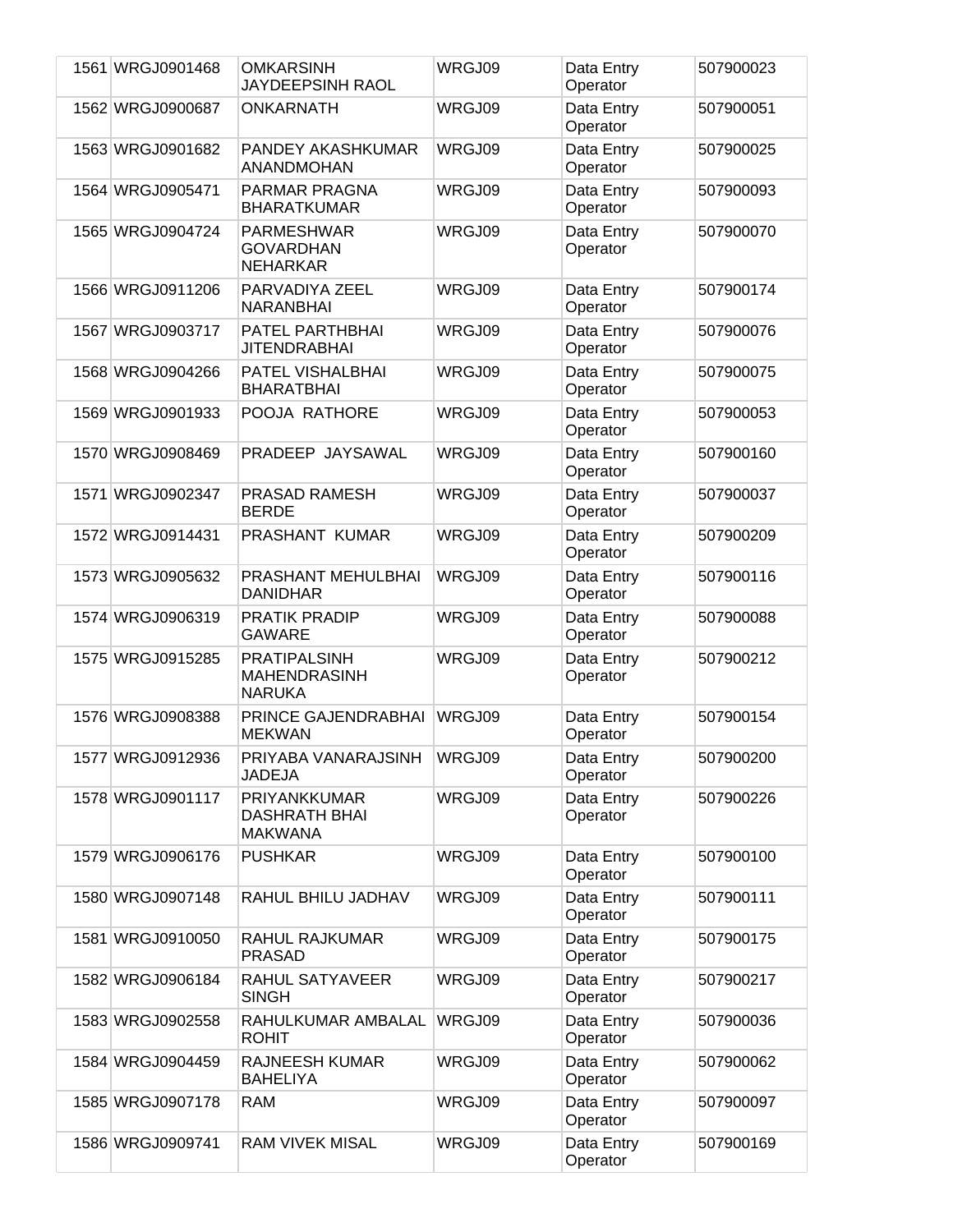| 1587 WRGJ0904264 | RAMPUKAR YADAV                                 | WRGJ09 | Data Entry<br>Operator | 507900081 |
|------------------|------------------------------------------------|--------|------------------------|-----------|
| 1588 WRGJ0901739 | RANGANATH RAJARAM<br><b>BHOKARE</b>            | WRGJ09 | Data Entry<br>Operator | 507900050 |
| 1589 WRGJ0906211 | <b>RASHMIBEN RANJEET</b><br>PRASAD PATEL       | WRGJ09 | Data Entry<br>Operator | 507900094 |
| 1590 WRGJ0909917 | RATAN LAL BOCHALYA                             | WRGJ09 | Data Entry<br>Operator | 507900195 |
| 1591 WRGJ0905359 | RATHVA MANISH BHAI                             | WRGJ09 | Data Entry<br>Operator | 507900098 |
| 1592 WRGJ0906333 | RITESH SHYAM SHENDE                            | WRGJ09 | Data Entry<br>Operator | 507900091 |
| 1593 WRGJ0909103 | RITIKA RAMMANOHAR<br><b>KANOJIYA</b>           | WRGJ09 | Data Entry<br>Operator | 507900139 |
| 1594 WRGJ0907779 | <b>RITU</b>                                    | WRGJ09 | Data Entry<br>Operator | 507900162 |
| 1595 WRGJ0909119 | RIYA HEMANTKUMAR<br><b>JAISINGHANI</b>         | WRGJ09 | Data Entry<br>Operator | 507900120 |
| 1596 WRGJ0910439 | <b>ROHAN</b>                                   | WRGJ09 | Data Entry<br>Operator | 507900141 |
| 1597 WRGJ0915542 | ROHIT SRIVASTAV                                | WRGJ09 | Data Entry<br>Operator | 507900214 |
| 1598 WRGJ0900248 | RUSHABH PRAKASH<br><b>MORE</b>                 | WRGJ09 | Data Entry<br>Operator | 507900013 |
| 1599 WRGJ0905717 | RUSHI GOVINDBHAI<br><b>SHARMA</b>              | WRGJ09 | Data Entry<br>Operator | 507900106 |
| 1600 WRGJ0902287 | <b>SAGAR UTTAM</b><br><b>SURYAWANSHI</b>       | WRGJ09 | Data Entry<br>Operator | 507900009 |
| 1601 WRGJ0906329 | <b>SAHILKUMAR</b><br><b>MAHENDRABHAI PATEL</b> | WRGJ09 | Data Entry<br>Operator | 507900099 |
| 1602 WRGJ0900065 | <b>SAMADHAN SHAM</b><br><b>TARWADE</b>         | WRGJ09 | Data Entry<br>Operator | 507900194 |
| 1603 WRGJ0901154 | SAMEER SANJAY BARAD WRGJ09                     |        | Data Entry<br>Operator | 507900046 |
| 1604 WRGJ0908148 | <b>SAMRUDDHI VIJAY</b><br><b>SABLE</b>         | WRGJ09 | Data Entry<br>Operator | 507900149 |
| 1605 WRGJ0907965 | SANDEEP ASHROBA<br><b>KHILLARE</b>             | WRGJ09 | Data Entry<br>Operator | 507900171 |
| 1606 WRGJ0908899 | <b>SANKET TIWARI</b>                           | WRGJ09 | Data Entry<br>Operator | 507900158 |
| 1607 WRGJ0902535 | <b>SANKET SANJAY</b><br><b>CHAVAN</b>          | WRGJ09 | Data Entry<br>Operator | 507900038 |
| 1608 WRGJ0909231 | SANSKRITI NAMDEV                               | WRGJ09 | Data Entry<br>Operator | 507900153 |
| 1609 WRGJ0904820 | <b>SARKATE HARISH</b><br><b>GAJANAN</b>        | WRGJ09 | Data Entry<br>Operator | 507900069 |
| 1610 WRGJ0905009 | SATISH KUMAR PANDIT                            | WRGJ09 | Data Entry<br>Operator | 507900060 |
| 1611 WRGJ0900767 | SATISH SATISHKUMAR<br><b>RAO</b>               | WRGJ09 | Data Entry<br>Operator | 507900228 |
| 1612 WRGJ0915560 | SATYAM PANDEY                                  | WRGJ09 | Data Entry<br>Operator | 507900223 |
| 1613 WRGJ0909990 | SATYAM RANJAN SINHA                            | WRGJ09 | Data Entry<br>Operator | 507900128 |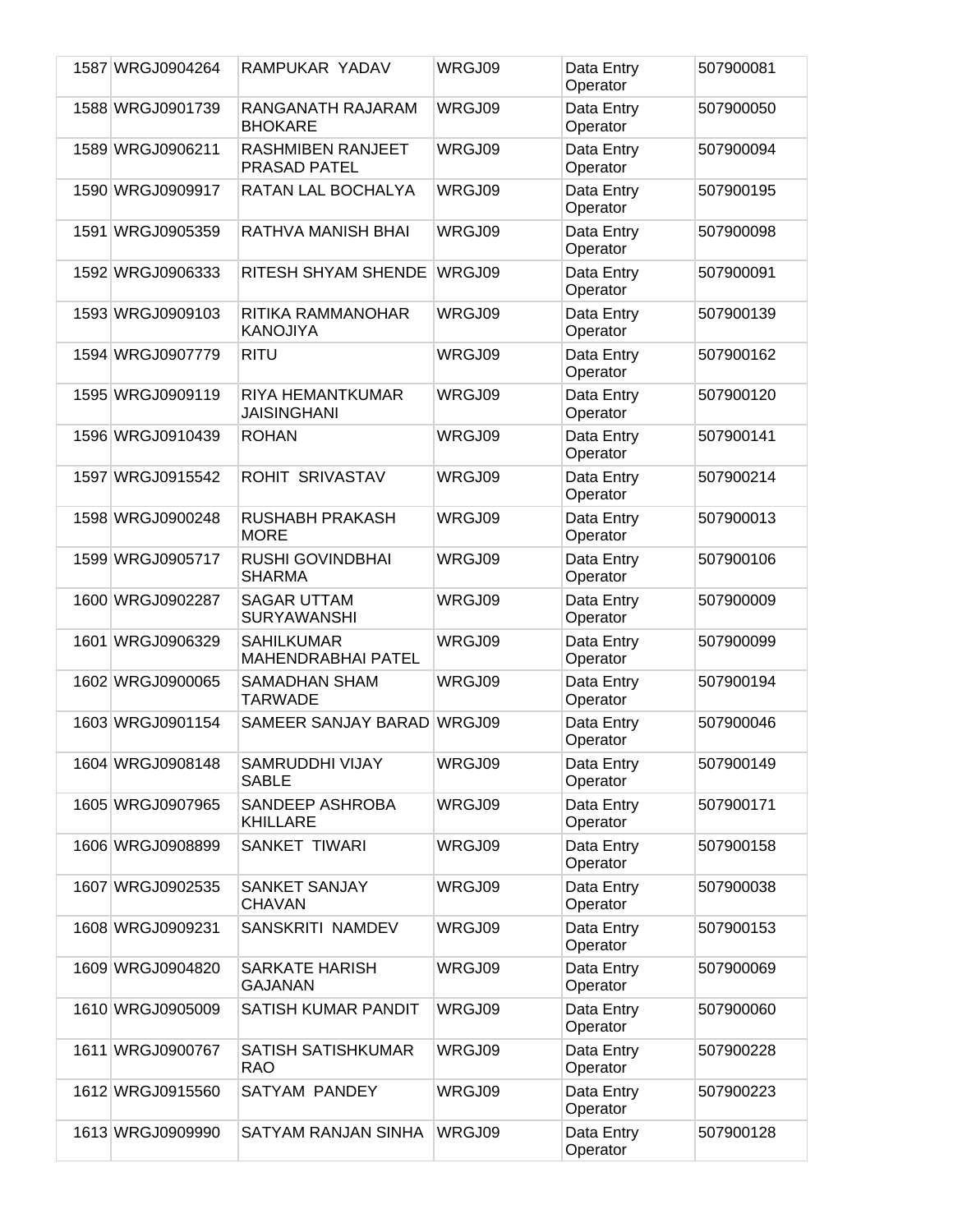| 1614 WRGJ0909345 | SHAHED MAZHAR PATEL WRGJ09                                 |        | Data Entry<br>Operator | 507900123 |
|------------------|------------------------------------------------------------|--------|------------------------|-----------|
| 1615 WRGJ0900664 | <b>SHAKIB</b>                                              | WRGJ09 | Data Entry<br>Operator | 507900017 |
| 1616 WRGJ0903256 | <b>SHIVAM PANDEY</b>                                       | WRGJ09 | Data Entry<br>Operator | 507900086 |
| 1617 WRGJ0908194 | <b>SHIVAM KUMAR</b>                                        | WRGJ09 | Data Entry<br>Operator | 507900150 |
| 1618 WRGJ0900859 | SHIVAYU GOUR                                               | WRGJ09 | Data Entry<br>Operator | 507900056 |
| 1619 WRGJ0907351 | SHIVRAJ SHIVRAJ<br><b>NAKUM</b>                            | WRGJ09 | Data Entry<br>Operator | 507900114 |
| 1620 WRGJ0910026 | SHUBHAM RAWAT                                              | WRGJ09 | Data Entry<br>Operator | 507900156 |
| 1621 WRGJ0902726 | <b>SHUBHAM SAHU</b>                                        | WRGJ09 | Data Entry<br>Operator | 507900057 |
| 1622 WRGJ0914603 | SHUBHAM SHARMA                                             | WRGJ09 | Data Entry<br>Operator | 507900188 |
| 1623 WRGJ0902877 | SHUBHAM SINGH                                              | WRGJ09 | Data Entry<br>Operator | 507900080 |
| 1624 WRGJ0904827 | <b>SHUBHAM THAKUR</b>                                      | WRGJ09 | Data Entry<br>Operator | 507900061 |
| 1625 WRGJ0915385 | <b>SHUBHAM RASIKBHAI</b><br><b>PATEL</b>                   | WRGJ09 | Data Entry<br>Operator | 507900225 |
| 1626 WRGJ0905475 | <b>SHUBHAM SURESH</b><br>JADHAV                            | WRGJ09 | Data Entry<br>Operator | 507900112 |
| 1627 WRGJ0902531 | <b>SIMRAN UMESH VEDAK</b>                                  | WRGJ09 | Data Entry<br>Operator | 507900035 |
| 1628 WRGJ0900061 | <b>SMIT KUMAR SINGH</b>                                    | WRGJ09 | Data Entry<br>Operator | 507900049 |
| 1629 WRGJ0900039 | <b>SOLANKI HIREN</b><br><b>NAGARBHAI</b>                   | WRGJ09 | Data Entry<br>Operator | 507900001 |
| 1630 WRGJ0913651 | <b>SONU KUMAR</b>                                          | WRGJ09 | Data Entry<br>Operator | 507900197 |
| 1631 WRGJ0915474 | <b>SUJEET KUMAR</b><br>AHIRWAR                             | WRGJ09 | Data Entry<br>Operator | 507900213 |
| 1632 WRGJ0906075 | <b>SUKHDEV SINGH</b><br>JADEJA                             | WRGJ09 | Data Entry<br>Operator | 507900115 |
| 1633 WRGJ0909319 | SULOCHANA SING                                             | WRGJ09 | Data Entry<br>Operator | 507900155 |
| 1634 WRGJ0902465 | <b>SUMEET RAVINDRA</b><br><b>GHANTE</b>                    | WRGJ09 | Data Entry<br>Operator | 507900004 |
| 1635 WRGJ0912661 | <b>SUNIL GANGWAR</b>                                       | WRGJ09 | Data Entry<br>Operator | 507900176 |
| 1636 WRGJ0914520 | <b>SUNIL KUMAR</b><br><b>BIJARNIYA</b>                     | WRGJ09 | Data Entry<br>Operator | 507900190 |
| 1637 WRGJ0900506 | SUPRIYA RAJENDRA<br>PRASAD YADAV                           | WRGJ09 | Data Entry<br>Operator | 507900040 |
| 1638 WRGJ0900621 | <b>SURAJ</b>                                               | WRGJ09 | Data Entry<br>Operator | 507900006 |
| 1639 WRGJ0909050 | <b>SURAJKUMAR</b><br><b>JIVRAJBHAI</b><br><b>CHAUDHARY</b> | WRGJ09 | Data Entry<br>Operator | 507900168 |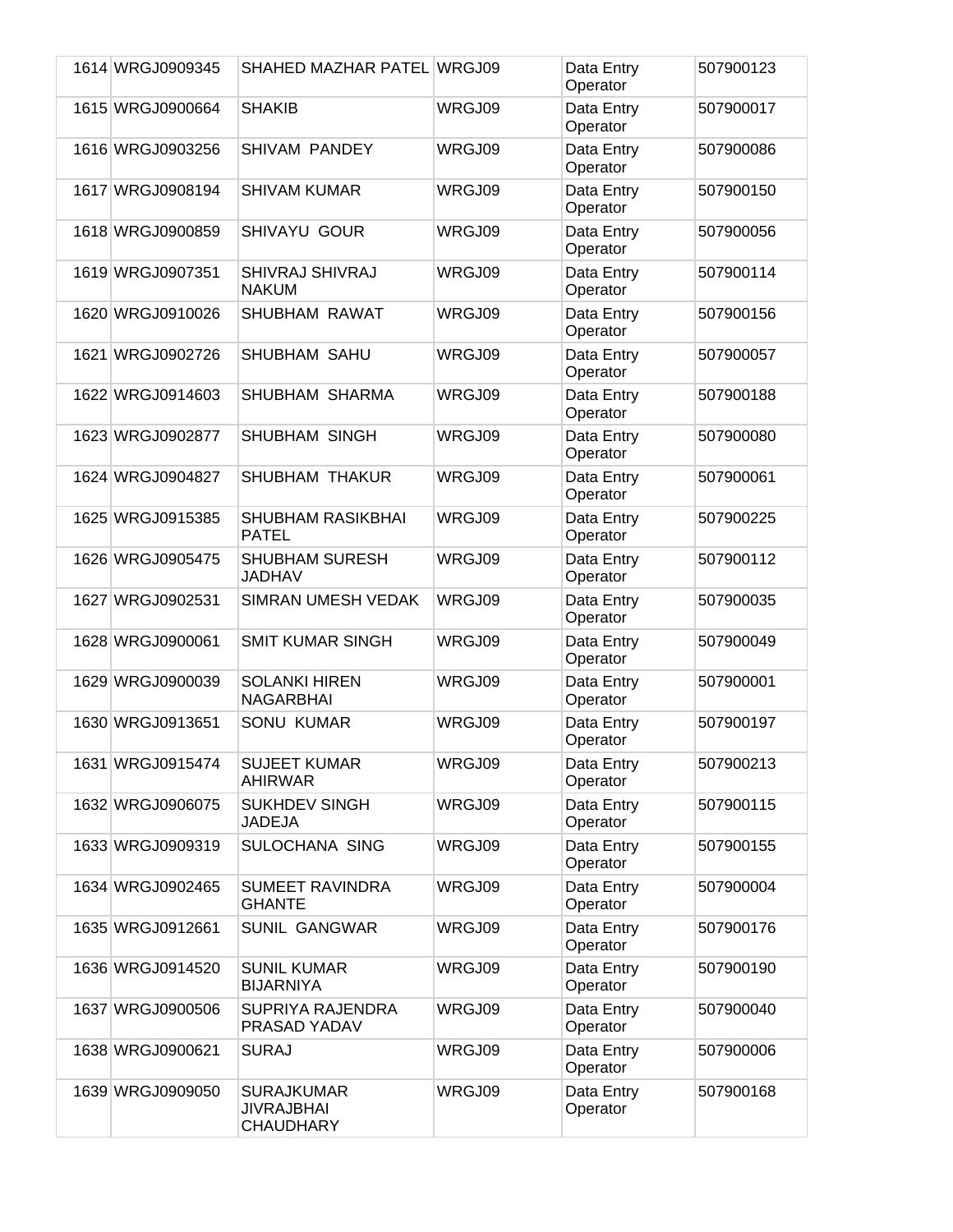| 1640 WRGJ0915376 | <b>SWAPNIL SADANAND</b><br><b>SADAKALE</b>              | WRGJ09 | Data Entry<br>Operator | 507900222 |
|------------------|---------------------------------------------------------|--------|------------------------|-----------|
| 1641 WRGJ0911109 | TAIYBABANU RAJABSHA<br><b>DIVAN</b>                     | WRGJ09 | Data Entry<br>Operator | 507900173 |
| 1642 WRGJ0905415 | <b>TANMAYEE JEETENDRA</b><br><b>GAIKWAD</b>             | WRGJ09 | Data Entry<br>Operator | 507900087 |
| 1643 WRGJ0907951 | TEJABHAI HARESHBHAI<br>VAGHELA                          | WRGJ09 | Data Entry<br>Operator | 507900146 |
| 1644 WRGJ0914511 | <b>TRIVENI SOPAN PATIL</b>                              | WRGJ09 | Data Entry<br>Operator | 507900220 |
| 1645 WRGJ0907875 | <b>VAGHELA MONTUSINH</b>                                | WRGJ09 | Data Entry<br>Operator | 507900140 |
| 1646 WRGJ0905724 | <b>VAIBHAV AJABRAO</b><br><b>JAWARE</b>                 | WRGJ09 | Data Entry<br>Operator | 507900104 |
| 1647 WRGJ0905613 | <b>VICHHI HITEN</b><br><b>NARANBHAI</b>                 | WRGJ09 | Data Entry<br>Operator | 507900105 |
| 1648 WRGJ0910256 | <b>VIJAY</b><br><b>CHANDRAKANTBHAI</b><br><b>KHATRI</b> | WRGJ09 | Data Entry<br>Operator | 507900134 |
| 1649 WRGJ0902070 | <b>VIJAY DNYANDEV</b><br><b>GHODECHOR</b>               | WRGJ09 | Data Entry<br>Operator | 507900058 |
| 1650 WRGJ0906688 | <b>VIKAS GUPTA</b>                                      | WRGJ09 | Data Entry<br>Operator | 507900110 |
| 1651 WRGJ0911635 | <b>VISHAL SHARMA</b>                                    | WRGJ09 | Data Entry<br>Operator | 507900165 |
| 1652 WRGJ0903265 | <b>VISHAL VILAS PATIL</b>                               | WRGJ09 | Data Entry<br>Operator | 507900079 |
| 1653 WRGJ0904974 | <b>VISHALSINGH</b><br>PRABHUSINGH RATHOD                | WRGJ09 | Data Entry<br>Operator | 507900083 |
| 1654 WRGJ0900523 | <b>VIVEK SINGH</b>                                      | WRGJ09 | Data Entry<br>Operator | 507900012 |
| 1655 WRGJ0906793 | <b>VIVEK NITINBHAI</b><br><b>SASANIYA</b>               | WRGJ09 | Data Entry<br>Operator | 507900113 |
| 1656 WRGJ0905206 | <b>VIVEK RAMESHWAR</b><br>JAWARE                        | WRGJ09 | Data Entry<br>Operator | 507900090 |
| 1657 WRGJ0901939 | <b>WAGHMARE BAJRANG</b><br><b>VITTHAL</b>               | WRGJ09 | Data Entry<br>Operator | 507900055 |
| 1658 WRGJ0906487 | YAKSHIKA AGRAWAL                                        | WRGJ09 | Data Entry<br>Operator | 507900230 |
| 1659 WRGJ0905938 | YASH BHARATBHAI<br><b>JOSHI</b>                         | WRGJ09 | Data Entry<br>Operator | 507900101 |
| 1660 WRGJ0914079 | YASH MAHESHBHAI<br><b>CHAUDHARI</b>                     | WRGJ09 | Data Entry<br>Operator | 507900184 |
| 1661 WRGJ0913237 | YASH RAJENDRA<br><b>GAIKWAD</b>                         | WRGJ09 | Data Entry<br>Operator | 507900206 |
| 1662 WRGJ0912967 | YOGESH KUMAR                                            | WRGJ09 | Data Entry<br>Operator | 507900201 |
| 1663 WRGJ0910670 | YOGESH RAMBHAU<br><b>GAWAI</b>                          | WRGJ09 | Data Entry<br>Operator | 507900151 |
| 1664 WRGJ0904015 | YOGIT SHARMA                                            | WRGJ09 | Data Entry<br>Operator | 507900085 |
| 1665 WRGJ0914091 | YUVRAJ SINGH                                            | WRGJ09 | Data Entry<br>Operator | 507900219 |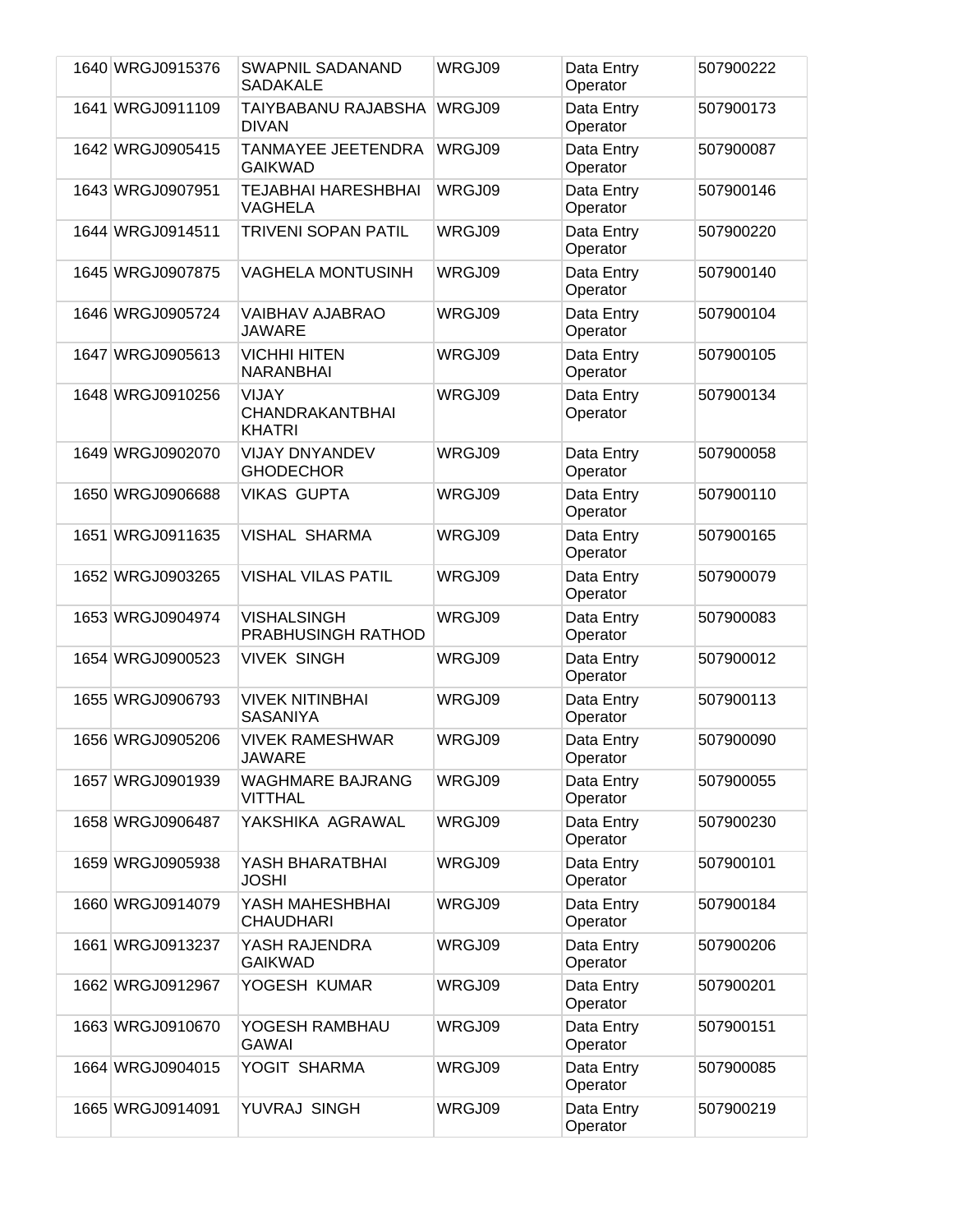| 1666 WRGJ0907344 | <b>ZINZALA MAYUR</b><br><b>GHUSABHAI</b>      | WRGJ09 | Data Entry<br>Operator | 507900216 |
|------------------|-----------------------------------------------|--------|------------------------|-----------|
| 1667 WRRJ0110918 | <b>AAKASH VISHWAS</b><br><b>DESHMUKH</b>      | WRRJ01 | Mechanical             | 522100050 |
| 1668 WRRJ0101088 | AASIN AASIN                                   | WRRJ01 | Mechanical             | 522100006 |
| 1669 WRRJ0113459 | ANAVAR ALI                                    | WRRJ01 | Mechanical             | 522100041 |
| 1670 WRRJ0108356 | ARUN KUMAR                                    | WRRJ01 | Mechanical             | 522100031 |
| 1671 WRRJ0104775 | ARVIND GOSWAMI                                | WRRJ01 | Mechanical             | 522100010 |
| 1672 WRRJ0111935 | ARVIND KHATIK                                 | WRRJ01 | Mechanical             | 522100037 |
| 1673 WRRJ0111559 | ASHOK MEHRA                                   | WRRJ01 | Mechanical             | 522100028 |
| 1674 WRRJ0108376 | ATEEKUR RAHMAN                                | WRRJ01 | Mechanical             | 522100029 |
| 1675 WRRJ0114515 | <b>BHAGWAN CHOUDHARY</b>                      | WRRJ01 | Mechanical             | 522100043 |
| 1676 WRRJ0108044 | BHUPENDRA SHARMA                              | WRRJ01 | Mechanical             | 522100027 |
| 1677 WRRJ0113000 | <b>BISHWA MANAB SEBAK</b><br><b>DAS</b>       | WRRJ01 | Mechanical             | 522100044 |
| 1678 WRRJ0108606 | <b>CHANDRA PRATAP</b><br><b>SINGH CHAUHAN</b> | WRRJ01 | Mechanical             | 522100032 |
| 1679 WRRJ0106048 | DHEERAJ KUMAR                                 | WRRJ01 | Mechanical             | 522100021 |
| 1680 WRRJ0109484 | <b>HARISH SAMRIYA</b>                         | WRRJ01 | Mechanical             | 522100030 |
| 1681 WRRJ0112368 | <b>JETHA RAM SUTHAR</b>                       | WRRJ01 | Mechanical             | 522100034 |
| 1682 WRRJ0115405 | <b>KM CHHAYA SHARMA</b>                       | WRRJ01 | Mechanical             | 522100047 |
| 1683 WRRJ0105301 | <b>MANJEET KUMAR</b><br><b>CHAUHAN</b>        | WRRJ01 | Mechanical             | 522100020 |
| 1684 WRRJ0115095 | <b>MAQSOOD HUSSAIN</b><br><b>KATHAT</b>       | WRRJ01 | Mechanical             | 522100040 |
| 1685 WRRJ0113843 | <b>MAYANK SHARMA</b>                          | WRRJ01 | Mechanical             | 522100038 |
| 1686 WRRJ0114308 | MOHAMMAD SOHEL                                | WRRJ01 | Mechanical             | 522100039 |
| 1687 WRRJ0115534 | MOHD ASHAB                                    | WRRJ01 | Mechanical             | 522100049 |
| 1688 WRRJ0112370 | NAEEM MOHAMMAD                                | WRRJ01 | Mechanical             | 522100035 |
| 1689 WRRJ0113546 | NANNU AHIRWAR                                 | WRRJ01 | Mechanical             | 522100045 |
| 1690 WRRJ0112551 | <b>NARESH BHEEL</b>                           | WRRJ01 | Mechanical             | 522100024 |
| 1691 WRRJ0108010 | <b>NEERAJ KUMAR</b>                           | WRRJ01 | Mechanical             | 522100025 |
| 1692 WRRJ0100903 | PAVAN DEV SHARMA                              | WRRJ01 | Mechanical             | 522100005 |
| 1693 WRRJ0101839 | <b>PAVAN KUMAR GURJAR</b>                     | WRRJ01 | Mechanical             | 522100003 |
| 1694 WRRJ0106569 | RAJAT JAISWAL                                 | WRRJ01 | Mechanical             | 522100018 |
| 1695 WRRJ0103276 | RAKESH KUMAR                                  | WRRJ01 | Mechanical             | 522100017 |
| 1696 WRRJ0102594 | RAKESH PRASAD<br>KANAUJIYA                    | WRRJ01 | Mechanical             | 522100014 |
| 1697 WRRJ0105806 | RAVINDRA KUMAR SAINI                          | WRRJ01 | Mechanical             | 522100022 |
| 1698 WRRJ0100226 | RAVINDRA SINGH<br><b>SHEKHAWAT</b>            | WRRJ01 | Mechanical             | 522100009 |
| 1699 WRRJ0101793 | ROHIT BATHAM                                  | WRRJ01 | Mechanical             | 522100002 |
| 1700 WRRJ0103669 | <b>ROHIT KUMAR SAINI</b>                      | WRRJ01 | Mechanical             | 522100016 |
| 1701 WRRJ0105190 | SANJEEV KUMAR                                 | WRRJ01 | Mechanical             | 522100023 |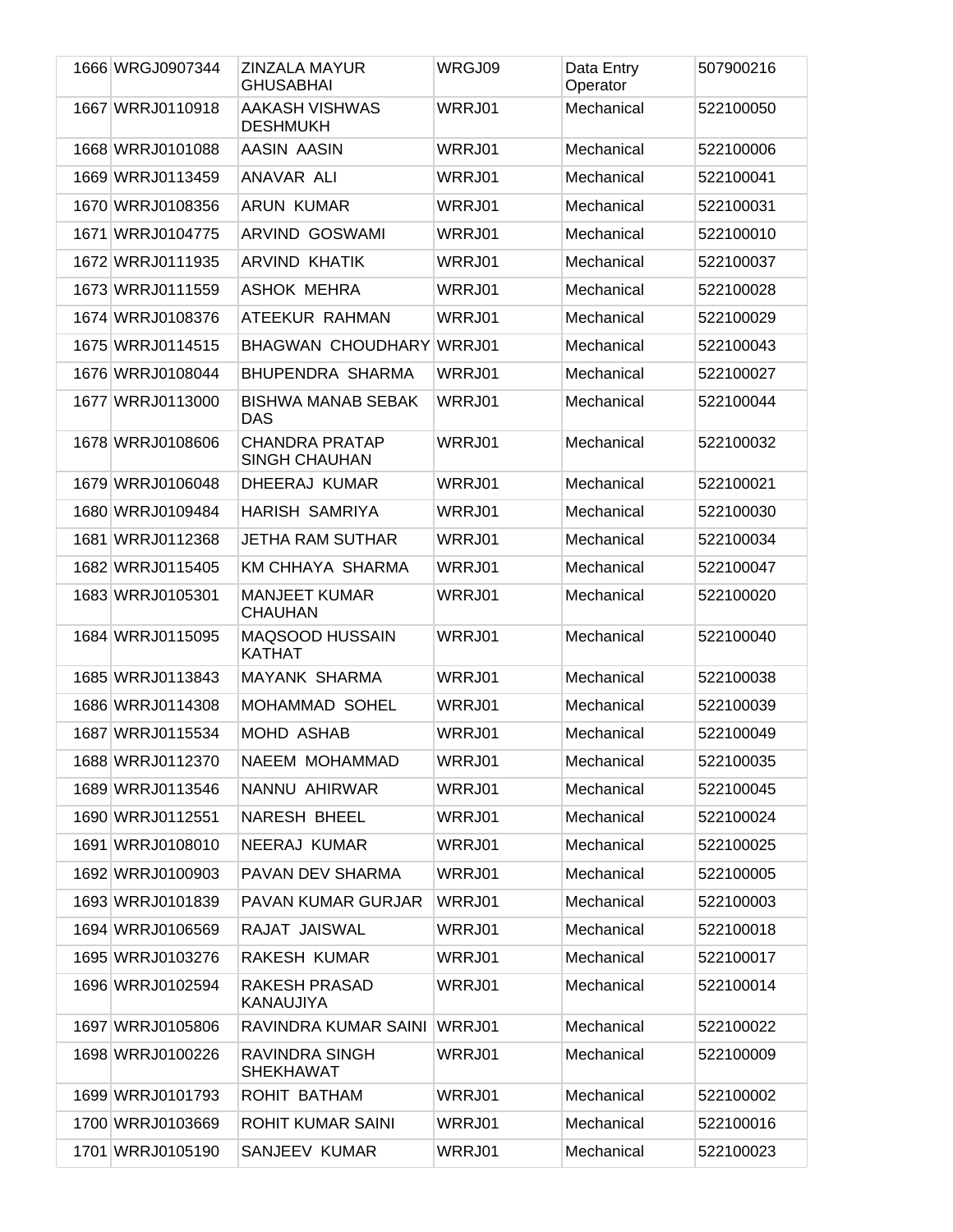| 1702 WRRJ0108341  | <b>SAURABH</b>                          | WRRJ01         | Mechanical                             | 522100033 |
|-------------------|-----------------------------------------|----------------|----------------------------------------|-----------|
| 1703 WRRJ0107119  | <b>SEEMA RAWAT</b>                      | WRRJ01         | Mechanical                             | 522100019 |
| 1704 WRRJ0102304  | <b>SHIV BHAN SINGH</b>                  | WRRJ01         | Mechanical                             | 522100008 |
| 1705 WRRJ0104810  | <b>SHIV BHAN SINGH</b>                  | WRRJ01         | Mechanical                             | 522100012 |
| 1706 WRRJ0115476  | <b>SIMRAN RAJPUT</b>                    | WRRJ01         | Mechanical                             | 522100048 |
| 1707 WRRJ0113255  | SONU JANGID                             | WRRJ01         | Mechanical                             | 522100046 |
| 1708 WRRJ0108141  | SOYASH MISHRA                           | WRRJ01         | Mechanical                             | 522100026 |
| 1709 WRRJ0104331  | SUBHASH PRATAP SAH                      | WRRJ01         | Mechanical                             | 522100013 |
| 1710 WRRJ0105234  | <b>SURENDRA</b><br><b>SINGHARIYA</b>    | WRRJ01         | Mechanical                             | 522100011 |
| 1711 WRRJ0100064  | TARA RAM MEGHWAL                        | WRRJ01         | Mechanical                             | 522100001 |
| 1712 WRRJ0105179  | VAIBHAV PANDEY                          | WRRJ01         | Mechanical                             | 522100015 |
| 1713 WRRJ0102044  | <b>VEDPRAKASH</b>                       | WRRJ01         | Mechanical                             | 522100007 |
| 1714 WRRJ0113784  | <b>VIKAS SINGH</b>                      | WRRJ01         | Mechanical                             | 522100042 |
| 1715 WRRJ0100362  | <b>VIKRANT HARSHWAL</b>                 | WRRJ01         | Mechanical                             | 522100004 |
| 1716 WRRJ0111289  | <b>VISHAL</b>                           | WRRJ01         | Mechanical                             | 522100036 |
| 1717 WRRJ01000177 | <b>ABHISHEK BHATI</b>                   | <b>WRRJ010</b> | Domestic Data<br><b>Entry Operator</b> | 522100001 |
| 1718 WRRJ01012500 | ANKIT SHRIVASTAVA                       | WRRJ010        | Domestic Data<br><b>Entry Operator</b> | 522100011 |
| 1719 WRRJ01003447 | <b>BHARAT RATHORE</b>                   | <b>WRRJ010</b> | Domestic Data<br><b>Entry Operator</b> | 522100007 |
| 1720 WRRJ01000570 | <b>CHANDRA HARSH</b><br><b>VAIRAGI</b>  | WRRJ010        | Domestic Data<br><b>Entry Operator</b> | 522100002 |
| 1721 WRRJ01004333 | <b>DULICHAND JANGIR</b>                 | <b>WRRJ010</b> | Domestic Data<br><b>Entry Operator</b> | 522100008 |
| 1722 WRRJ01002196 | <b>GEDDPOLU MALAY RAO</b>               | <b>WRRJ010</b> | Domestic Data<br><b>Entry Operator</b> | 522100003 |
| 1723 WRRJ01006105 | <b>GOPAL SINGH</b><br><b>RAJPUROHIT</b> | <b>WRRJ010</b> | Domestic Data<br><b>Entry Operator</b> | 522100010 |
| 1724 WRRJ01013362 | <b>HEERA SINGH</b>                      | <b>WRRJ010</b> | Domestic Data<br><b>Entry Operator</b> | 522100019 |
| 1725 WRRJ01013501 | <b>KESAR SINGH</b>                      | <b>WRRJ010</b> | Domestic Data<br><b>Entry Operator</b> | 522100020 |
| 1726 WRRJ01003005 | KISHAN LAL GAHLOT                       | <b>WRRJ010</b> | Domestic Data<br><b>Entry Operator</b> | 522100006 |
| 1727 WRRJ01002873 | <b>LAXMAN SINGH</b>                     | <b>WRRJ010</b> | Domestic Data<br><b>Entry Operator</b> | 522100005 |
| 1728 WRRJ01009997 | MALARAM PRAJAPAT                        | <b>WRRJ010</b> | Domestic Data<br><b>Entry Operator</b> | 522100017 |
| 1729 WRRJ01000618 | MEETHALAL LAL MEENA                     | <b>WRRJ010</b> | Domestic Data<br><b>Entry Operator</b> | 522100004 |
| 1730 WRRJ01010662 | <b>MUKESH KUMAWAT</b>                   | WRRJ010        | Domestic Data<br><b>Entry Operator</b> | 522100013 |
| 1731 WRRJ01015253 | <b>MUSKAN BANSAL</b>                    | <b>WRRJ010</b> | Domestic Data<br><b>Entry Operator</b> | 522100021 |
| 1732 WRRJ01010130 | PRAKASH CHANDRA                         | WRRJ010        | Domestic Data<br><b>Entry Operator</b> | 522100012 |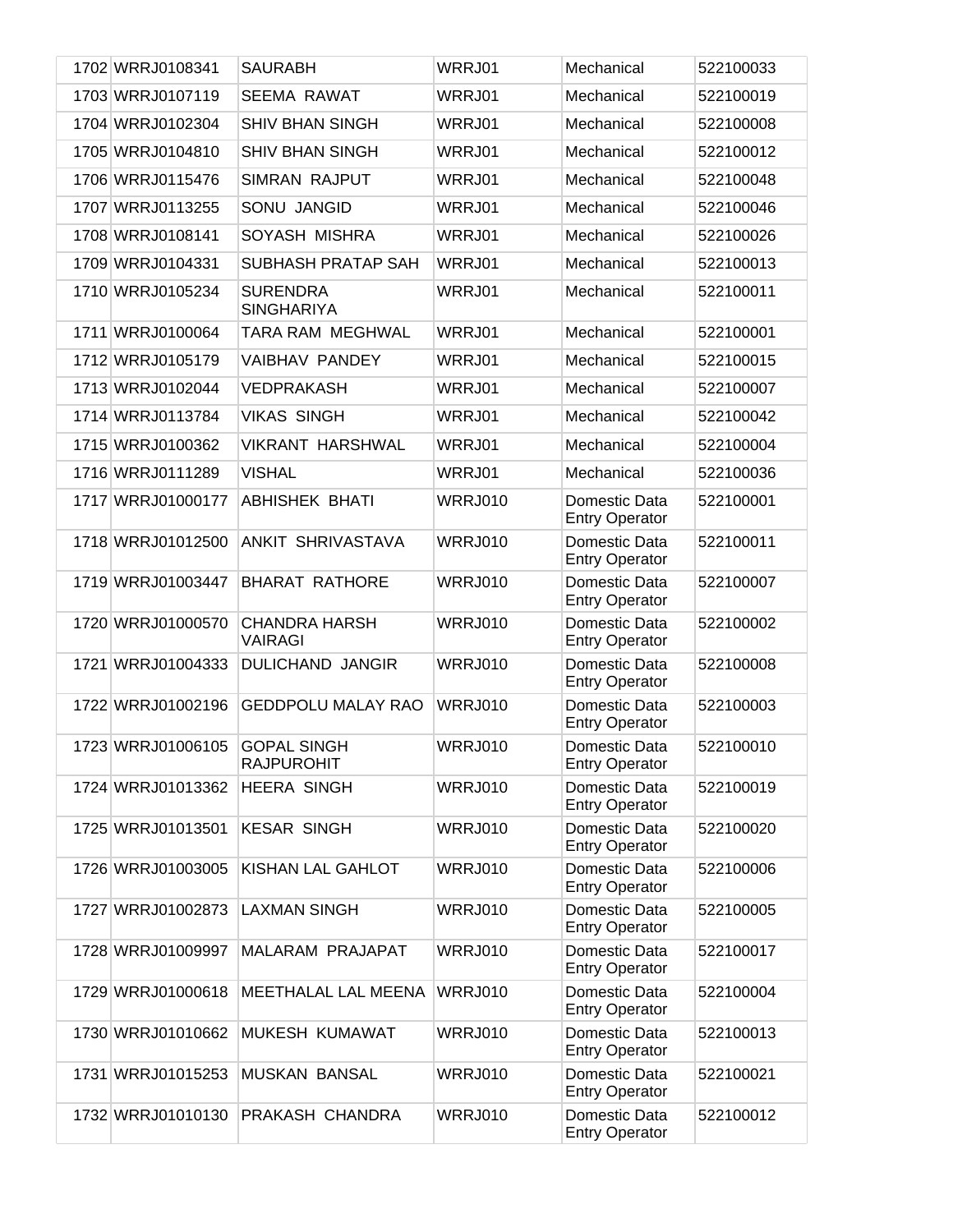| 1733 WRRJ01009813 | <b>RENU</b>                                | <b>WRRJ010</b> | Domestic Data<br><b>Entry Operator</b> | 522100015 |
|-------------------|--------------------------------------------|----------------|----------------------------------------|-----------|
| 1734 WRRJ01007636 | <b>SHNAKAR LAL LAL</b><br><b>MEENA</b>     | WRRJ010        | Domestic Data<br><b>Entry Operator</b> | 522100009 |
| 1735 WRRJ01009816 | <b>SURESH KUMAR</b>                        | <b>WRRJ010</b> | Domestic Data<br><b>Entry Operator</b> | 522100016 |
| 1736 WRRJ01010240 | <b>VASUDEV PAREEK</b>                      | <b>WRRJ010</b> | Domestic Data<br><b>Entry Operator</b> | 522100014 |
| 1737 WRRJ01012495 | YOGESH SHARMA II                           | WRRJ010        | Domestic Data<br><b>Entry Operator</b> | 522100018 |
| 1738 WRRJ0215571  | <b>ALTAF HUSSAIN</b>                       | WRRJ02         | Electrical                             | 522200070 |
| 1739 WRRJ0205913  | <b>AMJAD</b>                               | WRRJ02         | Electrical                             | 522200019 |
| 1740 WRRJ0201791  | <b>ANIKET ARVIND</b><br><b>MOHABE</b>      | WRRJ02         | Electrical                             | 522200006 |
| 1741 WRRJ0215418  | <b>ANIL RATHORE</b>                        | WRRJ02         | Electrical                             | 522200072 |
| 1742 WRRJ0203517  | <b>ASHOK KUMAR</b>                         | WRRJ02         | Electrical                             | 522200015 |
| 1743 WRRJ0207512  | <b>BHAGWAN DASS</b><br><b>BHAGWAN DASS</b> | WRRJ02         | Electrical                             | 522200020 |
| 1744 WRRJ0206190  | <b>BHOMRAJ GURJAR</b>                      | WRRJ02         | Electrical                             | 522200016 |
| 1745 WRRJ0213473  | <b>BHUVNESH KUMAR</b>                      | WRRJ02         | Electrical                             | 522200059 |
| 1746 WRRJ0210957  | <b>BRAJESH RATHAUR</b>                     | WRRJ02         | Electrical                             | 522200045 |
| 1747 WRRJ0210571  | DEVENDRA SINGH                             | WRRJ02         | Electrical                             | 522200034 |
| 1748 WRRJ0213143  | DEVENDRA SINGH<br><b>KHATANA</b>           | WRRJ02         | Electrical                             | 522200058 |
| 1749 WRRJ0211046  | <b>GIRRAJ YADAV</b>                        | WRRJ02         | Electrical                             | 522200049 |
| 1750 WRRJ0209150  | <b>GOURAV SONI</b>                         | WRRJ02         | Electrical                             | 522200044 |
| 1751 WRRJ0203381  | <b>HARIOM MEENA</b>                        | WRRJ02         | Electrical                             | 522200013 |
| 1752 WRRJ0208179  | <b>HARVAN SINGH</b>                        | WRRJ02         | Electrical                             | 522200051 |
| 1753 WRRJ0213527  | <b>HAZRAT KHAN</b>                         | WRRJ02         | Electrical                             | 522200064 |
| 1754 WRRJ0205024  | HIMANSHU SHARMA                            | WRRJ02         | Electrical                             | 522200012 |
| 1755 WRRJ0209475  | JAHID MOHAMMED                             | WRRJ02         | Electrical                             | 522200033 |
| 1756 WRRJ0209096  | <b>KOMAL DEV</b>                           | WRRJ02         | Electrical                             | 522200054 |
| 1757 WRRJ0208509  | KRISHAN MOHAN<br><b>GAUTAM</b>             | WRRJ02         | Electrical                             | 522200042 |
| 1758 WRRJ0212105  | LOKESH KUMAR BAIRWA WRRJ02                 |                | Electrical                             | 522200030 |
| 1759 WRRJ0208046  | <b>MAHESH KUMAR</b>                        | WRRJ02         | Electrical                             | 522200035 |
| 1760 WRRJ0205072  | <b>MANISH SAINI</b>                        | WRRJ02         | Electrical                             | 522200017 |
| 1761 WRRJ0212628  | <b>MANRAJ GURJAR</b>                       | WRRJ02         | Electrical                             | 522200057 |
| 1762 WRRJ0213592  | <b>MANRAJ BAIRWA</b>                       | WRRJ02         | Electrical                             | 522200065 |
| 1763 WRRJ0211907  | <b>MOHAMMAD SAMEER</b>                     | WRRJ02         | Electrical                             | 522200048 |
| 1764 WRRJ0212864  | <b>MOHIT</b>                               | WRRJ02         | Electrical                             | 522200062 |
| 1765 WRRJ0202685  | NANDKISHOR PASWAN                          | WRRJ02         | Electrical                             | 522200014 |
| 1766 WRRJ0201683  | NARENDRA SINGH                             | WRRJ02         | Electrical                             | 522200009 |
| 1767 WRRJ0209625  | NAVEEN KUMAR                               | WRRJ02         | Electrical                             | 522200046 |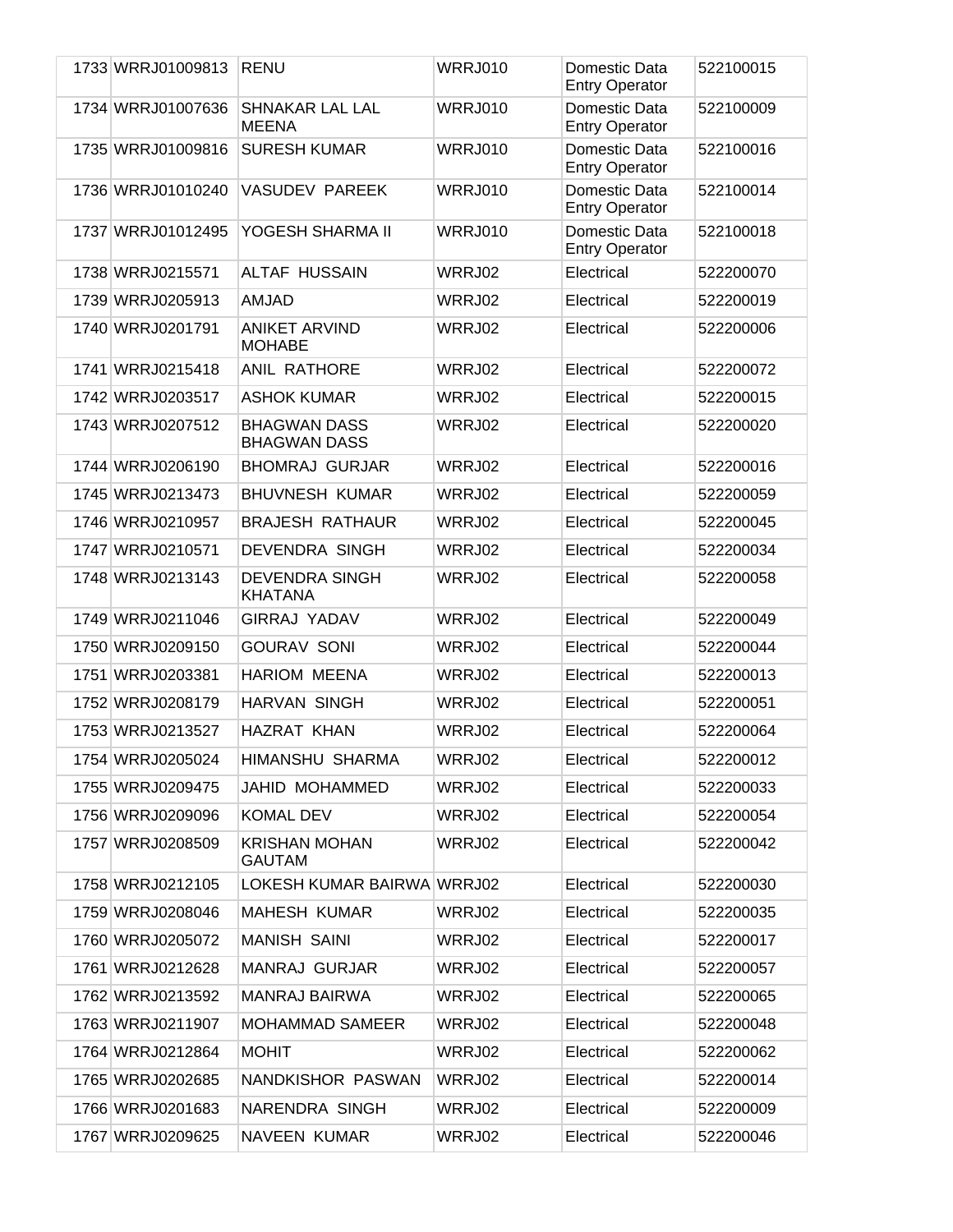| 1768 WRRJ0209564 | PANKAJ KUMAR                             | WRRJ02 | Electrical | 522200039 |
|------------------|------------------------------------------|--------|------------|-----------|
| 1769 WRRJ0211137 | PATHAN AMAN AFJAL                        | WRRJ02 | Electrical | 522200053 |
| 1770 WRRJ0215116 | PAVAN KUMAR                              | WRRJ02 | Electrical | 522200067 |
| 1771 WRRJ0204896 | PRADEEP HANMANT<br><b>AIWALE</b>         | WRRJ02 | Electrical | 522200047 |
| 1772 WRRJ0212812 | PRAKHAR PALIWAL                          | WRRJ02 | Electrical | 522200061 |
| 1773 WRRJ0201770 | PRAVEEN KUMAR                            | WRRJ02 | Electrical | 522200002 |
| 1774 WRRJ0213198 | PUNEET YADAV                             | WRRJ02 | Electrical | 522200066 |
| 1775 WRRJ0201162 | PUSHPENDRA SINGH                         | WRRJ02 | Electrical | 522200005 |
| 1776 WRRJ0200178 | RAHUL THAKUR                             | WRRJ02 | Electrical | 522200004 |
| 1777 WRRJ0214031 | <b>RAHUL SAINI</b>                       | WRRJ02 | Electrical | 522200055 |
| 1778 WRRJ0200415 | RAJA VERMA                               | WRRJ02 | Electrical | 522200007 |
| 1779 WRRJ0208876 | <b>RAJESH KUMAR</b><br><b>GURJAR</b>     | WRRJ02 | Electrical | 522200041 |
| 1780 WRRJ0210586 | <b>RAJU GURJAR</b>                       | WRRJ02 | Electrical | 522200036 |
| 1781 WRRJ0208440 | RAKESH GURJAR                            | WRRJ02 | Electrical | 522200068 |
| 1782 WRRJ0210839 | RAKESH KUMAR YADAV                       | WRRJ02 | Electrical | 522200052 |
| 1783 WRRJ0206043 | RAMCHARAN GURJAR                         | WRRJ02 | Electrical | 522200023 |
| 1784 WRRJ0212805 | ROHIT VISHWAKARMA                        | WRRJ02 | Electrical | 522200060 |
| 1785 WRRJ0207259 | ROSHAN LAL MEENA                         | WRRJ02 | Electrical | 522200021 |
| 1786 WRRJ0208163 | SAGAR PAWAR                              | WRRJ02 | Electrical | 522200037 |
| 1787 WRRJ0209992 | SAMEER ANSARI                            | WRRJ02 | Electrical | 522200043 |
| 1788 WRRJ0213001 | SANVRA VAISHNAV                          | WRRJ02 | Electrical | 522200063 |
| 1789 WRRJ0208331 | SHRAVAN KUMAR                            | WRRJ02 | Electrical | 522200038 |
| 1790 WRRJ0200653 | SHUBHAM YADAV                            | WRRJ02 | Electrical | 522200003 |
| 1791 WRRJ0212131 | SIDDHARTH ANAND<br><b>THORAT</b>         | WRRJ02 | Electrical | 522200032 |
| 1792 WRRJ0211068 | SITARAM GHOSALYA                         | WRRJ02 | Electrical | 522200050 |
| 1793 WRRJ0212377 | SUBHASH CHAUDHARY                        | WRRJ02 | Electrical | 522200031 |
| 1794 WRRJ0210209 | <b>SULTAN GURJAR</b>                     | WRRJ02 | Electrical | 522200040 |
| 1795 WRRJ0200923 | SUNIL JALWANIYAN                         | WRRJ02 | Electrical | 522200010 |
| 1796 WRRJ0206515 | <b>SURAJ KUMAR BAIRWA</b>                | WRRJ02 | Electrical | 522200022 |
| 1797 WRRJ0215531 | <b>UDAY SINGH PRAJAPAT</b>               | WRRJ02 | Electrical | 522200071 |
| 1798 WRRJ0208227 | <b>VIKRAM SINGH</b><br><b>RATHORE</b>    | WRRJ02 | Electrical | 522200029 |
| 1799 WRRJ0200396 | <b>VIKRAMJEET SINGH</b>                  | WRRJ02 | Electrical | 522200008 |
| 1800 WRRJ0215406 | <b>VINAY KUMAR</b>                       | WRRJ02 | Electrical | 522200069 |
| 1801 WRRJ0214191 | <b>VIPUL JANGID</b>                      | WRRJ02 | Electrical | 522200056 |
| 1802 WRRJ0211487 | VIPUL KUMAR DAGDHI                       | WRRJ02 | Electrical | 522200027 |
| 1803 WRRJ0205820 | <b>VIRENDRA KUMAR</b><br><b>GARASIYA</b> | WRRJ02 | Electrical | 522200024 |
| 1804 WRRJ0208461 | <b>VISHNU KUMAR MEENA</b>                | WRRJ02 | Electrical | 522200026 |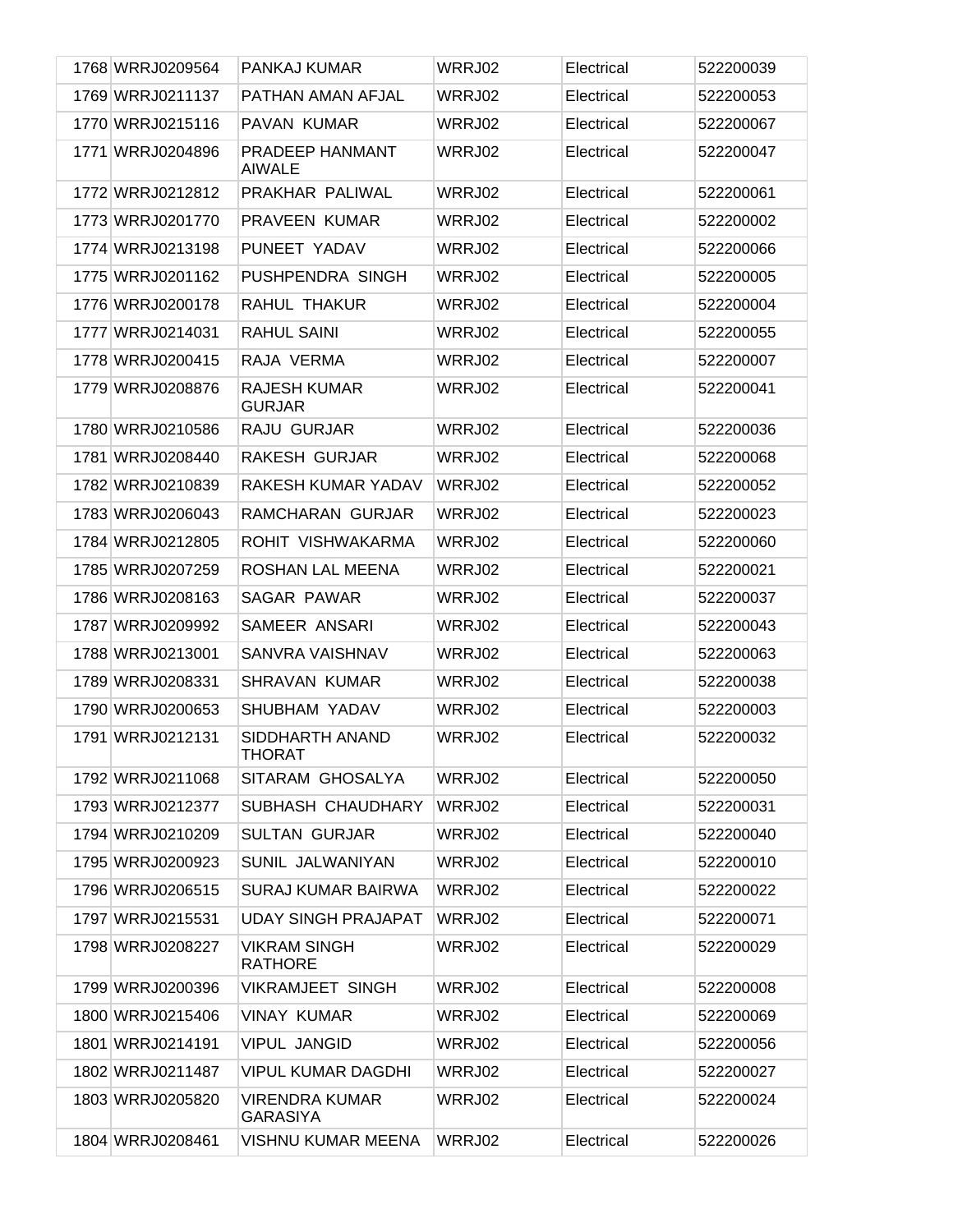| 1805 WRRJ0202662 | <b>VISHVENDRA</b>                      | WRRJ02 | Electrical                     | 522200011 |
|------------------|----------------------------------------|--------|--------------------------------|-----------|
| 1806 WRRJ0200954 | YATENDRA KUMAR                         | WRRJ02 | Electrical                     | 522200001 |
| 1807 WRRJ0212125 | YOGENDRA MEENA                         | WRRJ02 | Electrical                     | 522200028 |
| 1808 WRRJ0207446 | YOGESH                                 | WRRJ02 | Electrical                     | 522200025 |
| 1809 WRRJ0206182 | YUVRAJ SHARMA                          | WRRJ02 | Electrical                     | 522200018 |
| 1810 WRRJ0311156 | AMAN SURYAWANSHI                       | WRRJ03 | Telecom and<br>Instrumentation | 522300009 |
| 1811 WRRJ0300726 | <b>ANMOL TAK</b>                       | WRRJ03 | Telecom and<br>Instrumentation | 522300001 |
| 1812 WRRJ0305227 | ANMOL TAK                              | WRRJ03 | Telecom and<br>Instrumentation | 522300002 |
| 1813 WRRJ0305280 | <b>CHETAN PRAKASH</b><br><b>BALAI</b>  | WRRJ03 | Telecom and<br>Instrumentation | 522300008 |
| 1814 WRRJ0312299 | DIPANSHU KUMAR                         | WRRJ03 | Telecom and<br>Instrumentation | 522300014 |
| 1815 WRRJ0308130 | <b>HAMENT VERMA</b>                    | WRRJ03 | Telecom and<br>Instrumentation | 522300011 |
| 1816 WRRJ0314219 | <b>IMRAN ALI</b>                       | WRRJ03 | Telecom and<br>Instrumentation | 522300017 |
| 1817 WRRJ0303552 | <b>JAGGESH DHAKAD</b>                  | WRRJ03 | Telecom and<br>Instrumentation | 522300004 |
| 1818 WRRJ0302978 | <b>MANISH SOU</b>                      | WRRJ03 | Telecom and<br>Instrumentation | 522300003 |
| 1819 WRRJ0314381 | <b>MANISH SOU</b>                      | WRRJ03 | Telecom and<br>Instrumentation | 522300016 |
| 1820 WRRJ0304087 | RAHUL SHIVAJI THORAT                   | WRRJ03 | Telecom and<br>Instrumentation | 522300005 |
| 1821 WRRJ0308385 | <b>RAKESH</b>                          | WRRJ03 | Telecom and<br>Instrumentation | 522300010 |
| 1822 WRRJ0308903 | SANJAY MISHRA                          | WRRJ03 | Telecom and<br>Instrumentation | 522300012 |
| 1823 WRRJ0314934 | <b>SAURABH SANJAY</b><br>DESHMUKH      | WRRJ03 | Telecom and<br>Instrumentation | 522300018 |
| 1824 WRRJ0313337 | <b>SAYALI MANGAL</b><br><b>KAMBLE</b>  | WRRJ03 | Telecom and<br>Instrumentation | 522300015 |
| 1825 WRRJ0314248 | SHIVANGI SINGH RANA                    | WRRJ03 | Telecom and<br>Instrumentation | 522300019 |
| 1826 WRRJ0304856 | <b>SIMIRAN GUPTA</b>                   | WRRJ03 | Telecom and<br>Instrumentation | 522300006 |
| 1827 WRRJ0306342 | <b>TANU KUMARI</b>                     | WRRJ03 | Telecom and<br>Instrumentation | 522300007 |
| 1828 WRRJ0312403 | <b>VISHNU PRATAP SINGH</b>             | WRRJ03 | Telecom and<br>Instrumentation | 522300013 |
| 1829 WRRJ0602611 | <b>ABHIJEET KUMAR</b><br><b>MISHRA</b> | WRRJ06 | Human Resource                 | 522600022 |
| 1830 WRRJ0600446 | ABHISHEK DAYAL                         | WRRJ06 | Human Resource                 | 522600011 |
| 1831 WRRJ0601662 | ABHISHEK<br><b>MAHESHWARI</b>          | WRRJ06 | Human Resource                 | 522600080 |
| 1832 WRRJ0606925 | ABINASH BORA                           | WRRJ06 | Human Resource                 | 522600037 |
| 1833 WRRJ0610798 | ABINASH PADHY                          | WRRJ06 | Human Resource                 | 522600051 |
| 1834 WRRJ0612909 | ADARSH MALAV                           | WRRJ06 | Human Resource                 | 522600071 |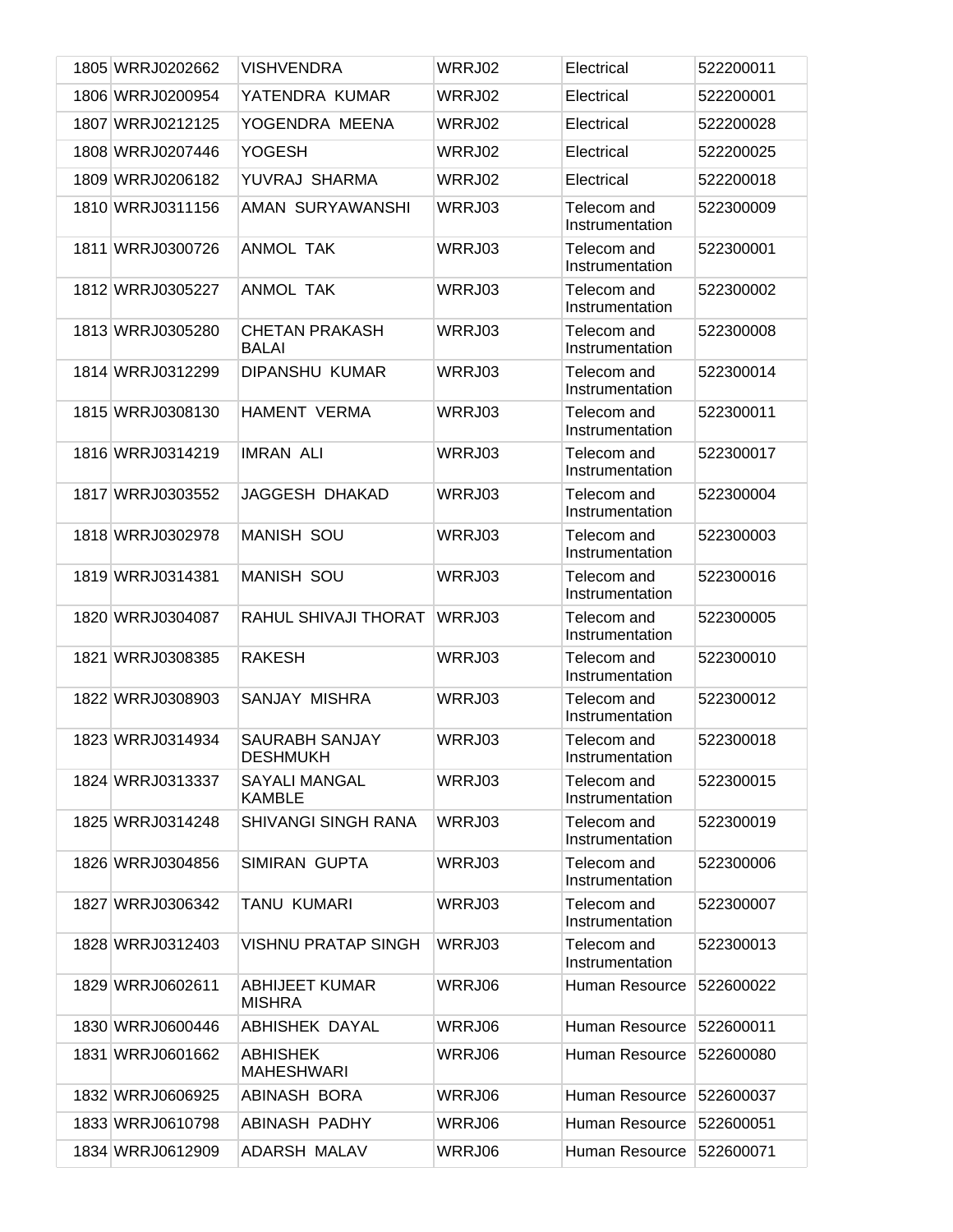| 1835 WRRJ0606691 | ADITI CHOURASIYA                           | WRRJ06 | Human Resource        | 522600031 |
|------------------|--------------------------------------------|--------|-----------------------|-----------|
| 1836 WRRJ0600887 | <b>AKASH SATNAMI</b>                       | WRRJ06 | Human Resource        | 522600007 |
| 1837 WRRJ0600513 | AMAN KUMAR                                 | WRRJ06 | Human Resource        | 522600015 |
| 1838 WRRJ0610134 | <b>AMIT BUDANIYA</b>                       | WRRJ06 | Human Resource        | 522600055 |
| 1839 WRRJ0610336 | ANANYA VARSHNEY                            | WRRJ06 | Human Resource        | 522600057 |
| 1840 WRRJ0607835 | <b>ANKIT KUMAR VAISHNAV</b>                | WRRJ06 | Human Resource        | 522600048 |
| 1841 WRRJ0607593 | <b>ANMOL SINGH</b>                         | WRRJ06 | Human Resource        | 522600040 |
| 1842 WRRJ0606021 | ASHA SHARMA                                | WRRJ06 | Human Resource        | 522600038 |
| 1843 WRRJ0605023 | ASHISH SHARMA                              | WRRJ06 | Human Resource        | 522600019 |
| 1844 WRRJ0611562 | <b>ASHISH KUMAR</b>                        | WRRJ06 | Human Resource        | 522600058 |
| 1845 WRRJ0602469 | <b>ASHOK KUMAR SAINI</b>                   | WRRJ06 | Human Resource        | 522600013 |
| 1846 WRRJ0611448 | ASMITA CHAURASIA                           | WRRJ06 | Human Resource        | 522600045 |
| 1847 WRRJ0603691 | <b>AVINASH RATHORE</b>                     | WRRJ06 | <b>Human Resource</b> | 522600021 |
| 1848 WRRJ0600277 | AYUSH SRIVASTAVA                           | WRRJ06 | Human Resource        | 522600002 |
| 1849 WRRJ0601560 | <b>BHARAT SINGH</b><br><b>PRAJAPAT</b>     | WRRJ06 | Human Resource        | 522600016 |
| 1850 WRRJ0611127 | <b>BHAWAN SANADHYA</b>                     | WRRJ06 | Human Resource        | 522600081 |
| 1851 WRRJ0600629 | <b>BHIVJEE BABURAO</b><br><b>DESHMUKHE</b> | WRRJ06 | Human Resource        | 522600018 |
| 1852 WRRJ0612488 | <b>BHUPENDRA</b>                           | WRRJ06 | Human Resource        | 522600056 |
| 1853 WRRJ0603543 | DEEPAK MEENA                               | WRRJ06 | Human Resource        | 522600025 |
| 1854 WRRJ0613663 | DEVENDRA KAVIYA                            | WRRJ06 | Human Resource        | 522600065 |
| 1855 WRRJ0609005 | DHANESH KUMAR SAINI                        | WRRJ06 | Human Resource        | 522600054 |
| 1856 WRRJ0601727 | DHARMA RAM                                 | WRRJ06 | Human Resource        | 522600006 |
| 1857 WRRJ0613833 | <b>DIGVIJAY SINGH</b><br><b>CHOUHAN</b>    | WRRJ06 | Human Resource        | 522600063 |
| 1858 WRRJ0607263 | DINESH KUMAR GURJAR WRRJ06                 |        | Human Resource        | 522600032 |
| 1859 WRRJ0614952 | FAIZ ALAM                                  | WRRJ06 | Human Resource        | 522600061 |
| 1860 WRRJ0602274 | <b>GANSHYAM SINGH</b><br><b>RATHORE</b>    | WRRJ06 | Human Resource        | 522600004 |
| 1861 WRRJ0604645 | <b>HANUMAN SAHAY</b><br><b>SHARMA</b>      | WRRJ06 | Human Resource        | 522600024 |
| 1862 WRRJ0614996 | <b>HARSH DEV MEENA</b>                     | WRRJ06 | Human Resource        | 522600069 |
| 1863 WRRJ0611768 | HARSHITA GAUTAM                            | WRRJ06 | Human Resource        | 522600052 |
| 1864 WRRJ0602916 | <b>JEETESH KUMAR</b><br><b>SARASWAT</b>    | WRRJ06 | Human Resource        | 522600026 |
| 1865 WRRJ0606798 | <b>KOMAL SURESH GUPTA</b>                  | WRRJ06 | Human Resource        | 522600030 |
| 1866 WRRJ0602572 | LADU KHAN                                  | WRRJ06 | Human Resource        | 522600014 |
| 1867 WRRJ0607012 | LILIA BENNYKUTTY                           | WRRJ06 | Human Resource        | 522600029 |
| 1868 WRRJ0600075 | LOKESH KUMAR                               | WRRJ06 | Human Resource        | 522600001 |
| 1869 WRRJ0606751 | MAHAVEER PRASAD<br>JAIN                    | WRRJ06 | Human Resource        | 522600035 |
| 1870 WRRJ0614052 | <b>MANOJ SINGH</b><br><b>SHEKHAWAT</b>     | WRRJ06 | Human Resource        | 522600070 |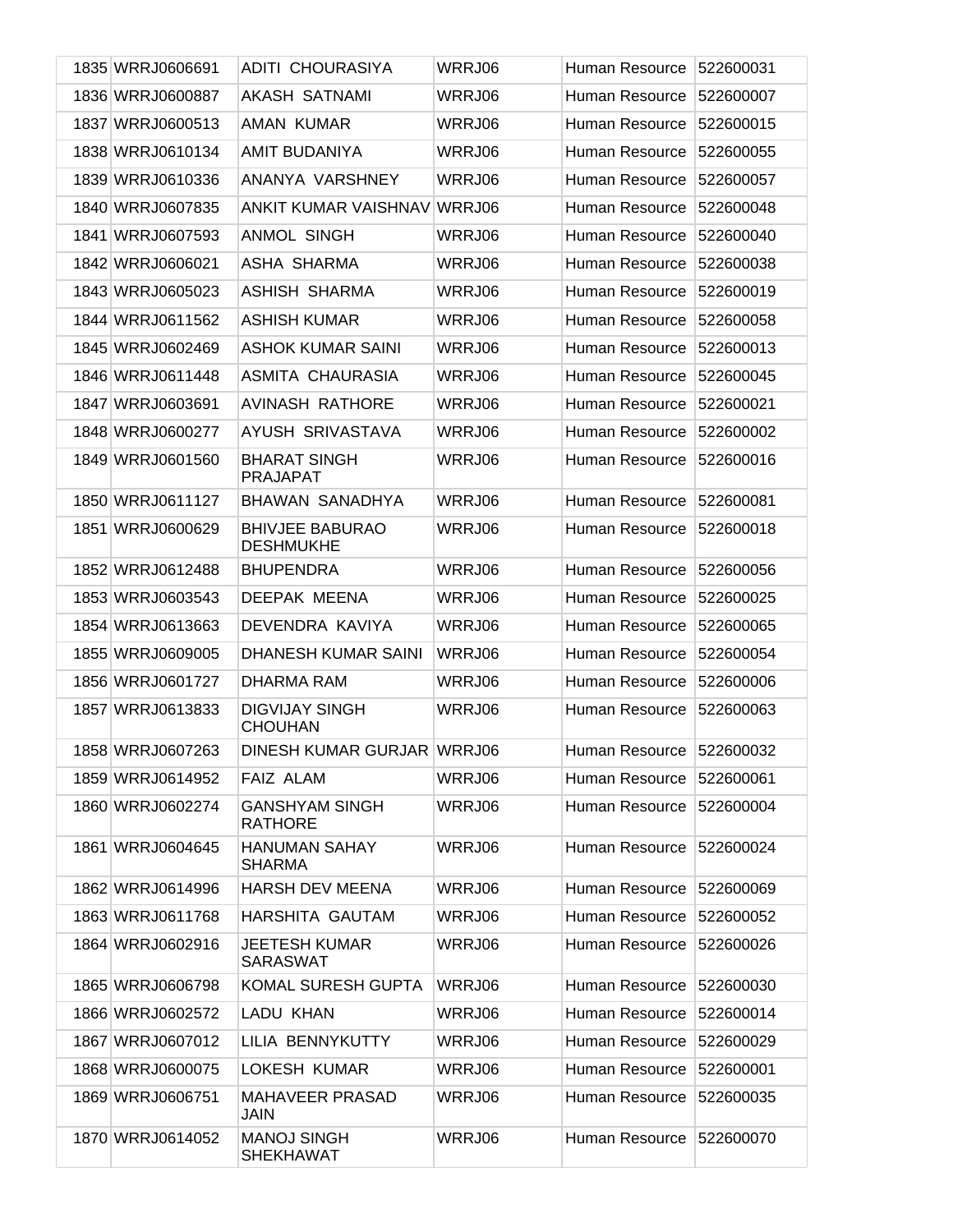| 1871 WRRJ0601891 | <b>MOHAMMAD ILIYAS</b>                             | WRRJ06 | Human Resource | 522600027 |
|------------------|----------------------------------------------------|--------|----------------|-----------|
| 1872 WRRJ0613508 | <b>MONU</b>                                        | WRRJ06 | Human Resource | 522600074 |
| 1873 WRRJ0606143 | <b>MUKESH KUMAR SAINI</b>                          | WRRJ06 | Human Resource | 522600036 |
| 1874 WRRJ0601780 | <b>MURSAD ALI</b>                                  | WRRJ06 | Human Resource | 522600005 |
| 1875 WRRJ0615437 | NARENDAR INDLIYA                                   | WRRJ06 | Human Resource | 522600082 |
| 1876 WRRJ0603188 | <b>NIKITA GANPAT GURAV</b>                         | WRRJ06 | Human Resource | 522600020 |
| 1877 WRRJ0611517 | NITIN SHARMA                                       | WRRJ06 | Human Resource | 522600049 |
| 1878 WRRJ0603093 | <b>NITISH KUMAR</b>                                | WRRJ06 | Human Resource | 522600028 |
| 1879 WRRJ0600238 | PANNE LAL                                          | WRRJ06 | Human Resource | 522600017 |
| 1880 WRRJ0614423 | PARAS YOGI                                         | WRRJ06 | Human Resource | 522600076 |
| 1881 WRRJ0614995 | <b>PARUL</b>                                       | WRRJ06 | Human Resource | 522600073 |
| 1882 WRRJ0613993 | PRADEEP KUMAR<br><b>JANGID</b>                     | WRRJ06 | Human Resource | 522600062 |
| 1883 WRRJ0612543 | PRAMOD KUMAR                                       | WRRJ06 | Human Resource | 522600042 |
| 1884 WRRJ0608699 | PUSHPENDU BHUSHAN                                  | WRRJ06 | Human Resource | 522600047 |
| 1885 WRRJ0602699 | RAHUL VERMA                                        | WRRJ06 | Human Resource | 522600023 |
| 1886 WRRJ0614211 | RAKESH KHERWA                                      | WRRJ06 | Human Resource | 522600066 |
| 1887 WRRJ0608746 | RAM TIWARI                                         | WRRJ06 | Human Resource | 522600046 |
| 1888 WRRJ0602343 | RISIKESH SHARMA                                    | WRRJ06 | Human Resource | 522600009 |
| 1889 WRRJ0611584 | ROHIT SHARMA                                       | WRRJ06 | Human Resource | 522600050 |
| 1890 WRRJ0612634 | RUDRANI PUNDALIK<br><b>DALVI</b>                   | WRRJ06 | Human Resource | 522600060 |
| 1891 WRRJ0615391 | SAHIL VYAS                                         | WRRJ06 | Human Resource | 522600079 |
| 1892 WRRJ0600849 | <b>SANDEEP KUMAR</b>                               | WRRJ06 | Human Resource | 522600003 |
| 1893 WRRJ0608637 | SANDEEP SINGH                                      | WRRJ06 | Human Resource | 522600041 |
| 1894 WRRJ0607131 | <b>SANDEEP KUMAR</b><br><b>SHARMA</b>              | WRRJ06 | Human Resource | 522600039 |
| 1895 WRRJ0600721 | SANJAY SAHU                                        | WRRJ06 | Human Resource | 522600010 |
| 1896 WRRJ0614538 | <b>SHAILENDRA KUMAR</b><br><b>MEENA</b>            | WRRJ06 | Human Resource | 522600078 |
| 1897 WRRJ0607267 | SHIVSHANKAR MEENA                                  | WRRJ06 | Human Resource | 522600033 |
| 1898 WRRJ0613586 | <b>SHUBHAM RATHORE</b>                             | WRRJ06 | Human Resource | 522600067 |
| 1899 WRRJ0609620 | <b>SHYAM SINGH DEORA</b>                           | WRRJ06 | Human Resource | 522600053 |
| 1900 WRRJ0612893 | SIDHARTH JOGAWAT                                   | WRRJ06 | Human Resource | 522600068 |
| 1901 WRRJ0614223 | SIKANDAR KHAN                                      | WRRJ06 | Human Resource | 522600077 |
| 1902 WRRJ0601429 | SIMRAN SAXENA                                      | WRRJ06 | Human Resource | 522600012 |
| 1903 WRRJ0615491 | <b>SNEHALBEN</b><br>THAKORBHAI<br><b>PRAJAPATI</b> | WRRJ06 | Human Resource | 522600083 |
| 1904 WRRJ0609300 | SUBHASH KUMAWAT                                    | WRRJ06 | Human Resource | 522600059 |
| 1905 WRRJ0613676 | <b>SUMAN NAYAK</b>                                 | WRRJ06 | Human Resource | 522600072 |
| 1906 WRRJ0601083 | <b>SUNNY KUMAR</b>                                 | WRRJ06 | Human Resource | 522600008 |
| 1907 WRRJ0612070 | <b>SURESH PUNIYA</b>                               | WRRJ06 | Human Resource | 522600044 |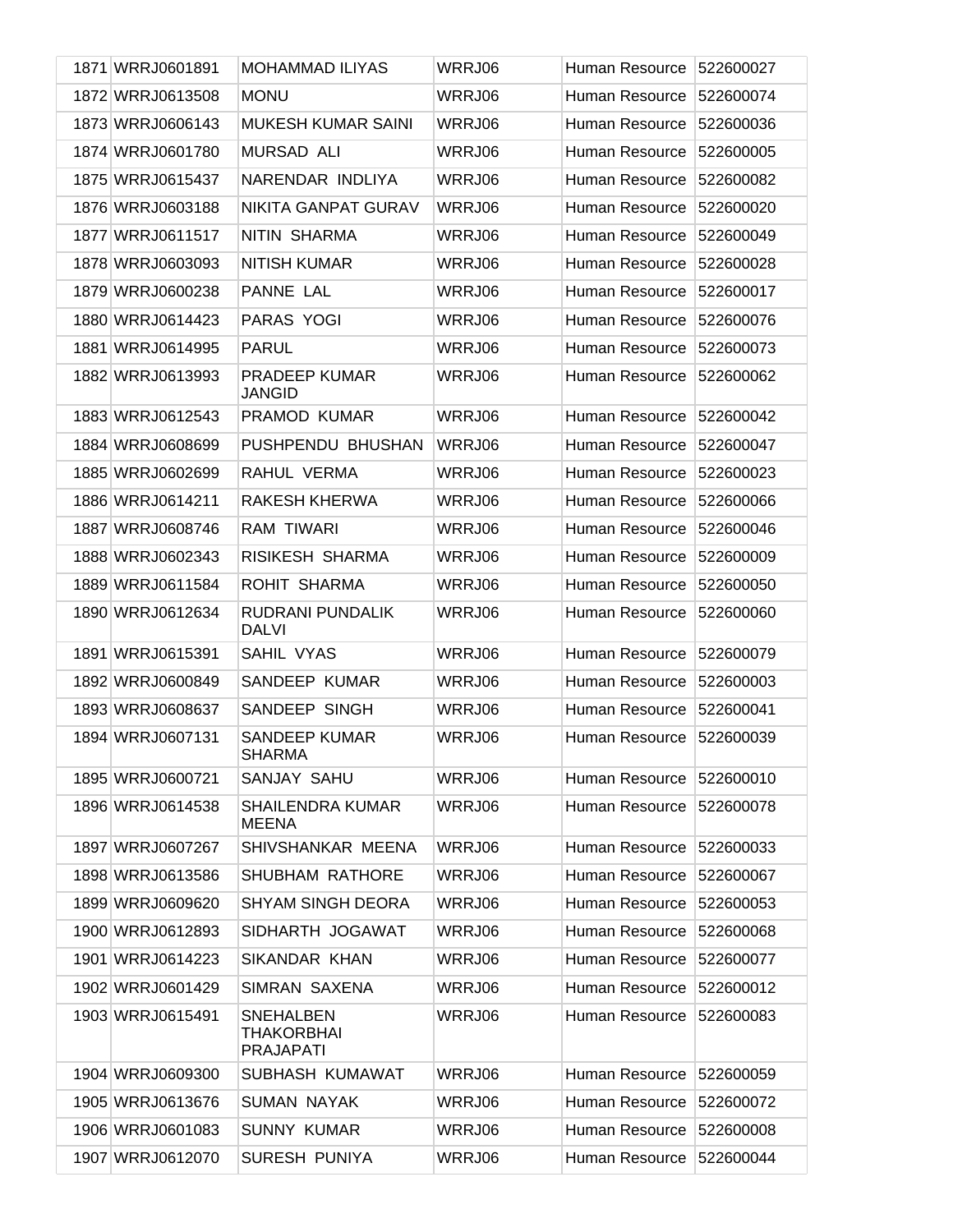| 1908 WRRJ0611978 | TUSHAR JAIN                             | WRRJ06 | Human Resource             | 522600043 |
|------------------|-----------------------------------------|--------|----------------------------|-----------|
| 1909 WRRJ0613824 | URVISHA HARSUKHLAL<br><b>SUKHANANDI</b> | WRRJ06 | Human Resource             | 522600075 |
| 1910 WRRJ0613284 | <b>VICKY SHARMA</b>                     | WRRJ06 | Human Resource             | 522600064 |
| 1911 WRRJ0605879 | <b>VIJAY CHOUDHARY</b>                  | WRRJ06 | Human Resource             | 522600034 |
| 1912 WRRJ0706400 | <b>ADITYA SINGH</b>                     | WRRJ07 | Accounts/Finance           | 522700019 |
| 1913 WRRJ0713005 | AKHIL SHARMA                            | WRRJ07 | Accounts/Finance           | 522700051 |
| 1914 WRRJ0705903 | ANIL BAGORA                             | WRRJ07 | Accounts/Finance           | 522700021 |
| 1915 WRRJ0703140 | ANIRUDDH SHARMA                         | WRRJ07 | Accounts/Finance           | 522700014 |
| 1916 WRRJ0702854 | ANUSHREE JAIN                           | WRRJ07 | Accounts/Finance           | 522700016 |
| 1917 WRRJ0714713 | ARADHANA JAIN                           | WRRJ07 | Accounts/Finance           | 522700045 |
| 1918 WRRJ0707214 | ARYAN CHAUDHARY                         | WRRJ07 | Accounts/Finance           | 522700022 |
| 1919 WRRJ0714106 | <b>ASHISH GARG</b>                      | WRRJ07 | Accounts/Finance           | 522700047 |
| 1920 WRRJ0711468 | ASMITA CHAURASIA                        | WRRJ07 | Accounts/Finance           | 522700025 |
| 1921 WRRJ0711576 | <b>BHAWANI SINGH</b>                    | WRRJ07 | Accounts/Finance           | 522700033 |
| 1922 WRRJ0702844 | CHITRANJAN SHARMA                       | WRRJ07 | Accounts/Finance           | 522700012 |
| 1923 WRRJ0712872 | <b>FARHAN KHAN</b>                      | WRRJ07 | Accounts/Finance           | 522700048 |
| 1924 WRRJ0714442 | <b>GAURAV GUPTA</b>                     | WRRJ07 | Accounts/Finance           | 522700050 |
| 1925 WRRJ0715215 | <b>GHANSHYAM SHARMA</b>                 | WRRJ07 | Accounts/Finance           | 522700053 |
| 1926 WRRJ0715216 | <b>HEMU AGRAWAL</b>                     | WRRJ07 | Accounts/Finance           | 522700054 |
| 1927 WRRJ0701674 | <b>JASWANT SINGH</b><br><b>NIRWAN</b>   | WRRJ07 | Accounts/Finance           | 522700003 |
| 1928 WRRJ0702079 | <b>JAVED HUSSAIN</b>                    | WRRJ07 | Accounts/Finance           | 522700008 |
| 1929 WRRJ0701666 | KANDULA ASHOK                           | WRRJ07 | Accounts/Finance           | 522700002 |
| 1930 WRRJ0712690 | KAPIL DETANI                            | WRRJ07 | Accounts/Finance           | 522700043 |
| 1931 WRRJ0707954 | <b>KARAN SINGH</b><br><b>NATHAWAT</b>   | WRRJ07 | Accounts/Finance 522700035 |           |
| 1932 WRRJ0703468 | KAVITA MEENA                            | WRRJ07 | Accounts/Finance 522700011 |           |
| 1933 WRRJ0702516 | LOKESH SHARMA                           | WRRJ07 | Accounts/Finance 522700006 |           |
| 1934 WRRJ0712182 | LOVEDEEP SHARMA                         | WRRJ07 | Accounts/Finance           | 522700038 |
| 1935 WRRJ0707369 | LOVEDEEP SINGH                          | WRRJ07 | Accounts/Finance           | 522700032 |
| 1936 WRRJ0701776 | MADHAV SHARMA                           | WRRJ07 | Accounts/Finance           | 522700004 |
| 1937 WRRJ0711917 | <b>MANISH GHOSH</b>                     | WRRJ07 | Accounts/Finance           | 522700027 |
| 1938 WRRJ0707514 | <b>MANISH KUMAWAT</b>                   | WRRJ07 | Accounts/Finance           | 522700020 |
| 1939 WRRJ0703938 | <b>MANISH SHARMA</b>                    | WRRJ07 | Accounts/Finance 522700013 |           |
| 1940 WRRJ0704336 | <b>MANISH KUMAR</b><br><b>SHARMA</b>    | WRRJ07 | Accounts/Finance           | 522700010 |
| 1941 WRRJ0701993 | MISHKA JAIN                             | WRRJ07 | Accounts/Finance           | 522700007 |
| 1942 WRRJ0710545 | MOHD ASHEL                              | WRRJ07 | Accounts/Finance           | 522700028 |
| 1943 WRRJ0707747 | MOHIT SHARMA                            | WRRJ07 | Accounts/Finance 522700030 |           |
| 1944 WRRJ0702803 | MONIKA SHARMA                           | WRRJ07 | Accounts/Finance           | 522700015 |
| 1945 WRRJ0713604 | <b>NEMI CHAND JAT</b>                   | WRRJ07 | Accounts/Finance 522700046 |           |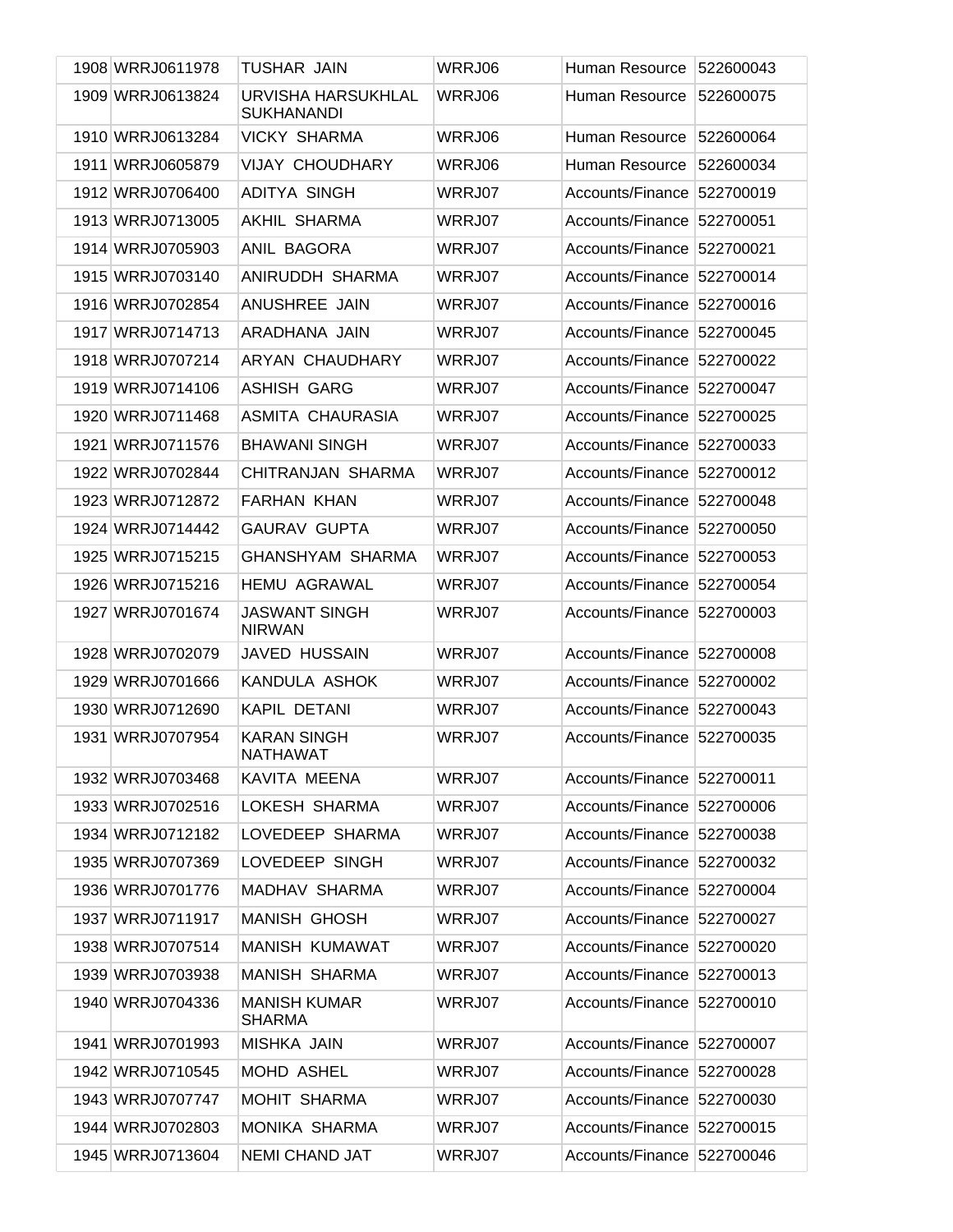| 1946 WRRJ0713250 | NIRMAL SHARMA                          | WRRJ07 | Accounts/Finance 522700052 |           |
|------------------|----------------------------------------|--------|----------------------------|-----------|
| 1947 WRRJ0707803 | PAYAL SHARMA                           | WRRJ07 | Accounts/Finance           | 522700029 |
| 1948 WRRJ0703801 | PIYUSH MODI                            | WRRJ07 | Accounts/Finance           | 522700009 |
| 1949 WRRJ0712343 | PRACHI VISHWANATH<br><b>MATKAR</b>     | WRRJ07 | Accounts/Finance           | 522700056 |
| 1950 WRRJ0700583 | PRAMOD VASHISHT                        | WRRJ07 | Accounts/Finance           | 522700001 |
| 1951 WRRJ0707719 | PUSHKAR LAL SEN                        | WRRJ07 | Accounts/Finance           | 522700031 |
| 1952 WRRJ0702836 | RAJAB REHMAN                           | WRRJ07 | Accounts/Finance           | 522700017 |
| 1953 WRRJ0712852 | <b>RAJENDRA KUMAR</b><br><b>JANGID</b> | WRRJ07 | Accounts/Finance           | 522700042 |
| 1954 WRRJ0710978 | RAJPAL SINGH                           | WRRJ07 | Accounts/Finance           | 522700040 |
| 1955 WRRJ0701316 | <b>SACHIN GUPTA</b>                    | WRRJ07 | Accounts/Finance           | 522700005 |
| 1956 WRRJ0712117 | SAURABH PARIHAR                        | WRRJ07 | Accounts/Finance           | 522700024 |
| 1957 WRRJ0713585 | <b>SHAHJAD</b>                         | WRRJ07 | Accounts/Finance           | 522700044 |
| 1958 WRRJ0709598 | SHUBHAM GUPTA                          | WRRJ07 | Accounts/Finance           | 522700034 |
| 1959 WRRJ0703700 | SOHEL KHAN                             | WRRJ07 | Accounts/Finance           | 522700018 |
| 1960 WRRJ0711042 | <b>SRISHTI KUMARI</b><br><b>MISHRA</b> | WRRJ07 | Accounts/Finance           | 522700023 |
| 1961 WRRJ0710335 | SUMIT BHATT                            | WRRJ07 | Accounts/Finance           | 522700036 |
| 1962 WRRJ0711364 | TARUN KHANDELWAL                       | WRRJ07 | <b>Accounts/Finance</b>    | 522700026 |
| 1963 WRRJ0708279 | UMESH KUMAR MISHRA                     | WRRJ07 | <b>Accounts/Finance</b>    | 522700037 |
| 1964 WRRJ0713684 | <b>VEER SINGH SAINI</b>                | WRRJ07 | <b>Accounts/Finance</b>    | 522700049 |
| 1965 WRRJ0707768 | <b>VIJAY DEVIDAS</b><br><b>MAHAJAN</b> | WRRJ07 | <b>Accounts/Finance</b>    | 522700039 |
| 1966 WRRJ0713114 | <b>VIPIN PAREEK</b>                    | WRRJ07 | Accounts/Finance 522700041 |           |
| 1967 WRRJ0715600 | YUKTI KHANNA                           | WRRJ07 | Accounts/Finance           | 522700055 |
| 1968 WRRJ0911482 | <b>AALOK</b>                           | WRRJ09 | Data Entry<br>Operator     | 522900052 |
| 1969 WRRJ0912911 | ABHAY KUMAR                            | WRRJ09 | Data Entry<br>Operator     | 522900092 |
| 1970 WRRJ0909935 | <b>ABHISHEK</b>                        | WRRJ09 | Data Entry<br>Operator     | 522900060 |
| 1971 WRRJ0914206 | AJAY GANESH RAUT                       | WRRJ09 | Data Entry<br>Operator     | 522900093 |
| 1972 WRRJ0900893 | AJEET SINGH                            | WRRJ09 | Data Entry<br>Operator     | 522900004 |
| 1973 WRRJ0908535 | AKSHAY PRATAP SINGH                    | WRRJ09 | Data Entry<br>Operator     | 522900070 |
| 1974 WRRJ0902037 | AKSHAY VINOD KOLI                      | WRRJ09 | Data Entry<br>Operator     | 522900014 |
| 1975 WRRJ0912584 | <b>AMAR SINGH</b>                      | WRRJ09 | Data Entry<br>Operator     | 522900077 |
| 1976 WRRJ0902250 | AMOL ASHOK KUMBHAR                     | WRRJ09 | Data Entry<br>Operator     | 522900018 |
| 1977 WRRJ0902129 | <b>ANIKET JHA</b>                      | WRRJ09 | Data Entry<br>Operator     | 522900010 |
| 1978 WRRJ0906763 | <b>ANURAG</b>                          | WRRJ09 | Data Entry<br>Operator     | 522900049 |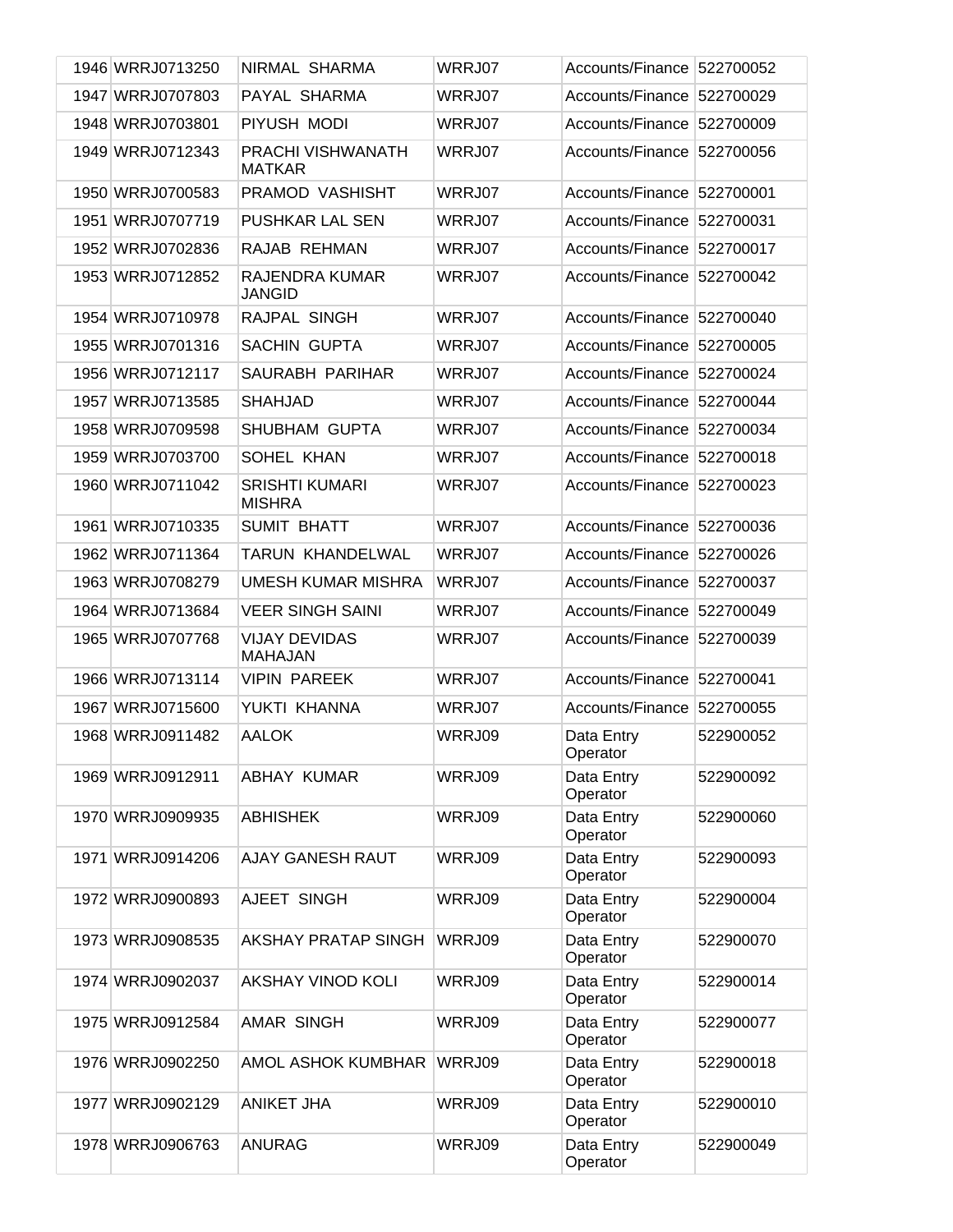| 1979 WRRJ0904226 | ARJUN SINGH RAJAWAT                         | WRRJ09 | Data Entry<br>Operator | 522900037 |
|------------------|---------------------------------------------|--------|------------------------|-----------|
| 1980 WRRJ0903373 | ASHIQUE ALI                                 | WRRJ09 | Data Entry<br>Operator | 522900032 |
| 1981 WRRJ0906650 | ASHOK OGRA                                  | WRRJ09 | Data Entry<br>Operator | 522900042 |
| 1982 WRRJ0910332 | <b>ASHOK TELI</b>                           | WRRJ09 | Data Entry<br>Operator | 522900073 |
| 1983 WRRJ0912837 | <b>BHAGWAN RAM</b>                          | WRRJ09 | Data Entry<br>Operator | 522900082 |
| 1984 WRRJ0900573 | <b>BHANU PRATAP SINGH</b><br><b>RATHORE</b> | WRRJ09 | Data Entry<br>Operator | 522900012 |
| 1985 WRRJ0900008 | <b>BHARAT MALI</b>                          | WRRJ09 | Data Entry<br>Operator | 522900008 |
| 1986 WRRJ0908906 | <b>BHARATRAJ SINGH</b><br><b>SHEKHAWAT</b>  | WRRJ09 | Data Entry<br>Operator | 522900067 |
| 1987 WRRJ0914742 | <b>BHAWANI SHANKAR</b>                      | WRRJ09 | Data Entry<br>Operator | 522900087 |
| 1988 WRRJ0903599 | <b>BISHAN SINGH</b>                         | WRRJ09 | Data Entry<br>Operator | 522900024 |
| 1989 WRRJ0900117 | DATTA BABASAHEB<br><b>DIDUL</b>             | WRRJ09 | Data Entry<br>Operator | 522900017 |
| 1990 WRRJ0911903 | DEEPAK KUMAR REGAR                          | WRRJ09 | Data Entry<br>Operator | 522900055 |
| 1991 WRRJ0906579 | <b>DEVI LAL JAT</b>                         | WRRJ09 | Data Entry<br>Operator | 522900046 |
| 1992 WRRJ0909054 | DINESH CHANDRA JAT                          | WRRJ09 | Data Entry<br>Operator | 522900074 |
| 1993 WRRJ0900875 | <b>DINESH GODARA</b>                        | WRRJ09 | Data Entry<br>Operator | 522900005 |
| 1994 WRRJ0911758 | <b>DINESH SITARAM</b><br><b>GOSWAMI</b>     | WRRJ09 | Data Entry<br>Operator | 522900061 |
| 1995 WRRJ0904946 | <b>GANESH SHARMA</b>                        | WRRJ09 | Data Entry<br>Operator | 522900020 |
| 1996 WRRJ0901212 | <b>GANPAT SAINI</b>                         | WRRJ09 | Data Entry<br>Operator | 522900015 |
| 1997 WRRJ0905050 | <b>GARVIT JAISWAL</b>                       | WRRJ09 | Data Entry<br>Operator | 522900045 |
| 1998 WRRJ0915332 | <b>GHANSHYAM</b>                            | WRRJ09 | Data Entry<br>Operator | 522900099 |
| 1999 WRRJ0909742 | <b>GIRIRAJ BAIRWA</b>                       | WRRJ09 | Data Entry<br>Operator | 522900053 |
| 2000 WRRJ0905669 | <b>HAPPY KUMAR</b>                          | WRRJ09 | Data Entry<br>Operator | 522900044 |
| 2001 WRRJ0902641 | <b>HARIOM</b>                               | WRRJ09 | Data Entry<br>Operator | 522900033 |
| 2002 WRRJ0910086 | <b>HARSH PANDEY</b>                         | WRRJ09 | Data Entry<br>Operator | 522900078 |
| 2003 WRRJ0909414 | <b>HEMARAM KUMAWAT</b>                      | WRRJ09 | Data Entry<br>Operator | 522900065 |
| 2004 WRRJ0908355 | HIMMTA RAM SHARMA                           | WRRJ09 | Data Entry<br>Operator | 522900063 |
| 2005 WRRJ0905681 | HIRABJYOTI RABHA                            | WRRJ09 | Data Entry<br>Operator | 522900048 |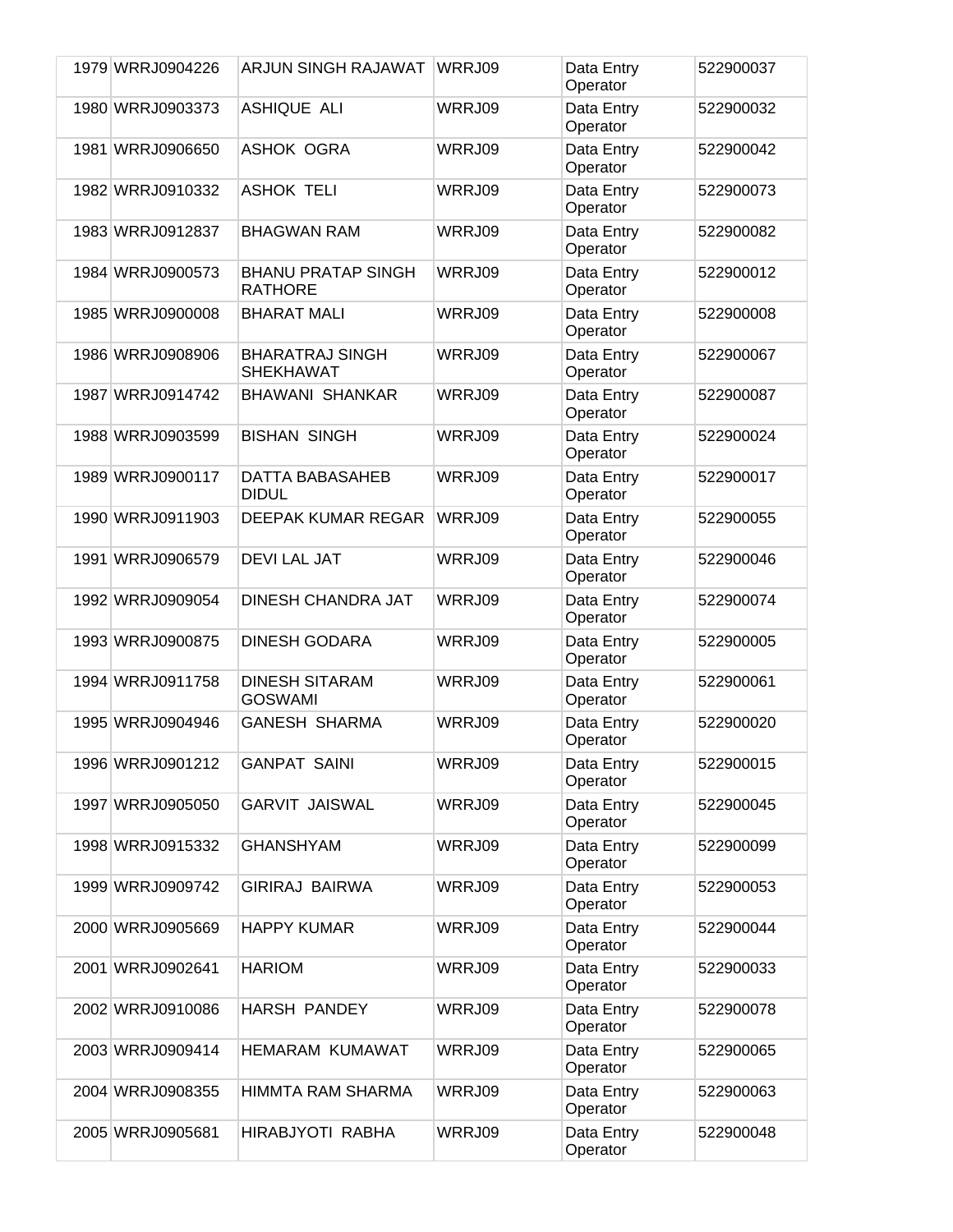| 2006 WRRJ0907405 | <b>JAGDISH</b>                                           | WRRJ09 | Data Entry<br>Operator | 522900038 |
|------------------|----------------------------------------------------------|--------|------------------------|-----------|
| 2007 WRRJ0902957 | <b>JAGDISH JAGDISH</b>                                   | WRRJ09 | Data Entry<br>Operator | 522900034 |
| 2008 WRRJ0905863 | <b>JASWANT SINGH</b>                                     | WRRJ09 | Data Entry<br>Operator | 522900041 |
| 2009 WRRJ0905299 | <b>JATIN JUNWAL</b>                                      | WRRJ09 | Data Entry<br>Operator | 522900023 |
| 2010 WRRJ0901014 | <b>KAPIL DILIP PATKE</b>                                 | WRRJ09 | Data Entry<br>Operator | 522900009 |
| 2011 WRRJ0911538 | <b>KHEMCHAND</b><br><b>RADHESYAM</b><br><b>SUNARIWAL</b> | WRRJ09 | Data Entry<br>Operator | 522900056 |
| 2012 WRRJ0910539 | <b>KRATIN CHAUHAN</b>                                    | WRRJ09 | Data Entry<br>Operator | 522900059 |
| 2013 WRRJ0902760 | <b>KUNDAN SINGH</b><br><b>DULAWAT</b>                    | WRRJ09 | Data Entry<br>Operator | 522900031 |
| 2014 WRRJ0905575 | <b>KUNDAN SINGH</b><br><b>RAJPUROHIT</b>                 | WRRJ09 | Data Entry<br>Operator | 522900047 |
| 2015 WRRJ0908255 | <b>LALIT KUMAR MEENA</b>                                 | WRRJ09 | Data Entry<br>Operator | 522900064 |
| 2016 WRRJ0909859 | <b>LATIF HASANBEG</b><br><b>BIRAJDAR</b>                 | WRRJ09 | Data Entry<br>Operator | 522900069 |
| 2017 WRRJ0911175 | LAXMIKANT JOSHI                                          | WRRJ09 | Data Entry<br>Operator | 522900079 |
| 2018 WRRJ0905439 | MALI SHRAVANKUMAR                                        | WRRJ09 | Data Entry<br>Operator | 522900043 |
| 2019 WRRJ0903647 | <b>MANISH GURJAR</b>                                     | WRRJ09 | Data Entry<br>Operator | 522900025 |
| 2020 WRRJ0900046 | <b>MANTU MAHALI</b>                                      | WRRJ09 | Data Entry<br>Operator | 522900011 |
| 2021 WRRJ0909799 | <b>MAYUR KUMAWAT</b>                                     | WRRJ09 | Data Entry<br>Operator | 522900071 |
| 2022 WRRJ0901630 | MUKESH YADAV                                             | WRRJ09 | Data Entry<br>Operator | 522900003 |
| 2023 WRRJ0912313 | <b>NAVEEN KUMAR</b>                                      | WRRJ09 | Data Entry<br>Operator | 522900081 |
| 2024 WRRJ0914631 | <b>NEERAJ KUMAR</b>                                      | WRRJ09 | Data Entry<br>Operator | 522900086 |
| 2025 WRRJ0903351 | NITESH KUMAR<br><b>PUSHKARNA</b>                         | WRRJ09 | Data Entry<br>Operator | 522900050 |
| 2026 WRRJ0913947 | OM PRAKASH                                               | WRRJ09 | Data Entry<br>Operator | 522900083 |
| 2027 WRRJ0902731 | OM PRAKASH KUMAR                                         | WRRJ09 | Data Entry<br>Operator | 522900021 |
| 2028 WRRJ0914068 | PAVAN GALAV                                              | WRRJ09 | Data Entry<br>Operator | 522900095 |
| 2029 WRRJ0900835 | PIYUSH KUMAR                                             | WRRJ09 | Data Entry<br>Operator | 522900006 |
| 2030 WRRJ0907945 | POPAT LAL                                                | WRRJ09 | Data Entry<br>Operator | 522900054 |
| 2031 WRRJ0902279 | PRINCE PRAJAPATI                                         | WRRJ09 | Data Entry<br>Operator | 522900007 |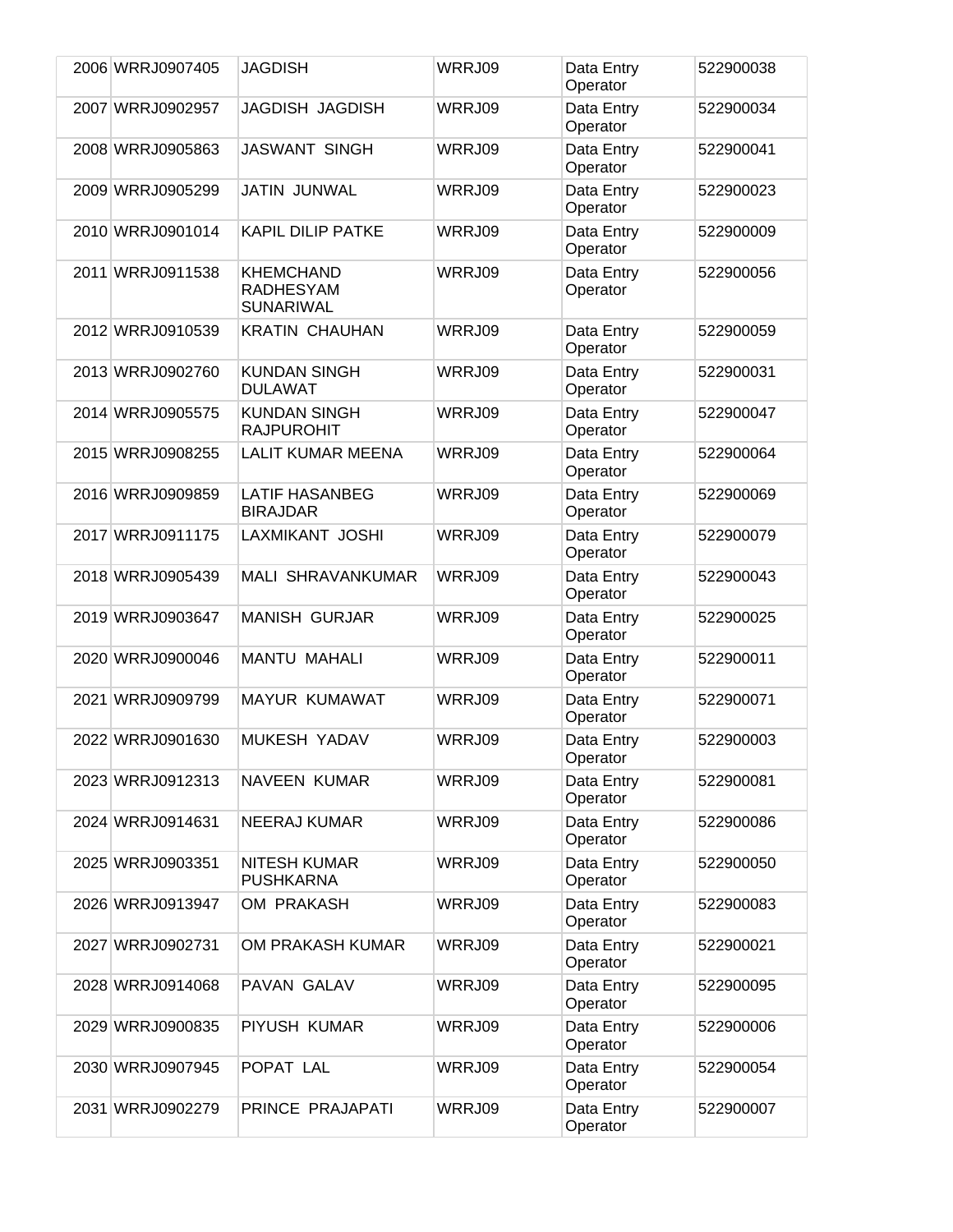| 2032 WRRJ0902996 | <b>PURUSHOTTAM</b><br><b>SHARMA</b>      | WRRJ09 | Data Entry<br>Operator | 522900027 |
|------------------|------------------------------------------|--------|------------------------|-----------|
| 2033 WRRJ0912232 | RAGHVENDRA DUBEY                         | WRRJ09 | Data Entry<br>Operator | 522900076 |
| 2034 WRRJ0911203 | RAHUL N/A AGRAWAL                        | WRRJ09 | Data Entry<br>Operator | 522900080 |
| 2035 WRRJ0915214 | RAJAT RAJAT SHARMA                       | WRRJ09 | Data Entry<br>Operator | 522900100 |
| 2036 WRRJ0915287 | RAJPUROHIT YASH<br><b>OMPRAKASH</b>      | WRRJ09 | Data Entry<br>Operator | 522900097 |
| 2037 WRRJ0913111 | RAM MATHUR                               | WRRJ09 | Data Entry<br>Operator | 522900084 |
| 2038 WRRJ0911254 | RAMSWAROOP PAREEK WRRJ09                 |        | Data Entry<br>Operator | 522900091 |
| 2039 WRRJ0901947 | RANJEET KUMAR                            | WRRJ09 | Data Entry<br>Operator | 522900019 |
| 2040 WRRJ0900846 | RITIKA CHOUDHARY                         | WRRJ09 | Data Entry<br>Operator | 522900035 |
| 2041 WRRJ0910094 | <b>ROBIN SINGH</b>                       | WRRJ09 | Data Entry<br>Operator | 522900096 |
| 2042 WRRJ0915104 | <b>S A PARTHIV</b>                       | WRRJ09 | Data Entry<br>Operator | 522900098 |
| 2043 WRRJ0908032 | SATYAJIT MONDAL                          | WRRJ09 | Data Entry<br>Operator | 522900072 |
| 2044 WRRJ0908340 | <b>SATYANARAYAN</b><br><b>CHATURVEDI</b> | WRRJ09 | Data Entry<br>Operator | 522900068 |
| 2045 WRRJ0901378 | SHIVRAJ SAINI                            | WRRJ09 | Data Entry<br>Operator | 522900013 |
| 2046 WRRJ0909215 | SHRADHA BARUA                            | WRRJ09 | Data Entry<br>Operator | 522900066 |
| 2047 WRRJ0904739 | SHRAVANI MANOJ<br><b>MESHRAM</b>         | WRRJ09 | Data Entry<br>Operator | 522900036 |
| 2048 WRRJ0903408 | SHUBHAM SHARMA                           | WRRJ09 | Data Entry<br>Operator | 522900022 |
| 2049 WRRJ0903840 | <b>SK MAHAMMAD SABIR</b><br>ALI          | WRRJ09 | Data Entry<br>Operator | 522900026 |
| 2050 WRRJ0912919 | SOURABH RAJPOOT                          | WRRJ09 | Data Entry<br>Operator | 522900089 |
| 2051 WRRJ0911692 | <b>SUMER SINGH GOHIL</b>                 | WRRJ09 | Data Entry<br>Operator | 522900058 |
| 2052 WRRJ0911202 | <b>SURENDRASINGH</b><br><b>RATHORE</b>   | WRRJ09 | Data Entry<br>Operator | 522900051 |
| 2053 WRRJ0900111 | <b>TARANG JAIN</b>                       | WRRJ09 | Data Entry<br>Operator | 522900016 |
| 2054 WRRJ0906875 | VAIBHAV PRAJAPAT                         | WRRJ09 | Data Entry<br>Operator | 522900039 |
| 2055 WRRJ0908695 | <b>VAISHALI RATHORE</b>                  | WRRJ09 | Data Entry<br>Operator | 522900062 |
| 2056 WRRJ0900056 | <b>VANISH</b>                            | WRRJ09 | Data Entry<br>Operator | 522900001 |
| 2057 WRRJ0904984 | <b>VARUN</b>                             | WRRJ09 | Data Entry<br>Operator | 522900029 |
| 2058 WRRJ0912758 | <b>VICKY KUMAWAT</b>                     | WRRJ09 | Data Entry<br>Operator | 522900088 |